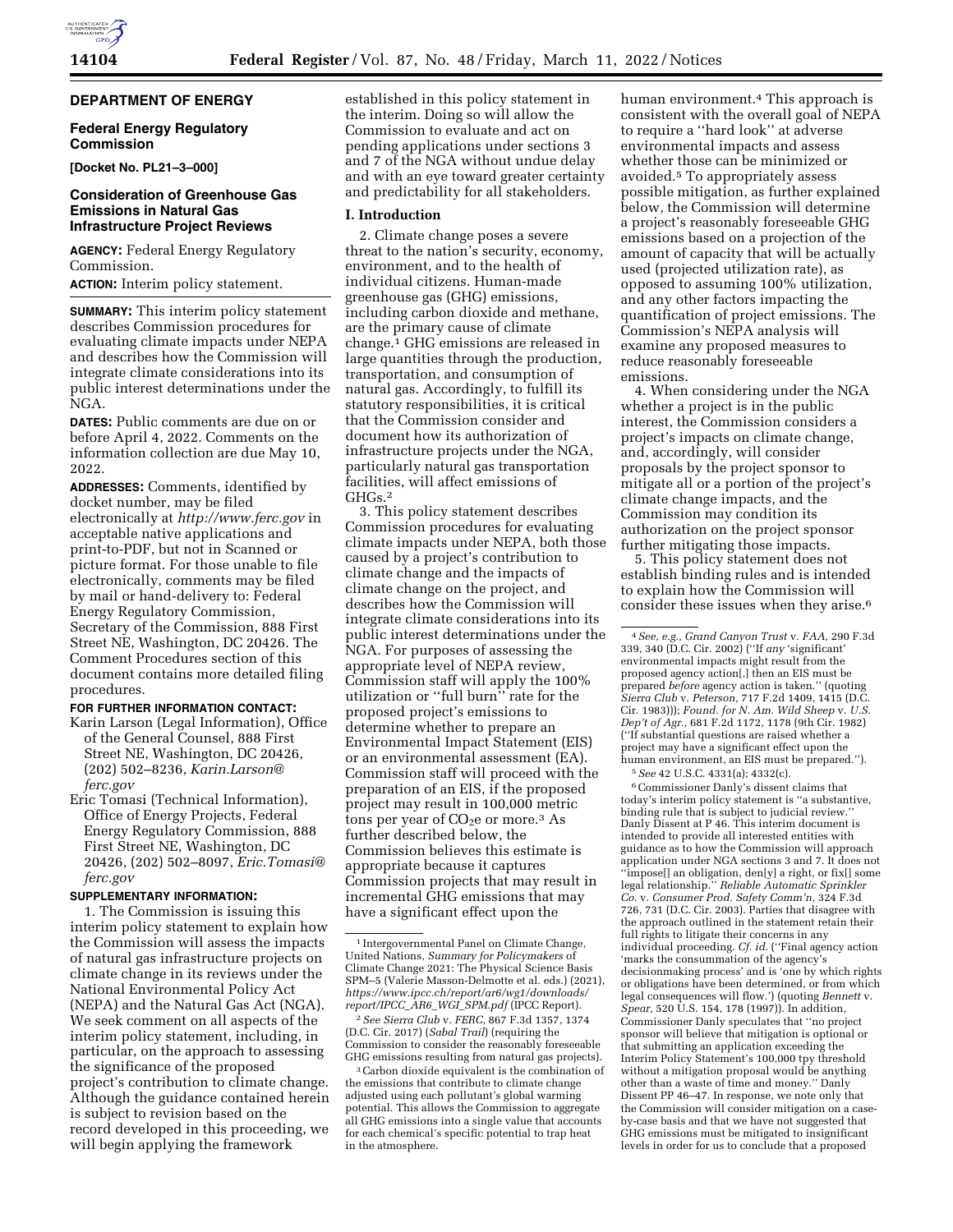## **II. Background**

## *A. GHG Emissions and Climate Change*

6. Climate change is the variation in the Earth's climate (including temperature, precipitation, humidity, wind, and other meteorological variables) over time. Climate change is driven by accumulation of GHGs in the atmosphere due to the increased consumption of fossil fuels (*e.g.,* coal, petroleum, and natural gas) since the early beginnings of the industrial age and accelerating in the mid- to late-20th century.7 The GHGs produced by fossilfuel combustion are carbon dioxide, methane, and nitrous oxide.

7. In 2017 and 2018, the U.S. Global Change Research Program 8 issued its Climate Science Special Report: Fourth National Climate Assessment, Volumes I and II.9 This report and the recently released report by the Intergovernmental Panel on Climate Change, Climate Change 2021: The Physical Science Basis, state that climate change has resulted in a wide range of impacts across every region of the country and the globe. Those impacts extend beyond atmospheric climate change and include changes to water resources, agriculture, ecosystems, human health, and ocean systems.10 According to the Fourth Assessment Report, the United States and the world are warming, global sea level is rising and oceans are acidifying, and certain weather events are becoming more frequent and more severe.11 These impacts have accelerated throughout the end of the 20th century and into the 21st century.12

<sup>8</sup> The U.S. Global Change Research Program is the leading U.S. scientific body on climate change. It comprises representatives from 13 federal departments and agencies and issues reports every 4 years that describe the state of the science relating to climate change and the effects of climate change on different regions of the United States and on various societal and environmental sectors, such as water resources, agriculture, energy use, and human health.

9U.S. Global Change Research Program, Climate Science Special Report, Fourth National Climate Assessment | Volume I (Donald J. Wuebbles et al. eds) (2017), *[https://science2017.globalchange.gov/](https://science2017.globalchange.gov/downloads/CSSR2017_FullReport.pdf) [downloads/CSSR2017](https://science2017.globalchange.gov/downloads/CSSR2017_FullReport.pdf)*\_*FullReport.pdf*; U.S. Global Change Research Program, Fourth National Climate Assessment, Volume II Impacts, Risks, and Adaptation in the United States (David Reidmiller et al. eds.) (2018), *[https://nca2018.globalchange.](https://nca2018.globalchange.gov/downloads/NCA4_2018_FullReport.pdf) [gov/downloads/NCA4](https://nca2018.globalchange.gov/downloads/NCA4_2018_FullReport.pdf)*\_*2018*\_*FullReport.pdf*  (USGCRP Report Volume II).

- 10 IPCC Report at SPM–5 to SPM–10.
- 11USGCRP Report Volume II at 73–75.

12*See, e.g.,* USGCRP Report Volume II at 99 (describing accelerating flooding rates in Atlantic and Gulf Coast cities).

## *B. Council on Environmental Quality Guidance on Climate Change*

8. In 2010, the Council on Environmental Quality (CEQ) issued its first draft guidance on how federal agencies can consider the effects of GHG emissions and climate change under NEPA.13 CEQ revised the draft guidance in 2014,14 and issued final guidance in 2016.15 Throughout the guidance's evolution, CEQ advised agencies to quantify GHG emissions and to consider both the extent to which a proposed project's GHG emissions would contribute to climate change and how a changing climate may impact the proposed project. The 2016 guidance, however, explicitly declined to establish a quantity or threshold of GHGs for determining whether a proposed project will have a significant impact on climate.16

9. CEQ rescinded the 2016 guidance in April 2017, as directed by Executive Order 13783 *Promoting Energy Independence and Economic Growth,*17 and issued revised draft guidance in June 2019.18 In January 2021, Executive Order 13990 *Protecting Public Health and the Environment and Restoring Science to Tackle the Climate Crisis*  revoked Executive Order 13783 and directed CEQ to rescind the 2019 draft guidance and to review, revise, and update the 2016 guidance.19 CEQ has not yet issued an update to the 2016 guidance, but, in the interim, has directed agencies to consider all available tools and resources, including the 2016 guidance, in assessing GHG

Departments and Agencies on Consideration of Greenhouse Gas Emissions and the Effects of Climate Change in NEPA Reviews, 79 FR 77802 (Dec. 24, 2014).

15CEQ, *Final Guidance for Federal Departments and Agencies on Consideration of Greenhouse Gas Emissions and the Effects of Climate Change in National Environmental Policy Act Reviews* (Aug. 1, 2016), *[https://ceq.doe.gov/docs/ceq-regulations](https://ceq.doe.gov/docs/ceq-regulations-and-guidance/nepa_final_ghg_guidance.pdf)[and-guidance/nepa](https://ceq.doe.gov/docs/ceq-regulations-and-guidance/nepa_final_ghg_guidance.pdf)*\_*final*\_*ghg*\_*guidance.pdf* (2016 CEQ Guidance).

16 2016 CEQ Guidance at 9–10 (''This guidance does not establish any particular quantity of GHG emissions as 'significantly' affecting the quality of the human environment or give greater consideration to the effects of GHG emissions and climate change over other effects on the human environment.'').

17Exec. Order No. 13783, 82 FR 16576 (Apr. 5, 2017).

18 Draft National Environmental Policy Act Guidance on Consideration of Greenhouse Gas Emissions, 84 FR 30097 (June 26, 2019). 19Exec. Order No. 13990, 86 FR 7037 (Jan. 20,

2021).

emissions and the climate change effects of proposed actions.20

*C. Previous Commission Policy on Consideration of Climate Change Under NEPA* 

10. Commission staff has addressed climate change in some fashion in its NEPA documents for at least a decade.<sup>21</sup> Commission staff's NEPA documents have included direct GHG emission estimates from project construction (*e.g.,*  tailpipe emissions from construction equipment) and/or operation (*e.g.,* fuel combustion at compressor stations and gas venting and leaks).22 Starting in late 2016, the Commission began to conservatively estimate indirect downstream GHG emissions by assuming full combustion of the maximum annual volume of gas that could be transported by the project.<sup>23</sup> For indirect upstream, productionrelated GHG emissions, Commission orders during that time period relied on Department of Energy studies to calculate broad estimates.24 For upstream impacts, the Commission generally indicated that these analyses were not required by NEPA because the Commission lacked detailed information about the precise source of the gas to be transported, but provided estimates for informational purposes.25

11. In 2017, the United States Court of Appeals for the District of Columbia Circuit (D.C. Circuit) in *Sierra Club* v. *FERC* (*Sabal Trail*) 26 found that downstream GHG emissions were an indirect effect of the Sabal Trail pipeline project and required the Commission to give a quantitative estimate of the downstream GHG emissions resulting from the burning of the natural gas to be

22*See, e.g.,* Environmental Assessment for the Philadelphia Lateral Expansion Project, Docket No. CP11–508–000, at 24 (Jan. 18, 2012) (construction emissions); Environmental Assessment for the Minisink Compressor Project, Docket No. CP11– 515–000, at 29 (Feb. 29, 2012) (operation emissions).

23*See, e.g., Columbia Gas Transmission, LLC,* 158 FERC ¶ 61,046, at P 120 (2017); *Tex. E. Transmission, LP,* 157 FERC ¶ 61,223, at P 41 (2016), *reh'g granted,* 161 FERC ¶ 61,226 (2017).

24*See, e.g., Columbia Gas Transmission, LLC,* 158 FERC ¶ 61,046 at PP 116–119.

25With respect to upstream emissions, the D.C. Circuit subsequently noted that the Commission does not violate NEPA in not considering upstream GHG emissions where there is no evidence to predict the number and location of additional wells that would be drilled as a result of a project. *Birckhead* v. *FERC,* 925 F.3d 510, 518 (D.C. Cir. 2019) (*Birckhead*).

26 867 F.3d 1357.

project is required by the public convenience and

<sup>&</sup>lt;sup>7</sup> IPCC Report at SPM–5. Other forces contribute to climate change, such as agriculture, forest clearing, and other anthropogenically driven

<sup>13</sup>CEQ, *Draft NEPA Guidance on Consideration of the Effects of Climate Change and Greenhouse Gas Emissions* (Feb. 18, 2010), *[https://ceq.doe.gov/](https://ceq.doe.gov/docs/ceq-regulations-and-guidance/20100218-nepa-consideration-effects-ghg-draft-guidance.pdf)  [docs/ceq-regulations-and-guidance/20100218-nepa](https://ceq.doe.gov/docs/ceq-regulations-and-guidance/20100218-nepa-consideration-effects-ghg-draft-guidance.pdf)[consideration-effects-ghg-draft-guidance.pdf](https://ceq.doe.gov/docs/ceq-regulations-and-guidance/20100218-nepa-consideration-effects-ghg-draft-guidance.pdf)*. 14Revised Draft Guidance for Federal

 $^{\rm 20}\rm{Notice}$  of Rescission of Draft Guidance, 86 FR 10252 (Feb. 19, 2021).

<sup>21</sup>For details on GHG analysis in the Commission's NEPA documents through April 2018, see *Certification of New Interstate Natural Gas Facilities,* 83 FR 18020, 163 FERC ¶ 61,042, at PP 44–50 (2018) (2018 NOI).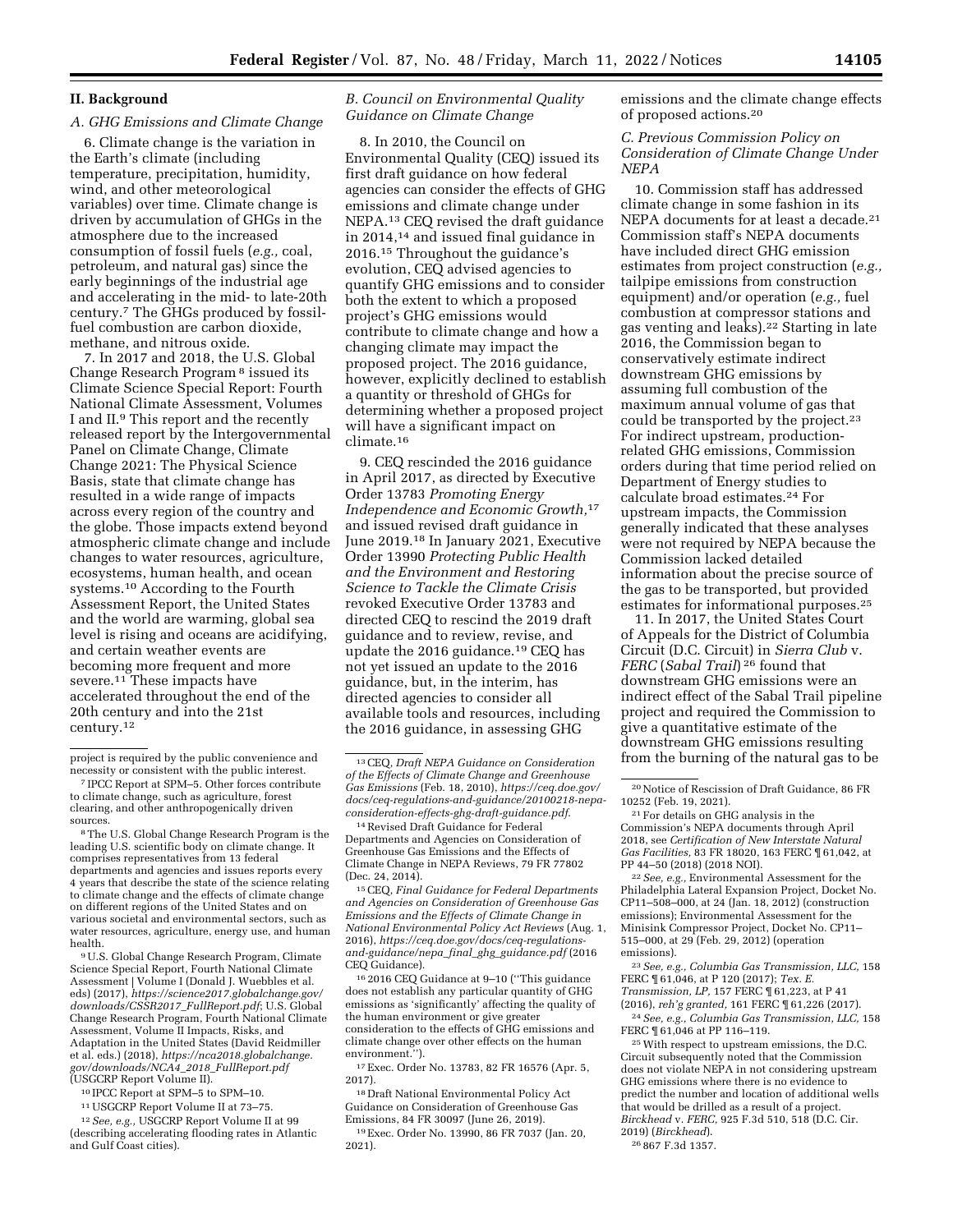transported by the pipeline or explain why the Commission could not do so, and to discuss the significance of these emissions.27 On remand, the Commission compared the estimated downstream GHG emissions from the project to state and national GHG emission inventories.28 However, the Commission concluded that it could not determine whether those downstream GHG emissions were significant and rejected the use of the Social Cost of Carbon (SCC) tool to inform the Commission's analysis.29

12. In 2018, the Commission stated in *Dominion Transmission, Inc.*30 that end use consumption of gas and upstream production of gas were generally not reasonably foreseeable or causally related to the project (no party had identified the specific end use of the gas) and thus the Commission was not required to consider upstream or downstream emissions as indirect impacts under NEPA.31 The Commission stated it would continue to ''analyze upstream and downstream environmental effects when those effects are sufficiently causally connected to and are reasonably foreseeable effects of the proposed action.'' 32 The Commission reiterated that without an accepted methodology it could not find whether a particular quantity of GHG emissions was significant.<sup>33</sup>

13. However, in *Birckhead,* the D.C. Circuit rejected the Commission's position that *Sabal Trail* is limited to the narrow facts of that case. While the court in *Birckhead* acknowledged that downstream emissions may not always be a foreseeable effect of natural gas projects, it rejected the notion that downstream GHG emissions are a reasonably foreseeable indirect effect of a natural gas project only if a specific end destination is identified.34 The court further noted that the Commission should attempt to obtain information on downstream uses to determine whether downstream GHG emissions are a reasonably foreseeable effect of the project.35

32 *Id.* P 44; *see also Tenn. Gas Pipeline Co., LLC,*  163 FERC ¶ 61,190, at PP 61–62 (2018).

33 *Dominion Transmission, Inc.,* 163 FERC ¶ 61,128 at PP 67–70.

34*Birckhead,* 925 F.3d at 518–19.

35 *Id.* at 520.

14. In 2021, in *Northern Natural Gas Co.,* the Commission explained that it had reconsidered its position that it was unable to assess the significance of a project's GHG emissions or those emissions' contribution to climate change.36 The Commission found that that project's reasonably foreseeable GHG emissions—construction and operation emissions only, as the project proposed no new capacity—would not significantly contribute to climate change.37 Later in 2021, the D.C. Circuit further criticized the Commission's stance prior to *Northern Natural Gas Co.*  that it was unable to assess the significance of a project's GHG emissions or those emissions' contribution to climate change, holding that the Commission failed to appropriately analyze the significance of three natural gas projects' contribution to climate change using ''theoretical approaches or research methods generally accepted in the scientific community,'' such as the SCC tool.38

### *D. Certificate Policy Statement Notices of Inquiry*

15. On April 19, 2018, the Commission issued a Notice of Inquiry (2018 NOI) 39 seeking information and stakeholder perspectives to help the Commission explore whether, and if so how, it should revise its approach for determining whether proposed projects are consistent with the public convenience and necessity under the currently effective policy statement on the certification of new interstate natural gas transportation facilities (Certificate Policy Statement).40 The 2018 NOI included a background section discussing how the legal standards and historical context informed the creation of the Certificate Policy Statement in 1999, how the Commission's evaluations under the Certificate Policy Statement and under NEPA have evolved, and how changed

<sup>36</sup> 174 FERC ¶ 61,189, at P 29 (2021). 37 *Id.* PP 29–36. 38 *Vecinos para el Bienestar de la Comunidad* 

39 2018 NOI, 163 FERC ¶ 61,042.

40*Certification of New Interstate Natural Gas Pipeline Facilities,* 88 FERC ¶ 61,227 (1999), *clarified,* 90 FERC ¶ 61,128, *further clarified,* 92 FERC  $\P$  61,094 (2000). The Commission must determine whether a proposed natural gas project is or will be required by the present or future public convenience and necessity, as that standard is established in NGA section 7. 15 U.S.C. 717f.

circumstances since 1999 have required the present review.41 Notably, the Commission sought input on whether, and if so how, the Commission should adjust its evaluation of the environmental impacts of a proposed project.

16. In response to the 2018 NOI, the Commission received more than 3,000 comments from stakeholders including landowners; tribal, federal, state, and local government officials; nongovernmental organizations; consultants, academic institutions, and think tanks; natural gas producers, Commission-regulated companies, local distribution companies, and industry trade organizations; electricity generators and utilities; and others. Many comments addressed GHG emissions.

17. On February 18, 2021, the Commission issued a new, refreshed Notice of Inquiry (2021 NOI), <sup>42</sup> seeking comments to build upon the existing record established by the 2018 NOI. The Commission posed several updated questions relating to GHG emissions, including asking: How the Commission could consider upstream impacts from natural gas production and downstream end-use impacts; how the Commission should determine the significance of a project's GHG emissions' contribution to climate change; whether the NGA, NEPA, or another federal statute authorize or mandate the use of the SCC analysis by the Commission; how the Commission could determine whether a proposed project's GHG emissions could be offset by reduced GHG emissions resulting from the project's operations; and how the Commission could impose GHG emission limits or mitigation to reduce the significance of impacts from a proposed project on climate change.43

18. With respect to determining significance, the 2021 NOI sought comment on (1) what type of metrics and models the Commission should consider in determining significance, (2) whether any level of emissions should be considered *de minimis,* and (3) how the SCC tool or other tools could factor into determining significance.44

19. The public comment period for the 2021 NOI closed on May 26, 2021.45 The Commission received over 35,000 comments and approximately 150

<sup>27</sup> *Id.* at 1374.

<sup>28</sup> *Fla. Se. Connection, LLC,* 164 FERC ¶ 61,099, at P 5 (2018).

<sup>29</sup> *Id.* No party petitioned for judicial review of the Commission's determination on remand.

<sup>30</sup> 163 FERC ¶ 61,128 (2018), *pet. dismissed, Otsego 2000* v. *FERC,* 767 F.App'x 19 (D.C. Cir. 2019) (unpublished opinion).

<sup>31</sup> *Id.* PP 41–44, 61–62.

*Costera* v. *FERC,* 6 F.4th 1321, 1328 (D.C. Cir. 2021) (*Vecinos)* (citing 40 CFR 1502.21(c), which requires an EIS to include an evaluation of impacts based upon theoretical approaches or research methods generally accepted in the scientific community where the information relevant to the reasonably foreseeable significant adverse impacts cannot be obtained because the means to obtain it are not known). The case is pending on remand with the Commission.

<sup>41</sup> 2018 NOI, 163 FERC ¶ 61,042 at PP 5–50.

<sup>42</sup>*Certification of New Interstate Natural Gas Facilities,* 174 FERC ¶ 61,125 (2021). 43 *Id.* P 17.

<sup>44</sup> *Id.* (citations omitted).

<sup>45</sup>*See* Notice Extending Time for Comments, Docket No. PL18–1–000 (Mar. 31, 2021) (extending the original comment deadline from April 26, 2021, to May 26, 2021).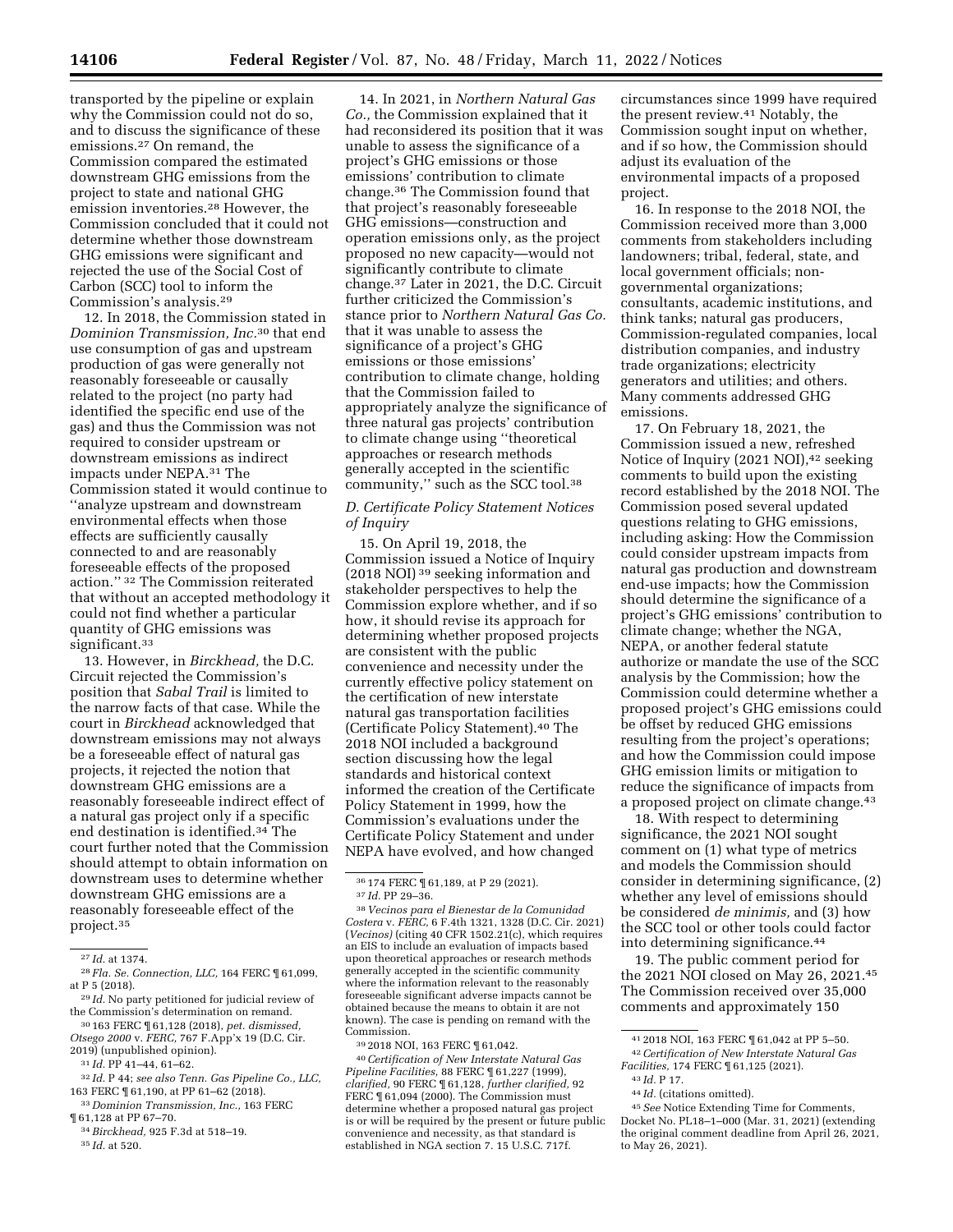unique comment letters from a wide range of stakeholders, as noted above.

20. Comments relevant to this policy statement are addressed in Section III below.

## **III. Statutory Authority/Obligations**

#### *A. NGA*

21. Section 7 of the NGA authorizes the Commission to issue certificates of public convenience and necessity for the construction and operation of facilities transporting natural gas in interstate commerce.46 The Commission does not have authority to regulate intrastate transportation facilities or other facilities that affect interstate transportation, such as those used for the production, gathering, or local distribution of natural gas. Congress did not displace state authority over such subjects.<sup>47</sup>

22. Section 3(a) of the NGA provides for federal jurisdiction over the siting, construction, and operation of facilities used to import or export gas.48 To date, the Commission has exercised section 3 authority to authorize: (1) LNG terminals located at the site of import or export and (2) the site and facilities at the place of import/export where a pipeline crosses an international border.49 Additionally, NGA section 3(e) states that ''[t]he Commission shall have the exclusive authority to approve or deny an application for the siting, construction, expansion, or operation of an LNG terminal.'' 50

23. Both NGA sections 7 and 3 authorize the Commission to attach terms and conditions to its

48The 1977 Department of Energy Organization Act (42 U.S.C. 7151(b)) placed all section 3 jurisdiction under the Department of Energy. The Secretary of Energy subsequently delegated authority to the Commission to ''[a]pprove or disapprove the construction and operation of particular facilities, the site at which such facilities shall be located, and with respect to natural gas that involves the construction of new domestic facilities, the place of entry for imports or exit for exports.'' Department of Energy Delegation Order No. 00– 004.00A, section 1.21A (May 16, 2006).

49 In addition to pipelines that cross the international border with Canada and Mexico, the Commission has also asserted authority over the portions of subsea pipelines planned to cross the ''border'' of the Exclusive Economic Zone between the U.S. and the Bahamas. *See, e.g., Tractebel Calypso Pipeline, LLC,* 106 FERC ¶ 61,273 (2004), *vacated, Calypso U.S. Pipeline, LLC,* 137 FERC ¶ 61,098 (2011).

50 15 U.S.C. 717b(e)(1).

authorization.51 Courts have interpreted these provisions broadly and given the Commission latitude in deciding what types of mitigation to require.52 In issuing authorizations, the Commission has required project sponsors to comply with conditions to prevent or mitigate project impacts on environmental resources.53

## *B. NEPA*

24. NEPA and its implementing regulations require agencies, before taking or authorizing a major federal action that may significantly affect the quality of the human environment, to take a ''hard look'' at the environmental consequences of the proposed action and disclose their analyses to the public by preparing an EIS.<sup>54</sup> Alternatively, agencies can first prepare an Environmental Assessment (EA) for a proposed action that is not likely to have significant effects or when the significance is unknown, to determine whether an EIS is necessary for a particular action.55 Depending on the outcome of the EA, agencies can either prepare an EIS or issue a finding of no significant impact.<sup>56</sup>

25. Previous CEQ regulations and court cases have examined a proposed project's ''context'' and ''intensity'' or the severity of the impact as factors for determining what constitutes a significant effect.<sup>57</sup> In assessing

51 *Id.* 717f(e) (''The Commission shall have the power to attach to the issuance of the certificate and to the exercise of the rights granted thereunder such reasonable terms and conditions as the public convenience and necessity may require.''); *see also id.* 717b(a) (stating that the Commission may ''grant such application, in whole or in part, with such modification and upon such terms and conditions as the Commission may find necessary or appropriate''); *id.* 717b(e)(3)(A) (providing the authority to approve an application for an LNG Terminal, ''in whole or part, with such modifications and upon such terms and conditions as the Commission find[s] necessary or appropriate'').

52*See Twp. of Bordentown* v. *FERC,* 903 F.3d 234, 261 n.15 (3d Cir. 2018) (concluding that the Commission's authority to enforce any required remediation is amply supported by provisions of the NGA); *Sabal Trail,* 867 F.3d at 1374 (holding that the Commission has legal authority to mitigate reasonably foreseeable indirect effects).

53*See, e.g., Atl. Coast Pipeline, LLC,* 161 FERC ¶ 61,042, at app. A (2017), *on reh'g,* 164 FERC ¶ 61,100 (2018).

54 42 U.S.C. 4332(2)(C); 40 CFR 1502.3; *see Balt. Gas & Elec. Co.* v. *Nat. Res. Def. Council, Inc.,* 462 U.S. 87, 97 (1983) (discussing the twin aims of NEPA).

55 40 CFR 1501.5, 1508.1(h).

56 40 CFR 1508.1(*l*) (defining a finding of no significant impact as a document that briefly presents the reasons why an action that is not otherwise categorically excluded under § 1501.4 will not have a significant effect on the human environment and for which an EIS will therefore not be prepared).

57 *Vieux Carre Prop. Owners, Residents & Assocs., Inc.* v. *Pierce,* 719 F.2d 1272, 1279 (5th Cir. 1983)

significance, Commission staff considers, for each resource, the duration of the impact as well as the geographic, biological, or social context in which the effects would occur, and the intensity (*e.g.* severity) of the impact.58 This analysis may draw on both qualitative and quantitative information.59 Using both types of data, the Commission routinely makes significance determinations for impacts to various resources from natural gas projects.60

26. In evaluating whether an impact is significant, the Commission determines whether ''it would result in a substantial adverse change in the physical environment."<sup>61</sup> In making that determination, the Commission considers available evidence, giving that evidence such weight as it deems appropriate using its experience, judgment, and expertise.<sup>62</sup> Notably,

58*See, e.g.* Final EIS for the Alaska LNG Project, Docket No. CP17–178–000, at 4–1.

59*See Sabal Trail,* 867 F.3d at 1371 (''The EIS also gave the public and agency decisionmakers the qualitative and quantitative tools they needed to make an informed choice for themselves. NEPA requires nothing more.'').

60*See, e.g., Transcon. Gas Pipe Line Co., LLC,* 158 FERC  $\P$  61,125, at P 79 (describing how the final EIS for the Atlantic Sunrise Project concluded that the project would result in adverse impacts that would be mitigated to less than significant levels), *order on reh'g,* 161 FERC ¶ 61,250 (2017), *petition denied sub nom., Allegheny Def. Project* v. *FERC,* 964 F.3d 1 (D.C. Cir. 2020); *see also infra* note 61; *see also Magnum Gas Storage, LLC,* 134 FERC ¶ 61,197, at P 115 (2011) (explaining that "'significantly,' as used in NEPA, requires considerations of both context and intensity, which varies with the setting of each proposed action.'').

61*N. Nat. Gas Co.,* 174 FERC ¶ 61,189, at P 32 (citing *Magnum Gas Storage, LLC,* 134 FERC ¶ 61,197 at P 114 (''[A]n impact was considered to be significant if it would result in a substantial adverse change in the physical environment or natural condition and could not be mitigated to less-than-significant level.'')).

62*See, e.g., Tex. LNG Brownsville LLC,* 169 FERC ¶ 61,130, at P 56 (2019) (''Due to the relatively undeveloped nature of the project area, the visual sensitivity of nearby recreation areas, and the lack of feasible visual screening measures, the Final EIS concluded that the project would result in a Continued

<sup>46</sup> 15 U.S.C. 717f.

<sup>47</sup>NGA section 1(b) states that Commission authority applies to interstate transportation of natural gas and sales for resale, ''but shall not apply to any other transportation or sale of natural gas or to the local distribution of natural gas or to the facilities used for such distribution or to the production or gathering of natural gas.'' *Id.* 717(b).

<sup>(</sup>stating there is ''no hard and fast definition of 'significant' '' but considering the proposed project's context in assessing whether a finding of no significance impact was reasonable). The regulations implementing NEPA previously addressed the term ''significantly,'' but that provision was removed by amendments effective September 14, 2020 and replaced with 40 CFR 1501.3(b). ''Whether a project has significant environmental impacts, thus triggering the need to produce an EIS, depends on its 'context' (region, locality) and 'intensity' ('severity of impact').'' *Nat'l Parks Conservation Ass'n* v. *Semonite,* 916 F.3d 1075, 1082 (D.C. Cir.) (quoting 40 CFR 1508.27 (2018)), *amended in part by* 925 F.3d 500 (D.C. Cir. 2019). The new 40 CFR 1501.3(b) calls for agencies to consider the ''potentially affected environment and degree of the effects of the action'' and to consider the short-term, long-term, beneficial, and adverse effects, and effects on public safety and those that would violate laws.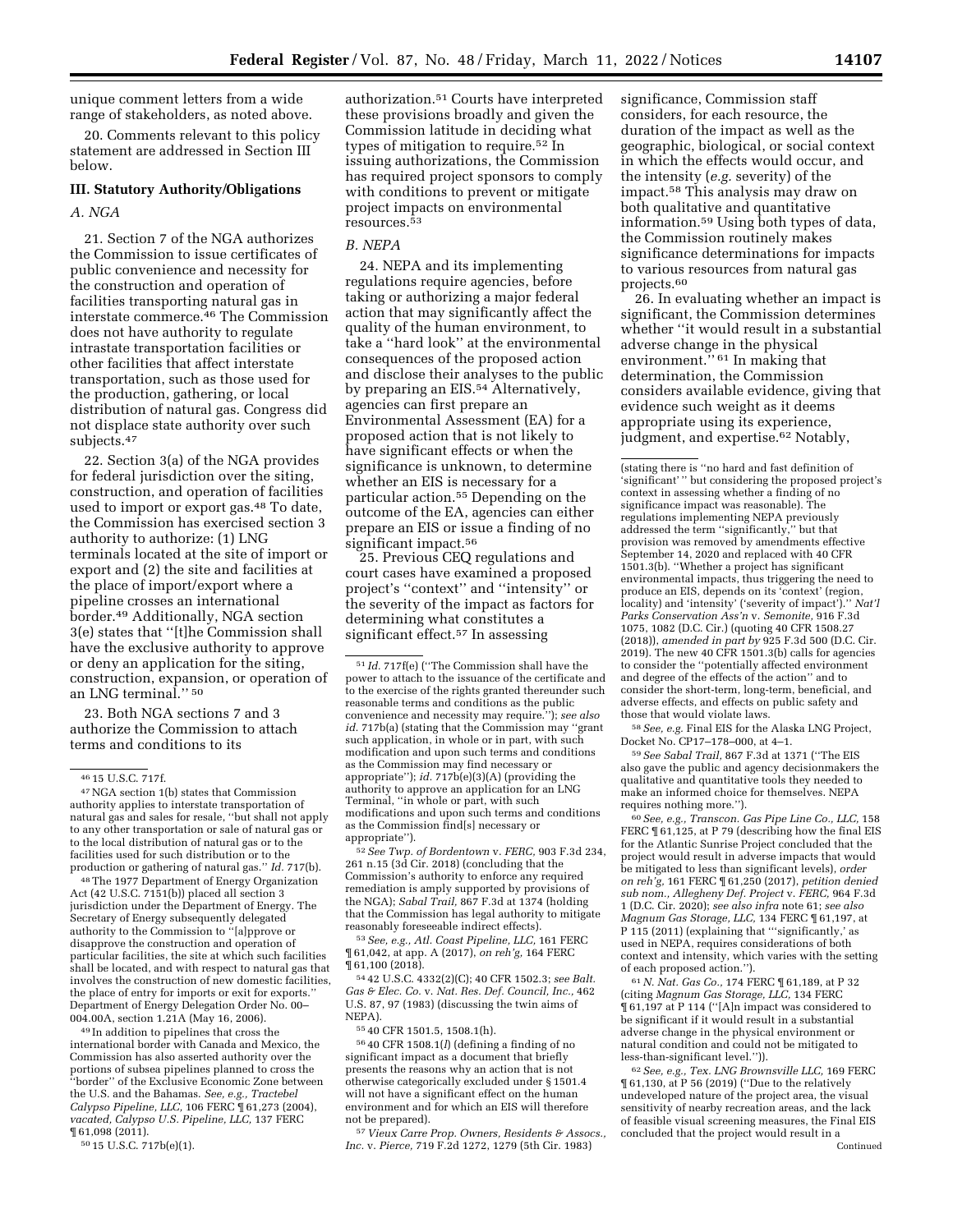NEPA does not require that the studies, metrics, and models on which an agency relies be universally accepted or otherwise uncontested.63 Instead, NEPA permits agencies to rely on the best available evidence, quantitative and qualitative, even where that evidence has certain limitations when assessing the significance of their actions,64 and an agency's determination is entitled to deference.65

27. In addition to determining whether its actions may significantly affect the quality of the human environment, NEPA requires the Commission to consider whether there are steps that could be taken to mitigate any adverse environmental consequences.66 While NEPA is a procedural statute and does not require a federal agency to reject a proposed project with significant adverse effects or take action to mitigate adverse effects,67 an agency may require mitigation of impacts as a condition of

63*Sierra Club* v. *U.S. Dep't of Transp.,* 753 F.2d 120, 128 (D.C. Cir. 1985) (''It is clearly within the expertise and discretion of the agency to determine proper testing methods.''); *see also Hughes River Watershed Conservancy* v. *Johnson,* 165 F.3d 283, 289 (4th Cir. 1999) (''Agencies are entitled to select their own methodology as long as that methodology is reasonable. The reviewing court must give deference to an agency's decision.'').

64*See Spiller* v. *White,* 352 F.3d 235, 244 n.5 (5th Cir. 2003) (rejecting petitioner's contention that the significance determination must be objective, factual, and quantitative and should not involve any qualitative judgment calls).

65*See La. Crawfish Producers Ass'n-W.* v. *Rowan,*  463 F.3d 352, 355 (5th Cir. 2006) (NEPA-related decisions are accorded a considerable degree of deference); *Spiller* v. *White,* 352 F.3d at 244 n.5 (''We should note that our deference to the [l]ead [a]gencies['] fact-finding and conclusions includes deference to their judgment as to whether any particular environmental impact of the proposed pipeline rises to the level of significance''); *Powder River Basin Res. Council* v. *U.S. Bureau of Land Mgmt.,* 37 F.Supp. 3d 59, 74 (D.D.C. 2014) (agencies are afforded discretion to use their expertise to determine the best method to evaluate the significance of an impact to a particular resource, so long as that method is reasonable).

66*Robertson* v. *Methow Valley Citizens Council,*  490 U.S. 332, 351 (1989) (''To be sure, one important ingredient of an EIS is the discussion of steps that can be taken to mitigate adverse environmental consequences.'').

67 *Id.* at 352 (''There is a fundamental distinction, however, between a requirement that mitigation be discussed in sufficient detail to ensure that environmental consequences have been fairly evaluated, on the one hand, and a substantive requirement that a complete mitigation plan be actually formulated and adopted, on the other.'').

its permitting or approval,<sup>68</sup> and the Commission routinely does so.69

## **IV. Discussion**

# *A. Quantifying GHG Emissions and Determining Significance*

28. Consistent with CEQ regulations,70 the Commission will quantify a project's GHG emissions that are reasonably foreseeable and have a reasonably close causal relationship to the proposed action, including those effects that occur at the same time and place as the proposed action and effects that are later in time or farther removed in distance from the proposed action. This will include GHG emissions resulting from construction and operation of the project 71 as well as, in most cases, GHG emissions resulting from the downstream combustion of transported gas.72

29. The Commission will consider all evidence in the record relating to a project's estimated GHG emissions,73 utilization rate, or offsets: Estimates presented by project sponsors, as well as opposing evidence from other parties. Going forward, in determining the level of GHG emissions attributed to a project, the Commission will estimate a project's GHG emissions based on a projection of what amount of project capacity will be actually used (projected utilization rate), as opposed to assuming 100%

69*See, e.g., Columbia Gas Transmission, LLC,* 170 FERC ¶ 61,045, at P 66, app. (2020) (conditioning certificate authority on site-specific mitigation measures when crossing abandoned mine lands, including the management and disposal of contaminated groundwater, and mitigation measures for acid mine drainage); *PennEast Pipeline Co., LLC,* 170 FERC ¶ 61,198, at PP 29–30, app. A (2020) (conditioning certificate authority on mitigation of construction impacts on karst features); *Atl. Coast Pipeline, LLC,* 161 FERC ¶ 61,042 at app. A (conditioning certificate authority on the mitigation of construction impacts on karst features and on a nearby inn and mitigation of impacts from the discovery of invasive aquatic species during construction); *Port Arthur LNG, LP,*  115 FERC ¶ 61,344, at PP 68–71, app. A (conditioning sections 3 and 7 authority on the mitigation of construction impacts on aquatic resources and wetlands), *order on reh'g,* 117 FERC ¶ 61,213 (2006), *vacated,* 136 FERC ¶ 61,196 (2011).

70 40 CFR 1508.1(g) (defining the effects or impacts that must be considered when conducting a review under NEPA).

71Emissions quantification also includes loss of carbon storage/sinks through land use conversions, forest clearing, wetland conversions, etc.

72As discussed below, the vast majority of all natural gas consumed in the United States is combusted. *See infra* note 101.

73Additionally, the Commission will consider evidence regarding whether certain emissions associated with a proposed project, such as upstream and downstream emissions, are reasonably foreseeable.

utilization.74 The Commission will also consider evidence of factors expected to reduce or offset the estimated direct or reasonably foreseeable downstream emissions of the project.

#### 1. Categories of Emissions

30. CEQ regulations implementing NEPA require agencies to consider effects or impacts that ''are reasonably foreseeable and have a reasonably close causal relationship to the proposed action . . . including those effects that occur at the same time and place as the proposed action . . . and may include effects that are later in time or farther removed in distance for the proposed action . . . .'' 75 A ''but for'' causal relationship is insufficient to make an agency responsible for a particular effect,76 and effects should not be considered if they are the ''product of a lengthy causal chain."<sup>77</sup> Further, effects to be considered do not include those that the agency has no ability to prevent due to its limited statutory authority or would occur regardless of the proposed action.78 Regarding reasonable foreseeability, courts have found that an impact is reasonably foreseeable if it is ''sufficiently likely to occur that a person of ordinary prudence would take it into account in reaching a decision.'' 79 Although courts have held that NEPA requires ''reasonable forecasting,'' 80 an agency ''is not required to engage in speculative analysis'' 81 or ''to do the impractical, if

need).<br><sup>75</sup> 40 CFR 1508.1(g).<br><sup>76</sup> Id. § 1508.1(g)(2); *see also U.S. Dep't of Transp.* v. *Pub. Citizen,* 541 U.S. 752, 767 (2004) (*Pub. Citizen*) (finding that ''NEPA requires 'a reasonably close causal relationship' between the environmental effect and the alleged cause'' in order ''to make an agency responsible for a particular effect under NEPA'' (quoting *Metro. Edison Co.* v. *People Against Nuclear Energy,* 460 U.S. 766, 774 (1983) (*Metro. Edison Co.*))).

77 40 CFR 1508.1(g)(2); *see also Metro. Edison Co.,*  460 U.S. at 774 (finding that ''[s]ome effects that are 'caused by' a change in the physical environment in the sense of 'but for' causation,'' will not fall within NEPA if ''the causal chain is too

attenuated''). 78 40 CFR 1508.1(g)(2); *see also Pub. Citizen,* <sup>541</sup> U.S. at 770 (''[W]here an agency has no ability to prevent a certain effect due to its limited statutory authority over the relevant actions, the agency cannot be considered a legally relevant 'cause' of

the effect.''). 79*EarthReports, Inc.* v. *FERC,* 828 F.3d 949, 955 (DC Cir. 2016) (citations omitted); *see also Sierra* 

*Club* v. *Marsh,* 976 F.2d 763, 767 (1st Cir. 1992). 80*N. Plains Res. Council, Inc.* v. *Surface Transp. Bd.,* 668 F.3d 1067, 1079 (9th Cir. 2011) (quoting *Selkirk Conservation All.* v. *Forsgren,* 336 F.3d 944, 962 (9th Cir. 2003)).

significant impact on visual resources when viewed from the adjacent Laguna Atascosa National Wildlife Refuge.''), *order on reh'g,* 170 FERC ¶ 61,139, at P 32 (2020), *remanded on other grounds, Vecinos,* 6 F.4th 1321; Final EIS for the Alaska LNG Project, Docket No. CP17–178–000, at ES–4 (Mar. 2020) (explaining the significant, longterm to permanent project impacts from the loss of thousands of acres of permafrost from construction that would permanently alter hydrology and vegetation within and past the project footprint).

<sup>68</sup> *Final Guidance for Federal Departments and Agencies on the Appropriate Use of Mitigation and Monitoring and Clarifying the Appropriate use of Mitigated Findings of No Significant Impact,* 76 FR 3843, 3848 (Jan. 21, 2011).

<sup>74</sup>*See Certification of New Interstate Natural Gas Pipeline Facilities,* 178 FERC ¶ 61,107, at P 55 (2022) (explaining that project sponsors are encouraged to provide the Commission with information on estimated utilization rates and the intended end use of gas to demonstrate project

<sup>81</sup> *Id.* at 1078.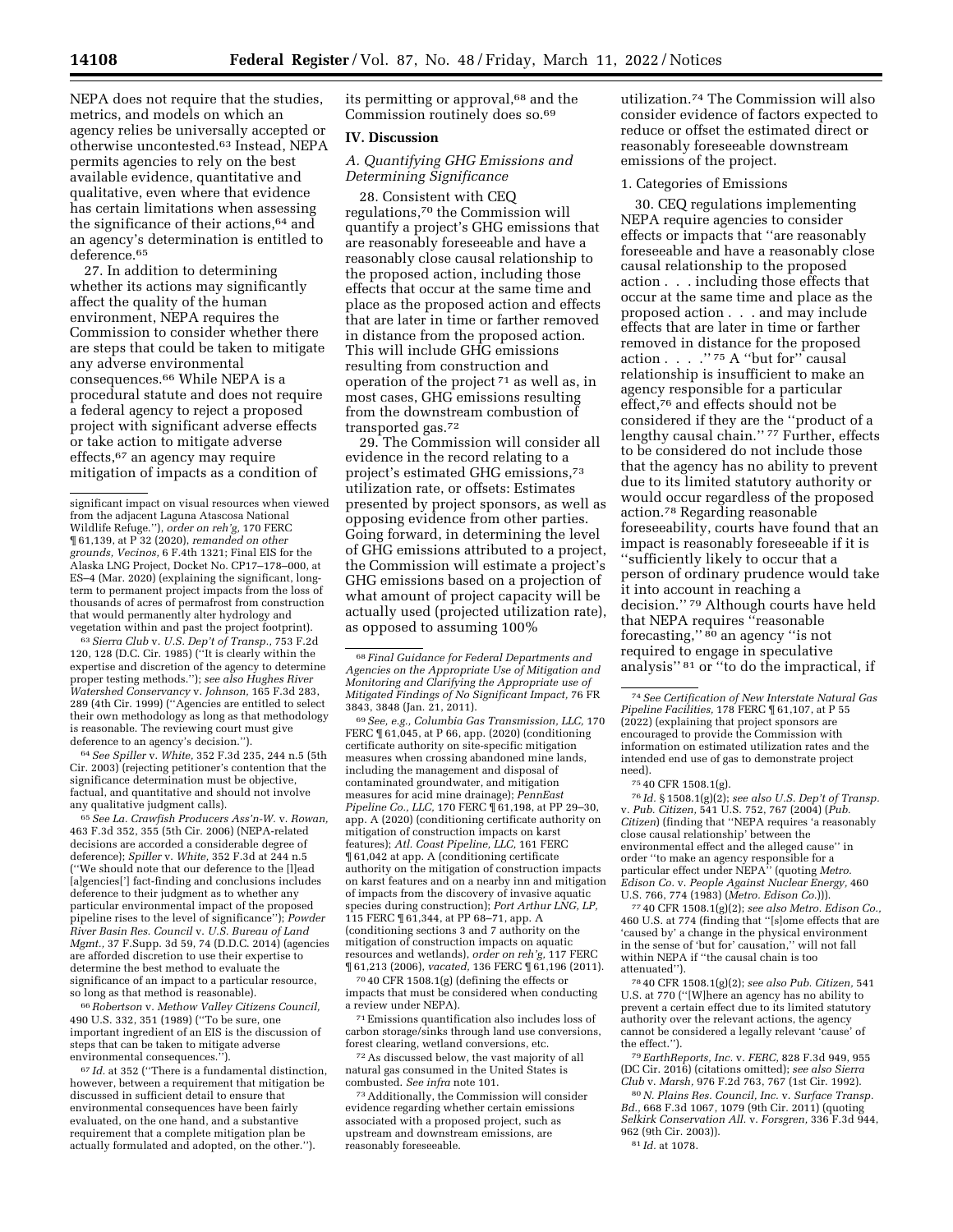not enough information is available to permit meaningful consideration.'' 82 31. As discussed below, the

Commission proposes to:

• Consider direct emissions of a project a reasonably foreseeable effect;

• Find that an NGA section 3 export facility project is not the legally relevant cause of upstream and downstream emissions;<sup>83</sup>

• Consider on a case-by-case basis whether downstream emissions are a reasonably foreseeable effect of an NGA section 7 interstate project; and

• Consider on a case-by-case basis whether upstream emissions are a reasonably foreseeable effect of an NGA 7 project.

#### a. Direct Emissions

32. Several commenters assert that the Commission must consider fugitive emissions from the transportation of gas.84 New Jersey Conservation Foundation, Sabin Center for Climate Change Law (Sabin Center), The Watershed Institute, Clean Air Council, PennFuture, and New Jersey League of Conservation Voters (collectively, New Jersey Conservation Foundation) argue that natural gas leakage from both pipeline operation and natural gas production is worse than combustion because methane has a higher global warming potential than carbon dioxide.85

33. As the Commission has long held, direct GHG emissions from the project's short-term construction 86 and long-term operational activities 87 are an effect of the proposed project. Under current Commission regulations, the project sponsor provides an estimate of construction emissions and an estimate of the project's potential operational emissions, including fugitive emissions from both pipeline and aboveground facilities, in its application for Commission authorization.88

84*See, e.g.,* Egan Millard 2021 Comments at 3; New Jersey Conservation Foundation 2021 Comments at 21; Shayna Gleason 2021 Comments at 2.

85New Jersey Conservation Foundation 2021 Comments at 21.

86Construction emissions include emissions from gasoline- and diesel-powered construction equipment.

87Operational emissions include emissions from combustion units at compressor stations and fugitive leaks from compressor stations, meter/valve stations, and the pipeline.

88The project sponsor provides emissions information in Resource Report No. 9. 18 CFR 380.12(k). Operational emissions are also estimated in the project's air permit application, which is

#### b. Downstream Emissions

34. Some commenters argue that the Commission must consider the downstream emissions of natural gas projects,89 including fugitive emissions.90 In contrast, other commenters generally assert that the Commission should not consider downstream emissions, or at most, should only do a qualitative assessment of downstream emissions, because they are not reasonably foreseeable impacts or do not have a close causal relationship under NEPA to gas transportation.91

35. As discussed above, in August 2017, the D.C. Circuit issued *Sabal Trail,* which involved a greenfield pipeline project that would deliver all gas transported by the project to specific gas-fired generating plants. The D.C. Circuit found that downstream emissions from the use of the transported natural gas were an indirect, reasonably foreseeable effect of the proposed pipeline and that in the circumstances of that case—where the vast majority of throughput on the proposed project was destined for a limited number of specifically identified electric generation facilities—the downstream GHG emissions could be reasonably quantified by the Commission.92

typically submitted to the state agency with delegated Clean Air Act authority. Further, the Commission's guidance manual for NGA certificate applications instructs project sponsors to provide the GHGs in tons per year for the construction and operation of the proposed project. *See* Guidance Manual for Environmental Report Preparation for Applications Filed under the NGA, Volume I, at 4– 123, 4–125 to 4–127 (Guidance Manual).

89*See, e.g.,* Food and Water Watch 2021 Comments at 1; New Jersey Conservation Foundation 2021 Comments at 19; Attorneys General of Massachusetts, Illinois, Maryland, New Jersey, Rhode Island, Washington, and the District of Columbia (Attorneys General of Massachusetts et

<sup>90</sup> For example, the Massachusetts PipeLine Awareness Network states that the Commission should consider fugitive emissions from the distribution and burning of transported gas. Massachusetts PipeLine Awareness Network 2021 Comments at 2; *see also, e.g.,* Egan Millard 2021 Comments at 3; Shayna Gleason 2021 Comments at

2.<br><sup>91</sup> *See, e.g.,* American Petroleum Institute (API)<br>Technical Conference Comments at 3–5 (stating the Commission and developers cannot accurately forecast downstream emissions due to lack of knowledge of the end use of the gas, variability in utilization rates and regulatory requirements, and unpredictable changes in supply and demand, among other factors); Boardwalk Pipeline Partners LP (Boardwalk) Technical Conference Comments at 21; Enbridge Gas Pipelines (Enbridge) Technical Conference Comments at 11, 25–26; Interstate Natural Gas Association of America (INGAA) 2021 Comments at 58–60; The Williams Companies, Inc. (Williams) 2021 Comments at 37–38; Natural Gas Supply Association (NGSA) 2018 Comments at 15– 16.

 $^{92}\mathrm{The}$  court concluded ''that the EIS for the Southeast Market Project should have either given

36. The D.C. Circuit reiterated this determination in two subsequent cases. First, in *Birckhead,* the court rejected the claim that downstream emissions are only a foreseeable effect in factual circumstances akin to *Sabal Trail, i.e.,*  where all transported gas will be burned at specifically identified destinations, but also rejected the argument that downstream emissions are always a foreseeable effect of a natural gas certificate project.93 Then, in *Allegheny Defense Project* v. *FERC,*94 the court stated that the downstream emissions of a project designed to deliver gas into large interstate pipeline systems, which in turn deliver gas to 16 states, are an indirect effect of the project.95

37. INGAA and others read the Supreme Court's *Public Citizen* decision as requiring an agency to consider an environmental effect only when the agency has the authority to control the outcome and note that the Commission has no authority to regulate the end use (or production) of natural gas.96 INGAA states that attempting to regulate downstream (or upstream) activities would invade the jurisdiction of other regulators, that most projects will not result in reasonably foreseeable downstream GHG emissions like those in *Sabal Trail,* and thus, downstream emissions should only be considered on a case-by-case basis.97 INGAA suggests the Commission look for guidance to *Center for Biological Diversity* v. *U.S. Army Corps of Engineers,*98 which criticizes *Sabal Trail* as ''breezing past . . . statutory limits and precedents

. . . clarifying what effects are cognizable under NEPA.'' 99

38. Given that data show that the vast majority of consumed gas is ultimately combusted,100 there appears to be a

93*Birckhead,* 925 F.3d at 518–20 (criticizing the Commission for not attempting to obtain data on downstream uses).

- 94 932 F.3d 940 (DC Cir. 2019).
- 95 *Id.* at 945–46.

96*See, e.g.,* INGAA 2021 Comments at 50–51.

97 INGAA 2021 Comments at 49–51, 57; *see also*  INGAA Technical Conference Comments at 14 (adding that NEPA's requirements would exclude downstream emissions occurring after a ''long and attenuated chain of intermediate causal factors, as when natural gas is transported to an interconnect for further shipment on the interstate grid, eventually reaching end-use consumers only through a long intermediate path'').

98 941 F.3d 1288 (11th Cir. 2019) (*Center for Biological Diversity*).

99 *Id.* at 1300 (citing *Pub. Citizen,* 541 U.S. 752 and *Metro. Edison Co.,* 460 U.S. 766).

100U.S. Energy Info. Admin., *December 2021 Monthly Energy Review* 24, 101 (2021) (reporting Continued

<sup>82</sup> *Id.* (quoting *Envtl. Prot. Info. Ctr.* v. *U.S. Forest Serv.,* 451 F.3d 1005, 1014 (9th Cir. 2006)).

<sup>83</sup>*EarthReports, Inc.* v. *FERC,* 828 F.3d at 955 (citing *Sierra Club* v. *FERC,* 827 F.3d 36, 47, 59, 68 (D.C. Cir. 2016) (*Freeport*).

a quantitative estimate of the downstream greenhouse emissions that will result from burning the natural gas that the pipelines will transport or explained more specifically why it could not have done so.'' *Sabal Trail,* 867 F.3d at 1374.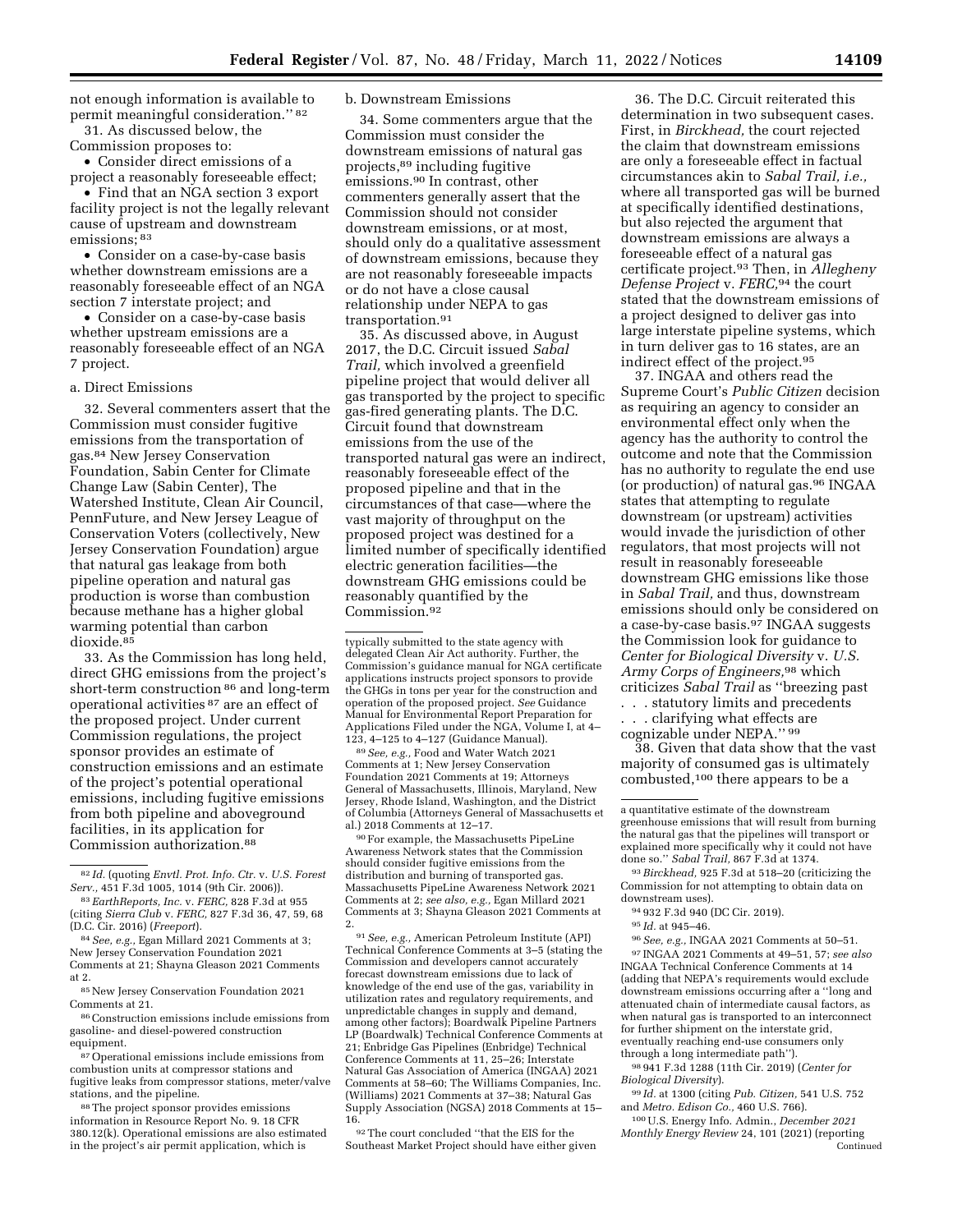substantial likelihood of GHG emissions from the end-use combustion of transported gas as a result of a natural gas project proposed under NGA section 7.101 However, as contemplated by the court in *Birckhead,* there may be circumstances where downstream emissions are not a foreseeable effect of an authorized project, and the court stated that each project must be analyzed on a case-by-case basis.102 Accordingly, project sponsors may submit any evidence they believe indicates that downstream emissions are not a reasonably foreseeable effect of a proposed project.

39. We disagree with commenters' assertions that *Public Citizen* prohibits the Commission from considering downstream GHG emissions. The question is not whether the Commission has regulatory authority over downstream emissions. Rather, as the *Sabal Trail* court reasoned in applying *Public Citizen,* the Commission ''has no obligation to gather or consider environmental information [only] if it has no statutory authority *to act on that information.*'' 103 Because the Commission can reject a section 7 certificate based on the project's environmental impacts, including GHG emissions, the court held that the Commission was required to consider downstream emissions resulting from the Sabal Trail project's construction.104 For section 7 projects—unlike section 3 projects, described below—there is no independent decision, such as the DOE authorization critical in *Freeport,* to ''break the NEPA causal'' chain.105 Accordingly, the Commission's authorization for section 7 projects is a ''legally relevant cause'' of the emissions, meeting *Public Citizen'*s direction that ''NEPA requires 'a reasonably close causal relationship' between the environmental effect and the alleged cause,'' analogous to the

101*See Birckhead,* 925 F.3d at 518; *Sabal Trail,*  867 F.3d at 1371–72.

102*Birckhead,* 925 F.3d at 518–19 (rejecting, in *dicta,* that downstream emissions are always a foreseeable effect of a proposed certificate project).

103*Sabal Trail,* 867 F.3d at 1372–73 (emphasis in original) (explaining *Pub. Citizen,* 541 U.S. 752).

104*See id.* at 1373 (''Because FERC could deny a pipeline certificate on the ground that the pipeline would be too harmful to the environment, the agency is a 'legally relevant cause' of the direct and indirect environmental effects of pipelines it approves.'' (quoting *Freeport,* 827 F.3d at 47).

105 *Freeport,* 827 F.3d at 47.

''familiar doctrine of proximate cause from tort law.'' 106

40. The Commission finds this and subsequent direction from the D.C. Circuit more instructive than *Center for Biological Diversity,* which determined that a specific effect was too tenuous to be considered in analysis of a U.S. Army Corps of Engineers discharge permit for mining activities under the Clean Water Act.107

41. However, for proposed export projects under NGA section 3, the Commission will not consider downstream GHG emissions an effect requiring analysis under NEPA regulations. The Department of Energy, not the Commission, has sole authority to license and consider the environmental impacts of the export of any natural gas.108 As courts have explained, the Commission need not consider the effects of downstream transportation, consumption, or combustion of exported gas because the Department of Energy's ''independent decision to allow exports . . . breaks the NEPA causal chain and absolves the Commission of responsibility to include [these considerations] in its NEPA analysis.'' 109

#### c. Upstream Emissions

42. Some commenters state that the Commission must consider the upstream GHG emissions of natural gas projects, including fugitive emissions from production, $110$  to assess the project's total impact on climate change.111 Other commenters argue that

<sup>107</sup> See Center for Biological Diversity, 941 F.3d at 1292 (describing whether the U.S. Army Corps of Engineers legally declined to address, in issuing discharge permits for phosphate mining, the effects of a radioactive byproduct of fertilizer production (phosphogypsum), where the phosphogypsum is neither a byproduct of dredging and filling or phosphate mining or beneficiation). The court criticized the reasoning in *Sabal Trail* but also observed that the ''causal relationship between the agency action and the putative downstream effect was much closer [in *Sabal Trail*] than it is here'' and that the Commission's scope of statutory authority is ''much broader'' than that of the U.S. Army Corps of Engineers. *Id.* at 1299–1300.

108 *Freeport,* 827 F.3d at 47 (holding that the Commission does not have to address the indirect effects of the anticipated export of natural gas because the Department of Energy, not the Commission, has sole authority to license and consider the environmental impacts of the export of any natural gas going through LNG facilities); *Freeport,* 827 F.3d at 62–63 (same); *EarthReports, Inc.* v. *FERC,* 828 F.3d at 956 (same); *Sabal Trail,*  867 F.3d at 1372 (explaining *Freeport*).

<sup>110</sup> *See, e.g.,* Egan Millard 2021 Comments at 3;<br>Shayna Gleason 2021 Comments at 2.

<sup>111</sup> See, e.g., Institute for Policy Integrity at New York University School of Law (Policy Integrity) Technical Conference Comments at 17; Food and Water Watch 2021 Comments at 1; New Jersey Conservation Foundation 2021 Comments at 19.

upstream emissions are not a reasonably foreseeable effect of a natural gas transportation project, and therefore should not be considered by the Commission.112 Some commenters focus on how to obtain sufficient information to account for upstream GHG emissions. For example, EPA recommends that the Commission require project sponsors to provide available information on reasonably foreseeable induced production demand. EPA states that environmental documents under NEPA should disclose this information as well as items such as the proposal's regionally known hydrocarbon accumulations and a decline curve analysis to allow for appropriate regional and local impact analysis.113

43. In various NGA section 7 proceedings, the Commission has considered upstream emissions on a case-by-case basis—sometimes acknowledging it is difficult to quantify upstream emissions due to several unknown factors, including the location of the supply source and whether transported gas will come from new or existing production.114 The Commission will continue to consider on a case-bycase basis whether the environmental effects resulting from natural gas production are either likely caused by a proposed NGA section 7 project or reasonably foreseeable consequences of our approval of such projects. To the extent known, project sponsors are encouraged to submit information on the reasonably foreseeable upstream impacts caused by the project or an explanation as to why there are none for Commission consideration.

### 2. Calculating GHG Emissions

44. To calculate operational emissions, project sponsors should continue to follow the existing guidance outlined in section 4.9.1.3 of the Commission's Guidance Manual for Environmental Report Preparation for

114*See Birckhead,* 925 F.3d at 516–18. *See, e.g., Double E Pipeline, LLC,* 173 FERC ¶ 61,074, at P 97 (2020); *Cent. N.Y. Oil & Gas Co., LLC,* 137 FERC ¶ 61,121, at PP 81–101 (2011), *order on reh'g,* 138 FERC ¶ 61,104, at PP 33–49 (2012), *petition for review dismissed sub nom., Coal. for Responsible Growth* v. *FERC,* 485 F.App'x 472, 474–75 (2d Cir. 2012) (unpublished opinion); *see also Adelphia Gateway, LLC,* 169 FERC ¶ 61,220, at P 243 (2019), *order on reh'g,* 171 FERC ¶ 61,049, at P 89 (2020).

that, in 2020, 1,036 Bcf of natural gas had a noncombustion use compared to 30,476 Bcf of total consumption), *[https://www.eia.gov/totalenergy/](https://www.eia.gov/totalenergy/data/monthly/pdf/mer.pdf) [data/monthly/pdf/mer.pdf](https://www.eia.gov/totalenergy/data/monthly/pdf/mer.pdf)*; *see also* Jayni Hein et al., Institute for Policy Integrity, *Pipeline Approvals and Greenhouse Gas Emissions* 25 (2019) (explaining that, in 2017, 97% of all natural gas consumed was combusted).

<sup>106</sup>*Pub. Citizen,* 541 U.S. at 767 (quoting *Metro.* 

<sup>112</sup>*See, e.g.,* Boardwalk Technical Conference Comments at 21; Enbridge Technical Conference Comments at 11, 25–26; TC Energy Corporation (TC Energy) Technical Conference Comments at 5; Williams Technical Conference Comments at 4; INGAA 2021 Comments at 56–57; Williams 2021 Comments at 37–38.

<sup>113</sup>EPA 2021 Comments at 5.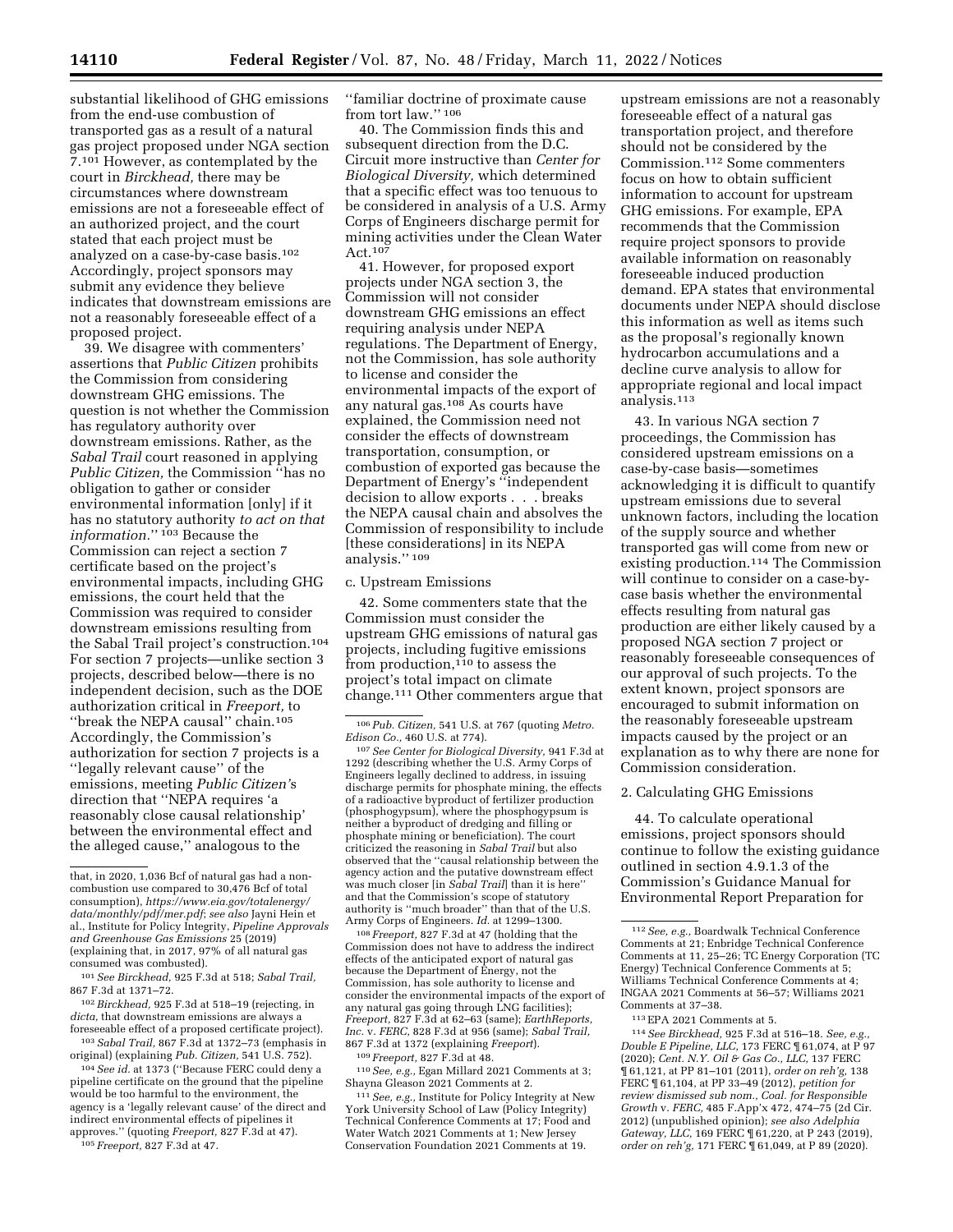Applications Filed under the NGA.115 However, under this policy statement, for purposes of assessing the impact of a project's GHG emissions on climate change, the Commission will consider operational GHG emissions calculated based on a projected utilization rate for the project, as described below.116

45. Additionally, the Commission recognizes that there may be other factors that might serve to reduce a proposed project's climate impacts. For example, the installation of emissionreduction technology or purchase of offsets by downstream users would reduce the impacts. Thus, to enable the Commission's use of the best estimate of a project's GHG emissions, project sponsors are encouraged to calculate project GHG emissions using a projected utilization rate and submit evidence of any other factors that might impact a project's net emissions such as the factors identified by commenters below.

46. Commenters recommend that the Commission consider factors that might impact a project's net emissions, such as (1) whether the transported gas will phase out use of a more carbonintensive energy source, like coal or fuel oil, and will prevent the use of more carbon-intensive energy sources in the future; (2) whether the pipeline will transport gas that would otherwise be transported by vehicles, thereby reducing the emissions from transporting the gas; (3) whether the proposed project will transport gas volumes that would have otherwise been delivered to the same consumers through a different pipeline or may ultimately end up transporting fuel blends including renewable natural gas or hydrogen; (4) whether the project sponsor will purchase offsets to counter project emissions; or (5) whether the project may be backed by a local distribution company serving customer demand in states with established emissions caps.117 INGAA states that in

116*See infra* section III.A.2.a.

117*See, e.g.,* American Gas Association (AGA) Technical Conference Comments at 28, 40; API Technical Conference Comments at 3; Boardwalk Technical Conference Comments at 23 (stating that the Commission should rely on local distribution companies' air permits to determine GHG emissions); Enbridge Technical Conference Comments at 31–34; Hon. Joseph T. Kelliher Technical Conference Comments at 5–6

the absence of reliable and verifiable predictive models to the contrary, the requirement of reasonable foreseeability arguably dictates that the Commission cannot adopt any default assumption that a natural gas infrastructure project will increase (rather than decrease, or leave unchanged) net global GHG emissions, and that at minimum, the Commission would have to provide a rational justification for any such assumption.118 By contrast, New Jersey Conservation Foundation and others contend that the Commission should consider whether the project may be displacing renewable energy sources, thereby increasing GHG emissions.119

47. INGAA and other commenters strongly urge the Commission to calculate a project's downstream emissions, if at all, based on the likely utilization rate of the proposed project, instead of relying on a full-burn estimate.120

(Commissioner Kelliher, Principal at Three Acorns, was a panelist at the GHG Technical Conference on Panel 1.); INGAA Technical Conference Comments at 17–18 (suggesting the net emissions analysis must be undertaken on a global level); Kinder Morgan Entities (Kinder Morgan) Technical Conference Comments at 12–15; National Grid Gas Companies Technical Conference Comments at 3– 7 (describing the Distributed Infrastructure Solution that it has developed in coordination with the State of New York); Williams Technical Conference Comments at 7–8; Charles River Associates 2021 Comments at 4–5; Ohio Environmental Council 2021 Comments at 3. *See* Environmental Assessment for the Iroquois Gas Transmission System, L.P. (Iroquois) Enhancement by Compression Project, Docket No. CP20–48–000, at B–110 (Sept. 30, 2020) (citing Iroquois' end-use GHG analysis that projected greater GHG emissions if the project was not built under scenarios where the energy needs of all new buildings are met by fuel oil as opposed to gas supplied by the project). One industrial end user expresses concern about the potential of integrating renewable natural gas due to concerns about pipeline integrity or increased costs. American Forest and Paper Association and Process Gas Consumers Group (collectively, American Forest) Technical Conference Comments at 13–14.

118 INGAA Technical Conference Comments at 19.

119*See, e.g.,* New Jersey Conservation Foundation 2021 Comments at 23.

120*See, e.g.,* Enbridge Technical Conference Comments at 12, 29–30; Hon. Joseph T. Kelliher Technical Conference Comments at 5–6; INGAA Technical Conference Comments at 15–16 (describing an analysis it commissioned concluding that in 2020, the maximum utilization on an average annual basis for any of the pipeline ''corridors'' between different regions is not higher than 65% and it is over 50% only for 7 of the 30 regional corridors); TC Energy Technical Conference Comments at 18; Charles River Associates 2021 Comments at 6; INGAA 2021 Comments at 58; *see also* Boardwalk Technical Conference Comments at 3, 23; Williams Technical Conference Comments at 7. API, on the other hand, asserts that use of utilization estimates or emissions data forces the Commission to pick winners among competing pipeline projects and asserts that such decisions are best made by market forces after the Commission authorizes a project. API Technical Conference Comments at 3–4.

48. Conversely, New Jersey Conservation Foundation and others argue the Commission must calculate direct, downstream, and upstream GHG emissions by assuming the maximum authorized operating conditions, unless, some add, the project sponsor can demonstrate otherwise.121 Further, other commenters propose their own methods of how to calculate the downstream emissions of a proposed project.122 New Jersey Conservation Foundation urges the Commission to recommend or require the use of specified emissions factors to calculate project emissions.123 Some commenters argue that the Commission must, beyond asking project sponsors, require certain information to be provided, conduct independent research, or otherwise compile missing information.124 Dr. Susan F. Tierney states that the Commission should articulate a default methodology, set of assumptions, and sources of data (suggesting multiple sources including data from the U.S. Department of Energy's National Energy Technology Laboratory's 2019 life-cycle estimates of GHG emissions for the natural gas supply chain) to establish a default maximum emissions rate, which could then be supplemented by an applicant's own estimate or an intervenor's alternative estimate.125

## a. Projected Utilization Rate

49. In previous environmental documents and certificate orders, the Commission has disclosed a project's operational emissions 126 and estimates

123New Jersey Conservation Foundation 2021 Comments at 22.

124*See, e.g.,* Berkshire Environmental Action Team 2021 Comments at 3; North Carolina Department of Environmental Quality 2018 Comments at 5–8.

125 Dr. Susan F. Tierney, Senior Advisor with the Analysis Group, Inc., was a panelist at the GHG Technical Conference on Panel 1. Dr. Susan F. Tierney Technical Conference Statement at 4–10. The applicant could supplement its estimate with an alternative estimate, and intervenors could also submit estimates.

126*See* Environmental Assessment for the Lake City 1st Branch Line Abandonment and Capacity Replacement Project, Docket No. CP20–504–000, at 51–53 (Feb. 2021); *see also* Environmental Assessment for the Philadelphia Lateral Expansion Project, Docket No. CP11–508–000, at 24 (Jan. 18, 2012) (construction emissions); Environmental Assessment for the Minisink Compressor Project, Continued

<sup>115</sup>We note that thresholds for Clean Air Act and state air permits are typically based on the regulated source's potential to emit, or the maximum capacity of a stationary source to emit any air pollutant under its physical and operational design, rather than its actual emissions, and that air permits themselves are expressed in potential to emit. *See*  40 CFR 70.2. This policy statement does not apply to any other air pollutants than GHGs. For all other air pollutants, we will continue to evaluate a project's air quality impacts based on its potential to emit.

<sup>121</sup>*See, e.g.,* New Jersey Conservation Foundation 2021 Comments at 21–22; Public Interest Organizations 2018 Comments at 91; Washington State Department of Commerce and Washington State Department of Ecology 2018 Comments at 6. Public Interest Organizations' 2018 comments represent 63 entities including Natural Resources Defense Council.

<sup>122</sup>*See, e.g.,* Charles River Associates 2021 Comments at 6–8 (proposing a regional analysis to estimate downstream emissions of a gas project).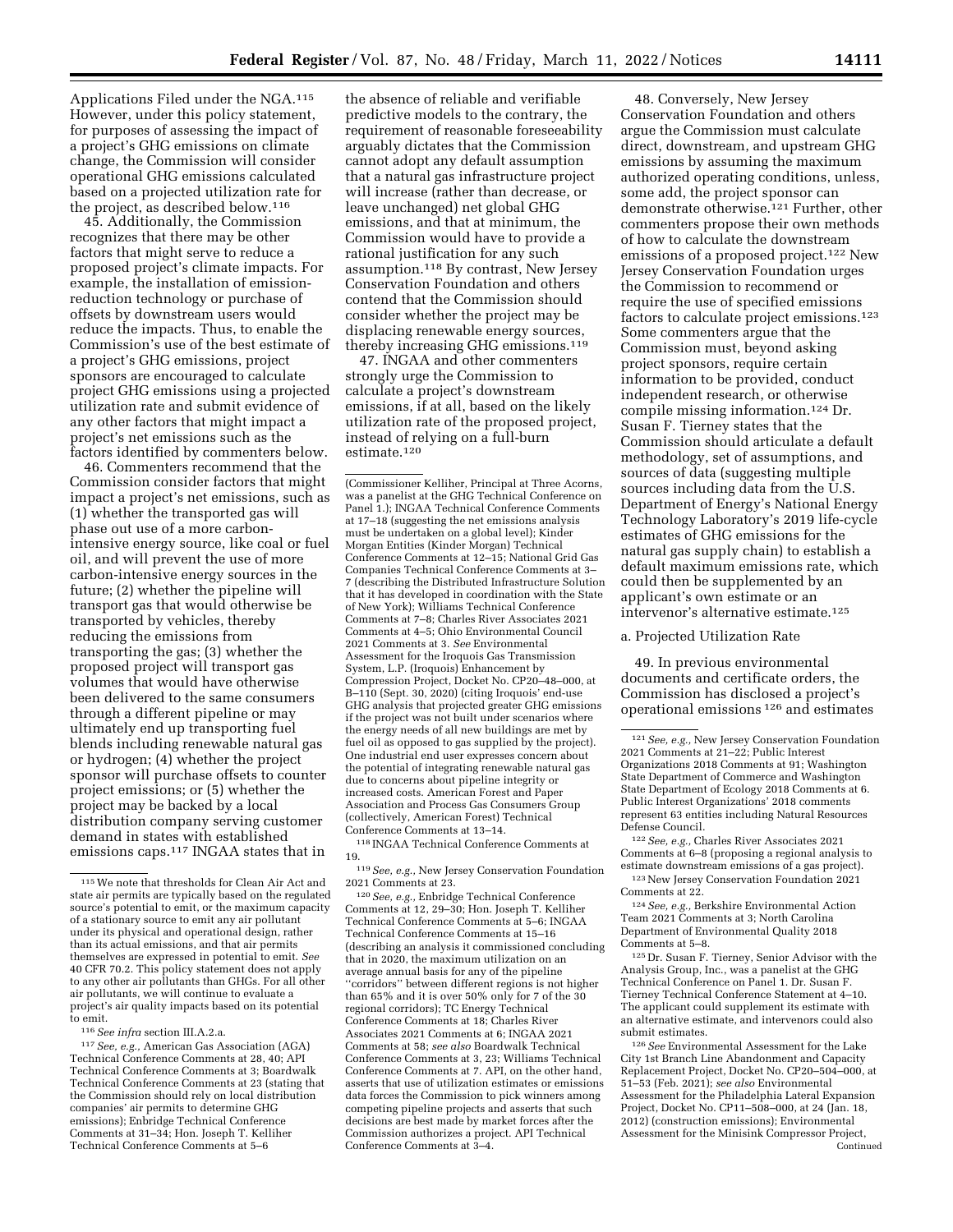of downstream emissions 127 by assuming a 100% utilization rate estimate of the project (*e.g.,* the maximum capacity is transported 365 days per year, 24 hours a day and fully combusted downstream). This represents the maximum potential downstream GHG emissions. However, most projects do not operate at 100% utilization at all times. In fact, many projects are designed to address peak demand. For example, traditionally, in the Northeast, demand for gas is highest in the winter months, resulting in high utilization rates during those months due to heating needs, but lower in the summer, resulting in low annual utilization rates.128

50. Because in most instances a 100% utilization rate estimate does not accurately capture the project's climate impacts, estimated emissions that reflect a projected utilization rate will provide more useful information. The project's projected utilization rate may be calculated using, for example:

• Expected utilization data from project shippers;

- Historical usage data; 129
- Demand projections;

• An estimate of how much capacity will be used on an interruptible basis.

51. The project sponsor is encouraged to file its projected utilization rate, as well as its justification for the rate and any supporting evidence, in its application for authorization under NGA section 3 or 7. The Commission will also consider evidence submitted by commenters and protesters in support of or opposition to the projected utilization rate.

b. Other Evidence Considered

52. Further, the Commission will consider any other evidence in the record that impacts the quantification of the project's reasonably foreseeable emissions. For example, the Commission will consider: Evidence of a net-reduction in GHG emissions where the use of transported gas displaces the use of a higher emitting alternative fuel; 130 evidence of anticipated changes

Docket No. CP11–515–000, at 29 (Feb. 29, 2012) (operation emissions).

128Some commenters point out that daily pipeline load factors vary significantly based on seasonal trends. *See, e.g.,* Charles River Associates 2021 Comments at 3; Williams 2021 Comments at 46.

129We note that for a greenfield pipeline project, historic data will not be available. In those cases, the project sponsor could use data from other similar projects or regional data.

130For instance, in a downstream end-use analysis, Iroquois projected that its Enhancement by Compression project could result in net GHG

in downstream usage rates over time; evidence of any real, verifiable, and measurable reduction efforts taken by the pipeline or downstream users to reduce their GHG emissions or offset their impacts; 131 and evidence that a project would displace zero-emissions electric generation. Further, other agencies, notably the EPA, have proposed regulations that may impact the emission of methane from Commission-regulated facilities.132 If such regulations are adopted, the Commission will consider them when examining project GHG emissions. Similarly, the Commission will consider evidence from commenters and protestors supporting or challenging such estimates and assumptions.

#### *B. Level of Review and Significance*

53. Under NEPA, an agency must prepare an EIS for every ''major [f]ederal action[ ] significantly affecting the quality of the human environment.'' 133 To determine whether an EIS is necessary for a particular action, the agency may prepare an EA,134 described as a ''concise public document'' providing ''sufficient evidence and analysis,'' to determine whether to prepare an EIS or issue a finding of no significant impact.<sup>135</sup>

54. To assess significance, the Commission determines whether the impact ''would result in a substantial adverse change in the physical environment,"<sup>136</sup> which, as discussed,

<sup>131</sup> For example, the Commission may consider evidence that a downstream user purchases credits to offset its GHG emissions from the consumption of transported gas. The Commission will consider downstream user's mitigation measures according to the criteria outlined in *infra* section III.C.3 for applicant-proposed mitigation measures. With regards to construction and operational emissions, project sponsors should continue to provide evidence of measures that minimize emissions, such as using low-sulfur diesel fuel and limiting equipment idling during construction, as outlined in the Guidance Manual. Guidance Manual at 4– 124. However, as described *supra* section III.A.2.a, operational emissions should now be calculated based on the project's projected utilization rate.

132*See, e.g.,* Standards of Performance for New, Reconstructed, and Modified Sources and Emissions Guidelines for Existing Sources: Oil and Natural Gas Sector Climate Review, 86 FR 63,110 (Nov. 15, 2020).

133 42 U.S.C. 4332(C); 40 CFR 1502.3.

134 40 CFR 1501.5, 1508.1(h).

135*See* 40 CFR 1501.3, 1501.5, 1501.6, 1508.1(h), (l).

136*See Magnum Gas Storage, LLC,* 134 FERC ¶ 61,197 at P 114 (''[A]n impact was considered to be significant if it would result in a substantial adverse change in the physical environment or natural condition and could not be mitigated to less-than-significant level.'').

is based on considerations of the severity of adverse environmental impacts. In making that determination, the Commission uses its experience, judgment, and expertise to give record evidence appropriate weight.137 The Commission found that ''there is nothing about GHG emissions or their resulting contribution to climate change that prevents us from making that same type of significance determination.'' 138

55. Specifically, in *Northern Natural Gas Co.,* the Commission explained that:

The U.S. Court of Appeals for the District of Columbia Circuit has explained that a proposed interstate natural gas pipeline's reasonably foreseeable GHG emissions are relevant to whether the pipeline is required by the public convenience and necessity. A rigorous review of a project's reasonably foreseeable GHG emissions is also an essential part of the Commission's responsibility under NEPA to take a ''hard look'' at a project's environmental impacts. Determining the significance of the impacts from a proposed project's GHG emissions informs the Commission's review in a number of important respects, including its decision whether to prepare an environmental impact statement.139

56. To date, no federal agency, including the Commission, has established a threshold for determining what level of project-induced GHG emissions is significant. The Commission received a number of comments, discussed below, offering perspectives on whether and at what level it should assess the significance of a proposed project's GHG emissions.

#### 1. Comments

57. The Commission received relevant comments in response to both the 2018 and 2021 NOIs on whether the Commission should: Determine

138*N. Nat. Gas Co.,* 174 FERC ¶ 61,189 at P 32. 139 174 FERC ¶ 61,189 at P 30 (citations omitted).

<sup>127</sup>*See Atl. Coast Pipeline, LLC,* 161 FERC ¶ 61,042 at P 305.

reductions when considering the alternative fuel that may be used (*e.g.,* fuel oil for heating) by the end use customer in the event that gas is not available. Iroquois Gas Transmission, LP, Downstream GHG Report, Docket No. CP20–48–000

<sup>137</sup>For example, for an impact where there are no established federal standards, the Commission makes qualitative assessments to determine whether a proposed project would have a significant impact on a particular resource. *See, e.g., Tex. LNG Brownsville LLC,* 169 FERC ¶ 61,130 at P 56 (''Due to the relatively undeveloped nature of the project area, the visual sensitivity of nearby recreation areas, and the lack of feasible visual screening measures, the Final EIS concluded that the project would result in a significant impact on visual resources when viewed from the adjacent Laguna Atascosa National Wildlife Refuge.''); *Alaska Gasline Dev. Corp.,* 171 FERC ¶ 61,134, at PP 25, 89 (describing how the final EIS for the Alaska LNG Project found that construction and operation of the project would have significant impacts on resources such as permafrost, wetlands, forests, and caribou, but less than significant impacts on resources such as scrub and herbaceous plant communities), *order on reh'g,* 172 FERC ¶ 61,214 (2020); *Transcon. Gas Pipe Line Co., LLC,*  158 FERC ¶ 61,125 at P 79 (describing how the final EIS for the Atlantic Sunrise Project concluded that the project would result in adverse impacts that would be mitigated to less than significant levels).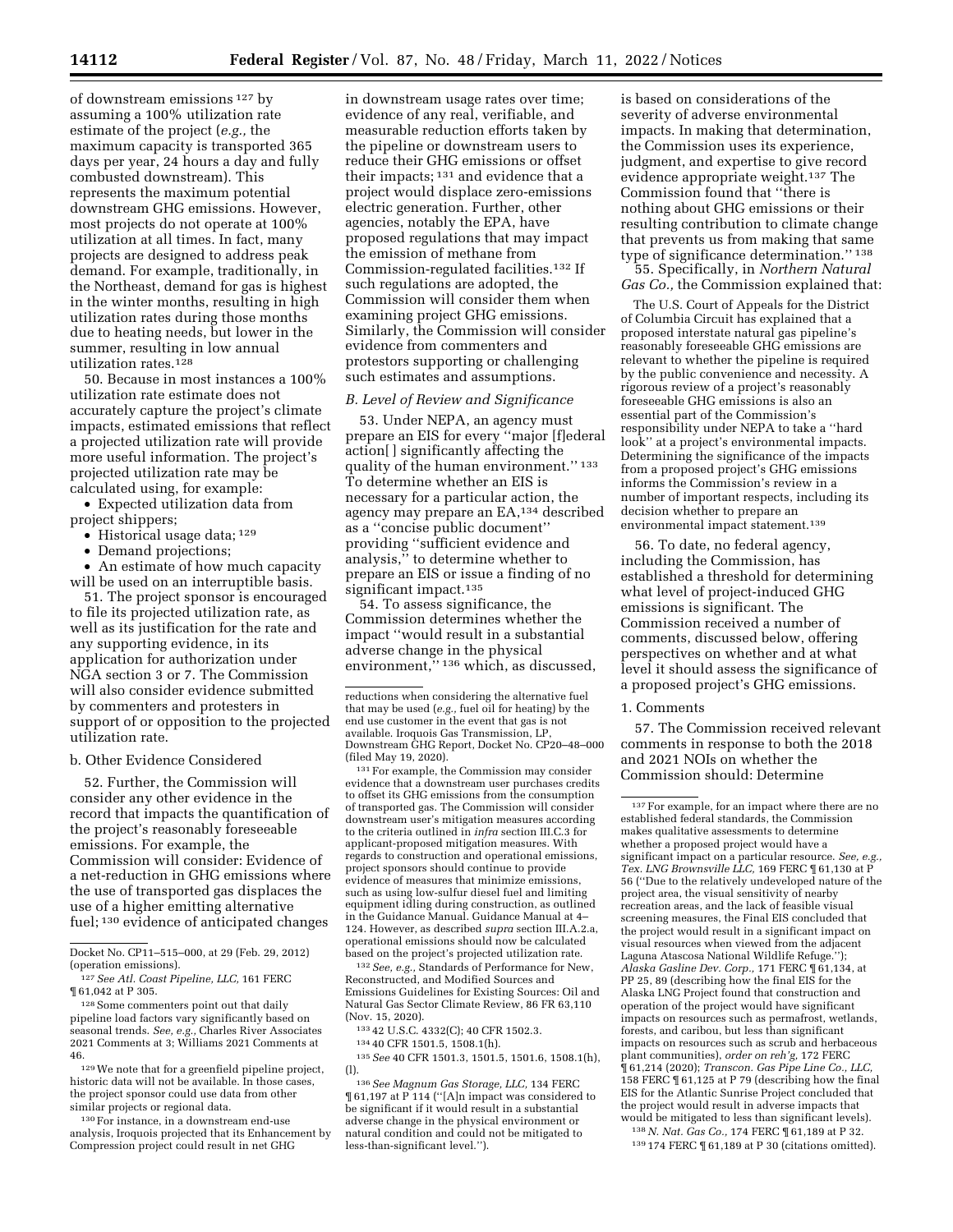significance at all; set a specific significance threshold and at what level; and/or use various inventories, goals, and tools to set the threshold.

a. Whether the Commission Should Determine Significance

58. Numerous commenters (Delaware Riverkeeper, Food and Water Watch, North Carolina Department of Environmental Quality, Sabin Center, and others) argue that the Commission should make a significant impact determination based on a project's GHG emissions, which they argue would include the project's associated upstream and downstream emissions. Some commenters, for example the Sabin Center in 2018, direct the Commission to the NEPA regulation at 40 CFR 1508.27 (that was removed by amendments effective September 14, 2020), which provides that "significantly" as used in NEPA requires considerations of both the context of the action and the intensity of the impacts associated with any proposal.140

59. In contrast, some regulated entities and other commenters express concern about the Commission determining the significance of a project's impacts on the basis of GHG emissions, especially upstream and downstream emissions. For example, INGAA and others (Energy Infrastructure Council, Williams, etc.) argue that the Commission should, at most, engage in a qualitative discussion of downstream GHG emissions because net GHG emissions are not reasonably foreseeable, and that the Commission should not assess the significance of upstream or downstream emissions.141 Commenters such as Boardwalk state that the Commission cannot reject a project because of downstream GHG emissions or consider upstream GHG emissions, may only include a general disclosure of downstream emissions in limited circumstances (such as where all end use is known), and should generally decline to assess significance and only engage in a qualitative discussion.<sup>142</sup>

142Boardwalk 2021 Comments at 77–78, 86–90, 92–93. These comments are generally echoed by the

60. Commenters argue that the Commission lacks the ability to make a significance determination and has no objective basis upon which to evaluate the impacts of GHG emissions associated with any specific proposed project.143 Other commenters state that setting any significance threshold would be arbitrary <sup>144</sup> and potentially outside of the Commission's authority or jurisdiction.<sup>145</sup>

61. Finally, commenters state that the Commission should defer to other agencies, such as CEQ or EPA, in setting a significance threshold, citing: The lack of a national energy policy or federal GHG limits; the EPA's existing authority to regulate GHG emissions under the Clean Air Act; the direction of Executive Orders 13990 and 14008, which commenters say direct EPA to examine its own GHG emissions standards; and the ongoing Interagency Work Group efforts on the SCC.<sup>146</sup> A few industry commenters also caution against creating uncertainty or a moving target for industry while waiting for a significance threshold to be established.147

b. What the Threshold Should Be

62. Some commenters argue that the Commission should consider any net increase in GHG emissions as significant.148 Attorneys General of Massachusetts, Connecticut, Maryland, Minnesota, New Jersey, New York, Oregon, Rhode Island, and the District of Columbia (Attorneys General of Massachusetts et al.) argues that any investment in pipeline infrastructure is inconsistent with new national emissions reductions targets and thus,

144*See, e.g.,* U.S. Chamber of Commerce 2021 Comments at 9.

145*See, e.g.,* API 2021 Comments at 29–32; NGSA 2021 Comments at 21–22; TC Energy 2021 Comments at 52–56; U.S. Chamber of Commerce 2021 Comments at 9.

146*See, e.g.,* Cheniere Energy Inc. 2021 Comments at 14–16; Enbridge 2021 Comments at 104; Williams 2021 Comments at 35–38. Energy Transfer LP and the NGSA also cite CEQ's recent NEPA regulatory update and direction to agencies to propose revisions to their NEPA procedures by September 14, 2023. Energy Transfer LP 2021 Comments at 14; NGSA 2021 Comments at 19–20. The Commission's current regulations provide that the Commission will comply with CEQ's regulations except where those regulations are inconsistent with the statutory requirements of the Commission. 18 CFR 380.1. Therefore, any action taken by the Commission in a future rulemaking pursuant to CEQ's regulatory update does not prevent the Commission from issuing this policy statement.

147*See, e.g.,* BHE Pipeline Group 2021 Comments at 8–10; Cheniere Energy Inc. 2021 Comments at 17–18.

148Ohio Environmental Council 2021 Comments at 3.

project emissions can be significant on that basis alone, even if they represent a small share of national emissions, or that emissions are significant if they impede the ability of a state to meet its clean energy goals.149

63. A few commenters suggest specific numerical thresholds. The Sabin Center recommends that the Commission assess the magnitude of GHG emissions impacts using EPA's quantification threshold of 25,000 tons per year of  $CO<sub>2</sub>e$  to identify major emitters under the Clean Air Act, social cost of GHG tools to assign a dollar value to the potential impacts of the emissions, and EPA's GHG Equivalencies Calculator as a comparison tool.150 One commenter cites to EIS examples where the Commission stated that monetized benefits of \$8 million and \$28 million would be ''significant'' for local economies and suggests that gross climate damages between roughly \$8 and \$20 million should be considered significant.151

64. Conversely, a few commenters state that emissions from all individual projects could be considered *de minimis*  and individually too small to impact climate change.152 Others urge the Commission away from taking a bright line approach to determining significance,<sup>153</sup> while Driftwood Pipeline LLC urges that significance, if appropriate, requires the Commission to disclose a clear threshold.154

65. CEQ points the Commission to its 2016 guidance as an existing resource to help agencies assess GHG emissions and the effects of climate change in NEPA reviews.155

c. Use of Inventories, Climate Goals, Programmatic Analyses, Etc. in Determining Significance

66. Some commenters recommend that the Commission use state, regional, and global GHG reduction goals to provide context and/or define

149Attorneys General of Massachusetts et al. 2021 Comments at 6–11. The 2021 commenters are made up of a slightly different group of state attorneys general than those filing comments in 2018. 150Sabin Center 2018 Comments at 8–9.

151Environmental Defense Fund, Food & Water Watch, Policy Integrity, Montana Environmental Information Center, Natural Resources Defense Council, Sierra Club, Union of Concerned Scientists, and Western Environmental Law Center (EDF) 2021 Comments at 14–15.

152*See, e.g.,* Competitive Enterprise Institute 2021 Comments at 4, 6.

153*See, e.g.,* Enbridge 2021 Comments at 108; Russo on Energy 2021 Comments at 17–18.

154 Driftwood Pipeline LLC 2021 Comments at 3. 155CEQ 2021 Comments at 1.

<sup>140</sup>*See, e.g.,* Sabin Center 2018 Comments at 8– 9.

<sup>141</sup>*See, e.g.,* INGAA 2021 Comments at 58–64. INGAA's 2021 comments update its 2018 position that the Commission should not presume that all GHG emissions are significant and should instead make a reasoned judgment whether: (1) A meaningful assessment can be made with reasonable effort based upon available information and (2) if so, whether a meaningful judgment can be formed regarding if the contribution of GHGs is likely to have a significant impact on the resource as a whole. INGAA 2018 Comments at 81–84.

Energy Infrastructure Council. Energy Infrastructure Council 2021 Comments at 15–16, 22–27.

<sup>143</sup>*See, e.g.,* Enbridge 2021 Comments at 103.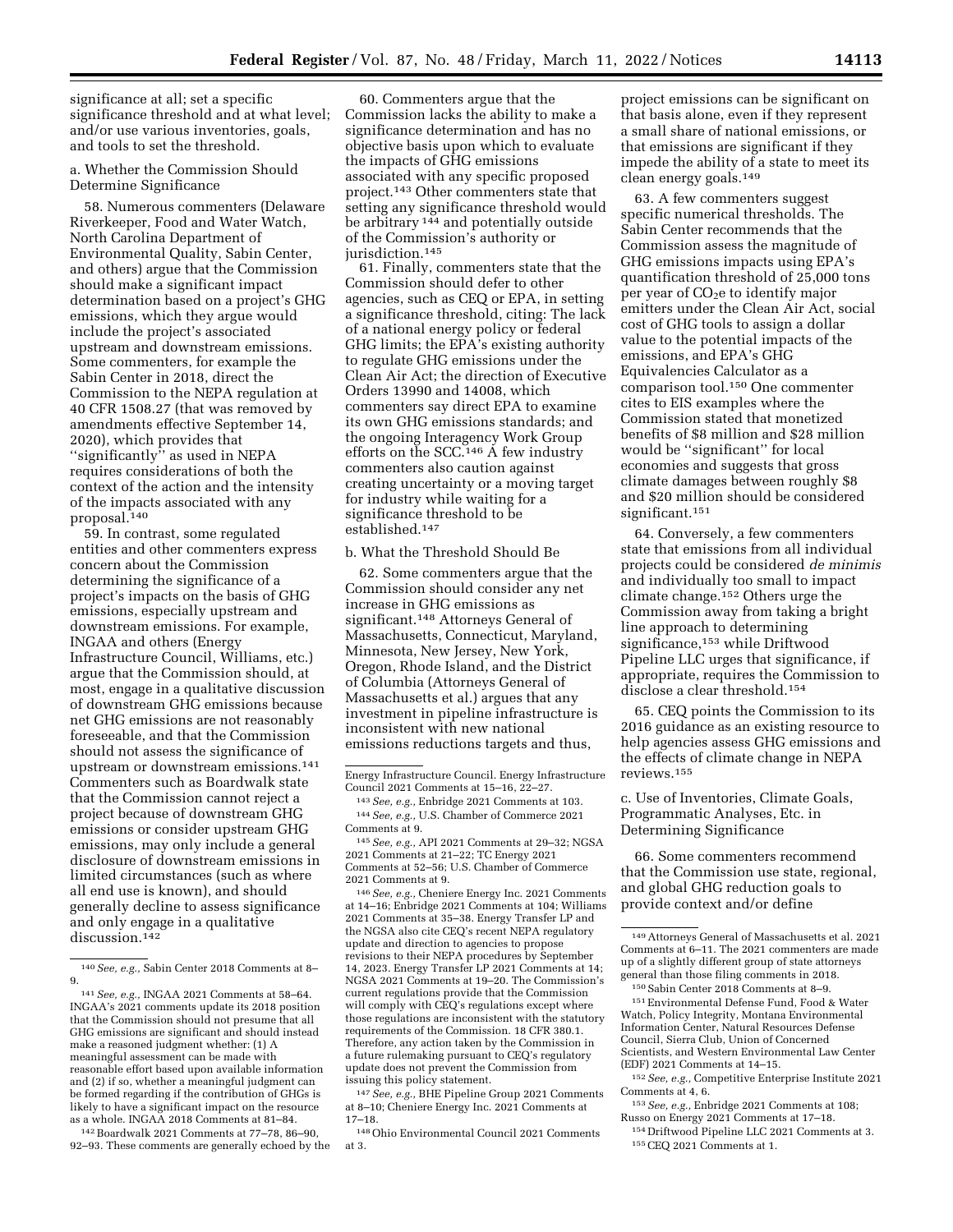significance of GHG emissions.156 For example, Attorneys General of Massachusetts et al. comments that the Commission already analyzes whether a proposed pipeline project is consistent with various energy and climate policies and goals and that this can be used as a metric for evaluating significance.157 Others argue that the Commission's analysis of a proposed project's public benefits should weigh the effect of project GHG emissions on states' and the nation's abilities to comply with climate and clean energy laws and policies, such as specific energy and climate change action plans and policies.158 The Ohio Environmental Council recommends that the Commission consider the total proposed upstream and downstream GHG emissions of all gas projects pending in any given year, giving weight to the total possible GHG emissions that could be locked in by those projects and comparing this total with international goals.159

67. Other commenters suggest alternative means or tools for assessing significance. For example, commenters suggest that the Commission should use a ''Climate Test.'' 160 Patricia Weber comments that the Commission should use such a test to determine if a project is viable in a scenario where the climate goals of the Paris agreement are met using climate and global energy market models. One commenter urges the Commission to examine acres of wetlands that will be lost due to climate impacts of proposed projects as a proxy for significance.161 Some commenters suggest the Commission consider a programmatic or regional analysis of pipelines.162

68. EDF comments that a comparison of a project's emissions to international, state, or regional carbon budgets, or assessing geophysical impacts such as

160Natural Resources Defense Council (NRDC) also suggests the Commission use its forthcoming ''Climate Test,'' which is a tool being developed by NRDC to quantify the consistency of individual infrastructure projects with climate goals. NRDC 2021 Comments at 6. However, NRDC has not filed additional information on its ''Climate Test.''

161Healthy Gulf 2021 Comments at 14.

162*E.g.,* Attorneys General of Massachusetts et al. 2021 Comments at 8–11; EPA 2021 Comments at 1; Attorneys General of Massachusetts et al. 2018 Comments at 12–17.

increases in carbon dioxide levels, global temperatures, or sea levels can be misleading and trivialize the project's impacts.163

69. Some industry commenters state that any comparison of direct or indirect emissions should be made to global GHG inventories, not national or state inventories.164 However, Williams states that, while the Commission should consider only direct construction and operation emissions, the Commission should compare those emissions against national GHG inventories and not against international agreements or regional targets.165 Others oppose use of a regional analysis of GHG emissions from pipeline projects.166

d. Use of the Social Cost of Greenhouse Gases

70. Several commenters generally argue for a monetization of climate damages using the Social Cost of Greenhouse Gas (SC–GHG) tools 167 to determine significance.168 EDF recommends that the approach should be consistent with the Commission's practices for determining the significance of other monetized effects, such as economic impacts.<sup>169</sup> Public Interest Organizations comment that an established numerical significance threshold is not necessary, but if one is established, it should be used in tandem with the SCC tool and should not be based solely on one metric, especially not on a comparison to global emissions. Rather, they urge a holistic review of how a proposed project's impacts weigh against any benefits.170 EDF states that if the climate damages exceeded monetized project benefits, the Commission could reject the project.171

social cost of nitrous oxide (SCN). 168*See, e.g.,* Policy Integrity Technical Conference Comments at 22–26; EPA 2021 Comments at 6; Ohio Environmental Council 2021 Comments at 2; Public Interest Organizations 2021 Comments at 43–45; Attorneys General of Massachusetts et al. 2018 Comments at 17–22; EDF 2018 Comments at 8–11. The 2018 EDF comments were filed by a slightly different set of entities than in 2021. Public Interest Organizations' 2021 comments represent 53 entities including Natural Resources Defense Council.

169EDF 2021 Comments at 14–16.

170Public Interest Organizations 2021 Comments at 43–45, 50–53, 60.

71. Conversely, other commenters oppose use of the SCC tool in determining significance 172 or of using the SCC tool at all.173 The Attorneys General of Missouri, Alabama, Alaska, Arizona, Arkansas, Georgia, Indiana, Kansas, Kentucky, Louisiana, Mississippi, Montana, Nebraska, Ohio, Oklahoma, South Carolina, South Dakota, Tennessee, Texas, Utah, and West Virginia (Attorneys General of Missouri et al.) contends that the NGA does not allow use of the SCC tool to calculate speculative damages and that its use is contrary to the Commission's public interest responsibilities. Further, they argue that NEPA does not permit the use of the SCC because NEPA does not allow agencies to rely on conclusions that are speculative or reflect substandard or outdated science.174

72. Public Interest Organizations state that, while neither the NGA nor NEPA explicitly reference the SCC tool, there is nothing in these or other federal statutes that would prohibit its use.175 New Jersey Conservation Foundation notes that President Biden's Executive Order 13990 supports the use of the SC– GHG tools by agencies to capture the full costs of GHG emissions as accurately as possible.176 New Jersey Conservation Foundation states that following issuance of Executive Order 13990, the Interagency Working Group on the Social Cost of Greenhouse Gases (GHG IWG) published interim SC–GHG values, which the Commission should use.177

174Attorneys General of Missouri et al. 2021 Comments at 2–7. A similar group, consisting of the Attorneys General of Missouri, Alabama, Alaska, Arizona, Arkansas, Georgia, Indiana, Kansas, Kentucky, Mississippi, Montana, Nebraska, Ohio, Oklahoma, South Carolina, Texas, Utah, West Virginia, and Wyoming (Attorneys General of Missouri et al.), also submitted comments in response to the Commission's technical conference, *see infra* section III.C.1, extensively critiquing potential use of the SCC. Attorneys General of Missouri et al. Technical Conference Comments at 3–15. Mr. Kirk Frost also provided comments on use of the SCC, urging the Commission to use the tool to assess GHG emissions impacts. Kirk Frost December 23, 2021 Technical Conference Comments at 4.

175Public Interest Organizations 2021 Comments at 58.

176New Jersey Conservation Foundation 2021 Comments at 23–24 (citing Exec. Order No. 13990, 86 FR 7037, 7040 (Jan. 25, 2021)).

177New Jersey Conservation Foundation 2021 Comments at 24.

<sup>156</sup>*See, e.g.,* Delaware Riverkeeper Network & Berks Gas Truth 2021 Comments at 62; Ron Schaaf and Deb Evans 2021 Comments at 8; California Public Utilities Commission 2018 Comments at 11– 12.

<sup>157</sup>Attorneys General of Massachusetts et al. 2018 Comments at 17–20.

<sup>158</sup>*See, e.g.,* Attorneys General of Massachusetts et al. 2018 Comments at 17–20; Franklin Governments 2018 Comments at 2.

<sup>159</sup>Ohio Environment Council 2018 Comments at 12–13.

<sup>163</sup>EDF 2021 Comments at 9–12, 16. 164*See, e.g.,* Boardwalk 2021 Comments at 82–83; NGSA 2021 Comments at 15. Enbridge states that comparison to these inventories would be arbitrary, but that such an approach could help contextualize the GHG emissions for the Commission and the public. Enbridge 2021 Comments at 105, 108–109.

<sup>&</sup>lt;sup>165</sup> Williams 2021 Comments at 38.<br><sup>166</sup> *See, e.g.,* Competitive Enterprise Institute 2021<br>Comments at 3–4.

 $^{167}\mathrm{The}\text{ SC--GHG}$  collectively includes the values for the SCC, the social cost of methane (SCM), and social cost of nitrous oxide (SCN).

<sup>171</sup>EDF 2021 Comments at 9.

<sup>172</sup>*See, e.g.,* Kinder Morgan 2021 Comments at 32–40 (stating the Commission should use the SCC tool only as a qualitative comparison tool).

<sup>173</sup>*See, e.g.,* American Forest Technical Conference Comments at 9; Competitive Enterprise Institute Technical Conference Comments at 1–2, 7– 35; Enbridge 2021 Comments at 111; Energy Infrastructure Council 2021 Comments at 24–25; Williams 2021 Comments 41–43.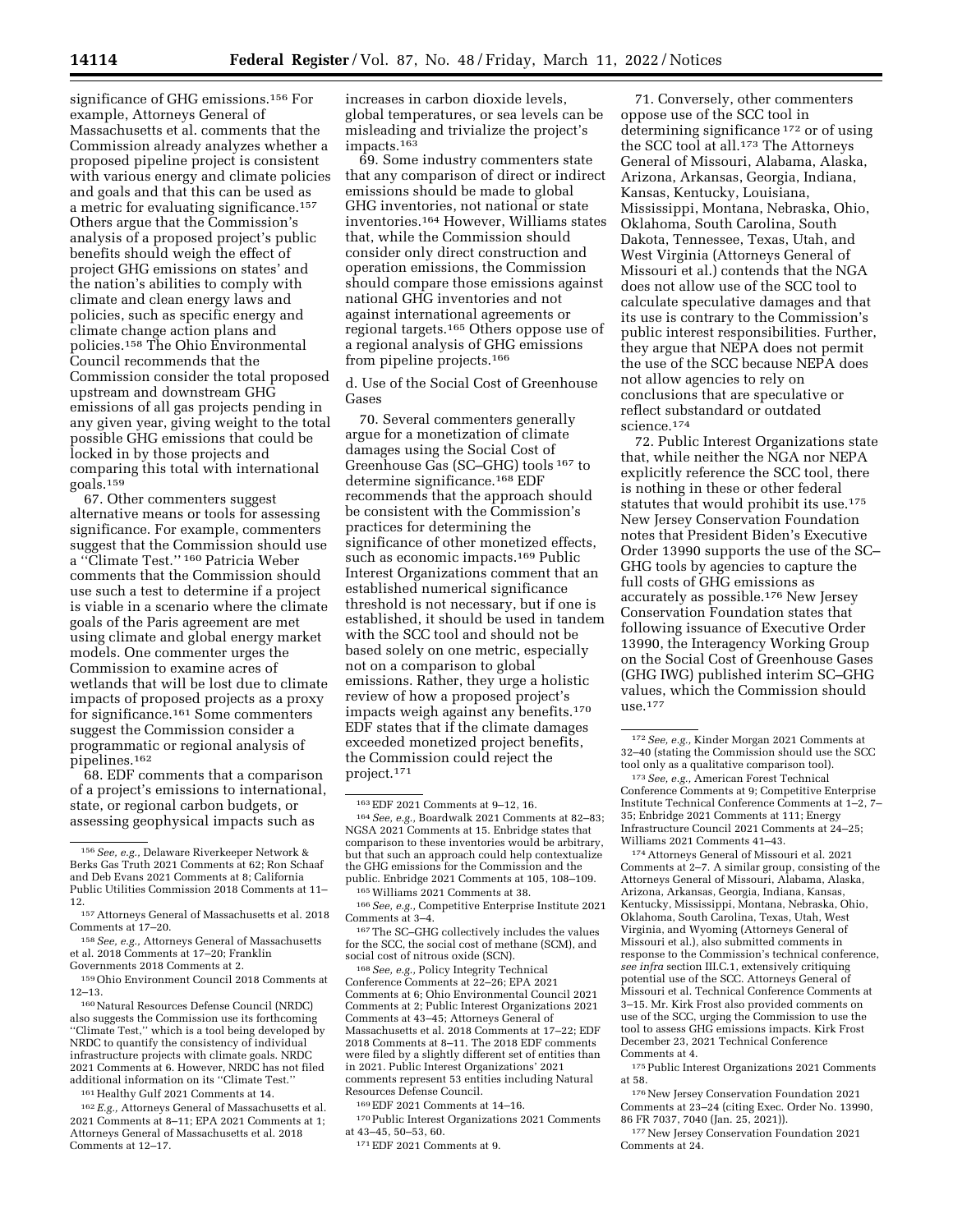73. CEQ notes that it was working with representatives on the GHG IWG to develop additional guidance regarding the application of the SC–GHG tools in decision-making processes, including NEPA analysis.178 NGSA and API urge the Commission to wait for this review to be completed.179 NGSA further states that it would be inappropriate for the Commission to develop a likely conflicting approach for utilizing the SCC tool.<sup>180</sup> API states that it would violate principles of consistency for the Commission to apply the interim SC– GHG values to current proposals (*i.e.,*  for the remainder of this year), knowing that these values may change and lead to different treatment for future proposals.181 EPA states that in cases where the Commission determines that a monetary comparison between benefits and costs is appropriate, the Commission should take into account established practices for benefit-cost analyses (*e.g.,* the Office of Management and Budget's Circular A–4 and references therein). If the Commission chooses to use the SC–GHG tools, EPA states that it should disclose all assumptions and levels of uncertainty associated with the analysis.182

74. The Public Interest Organizations state that monetizing impacts using the SCC tool provides the public and decisionmakers with accessible figures useful in determining whether a project is in the public interest and allows the Commission to easily compare project harms and economic benefits, whereas other metrics can misleadingly minimize climate impacts due to inadequate contextualization.183

75. Kinder Morgan asserts that the SCC tool relies on inputs or assumptions that introduce too much uncertainty.184 Similarly, Attorneys General of Missouri et al. contends that the SCC tool is too speculative and arbitrary to hold up to the hard-look requirement under NEPA.185 Rebutting this, EDF emphasizes that the GHG IWG's methodology is rigorous and based on the best available data and economic practices, such as utilizing a 300-year time horizon.186 INGAA states that the significant variation in output

- <sup>180</sup>NGSA 2021 Comments at 20–21.<br><sup>181</sup> API 2021 Comment at 25, 27–28.<br><sup>182</sup>EPA 2021 Comments at 2–3.<br><sup>183</sup>Public Interest Organizations 2021 Comments<br>at 58.
- <sup>184</sup> Kinder Morgan 2021 Comments at 34–35.<br><sup>185</sup> Attorneys General of Missouri et al. 2021<br>Comments at 9.

186 EDF 2021 Comments at 21.

among GHG IWG's interim values shows that discount rates reflect a high level of uncertainty in the models and that an agency's chosen discount rate wields an outsized influence on the end result.187 INGAA states that the Commission should: (1) Only use the SCC tool within the NEPA evaluation, not the NGA evaluation; (2) use the SCC tool as a relative, but not absolute, measure; (3) use the SCC tool only as a threshold indicator; and (4) place any SCC estimates in the proper context.188

76. New Jersey Conservation Foundation recommends that the Commission use all of the GHG IWG's interim values provided for the SC–GHG tools (GHG IWG recommends using a discount rate of 3%, but also provides values associated with discount rates of 2.5% and 5%).189

77. Boardwalk and Kinder Morgan argue that the Commission should only use the SCC tool as a qualitative tool.190 Boardwalk further asserts that there should not be any triggering levels that would result in adverse action by the Commission or a significance determination. Boardwalk contends that the use of trigger levels would create substantial regulatory uncertainty. Kinder Morgan and Williams also express concern that the SCC tool yields inherently one-sided GHG data if it is applied to a project in a manner that monetizes only the project's GHG costs and not the corresponding project benefits.191 Energy Infrastructure Council asserts that the SCC tool is meaningless without a standard or threshold for significance and its use requires a monetized cost-benefit analysis of an entire project.192

78. Kinder Morgan states that the SCC tool was not designed for projectspecific analysis but could be used as a screening tool in a qualitative analysis. If the Commission uses the SCC tool, Kinder Morgan recommends that it should explain why and how it was used.193 This explanation should include information about the SCC's function, its mechanism, its embedded limitations and assumptions, and the specific reason for its application in a given circumstance. Kinder Morgan states that this type of explanation is

191 Kinder Morgan 2021 Comments at 32–33; Williams 2021 Comments at 44–45.

vital to avoid misleading the public about the purpose of the SCC calculation and the meaning of its results.194 Spectra Energy Partners, LP and Seneca Resources Corporation contend that the Commission has no basis to designate a particular SCC dollar amount as significant, and any such designation would be arbitrary and could not meaningfully inform the Commission's decision making or the public.195 Additionally, Kinder Morgan states that the Commission should not use the SCC tool to determine mitigation measures or conditions because no statute requires that the Commission implement mitigation based on calculations from such a tool.196

2. Appropriate Level of NEPA Review and Significance Determination

79. To determine the appropriate level of NEPA review, the Commission is establishing a significance threshold of 100,000 metric tons or more per year of  $CO<sub>2</sub>e$ . In calculating this emissions estimate, Commission staff will apply the 100% utilization or ''full burn'' rate for natural gas supplies delivered by the proposed project and will prepare an EIS if the estimated emissions from the proposed project may exceed the 100,000 metric tons per year threshold.

80. An emissions threshold of 100,000 metric tons per year of  $CO<sub>2</sub>e$  captures the majority of annual emissions generated by Commission authorized projects, including those that may result in incremental GHG emissions over a long duration that may have a significant effect upon the human environment. Establishing a threshold for NEPA purposes also provides Commission staff, industry, and other stakeholders clarity regarding whether a particular project will result in the preparation of either an EA or an EIS. We believe that such clarity ultimately benefits both the regulated community and public by ensuring certainty regarding the Commission's process for reviewing applications for natural gas infrastructure.

81. In its NEPA document, staff will estimate the proposed project's GHG emissions based on all relevant evidence submitted in the record including the project's utilization rate, offsets, and mitigation. A project with estimated emissions of 100,000 metric tons per year of  $CO<sub>2</sub>e$  or greater will be presumed to have a significant effect, unless record evidence refutes that

<sup>178</sup>CEQ 2021 Comments at 2. *C.f. Louisiana* v. *Biden,* No. 21–cv–1074–JDC–KK (W.D. La.) Order

 $^{179}\,$  API 2021 Comment at 24–25; NGSA 2021 Comments at 20–21.

<sup>187</sup> INGAA 2021 Comments at 67.

<sup>188</sup> INGAA 2021 Comments at 70–73. 189New Jersey Conservation Foundation 2021 Comments at 24; *see also* EDF 2021 Comments at 6–7.

<sup>190</sup>Boardwalk 2021 Comments at 103; Kinder Morgan 2021 Comments at 32–33.

<sup>192</sup>Energy Infrastructure Council 2021 Comments at 26–27.

<sup>193</sup> Kinder Morgan 2021 Comments at 42.

<sup>194</sup> *Id.* 

<sup>195</sup>Seneca Resources Corp. 2018 Comments at 9; Spectra Energy Partners, LP 2018 Comments at 87. 196 Kinder Morgan 2021 Comments at 42.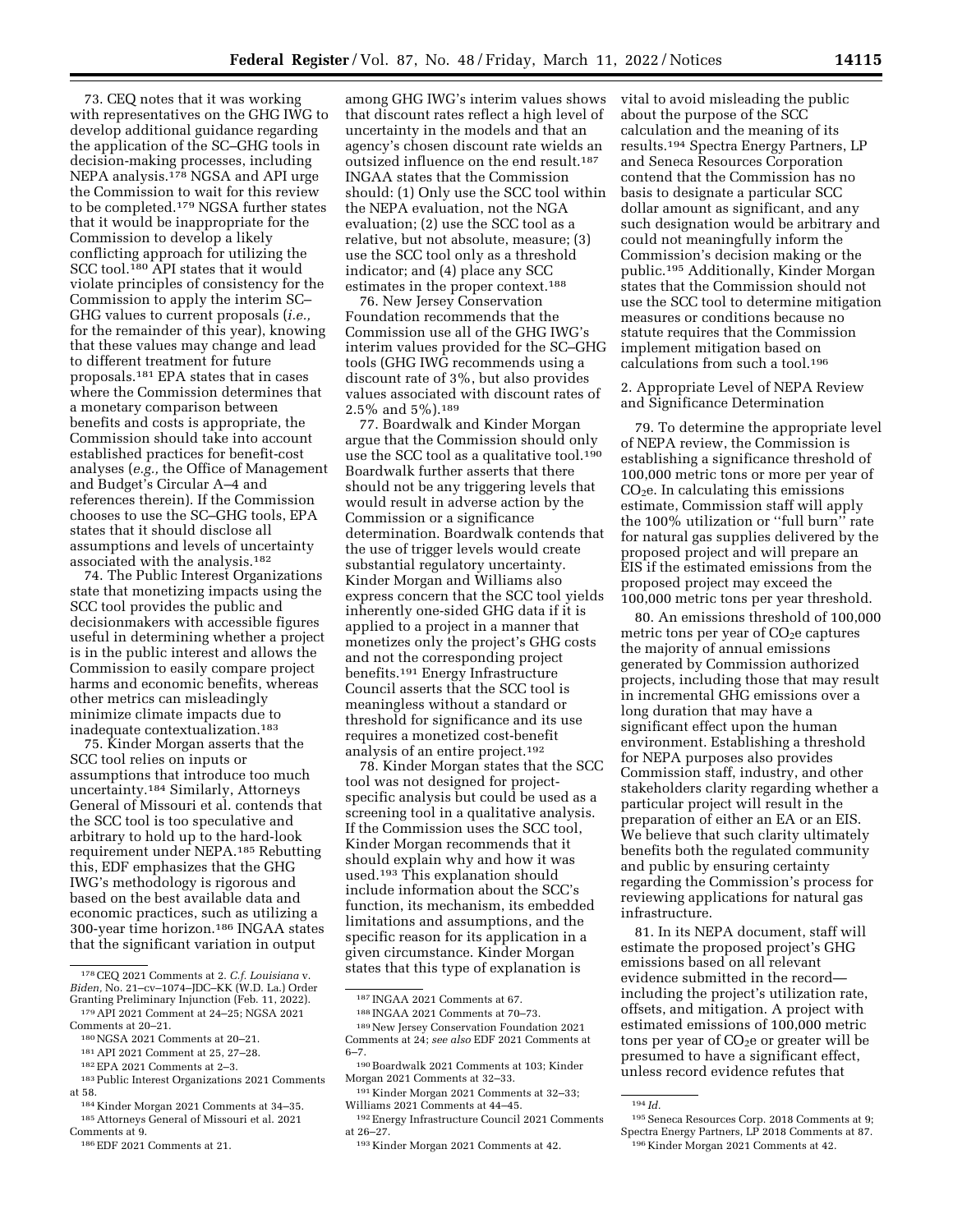presumption.197 While the 100,000 metric ton presumption will serve as a guidepost, facilitating transparent, predictable analysis of a proposed project's contribution to climate change, our analysis will continue to consider all evidence in the record on a case-bycase basis. As part of that analysis, the Commission will continue to consider any emerging tools as well as any forthcoming frameworks or analysis issued by CEQ or other agencies on this issue. Finally, as noted at the outset, we encourage commenters to address this approach to assessing significance including the  $100,000$  metric ton  $CO<sub>2</sub>e$ threshold.

a. Commission Authority To Establish a Threshold

82. Section 3 of the NGA requires the Commission to approve an application for the exportation or importation of natural gas unless the proposal ''will not be consistent with the public interest.'' 198 Similarly, under section 7, the Commission must find a proposed project is or will be required by the present or future public convenience and necessity.199 The Commission has long regarded section 3's ''public interest'' standard and section 7's ''public convenience and necessity'' standard as substantially equivalent.200 In considering applications under section 3 or section 7, the Commission must ''evaluate all factors bearing on the public interest.'' 201 The Commission has recognized from its earliest decisions that it may consider the end use of gas as a factor in assessing the public interest 202 and has long considered the impact of natural gas combustion on air pollution.203

202*See, e.g., Hope Nat. Gas Co.,* 4 FPC 59, 59, 66– 67 (1944) (stating that ''considerations of conservation are material to the issuance of certificates of public convenience and necessity under section 7'' and authorizing a project in large part because of the particular end use of the gas); *see N. Nat. Gas Co.,* 15 FPC 1634, 1641 (1956) (Connole, Comm'r, dissenting) (contending that the Commission has ''long held that considerations of conservation, inferior and superior uses, and related matters are relevant to determining whether the public convenience and necessity require the issuance of a certificate'').

203*Transwestern Pipeline Co.,* 36 FPC 176, 185– 186, 189–191 (1966) (citing *FPC* v. *Transcon. Gas Pipe Line Corp.,* 365 U.S. 1 (1961) (*Transco*), for the proposition that the ''end use of gas was properly

83. As discussed above, the courts have interpreted the Commission's obligations under NEPA to require analysis of downstream GHG emissions for NGA section 7 certificate projects, but do not require an analysis of either downstream or upstream GHG emissions for section 3 export projects.204 As also discussed above, the Commission has previously acknowledged that upstream emissions for NGA section 7 certificate projects may be difficult to quantify. However, as noted, the Commission will continue to consider on a case-by-case basis whether GHG emissions from upstream production activities are a reasonably foreseeable and causally connected result of a proposed project.205

84. Contrary to the suggestion of some commenters, the Commission would not intrude into another agency's domain by establishing a significance threshold. The Commission does not propose to set an emissions standard that projects will be expected to meet; rather, the threshold would be an indication of potential significance for purposes of the Commission's review of a project's environmental impacts under NEPA and trigger the preparation of an EIS.206

85. As discussed above, NEPA requires the Commission to take a ''hard look'' at the environmental consequences of a proposed action and to prepare an EIS disclosing its analysis to the public where its action may significantly affect the quality of the human environment, or to prepare an EA for a proposed action that is not likely to have significant effects or when the significance is unknown to determine if an EIS is necessary. We note that neither EPA nor CEQ raise objections to the Commission determining the significance of GHG emissions; in fact, EPA points to Executive Order 14008, which directs the federal government to prioritize assessment, disclosure, and mitigation of climate pollution and climate-related

206The Commission notes that CEQ and EPA are undertaking initiatives that may culminate in the establishment of a significance threshold for GHG emissions or that may further impact the Commission's determination of GHG significance in its NEPA analysis. If CEQ or EPA issues any future guidance regarding the evaluation of GHG emissions, the Commission may adjust its methods for determining the significance of GHG emissions consistent with that guidance.

risks, in response to the Commission's query on how it could determine the significance of a project's GHG emissions.207

86. As discussed above, NEPA requires the Commission to determine whether a project would have any significant effects on the environment, including the effects of GHG emissions on the climate.208 Moreover, courts have rejected the claim that under the NEPA framework, the determination of whether an impact is significant must not involve any subjective judgment calls.209

87. We are establishing a uniform GHG emissions threshold because GHG emissions affect climate to the same degree, regardless of the location or specifics of a particular project. Establishing such a threshold will provide the Commission a workable and consistent path forward to analyze proposed projects. Further, a numerical threshold is a clear, consistent standard that can be easily understood and applied by the regulated community and interested stakeholders.

b. Rationale for an Emissions Threshold of 100,000 Metric Tons per Year

88. Human impact on the warming of the global climate system is unequivocal.210 Even if deep reductions in GHG emissions are achieved, the planet is projected to warm by at least 1.5 degrees Celsius (°C) by 2050.211 This level of warming will present major global consequences. For example, extreme temperature events that may have occurred once in 10 years on average in a climate without human influence will occur 4.1 times as frequently and be  $1.9^{\circ}$ C hotter.<sup>212</sup> Agricultural and ecological drought events that may have occurred once in 10 years on average across drying regions in a climate without human influence will occur twice as frequently.<sup>213</sup> Warming beyond  $1.5^{\circ}$ C presents even more severe consequences. The Intergovernmental Panel on Climate Change states that ''[w]ith every additional increment of global warming, changes in extremes continue to become larger.'' 214 For example, every subsequent 0.5 °C of warming ''causes clearly discernible increases in the intensity and frequency of hot extremes, including heatwaves (*very likely*), and heavy precipitation

- 207 EPA 2021 Comments at 6.<br>
208 See supra PP 23–25.<br>
209 Spiller v. White, 352 F.3d at 244 n.5.<br>
210 IPCC Report at SPM–5.<br>
211 See IPCC Report at SPM–17.<br>
212 IPCC Report at SPM–23.<br>
213 IPCC Report at SPM–23.<br>
214 IPCC
- 
- 
- 

<sup>197</sup>When examining a project's GHG emissions, the Commission will consider record evidence of the construction, operational, and, where determined to be reasonably foreseeable, downstream and upstream GHG emissions that reoccur annually over the life of the project.

<sup>198</sup> 15 U.S.C. 717b(a).

<sup>199</sup> *Id.* 717f(c), (e).

<sup>200</sup> *Distrigas Corp.* v. *FPC,* 495 F.2d 1057, 1065 (D.C. Cir.).

<sup>201</sup>*Atl. Ref. Co.* v. *Pub. Serv. Comm'n of State of N.Y.,* 360 U.S. 378, 391 (1959).

of concern to [the Commission], and made it clear that air pollution was a relevant consideration''). *Cf. Am. La. Pipe Line Co.,* 16 FPC 897, 899–900 (1956) (''[T]here is a public need for and will be a public benefit from [the proposed] natural-gas service . . . . This need and benefit arise from the facts, among others, . . . that natural gas is a clean, convenient and efficient fuel.'').

<sup>204</sup>*See supra* PP 34–37.

<sup>205</sup>*See supra* P 42.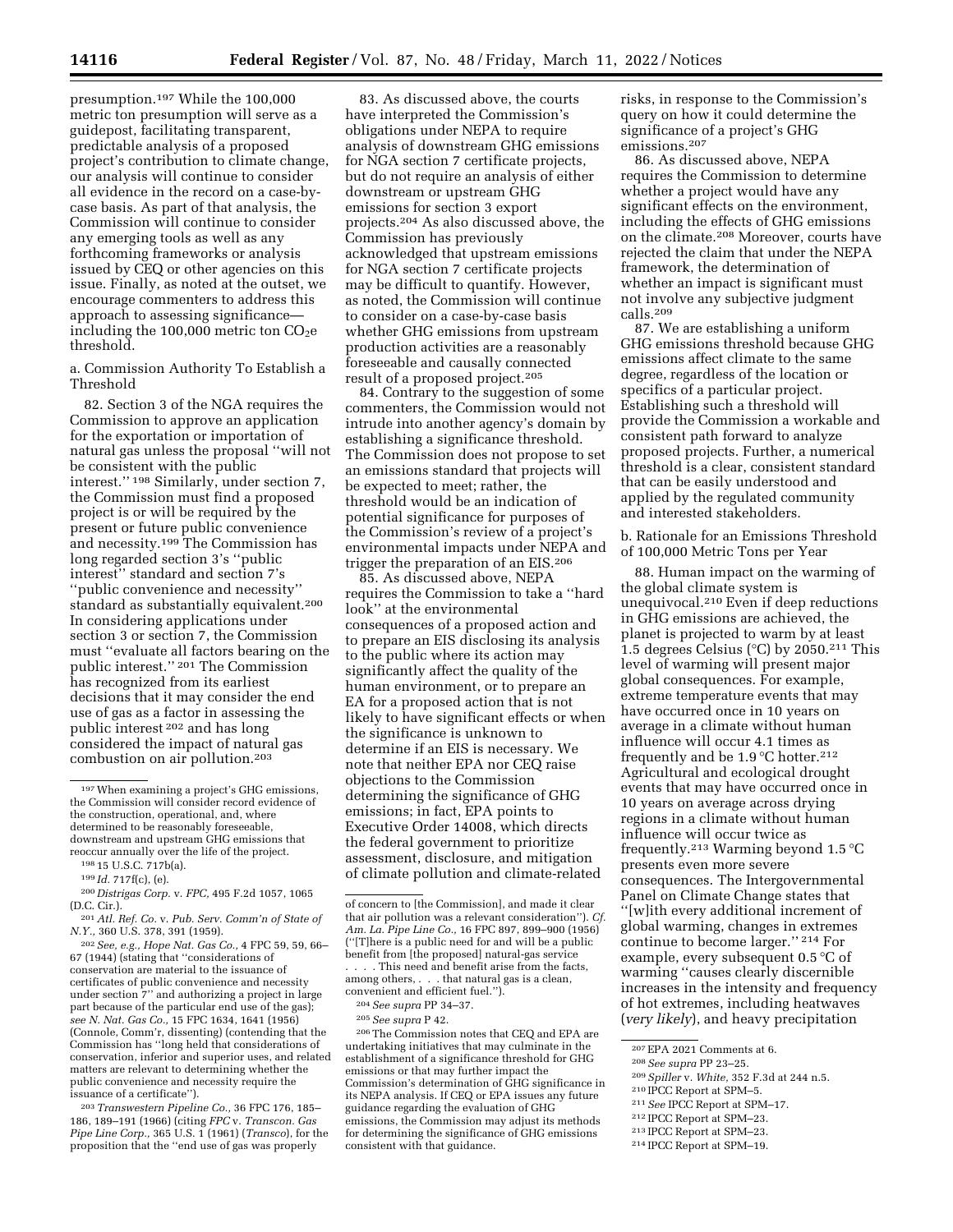(*high confidence*), as well as agricultural and ecological droughts in some regions (*high confidence*).'' 215 Because of the dire effects at stake, even relatively minor GHG emissions pose a significant threat, 100,000 metric tons per year of project GHG emissions will capture all natural gas projects that have what we believe to be the potential for causing significant impacts on climate, given the typical lifespans of authorized projects. For a single natural gas project with a lifespan of 30 years, this threshold represents a total of three million metric tons of GHG emissions.

89. Based on an internal review of natural gas projects from 2008 to 2021, a 100,000 metric tons per year threshold will cover the vast majority of potential GHG emissions from natural gas projects authorized by the Commission. For context, projects that likely have 100,000 metric tons per year or more of GHG emissions include projects transporting an average of 5,200 dekatherms per day and projects involving the operation of one or more compressor stations or LNG facilities.

90. Outside the NEPA context, other federal and state agencies that have established thresholds to evaluate or regulate GHG emissions from an analysis of the emissions from regulated sources. Most notably, in 2012, EPA issued the Tailoring Rule to regulate GHG emissions from stationary sources of air pollution under the Prevention of Significant Deterioration (PSD) 216 and

Title  $V^{217}$  permitting programs  $^{218}$  and proposed to phase in the regulation of GHG emissions in two steps. Under Step 1, sources already subject to the PSD permitting program for at least one non-GHG pollutant (''anyway'' sources) were required to utilize best available control technology (BACT) for GHG emissions 219 if they increased net GHG emissions by at least 75,000 tons per year of  $CO<sub>2</sub>e$ .

91. Under Step 2, EPA expanded the Tailoring Rule by requiring a new source or a major modification to an existing source to obtain PSD and/or Title V permits based on GHG emissions alone. Sources that had the potential to emit at least 100,000 tons per year of CO2e would become newly subject to the PSD and/or Title V requirements, even if they did not exceed the statutory threshold for any other pollutant. Additionally, modifications to an existing source already subject to PSD and/or Title V that increased net GHG emissions by at least 75,000 tons per year of  $CO<sub>2</sub>e$  would be subject to PSD requirements regardless of whether there was an increase in the emissions of any other pollutant.220

92. In setting the 75,000 tons and 100,000 tons per year of GHGs thresholds, EPA considered the administrative burden of permitting the estimated number of additional facilities under each threshold and the percentage of total national stationary source GHG emissions that would be covered under the threshold.221 For example, under Step 1, EPA estimated a 5% increase in the total annual cost

218Prevention of Significant Deterioration and the Title V Greenhouse Gas Tailoring Rule, 75 FR 31514 (June 3, 2010) (Tailoring Rule).

219BACT is used to minimize emissions based on the maximum degree of control that the facility can achieve as determined by the permitting authority on a case-by-case basis. BACT may be a design, equipment, work practice, or operational standard, such as add-on control equipment, fuel cleaning or treatment, or innovative fuel combustion techniques. Note that BACT for minimizing GHG emissions at natural gas facilities is limited.

220EPA also planned a Step 3 to further reduce the threshold, although not below 50,000 tons per year of CO<sub>2</sub>e. The Supreme Court struck down relevant portions of the Tailoring Rule before EPA finalized Step 3.

221Tailoring Rule, 75 FR at 31533–80.

to run the permitting programs and that approximately 65% of GHG emissions would be covered. Under Step 2, EPA estimated that approximately 550 new sources would become subject to the PSD and Title V programs, increasing total annual costs to run the programs by 42% and covering 67% of GHG emissions. EPA further found that lowering the threshold to 50,000 or  $25,000$  tons per year of  $CO<sub>2</sub>e$  would drastically increase both the number of new facilities requiring permits and the cost of administering the programs but would only marginally increase the percentage of GHG emissions covered to 70% and 75%, respectively.

93. In 2014, the Supreme Court invalidated portions of the Tailoring Rule, holding that EPA may not use GHG emissions as the sole basis for determining whether a source is subject to a PSD or Title V permitting requirements.222 While the Supreme Court's ruling struck down Step 2 of the Tailoring Rule, it upheld Step 1 and allowed EPA to continue to regulate GHG emissions from ''anyway'' sources. Notably, the decision did not discuss EPA's methodology for establishing the thresholds; it only ruled that deviating from the 100 and 250 tons per year statutory thresholds in the Clean Air Act when requiring sources to newly obtain PSD or Title V permits based solely on GHG emissions under Step 2 was impermissible.

94. Further, at least two agencies in California that are directed to determine the significance of GHG emissions and climate impacts of proposed projects under the California Environmental Quality Act have also proposed or established thresholds of significance based on an analysis of regulated sources. First, in 2008, the California Air Resources Board (California ARB) proposed finding a less than significant impact for a proposed industrial project that, with mitigation, emits no more than 7,000 metric tons per year of  $CO<sub>2</sub>e$ from non-transportation sources, including combustion and fugitive emissions.223 Second, the South Coast Air Quality Management District (South Coast AQMD) adopted an interim GHG significance threshold of 10,000 metric tons of  $CO<sub>2</sub>e$  per year for stationary

<sup>215</sup> IPCC Report at SPM–19 (emphasis in original). 216The PSD permitting program is part of the New Source Review program, which requires new stationary sources and major modifications to existing major sources to obtain preconstruction permits. PSD is designed to prevent air quality deterioration in regions that are attaining the National Ambient Air Quality Standards by requiring major sources or major modifications to install the Best Available Control Technology (BACT). Major sources under the PSD program are defined as facilities that emit or have the potential to emit 250 tons per year of any criteria air pollutant or 100 tons per year of any criteria air pollutant for specific types of facilities listed in the statute. 42 U.S.C. 7479(1). The six criteria pollutants are carbon monoxide, ground-level ozone, lead, nitrogen dioxide, particulate matter, and sulfur dioxide. 40 CFR pt. 50.

<sup>217</sup>The Title V program requires major stationary sources to obtain a single operating permit that consolidates all of the permitting requirements in the Clean Air Act into a single permit, including PSD, New Source Performance Standards, and National Emission Standards for Hazardous Air Pollutants. Major sources under the Title V program are defined as any stationary facility that emits or has the potential to emit 100 tons per year of any hazardous air pollutant, except GHGs. 42 U.S.C. 7602(j). The Clean Air Act Amendments of 1990 originally designated over 180 chemicals as hazardous air pollutants, and EPA has the authority to modify the list through rulemaking. 42 U.S.C.  $7412(b)$ – $(c)$ .

<sup>222</sup>*Util. Air Regul. Grp.* v. *EPA,* 573 U.S. 302, 320 (2014).

<sup>223</sup>California ARB, Preliminary Draft Staff Proposal, Recommended Approaches for Setting Interim Thresholds for Greenhouse Gases under the California Environmental Quality Act (Oct. 24, 2008) (CEQA Proposed Interim Thresholds). In addition, California ARB proposed to require these projects to meet performance standards for construction-related emissions and transportation to support a finding of less than significant impacts. CEQA Proposed Interim Thresholds at attach. A.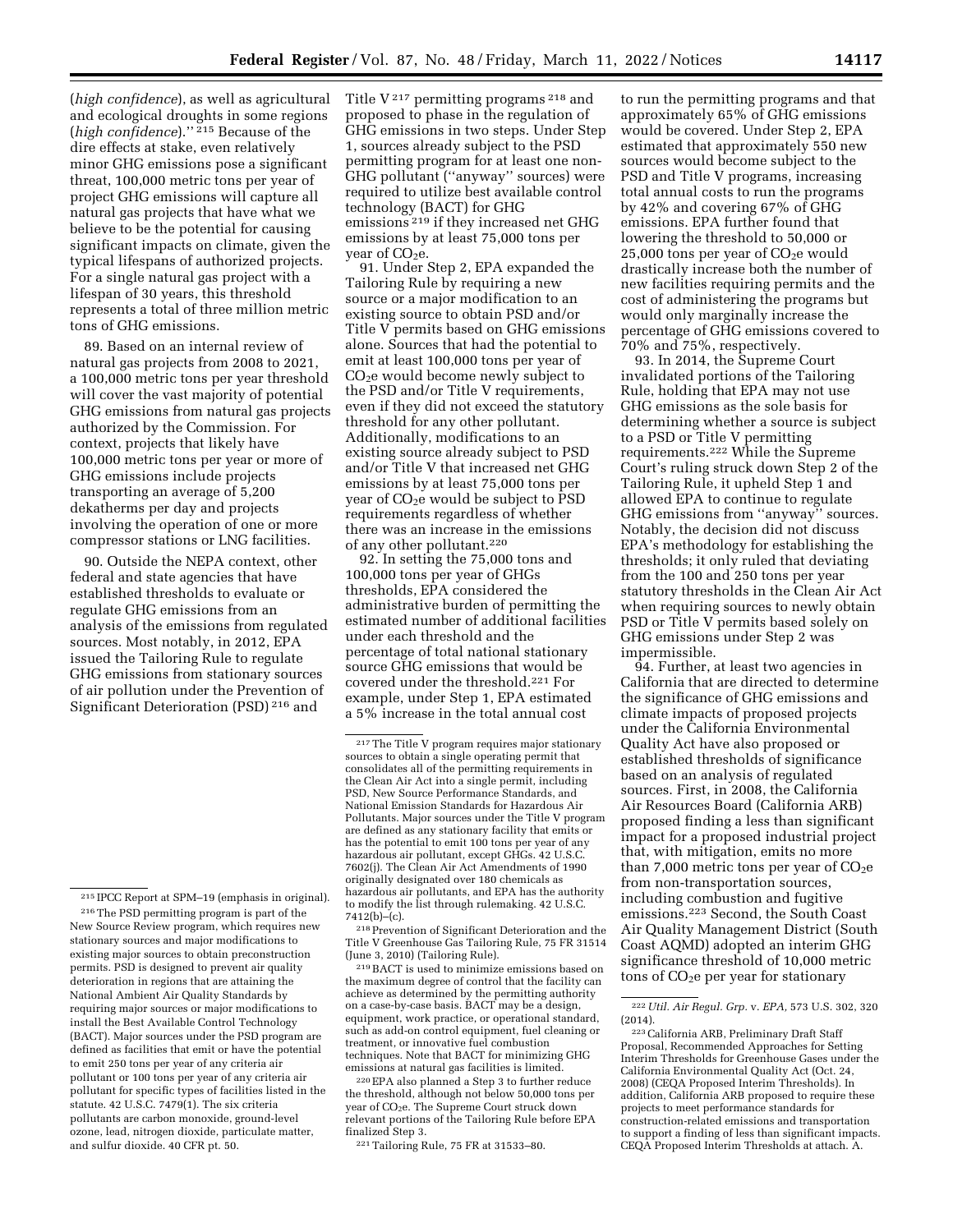sources of air pollution in 2008.<sup>224</sup> Both California ARB and South Coast AQMD found that their thresholds would capture approximately 90% of emissions from their respective regulated sources.225

95. Like EPA and the California agencies, we are basing our threshold on an analysis of regulated sources. Although we are adopting a conceptually similar methodology in establishing our threshold, we note that our approach will cover a larger number of emissions than the threshold established by EPA in the Tailoring Rule. EPA's thresholds of 75,000 and 100,000 tons per year accounted for only 65% and 67% of emissions from EPA-regulated sources, respectively, whereas our proposed threshold of 100,000 metric tons per year would deem nearly three-quarters of Commission-regulated natural gas project, which collectively account for roughly 99% of GHG emissions from Commission-regulated natural gas projects, to have a significant impact on climate change.

# 3. Other Metrics

96. As noted above, commenters argue for and against the use of various existing GHG inventories or goals as a comparison tool to determine significance. Comparison to an existing GHG inventory or goal presents substantially different percentages based on the chosen goal (international, state, regional, or local). Because different projects may have different potential purposes and the purpose of a project may be characterized to support or oppose a particular viewpoint, we do not believe that tying the Commission's significance determination for a proposed project's GHG emissions to a particular inventory or goal is appropriate. However, we recognize that this type of comparison can be helpful to inform the Commission's analysis and the public, especially when presented using a consistent metric across proposed projects under consideration by the Commission. We note that many commenters reference the SC–GHG as one tool. To the extent permitted by law,226 the Commission

could consider the SC–GHG in the future.

### *C. Mitigation*

97. Federal agencies can use mitigation to minimize the potential adverse environmental effects of their actions,227 and mitigation is used by the Commission in reviewing NGA sections 3 and 7 proposals.228

98. The NGA grants the Commission broad authority to attach reasonable terms and conditions to NGA section 7 certificates of public convenience and necessity and NGA section 3 authorizations.229 The Commission has consistently exercised this authority to attach environmental conditions that mitigate the adverse environmental impacts of a proposed project, and the Commission is not precluded from utilizing this authority to require a project sponsor to mitigate all, or a portion of, the impacts related to a proposed project's GHG emissions. Therefore, consistent with the discussion provided herein, going forward project proponents are encouraged to propose mitigation that will minimize climate impacts. The Commission will consider any mitigation measures proposed by the project sponsor on a case-by-case basis when balancing the need for a project against its adverse environmental impacts and may require additional mitigation as a condition of an NGA

227Mitigation is measures that avoid, minimize, or counterbalance effects caused by a proposed action by: (1) Avoiding the impact altogether by not taking a certain action or parts of an action; (2) minimizing impacts by limiting the degree or magnitude of the action and its implementation; (3) rectifying the impact by repairing, rehabilitating, or restoring the affected environment; (4) reducing or eliminating the impact over time by preservation and maintenance operations during the life of the action; and/or (5) compensating for the impact by replacing or providing substitute resources or environments. 40 CFR 1508.1.

228As discussed *supra* P 26, NEPA contains no substantive requirement that environmental impacts be mitigated or avoided, however, the environmental document must include a mitigation discussion that provides ''sufficient detail'' to indicate that environmental impacts have been fairly evaluated. *S. Fork Band Couns. of W. Shoshone of Nev.* v. *U.S. Dep't of Interior,* 588 F.3d 718, 727 (9th Cir. 2009); *see also Nat'l Parks & Conservation Ass'n* v. *U.S. Dep't of Transp.,* 222 F.3d 677, 681 n.5 (9th Cir. 2000) (stating that mitigation measures proposed in an EIS ''need not be legally enforceable, funded, or even in final form to comply with NEPA's procedural requirements'').

229*See supra* P 22; *see also* 15 U.S.C.  $717b(e)(3)(\overline{A})$  (providing the authority to approve an application for an LNG Terminal, ''in whole or part, with such modifications and upon such terms and conditions as the Commission find[s] necessary or appropriate'').

section 3 authorization or section 7 certificate.

1. Technical Conference on GHG Mitigation

99. On November 19, 2021, the Commission held a Commission staffled technical conference to discuss methods project sponsors may use to mitigate the effects of direct and indirect greenhouse gas emissions resulting from Natural Gas Act sections 3 and 7 authorizations.230 Representatives from industry, academia, non-governmental organizations, and state regulatory commissions participated as panelists, with discussion topics including: How the Commission could determine the quantity of reasonably foreseeable GHG emissions resulting from a project proposed under section 3 or 7 of the NGA and the appropriate level of mitigation for such emissions; types of mitigation measures a project sponsor could employ to reduce the amount of GHG emissions associated with a proposed project; and methods for the continued verification and accounting of GHG mitigation during project operation, as well as cost impacts to the industry from implementing GHG mitigation measures and how project sponsors might recover those costs.

100. In addition to the panelists' written statements, the Commission received over 20 comments in response to the technical conference. The Commission considered these statements and comments in developing the mitigation policy described below.

#### 2. Authority To Require Mitigation

101. Some commenters state that the Commission has broad authority under the NGA to place conditions in certificate authorizations requiring pipeline companies to mitigate GHG impacts,231 while others argue that the Commission does not have authority under the NGA or NEPA to impose mitigation measures,232 especially

231*See, e.g.,* Policy Integrity Technical Conference Comments at 2; Policy Integrity 2021 Comments at 14–15, 21; Public Interest Organizations 2021 Comments at 71–72; *see also*  American Forest Technical Conference Comments at 4–5, 7–10 (stating that to the extent the courts have clarified the Commission's duty to consider GHG emissions and require mitigation for such impacts, that it supports the Commission considering mitigation on a case-by-case basis to avoid the uncertainty posed by the threat of litigation and the possibility of a court vacating the project's certificate).

232*See, e.g.,* Boardwalk Technical Conference Comments at 7; Dr. Jason Scott Johnston Technical Conference Comments at 1; TC Energy Technical Conference Comments at 4; API 2021 Comments at

<sup>224</sup>South Coast AQMD, Interim CEQA GHG Significance Threshold for Stationary Sources, Rules and Plans (Dec. 5, 2008), *[http://](http://www.aqmd.gov/docs/default-source/ceqa/handbook/greenhouse-gases-(ghg)-ceqa-significance-thresholds/ghgboardsynopsis.pdf?sfvrsn=2) [www.aqmd.gov/docs/default-source/ceqa/](http://www.aqmd.gov/docs/default-source/ceqa/handbook/greenhouse-gases-(ghg)-ceqa-significance-thresholds/ghgboardsynopsis.pdf?sfvrsn=2)  [handbook/greenhouse-gases-\(ghg\)-ceqa](http://www.aqmd.gov/docs/default-source/ceqa/handbook/greenhouse-gases-(ghg)-ceqa-significance-thresholds/ghgboardsynopsis.pdf?sfvrsn=2)[significance-thresholds/ghgboardsynopsis.](http://www.aqmd.gov/docs/default-source/ceqa/handbook/greenhouse-gases-(ghg)-ceqa-significance-thresholds/ghgboardsynopsis.pdf?sfvrsn=2) [pdf?sfvrsn=2.](http://www.aqmd.gov/docs/default-source/ceqa/handbook/greenhouse-gases-(ghg)-ceqa-significance-thresholds/ghgboardsynopsis.pdf?sfvrsn=2)* 

 $\,{}^{225}Id.$  at 4; CEQA Proposed Interim Thresholds at attach. A.

<sup>226</sup>Currently, two pending court cases challenge use of the IWG's interim values by federal agencies.<br>Mo. v. Biden, ----- F. Supp. 3d -----, 2021 WL *Mo.* v. *Biden*, —— F. Supp. 3d — 3885590 (E.D. Mo. Aug. 31, 2021), appeal filed, No.

<sup>21–3013 (8</sup>th Cir.); *La.* v. *Biden,* No. 21–cv–1074– JDC–KK (W.D. La).

<sup>230</sup>*See* Transcript of Greenhouse Gas Mitigation: Natural Gas Act Sections 3 and 7 Authorizations, Docket No. PL21–3–000 (issued Dec. 22, 2021) (Technical Conference Transcript).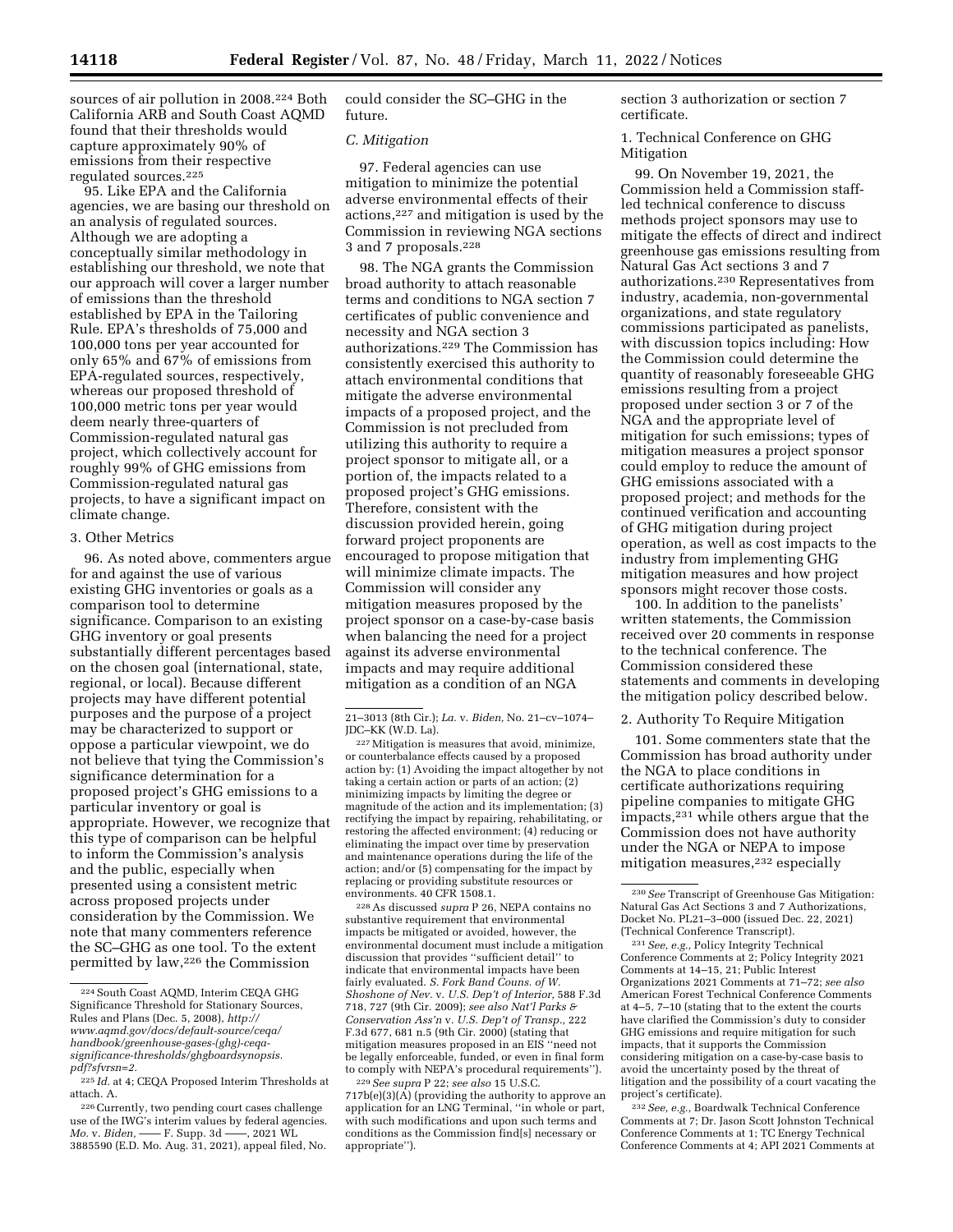measures to mitigate upstream or downstream GHG emissions.233 Specifically, commenters argue that the Commission's authority under NGA section 7(e) to place conditions on a certificate is limited by the statutory purpose to regulate interstate transportation to ensure reliable access to plentiful natural gas at reasonable prices.234 Commenters further assert that the Commission has no authority to establish environmental policy and that the Commission cannot use its conditioning authority to indirectly mitigate an effect that it has no authority to directly mitigate.<sup>235</sup>

102. Commenters also claim that any attempt to mitigate indirect GHG emissions would infringe on the regulatory authority of other federal and state agencies and result in back-door regulation of energy policy.236

233API Technical Conference Comments at 5; Boardwalk Technical Conference Comments at 10; Consolidated Edison Company of New York, Inc. and Orange and Rockland Utilities, Inc. (collectively, Con Edison) Technical Conference Comments at 5; Hon. Joseph T. Kelliher Technical Conference Comments at 1; INGAA Technical Conference Comments at 6–7; TC Energy Technical Conference Comments at 8; API 2021 Comments at 31; INGAA 2021 Comments at 74–83; TC Energy 2021 Comments at 56–58.

234*See, e.g.,* Hon. Joseph T. Kelliher Technical Conference Comments at 1 (citing *NAACP* v. *FPC,*  425 U.S. 662, 669–70 (1976)); *id.* at 8–9 (asserting that the proper place to consider GHG emissions (direct only) is under the Commission's balancing test, where a project sponsor may choose to voluntarily offset emissions); TC Energy Technical Conference Comments at 8; INGAA 2021 Comments at 74–76.

235*See, e.g.,* Boardwalk Technical Conference Comments at 11–13 (arguing that *Transco* does not authorize the Commission to indirectly regulate upstream and downstream emissions); Enbridge Technical Conference Comments at 5, 16, 21; Hon. Joseph T. Kelliher Technical Conference Comments at 4; INGAA 2021 Comments at 76–77.

236*See, e.g.,* API Technical Conference Comments at 2, 4; Edison Electric Institute (EEI) Technical Conference Comments at 9–10; Enbridge Technical Conference Comments at 18–19, 23–24; Hon. Joseph T. Kelliher Technical Conference Comments at 5; Attorneys General of Missouri et al. Technical Conference Comments at 3 (citing *S. Coast Air Quality Mgmt. Dist.* v. *FERC,* 621 F.3d 1085, 1092 (9th Cir, 2010)); TC Energy Technical Conference Comments at 6–7; Boardwalk 2021 Comments at 10. Commenters further argue that the NGA was not enacted to comprehensively regulate the natural gas industry, but instead to fill a regulatory gap over interstate gas transportation and sales; therefore, Congress left the regulation of upstream production and downstream consumption to the states. Enbridge Technical Conference Comments at 16–17; Hon. Joseph T. Kelliher Technical Conference Comments at 2 (citing *NAACP* v. *FPC,* 425 U.S. at

Specifically, commenters state that any attempt by the Commission to mitigate upstream or downstream GHG emissions would interfere with state resource decisions and usurp issues of national energy and environmental policy that Congress vested in other federal authorities.237 For example, commenters argue that Congress has delegated authority to the EPA and state agencies to regulate GHGs under the CAA.238 Even if the Commission had the authority to impose mitigation measures for upstream or downstream GHG emissions, commenters argue that the Commission must first establish that those GHG emissions are reasonably foreseeable and have a sufficiently close causal connection (akin to proximate causation under tort law) 239 to the authorization of a project under NEPA, and if not, should not be considered for mitigation purposes.240 Lastly, commenters question reliance on *Sabal Trail* to support the Commission's authority to impose mitigation.241

103. We disagree with contentions that the Commission does not have the authority under the NGA or NEPA to

237 INGAA Technical Conference Comments at 8; Boardwalk 2021 Comments at 107; Con Edison Technical Conference Comments at 6–7 (stating that the state regulators are the best positioned to determine and impose mitigation measures for upstream and downstream GHG emissions); INGAA 2021 Comments at 77–79.

238American Public Gas Association (APGA) Technical Conference Comments at 5–6; EEI Technical Conference Comments at 9–10; Enbridge Technical Conference Comments at 23–24; TC Energy Technical Conference Comments at 9–10.

239Specifically, commenters argue that the Commission should rely on *Center for Biological Diversity,* which states that ''the legal analysis in *Sabal Trail* is questionable at best'' and that ''[i]t fails to take seriously the rule of reason announced in *Public Citizen* or to account for the untenable consequences of its decision.'' *Center for Biological Diversity,* 941 F.3d at 1300; *see also* AGA Technical Conference Comments at 13–14; Boardwalk Technical Conference Comments at 16–17; Hon. Joseph T. Kelliher Technical Conference Comments at 3; INGAA Technical Conference Comments at 12–13; TC Energy Technical Conference Comments at 13–14.

240API Technical Conference Comments at 4; EEI Technical Conference Comments at 6; INGAA Technical Conference Comments at 14; Williams Technical Conference Comments at 5.

241*See* AGA Technical Conference Comments at 12–13 (arguing that the Commission should not rely on this statement of dicta because the issue of mandatory mitigation was not at issue in this case; rather, the court only addressed whether the Commission is, in some circumstances, required by NEPA to include a discussion of downstream GHG emissions when conducting its environmental review); Boardwalk Technical Conference Comments at 16 (same); Enbridge Technical Conference Comments at 20 (same); Hon. Joseph T. Kelliher Technical Conference Comments at 3–4 (same); TC Energy Technical Conference Comments at 12 (same).

require mitigation of GHG emissions by a project sponsor. The D.C. Circuit stated in *Sabal Trail,* that ''the [Commission] has legal authority to mitigate'' greenhouse-gas emissions that are an indirect effect of authorizing a pipeline project.242 And, as early as 1961, the Supreme Court recognized that the Commission's predecessor, the Federal Power Commission, had the authority to consider downstream uses, and specifically, the impact of end-users combusting transported gas on air quality, as part of its public convenience and necessity determination under the NGA.243 Both NGA sections 3 and 7 authorize the Commission to attach ''such reasonable terms and conditions as the public convenience and necessity may require.'' 244 Pursuant to this authority, the Commission has conditioned NGA section 7 certificates and section 3 authorizations on mitigation of impacts of the proposed project.245 Moreover, courts have interpreted this provision broadly and given the Commission latitude in deciding what types of mitigation to require.<sup>246</sup>

104. Regarding claims that the Commission cannot mandate mitigation of downstream emissions because those emissions are outside the Commission's jurisdiction, we recognize, as many commenters assert, that the Commission does not have the statutory authority to impose conditions on downstream users or other entities outside the Commission's jurisdiction, such as production, gathering, and local distribution entities.247 Rather, the Commission encourages each *project sponsor* to propose measures to mitigate the impacts of reasonably foreseeable

244 15 U.S.C. 717f(e); *see also id.* 717b(e)(3)(A) (providing the authority to approve an application for an LNG Terminal, ''in whole or part, with such modifications and upon such terms and conditions as the Commission find[s] necessary or appropriate.'').

245For examples where the Commission has conditioned approval of natural gas projects on mitigation of adverse impacts, *see supra* note 69.

246*See Twp. of Bordentown* v. *FERC,* 903 F.3d at 261 n.15 (concluding that the Commission's authority to enforce any required remediation is amply supported by provisions of the NGA); *Sabal Trail,* 867 F.3d at 1374 (holding that the Commission has legal authority to mitigate reasonably foreseeable indirect effects).

247*See generally Tex. Pipeline Ass'n* v. *FERC,* 661 F.3d 258, 260 (5th Cir. 2011) (holding that the Commission lacked authority to require ''major non-interstate pipelines'' to post certain flow information).

<sup>29–30;</sup> *see also* Williams Technical Conference Comments at 17 (claiming that there is no reasonable basis for the Commission to require project sponsors to submit mitigation proposals with their applications because the technical conference demonstrated a lack of evidentiary support for any specific mitigation methods, offered no specific proposals regarding the levels of fees, offsets, or caps, and proposed no concrete and costeffective means to mitigate emissions).

<sup>669–70;</sup> *State of Cal.* v. *Southland Royalty Co.,* 436 U.S. 519, 523 (1989); *ONEOK, Inc. v. Learjet, Inc.* 575 U.S. 373, 378, 384–85 (2015); *ANR Pipeline Co.*  v. *FERC,* 876 F.2d 124, 132–33 (D.C. Cir. 1989)).

<sup>242</sup>*Sabal Trail,* 867 F.3d at 1374.

<sup>243</sup>*Transco,* 365 U.S. at 17; *see also NAACP* v. *FPC,* 425 U.S. at n.6 (stating that the Commission has the authority to consider conservation and environmental issues under the NGA's public interest determination). *See Certification of New Interstate Natural Gas Pipeline Facilities,* 178 FERC ¶ 61,107 at PP 71–72.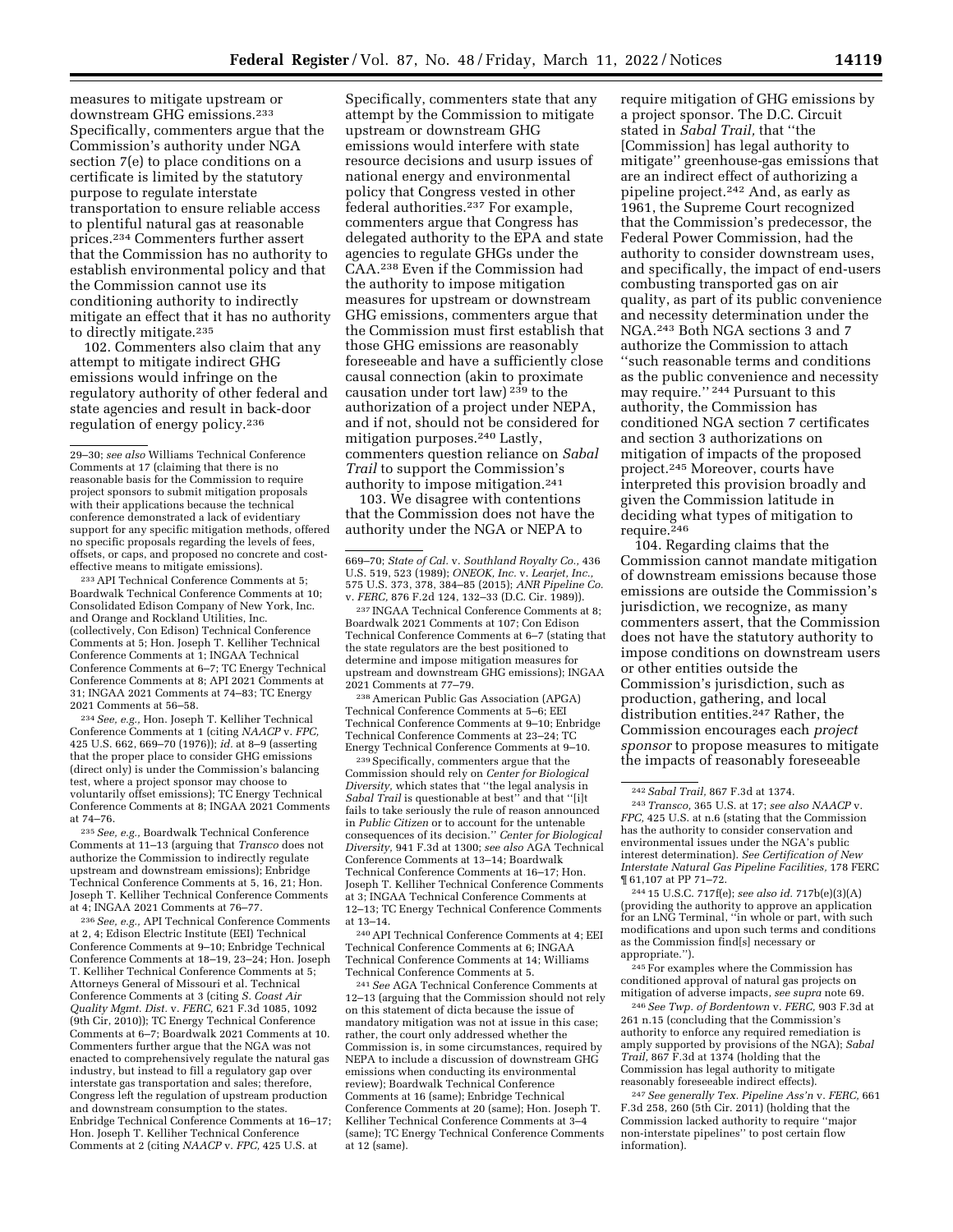GHG emissions associated with its proposed project, and will consider such mitigation proposals in assessing the extent of a project's adverse impacts.248

105. We note that the Supreme Court's ruling in *Public Citizen* does not preclude the Commission from requiring project sponsors to mitigate reasonably foreseeable upstream or downstream emissions. As discussed previously,249 the Commission may consider downstream GHG emissions under *Public Citizen,* which states that ''NEPA requires 'a reasonably close causal relationship' between [an] environmental effect and the alleged cause,'' analogous to the ''familiar doctrine of proximate cause from tort law'' and does not require an agency to gather or consider information regarding environmental harms if it lacks authority to act on that information.250 As directed by *Public Citizen,*  decisionmakers should ''look to the underlying policies or legislative intent in order to draw a manageable line between those causal changes that may make an actor responsible for an effect and those that do not.'' 251 Here, the NGA ''broadly instruct[s]'' the Commission to consider ''the public convenience and necessity'' when evaluating proposed interstate pipeline applications, balancing public benefits against adverse effects, including adverse environmental effects,252 and we have noted that the Commission has consistently exercised its broad conditioning authority under the NGA to attach environmental conditions that mitigate the adverse environmental impacts of a proposed project.253 NEPA requires an agency to consider the environmental impacts of its actions, including steps that could be taken to mitigate adverse environmental consequences,254 although it does not

252*Sabal Trail,* 867 F.3d at 1373 (citing *Minisink Residents for Envtl. Pres. & Safety* v. *FERC,* 762 F.3d 97, 101–02 (D.C. Cir. 2014); *Myersville Citizens for a Rural Cmty.* v. *FERC,* 783 F.3d 1301, 1309 (D.C. Cir. 2015)).

253*See supra* P 97.

254*Robertson* v. *Methow Valley Citizens Council,*  490 U.S. at 351 (''To be sure, one important ingredient of an EIS is the discussion of steps that

require a federal agency to take action to mitigate those adverse effects.255 As CEQ recognizes, an agency may, however, require mitigation of impacts under its authority as a condition of its permitting or approval.256 Thus, as the D.C. Circuit held in *Sabal Trail,* the Commission can deny a pipeline certificate on the ground that the pipeline would be too harmful to the environment, because the agency is the ''legally relevant cause'' of the direct and reasonably foreseeable environmental effects of the pipelines it approves.257 Accordingly, the Commission may consider the end use of gas and the impact of natural gas combustion on air pollution as a factor in assessing the public interest.258 However, as detailed below, the Commission's priority is for project sponsors to mitigate, to the greatest extent possible, a project's direct GHG emissions. The Commission also encourages project sponsors to propose mitigation of reasonably foreseeable indirect emissions, and will take such proposals into account in assessing the extent of a project's adverse impacts.

3. Mitigation Measures

106. The Commission encourages the project sponsor to propose measures to mitigate the direct GHG emissions of its proposed project to the extent these emissions have a significant adverse environmental impact.259 INGAA

256 *Final Guidance for Federal Departments and Agencies on the Appropriate Use of Mitigation and Monitoring and Clarifying the Appropriate use of Mitigated Findings of No Significant Impact,* 76 FR 3843, 3848.

257*Sabal Trail,* 867 F.3d at 1373 (distinguishing *Public Citizen*).

259The Attorneys General of Massachusetts, Delaware, Maryland, Michigan, Minnesota, New Jersey, Rhode Island, and the District of Columbia (Attorneys General of Massachusetts et al.) recommends that the Commission include reasonable, binding mitigation measures that incorporate any applicable state or federal regulations or permit conditions. Attorneys General of Massachusetts et al. Technical Conference Comments at 6. The technical conference commenters are made up of a slightly different group of state attorneys general than those filing comments in 2018 or 2021. As explained below, the Commission is only considering mitigation measures that reduce emissions beyond those associated with regulatory requirements in this policy statement.

describes three possible levels of mitigation—to zero, to a level of below significance, and to an amount to be determined by use of the SCC—but dismisses each as unworkable, improperly adopting broad policy judgements, and reliant on a one-sided and imprecise methodology, respectively.260 The Commission plans to evaluate proposed mitigation plans on a case-by-case basis and is not mandating a standard level of mitigation. We also encourage project sponsors to proposed measures to mitigate the reasonably foreseeable upstream or downstream emissions associated with their projects.

107. The Commission will consider the project's impact on climate change, including the project sponsor's mitigation proposal, as part of its public interest determination under NGA section 3 or 7.261 When making the public interest determination, the Commission will assess the adequacy of the project sponsor's proposed mitigation on a case-by-case basis and will consider the project's impact on climate change as one of many factors.262 Further, the Commission may require additional mitigation of a project's direct GHG emissions as a condition of the authorization, should the Commission deem a project sponsor's proposed mitigation inadequate to support the public interest determination.

108. Also we note that NEPA does not preclude the Commission from approving a project with significant adverse impacts.263 If a project's emissions equal or exceed the 100,000

261Attorneys General of Massachusetts et al. urges the Commission to consider the impacts of any mitigation measures on environmental justice communities. Attorneys General of Massachusetts et al. Technical Conference Comments at 5–6.

262 Jennifer Danis, Senior Fellow with the Sabin Center for Climate Change Law and a panelist at the GHG Technical Conference on Panel 1, recommends that the Commission should not consider the effect of any mitigation measures in its public interest determination but should only consider mitigation measures once the Commission has determined that public convenience and necessity absolutely requires the project. Jennifer Danis Technical Conference Statement at 8–11. As explained in the Certificate Policy Statement, the Commission considers all factors, including the extent to which adverse impacts are mitigated, to determine whether a project is in the public convenience and necessity. *Certification of New Interstate Natural Gas Pipeline Facilities,* 178 FERC ¶ 61,107 at PP 70, 93–95.

263*See supra* section II.B.

<sup>248</sup>As described *supra* in section III.A.2.b, the Commission will consider GHG emission mitigation and reduction efforts taken by non-jurisdictional entities, including downstream users, when quantifying the reasonably foreseeable project GHG emissions. However, the project sponsor's GHG mitigation plan should only include its own proposed mitigation efforts.

<sup>249</sup>*See supra* section III.A.1.b.

<sup>250</sup>*Pub. Citizen,* 541 U.S. at 767, 770 (quoting *Metro. Edison Co.,* 460 U.S. at 774); *see Sabal Trail,*  867 F.3d at 1372.

<sup>251</sup>*Pub. Citizen,* 541 U.S. at 767 (quoting *Metro. Edison Co.,* 460 U.S. at 774 n.7).

can be taken to mitigate adverse environmental consequences.'').

<sup>255</sup> *Id.* at 352 (''There is a fundamental distinction, however, between a requirement that mitigation be discussed in sufficient detail to ensure that environmental consequences have been fairly evaluated, on the one hand, and a substantive requirement that a complete mitigation plan be actually formulated and adopted, on the other.''); *S. Fork Band Couns. of W. Shoshone of Nev.* v. *U.S. Dep't of Interior,* 588 F.3d at 727 (NEPA does not require that agencies mitigate significant environmental harms).

<sup>258</sup>*See supra* P 80.

<sup>260</sup> INGAA Technical Conference Comments at 21–27; *see also* Enbridge Technical Conference Comments at 12–13, 35–38 (recommending the Commission await direction from Congress in choosing a mitigation level, especially if requiring project sponsors to mitigate to less than significant levels and noting that mitigation to zero is not practicable if downstream or upstream emissions are included).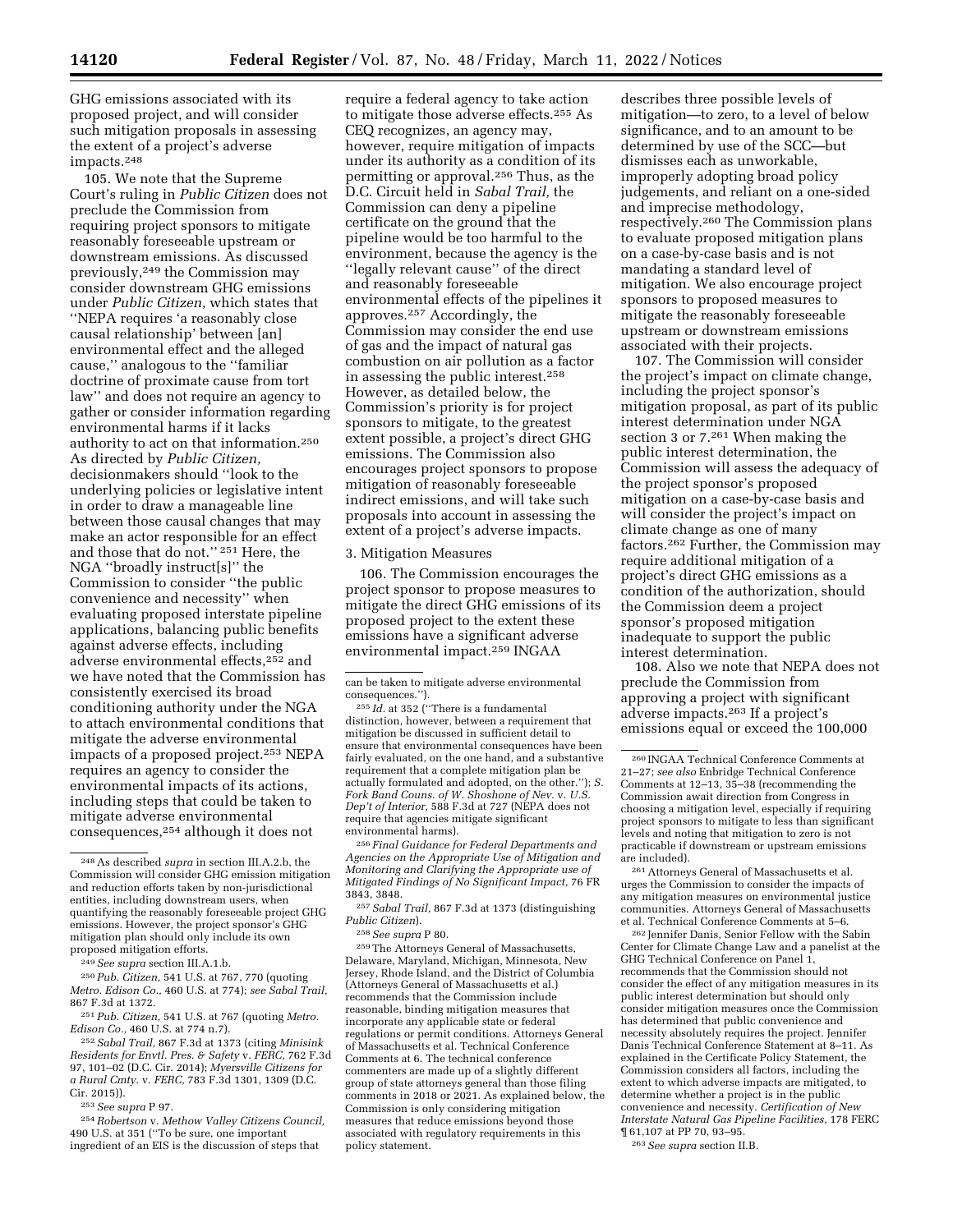metric tons per year significance threshold and the project sponsor's proposed mitigation will reduce the project's GHG emissions below that threshold, the Commission will consider that mitigation in determining whether it can make a finding of no significant impact.

109. While the Commission has broad authority to require mitigation of GHG emissions by a project sponsor, we are not mandating here any particular form of mitigation.<sup>264</sup> A project sponsor is free to propose any mechanism to mitigate the project's GHG emissions.265 However, in order to ensure that any GHG emissions reduction mechanisms achieve real, verifiable, and measurable reductions, any proposed mechanisms should:

a. Be both real and additional—the emissions reductions would not have otherwise happened unless the proposed reduction mechanism was implemented, and the associated reductions occur beyond regulatory requirements; 266

265For example, Mountain Valley Pipeline, LLC, proposed to offset the operational emissions of the Mountain Valley Pipeline Project by purchasing carbon offset credits equivalent to 90% of GHG emissions associated with the project's operations in its first 10 years of service from a new methane abatement project located at a mine in southwest Virginia. Mountain Valley Pipeline, LLC, Carbon Offset Commitment for Mountain Valley Pipeline Project Operations, Docket No. CP21–57–000 (filed July 12, 2021).

266Regulatory requirements include those imposed by the Commission and other federal and state regulatory agencies. However, project sponsors may include participation in voluntary regulatory programs that reduce GHG emissions.

b. be quantifiable—any emissions reductions must be calculated using a transparent and replicable methodology;

c. be unencumbered—seller has clear ownership of or exclusive rights to the benefits of the GHG reduction; and

d. be trackable—the project sponsor must also propose means for the Commission to monitor and track compliance with the proposed mitigation measures for the life of the project.

110. Commenters express concerns with how the Commission will determine whether mitigation measures are verifiable or how the Commission will monitor or track compliance with mitigation measures in a way that avoids double counting emissions reductions.267 Commenters point out that other federal agencies and states are already monitoring GHG emissions from certificated projects, such as EPA's GHG Reporting Rule, so a Commissiondesigned monitoring scheme would be duplicative and unnecessary.268 EEI recommends that the Commission explore interagency agreements or memorandums of understanding (MOU) with agencies like EPA and PHMSA to avoid redundancies and clarify mitigation responsibilities,269 while INGAA states that such agreements or MOUs would be insufficient.270

111. We believe it best not to mandate mitigation based on a specific volume or proportion of emissions. Encouraging project sponsors to submit proposed mitigation measures as opposed to

268APGA Technical Conference Comments at 8– 9; Enbridge Technical Conference Comments at 48– 49; INGAA Technical Conference Comments at 40– 41; TC Energy Technical Conference Comments at 5–6, 22–23. Similarly, commenters state that the Commission should defer to other agencies, such as the EPA and state environmental agencies, that are already taking regulatory action regarding emissions, express concern over the potential for inconsistent mitigation requirements between agencies, and/or point to EPA's methane regulation proposal to reduce GHG emissions from new, reconstructed, modified, and existing facilities in the oil and gas source category under section 111 of the Clean Air Act. APGA Technical Conference Comments at 5; EEI Technical Conference Comments at 10–11; INGAA Technical Conference Comments at 30–32; NGSA Technical Conference Comments at 6–7. Conversely, one commenter encourages the Commission to use resources from the EPA's pending rulemaking. Attorneys General of Massachusetts et al. Technical Conference Comments at 6–7 (referencing Standards of Performance for New, Reconstructed, and Modified Sources and Emissions Guidelines for Existing Sources: Oil and Natural Gas Sector Climate Review, 86 FR 63110 (Nov. 15, 2021)).

269EEI Technical Conference Comments at 12–14. 270 INGAA Technical Conference Comments at 40–41.

mandating a certain level of mitigation for all projects allows the Commission to consider a project sponsor's proposed mitigation plan in comparison to the project's benefits, such as fuel switching or providing reliable gas service, when making a public interest determination and allows project sponsors the flexibility to choose what mitigation measures work best for their individual project. Moreover, we recognize that determining an appropriate amount of mitigation, particularly for downstream uses, depends on a variety of complex factors, some of which may not be known at the time of an application, such as state and local climate change policies, the interconnected nature of the natural gas pipeline system, longterm changes in natural gas supply sources, changes in demand for natural gas over time, individual companies' long-term goals to reduce GHG emissions, the availability of renewable energy credits or other carbon offsets, and the potential for future action by other federal agencies.271

112. Similarly, we believe it best to allow project sponsors to demonstrate that their proposed mitigation measures are verifiable and propose means for the Commission to monitor or track the proposed measures through the life of the project. This approach allows project sponsors to take advantage of existing monitoring programs and tailor verification and tracking to their chosen mitigation proposals and prevents the Commission from needing to establish a new monitoring program.

#### 4. Opportunities for Mitigation

113. While project sponsors are free to propose any type of mitigation mechanism, the following are examples of mitigation mechanisms project sponsors may consider.

#### a. Market-Based Mitigation

114. Project sponsors may mitigate the GHG emissions of a proposed project through participation in one (or more) of the various types of carbon offset markets. Sponsors could, for example, purchase renewable energy credits, participate in a mandatory compliance market (if located in a state that requires participation in such a market), or participate in a voluntary carbon market.

#### i. Renewable Energy Credits

115. Renewable energy credits (REC) are tradeable, market-based

<sup>264</sup>Commenters emphasize the need for flexibility in assessing mitigation measures. *See, e.g.,* Enbridge Pre-Conference Comments at 9; Enbridge Technical Conference Comments at 46–47 (suggesting that, depending on a variety of factors, the applicant may or may not be able to propose appropriate mitigation at the time of the project application); Hon. Joseph T. Kelliher Technical Conference Comments at 11 (recommending alternatives to imposing mitigation requirements such as revising the Commission's 2015 Modernization Policy Statement, issuing a new GHG policy statement that either allows limited section 4 rate filings to recover costs or clarifies the level of shipper support required to support establishment of a tracker surcharge and recommending that such a policy address lost and unaccounted-for fuel, or implementing a fast track certificate process for project sponsors that voluntarily commit to mitigate direct GHG emissions); INGAA Technical Conference Comments at 30; Magnolia LNG LLC Technical Conference Comments at 2; TC Energy Technical Conference Comments at 5, 21 (arguing against the Commission requiring marked-based mitigation measures). A few commenters either oppose use of the SCC in determining a required level of mitigation for project emissions, Enbridge Technical Conference Comments at 6, 38–39, or urge the Commission to use the SCC to monetize the impacts of any GHGs that are not able to be mitigated, Attorneys General of Massachusetts et al. Technical Conference Comments at 7. As described above, the Commission does not propose to mandate any particular level or type of mitigation.

<sup>267</sup>*See, e.g.,* INGAA Technical Conference Comments at 38–39. Dr. Carl Pechman, Director of the National Regulatory Research Institute and a panelist at the GHG Technical Conference on Panel 3, provides extensive comments on how the Commission could establish accounting protocols and offset tracking. Dr. Carl Pechman Technical Conference Statement at 1–15.

<sup>271</sup>*See, e.g.,* Standards of Performance for New, Reconstructed, and Modified Sources and Emissions Guidelines for Existing Sources: Oil and Natural Gas Sector Climate Review, 86 FR 63110 (Nov. 15, 2020).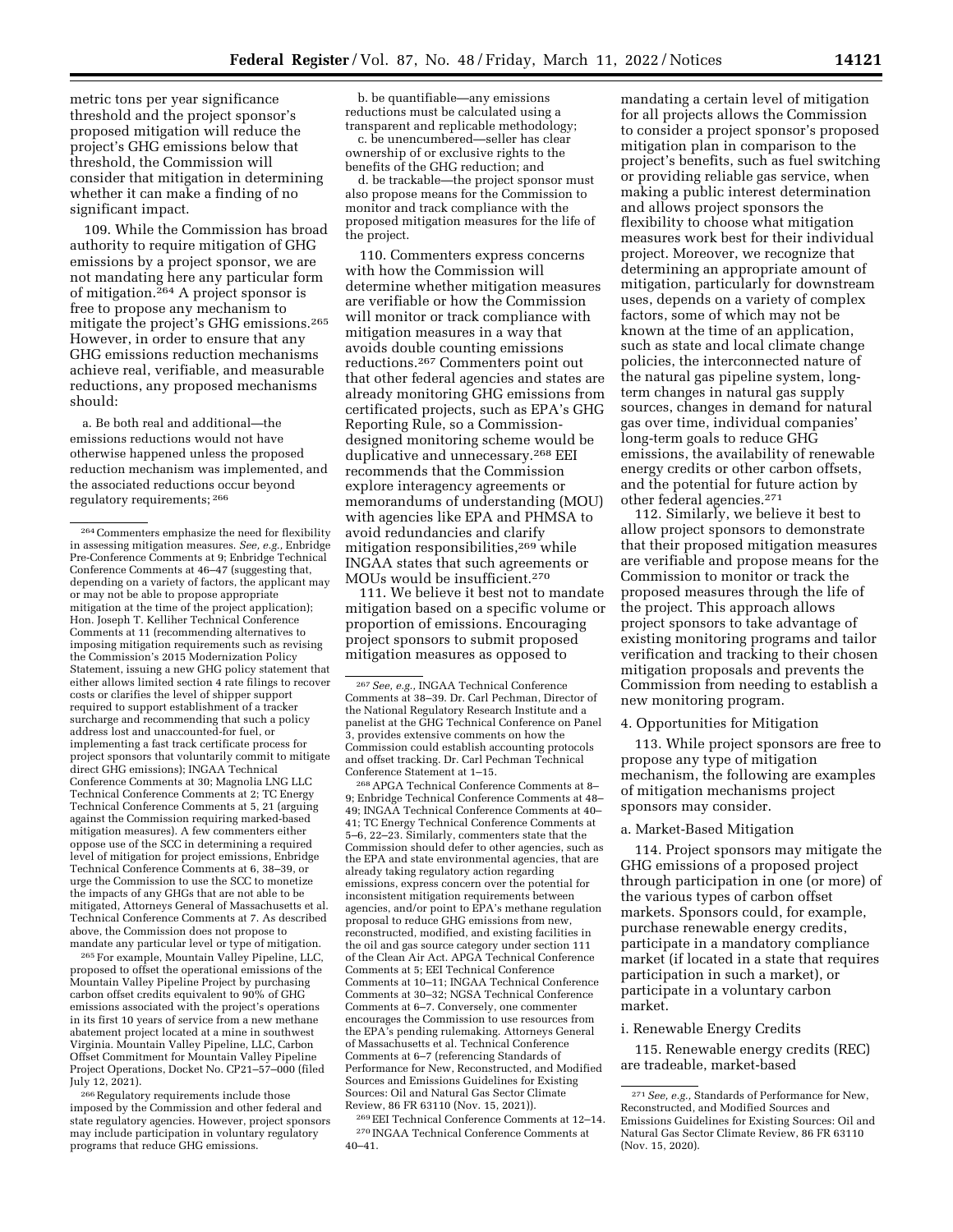commodities that provide proof that one megawatt hour of electricity was generated from a renewable source and delivered to the grid. RECs legally convey the attributes of renewable electricity generation to their owner. While state or regional RECs may be traded on financial exchanges that typically meet state or regional guidelines, they are not limited by geographic boundaries—RECs can be purchased independently from electricity and can be matched with energy consumption.272

116. Commenters argue that the Commission may not require RECs because unlike offsets, RECs pertain only to the use of electric power and are therefore not appropriate for upstream or downstream mitigation, do not mitigate or compensate for GHG emissions, and are not denominated in carbon dioxide  $(CO_2)$  or  $CO_2e$ , thus, they cannot represent any specific amount of avoided or reduced emissions.273 Enbridge also states that in most instances, project sponsors will not qualify to purchase RECs under existing state programs.274 While RECs may not represent a 100% offset per unit of GHG emitted, RECs do represent a decrease in GHG emissions from overall energy use and production, and we will consider them.

## ii. Mandatory Compliance Market Participation

117. The compliance market is a mandatory offset program regulated by national, regional, or provincial law and mandates  $CO<sub>2</sub>$  and GHG emission reduction requirements. Under this framework an allowance, which is an authorization for an entity to emit GHG emissions, is created. Allowances are generated and traded for regulatory compliance and are priced as a commodity based on supply and demand, regardless of project type.

118. A prime example of an existing, domestic compliance market is the Regional Greenhouse Gas Initiative (RGGI). RGGI is a cooperative effort by eleven Northeast and Mid-Atlantic

states  $275$  to limit  $CO<sub>2</sub>$  emissions at certain electric power generators. Each region involved in RGGI has an established emissions budget (cap) and each electric power generator holds allowances covering their GHG emissions. If a generator is below its established cap, it may trade an allowance to other entities 276 that exceed their cap. RGGI has an established emissions-based auction and trading system where allowances are bought, sold, and traded.277 In addition to allowances, offsets may be used for compliance purposes, which requires a third-party certification of that offset for use. RGGI strictly regulates the quantity and types of offsets. There are five predetermined types of RGGI offsets:

a. Landfill gas (methane) capture/burning;

b. sulfur hexafluoride capture/recycling;

c. afforestation (the establishment of a forest in an area where there was no previous tree cover);

d. energy efficiency (end use); and e. agricultural manure management operations (avoided emissions).

119. In addition to RGGI, California participates in the Western Climate Initiative with Quebec and Nova Scotia,278 covering industrial production, electricity generation, residential, commercial, and small industrial combustion, and transportation fuel combustion.

120. If an applicant proposes any method of market-based mitigation of GHG emissions, such as those described in this section, we encourage the applicant to inform the Commission of any state or regional compliance goals or initiatives that may be relevant to our consideration of such mitigation proposal.

iii. Voluntary Carbon Market Participation

121. If a project sponsor is not located in a state that participates in a mandatory compliance market, the voluntary carbon market offers an opportunity to mitigate project

 $^{277}\,23.5$  million CO<sub>2</sub> allowances (short tons) sold at RGGI auction in March 2021 at clearing price of \$7.60/allowance.

 $^{278}\,54.7$  million  $\rm{CO}_2$  allowances (metric tons) sold at settlement price of \$17.8/allowance during a February 2021 auction.

emissions. The voluntary carbon market transacts with offsets, which are the instrument representing the reduction, avoidance, or sequestration of one metric ton of GHG.279 The voluntary market funds additional, external projects that avoid or reduce GHG emissions.280 The voluntary carbon market is open to project sponsors regardless of location and is more flexible than compliance markets, although each market has its own standards, registries, and project types. Offset allowances are issued to project sponsors of qualifying  $CO<sub>2</sub>$  emissions offset projects.

122. Typically, an independent third party qualifies offset projects and establishes standards to verify offsets; however, not all offsets available in the voluntary market are certified by a third party. In order to ensure the additionality and permanence of offsets, the use of unverified offsets is discouraged. If a project sponsor proposes to mitigate project emissions through participation in a voluntary carbon market, the sponsor is encouraged to seek Commission approval of the third party that would verify the offsets prior to participation. Examples of existing, acceptable thirdparty certifiers include:

a. Climate Action Reserve; 281 b. Verified Carbon Standard; 282 and

123. Some commenters support allowing project sponsors to purchase emissions offsets while others oppose it as a mitigation method. For example, Policy Integrity recommends that the

281Typical offset projects include ozone depleting substances destruction, landfill gas capture/ combustion, livestock gas capture/combustion, improved forest management, avoided grassland conversion, and improved forest management, among others. For more information, see generally *[https://www.climateactionreserve.org/.](https://www.climateactionreserve.org/)* 

282Typical offset projects include renewable energy, forest and wetland conservation and restoration, transport efficiency improvement, nitrous oxide abatement, clean cookstoves, methane capture and use/combustion, and waste heat recovery. For more information, see generally *[https://verra.org/.](https://verra.org/)* 

283Typical offset projects include ozone depleting substances destruction, industrial process emissions, fuel switching, livestock waste management, transport fleet efficiency, landfill gas capture and combustion, wetland restoration, forest management, and coal mine methane capture. For more information, see generally *[https://](https://americancarbonregistry.org/) [americancarbonregistry.org/.](https://americancarbonregistry.org/)* 

<sup>272</sup>For more information, see EPA Green Power Partnership, *Offsets and RECs: What's the Difference* (Feb. 2018), *[https://www.epa.gov/sites/](https://www.epa.gov/sites/default/files/2018-03/documents/gpp_guide_recs_offsets.pdf) [default/files/2018-03/documents/gpp](https://www.epa.gov/sites/default/files/2018-03/documents/gpp_guide_recs_offsets.pdf)*\_*guide*\_*recs*\_ *[offsets.pdf.](https://www.epa.gov/sites/default/files/2018-03/documents/gpp_guide_recs_offsets.pdf)* 

<sup>273</sup>Enbridge Pre-Conference Comments at 6–7; Enbridge Technical Conference Comments at 42–46; Enbridge 2021 Comments at 145–148; INGAA Technical Conference Comments at 33.

<sup>274</sup>Enbridge 2021 Comments at 23, 148 n. 406 (stating that the lack of a federal REC program coupled with the patchwork of state and regional, as well as voluntary and mandatory, REC programs brings into question whether project sponsors could participate in these existing programs).

<sup>275</sup>RGGI includes: Connecticut, Delaware, Maine, Maryland, Massachusetts, New Hampshire, New Jersey, New York, Rhode Island, Vermont, and Virginia.

 $^{276}\!\, \mathrm{Any}$  entity is eligible to participate in  $\mathrm{CO}_2$ allowance auctions including, but not limited, to corporations, individuals, non-profit corporations, environmental organizations, brokers, and other interested parties. The Regional Greenhouse Gas Initiative, *CO2 Allowance Auctions, Frequently Asked Questions* 1 (Apr. 6, 2021), *[https://](https://www.rggi.org/sites/default/files/Uploads/Auction-Materials/54/FAQS_Apr_6_2021.pdf) [www.rggi.org/sites/default/files/Uploads/Auction-](https://www.rggi.org/sites/default/files/Uploads/Auction-Materials/54/FAQS_Apr_6_2021.pdf)[Materials/54/FAQS](https://www.rggi.org/sites/default/files/Uploads/Auction-Materials/54/FAQS_Apr_6_2021.pdf)*\_*Apr*\_*6*\_*2021.pdf.* 

c. American Carbon Registry.283

<sup>279</sup>EPA Green Power Partnership, *supra* note 272.

 $280$  In 2019, 104 million metric tons of  $CO<sub>2</sub>e$ offsets were sold and the price per metric ton  $CO<sub>2</sub>e$ was \$1.40 to \$4.30, depending on type of project (renewable energy and forestry/land use, respectively). S&P Global Platts, *Voluntary Carbon Market Grows 6% on Year in 2019: Ecosystem Marketplace* (Sep. 22, 2020), *[https://](https://www.spglobal.com/platts/en/market-insights/latest-news/coal/092220-voluntary-carbon-market-grows-6-on-year-in-2019-ecosystem-marketplace) [www.spglobal.com/platts/en/market-insights/latest](https://www.spglobal.com/platts/en/market-insights/latest-news/coal/092220-voluntary-carbon-market-grows-6-on-year-in-2019-ecosystem-marketplace)[news/coal/092220-voluntary-carbon-market-grows-](https://www.spglobal.com/platts/en/market-insights/latest-news/coal/092220-voluntary-carbon-market-grows-6-on-year-in-2019-ecosystem-marketplace)[6-on-year-in-2019-ecosystem-marketplace.](https://www.spglobal.com/platts/en/market-insights/latest-news/coal/092220-voluntary-carbon-market-grows-6-on-year-in-2019-ecosystem-marketplace)*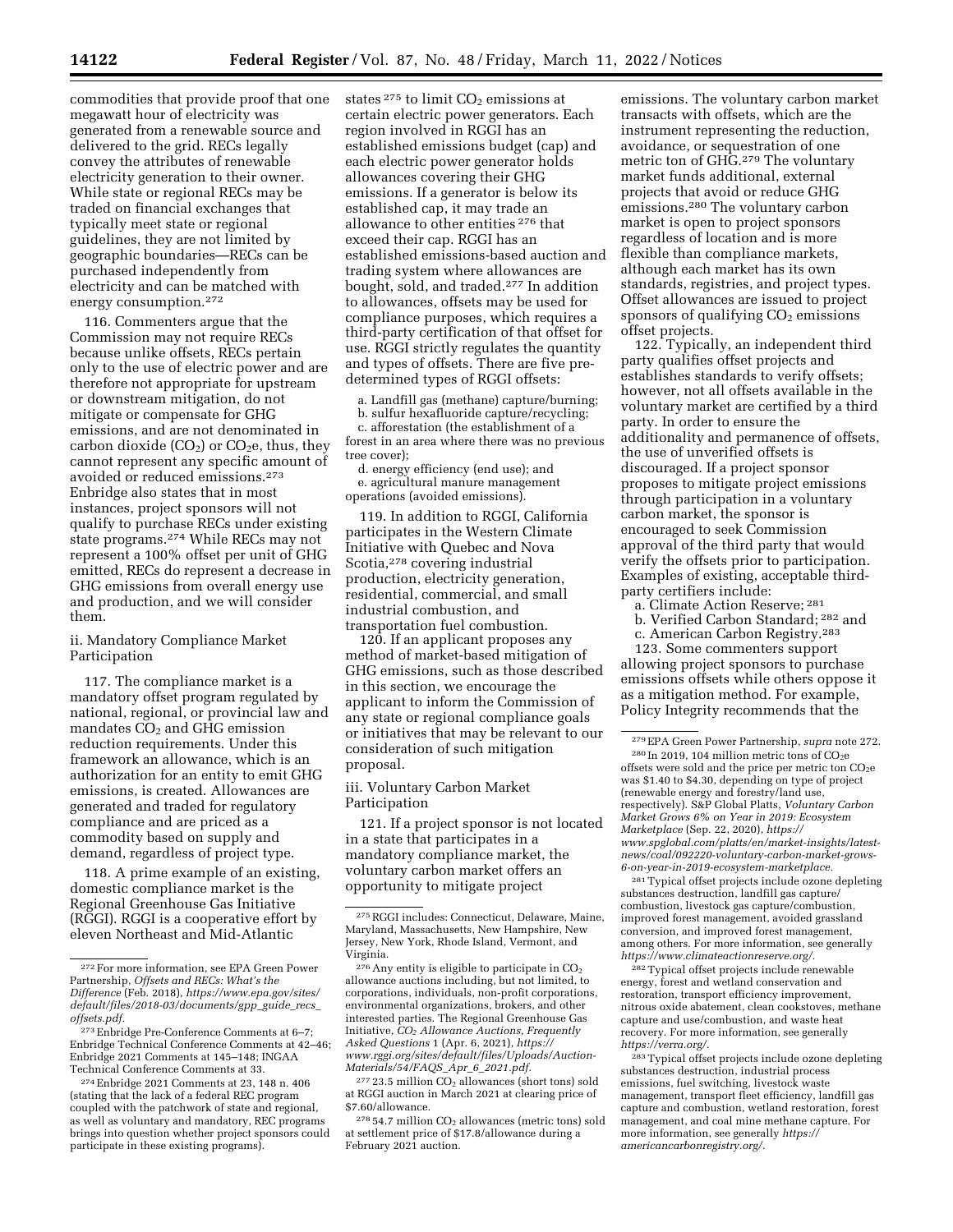Commission require certificate holders to purchase emission offsets from a third party.284 Policy Integrity states that carbon offsets are: (1) Consistent with compensatory mitigation requirements employed by other federal agencies, such as the Bureau of Land Management, U.S. Fish and Wildlife Service, and EPA; and (2) included and supported in CEQ's NEPA regulations and guidance.285 Policy Integrity also recommends that the Commission develop a carbon offset program as opposed to relying on third-party programs; 286 however, the Commission lacks statutory authority to create such a program and believes that the existing programs and certifiers mentioned above are sufficient.

124. Conversely, some commenters oppose the Commission requiring project sponsors to purchase offsets from third parties because it is difficult to ensure that carbon offsets have the necessary traits of additionality (the reduction would not have happened but for the purchased offset), permanence (the reduction persists for the entire certification period of the offset), absence of leakage (the offset does not trigger some other activity elsewhere that adds GHG emissions), and rigorous third-party verification.287 INGAA further comments that it would be difficult or impossible for the Commission to choose an appropriate level of offsetting because of the variability in emissions over the life of a project and the risk of over-counting for a given quantity of gas that might move over multiple jurisdictional transportation projects, and that not enough high-qualify offsets are available.288 Commissioner Kelliher cautions that the Commission would have to verify offsets given concerns about fraud and environmental and accounting integrity.289 As previously stated, the Commission is not requiring project sponsors to purchase offsets or mandating a certain level of offsetting, and while the Commission acknowledges the challenges with thirdparty offsets, we believe the certifiers

mentioned above will sufficiently account for them.

#### b. Physical Mitigation

125. In addition to purchasing RECs or emissions offsets, project sponsors could also propose to mitigate and/or offset GHG emissions through the use of physical, on- or off-site mitigation measures. Physical mitigation measures could include smaller-scale efforts including reducing a project's fugitive methane emissions or incorporating renewable energy or other energy efficient technologies to reduce a project's GHG emissions from compressor stations, or larger-scale undertakings such as carbon capture and storage, or direct air  $CO<sub>2</sub>$  capture. Project sponsors could also propose environmentally based measures, such as planting trees along the right-of-way or in other locations to offset carbon emissions or restoring wetlands to provide additional carbon storage; however, the scale needed for such measures to meaningfully mitigate GHG emissions may render them impractical. In addition, project sponsors could propose to reduce GHG emissions from their existing facilities, including those with no direct connection to the proposed project, as mitigation for project-related emissions.

126. Commenters detail a host of mitigation measures they are currently undertaking or propose to implement to reduce direct project emissions, such as: Installing vent gas recovery systems and optimizing operations to reduce venting and blowdowns, replacing cast iron/ unprotected steel pipes with polyethylene or protected steel pipes to minimize leaks, employing a variety of technologies and methods to identify and reduce leaks, and replacing natural gas-fired horsepower at compressor stations.290 Other commenters echo

some of those suggestions 291 and recommend operational limits on construction equipment, such as limited idle time when engines are not in use.292 Other commenters criticize any mitigation measures, especially carbon capture and sequestration and offsets, and recommend that the Commission achieve ''real zero'' emissions that accounts for air and water pollution and focuses on environmental justice communities and workers impacted by the negative externalities associated with project operation and jobs that are being phased out.293 Some commenters assert that direct emissions are already substantially mitigated pursuant to the regulatory authority exercised by other agencies.294 With regard to methane leaks, Dr. Anna Scott explains that its independent certification and measurement program verifies that a company's operations meet regulatory standards and incentivize companies to go beyond the standards by using an engineering-based review process that assesses development through to operations, as well as continuous monitoring of emissions along the supply chain.<sup>295</sup> On a policy level, Gary

291 Delaware Riverkeeper 2021 Comments at 66; Kirk Frost 2021 Comments at 11.

292 Delaware Riverkeeper 2021 Comments at 66. 293Rachel Dawn Davis, the Public Policy and Justice Organizer at Waterspirit, was a panelist at the GHG Technical Conference on Panel 3. Rachel Dawn Davis Technical Conference Statement at 1; Waterspirit Technical Conference Comments at 1– 2; *see also* Technical Conference Transcript at 106– 107 (transcribing remarks made by Dr. Nicky Sheats, Director of the Center for Urban Environment at the John S. Watson Institute for Public Policy and panelist on Panel 2).

294*E.g.,* TC Energy Technical Conference Comments at 20.

295 Dr. Anna Scott, Co-Founder and Chief Science Officer of Project Canary, was a panelist at the GHG Technical Conference on Panel 2. Dr. Anna Scott Technical Conference Statement at 1–2, 5 (mentioning key engineering components such as operational venting or flaring, electrification of facilities and equipment, low bleed and/or zero bleed process controls, leak detection and repair programs, produced water treatment and reuse, and infrastructure and facility efficiency investments and describing how the company uses on-site sensors and algorithm technology to provide continuous monitoring). Along with pursuing carbon capture and storage solutions, Ivan Van der Walt, Chief Operating Officer at NextDecade Corporation and a panelist at the GHG Technical Conference on Panel 2, describes the joint pilot Continued

<sup>284</sup>Policy Integrity 2021 Comments at 14–15, 19. 285Policy Integrity 2021 Comments at 23–26 (citing 40 CFR 1508.1(s)(5)).

<sup>286</sup>Policy Integrity 2021 Comments at 20.

<sup>287</sup>Enbridge Pre-Conference Comments at 7–8; INGAA 2021 Comments at 79–82.

<sup>288</sup> INGAA Technical Conference Comments at 34–36; INGAA 2021 Comments at 79–82; *see also*  Enbridge Pre-Conference Comments at 8–9; Enbridge Technical Conference Comments at 46–47.

<sup>289</sup>Hon. Joseph T. Kelliher Technical Conference Comments at 7; *see also id.* (asserting that this process would be complicated because credits could originate outside the U.S. and the Commission has no verification expertise).

<sup>290</sup>*E.g.,* AGA Technical Conference Comments at 28–30; API Technical Conference Comments at 6– 8; Boardwalk Technical Conference Comments at 5– 6; Con Edison Technical Conference Comments at 7–10 (detailing other efforts reduce emissions using renewable natural gas, certified natural gas, and hydrogen); Enbridge Pre-Conference Comments at 5; Enbridge Technical Conference Comments at 13–14, 39–41; INGAA Technical Conference Comments at 28–30 (citing its 2021 Climate Report); Magnolia LNG LLC Technical Conference Comments at 2 (describing its proprietary technology to reduce emissions during the liquefaction process); Scott A. Hallam Technical Conference Statement at 2 (Scott A. Hallam, Senior Vice President of Transmission and Gulf of Mexico at Williams, was a panelist at the GHG Technical Conference on Panel 1.); Stephen Mayfield Technical Conference Statement at 1–2 (Stephen Mayfield, AGM of Gas Operations at City of Tallahassee, was a panelist at the GHG Technical Conference on Panel 3.); Texas LNG Brownsville LLC Technical Conference Comments at 6; William F. Donahue Technical Conference Statement at 3 (William F. Donahue, Manager of

Natural Gas Resources at Puget Sound Energy, was a panelist at the GHG Technical Conference on Panel 2.); INGAA 2021 Comments at 79–82. Some commenters note, however, that use of electric compressors may increase indirect emissions depending on the generation mix and existing infrastructure or cite concerns about the impact to the reliability of gas service during power outages. *E.g.,* American Forest Technical Conference Comments at 13; Enbridge Pre-Conference Comments at 5–6; Enbridge Technical Conference Comments at 41; Kinder Morgan Technical Conference Comments at 22–23.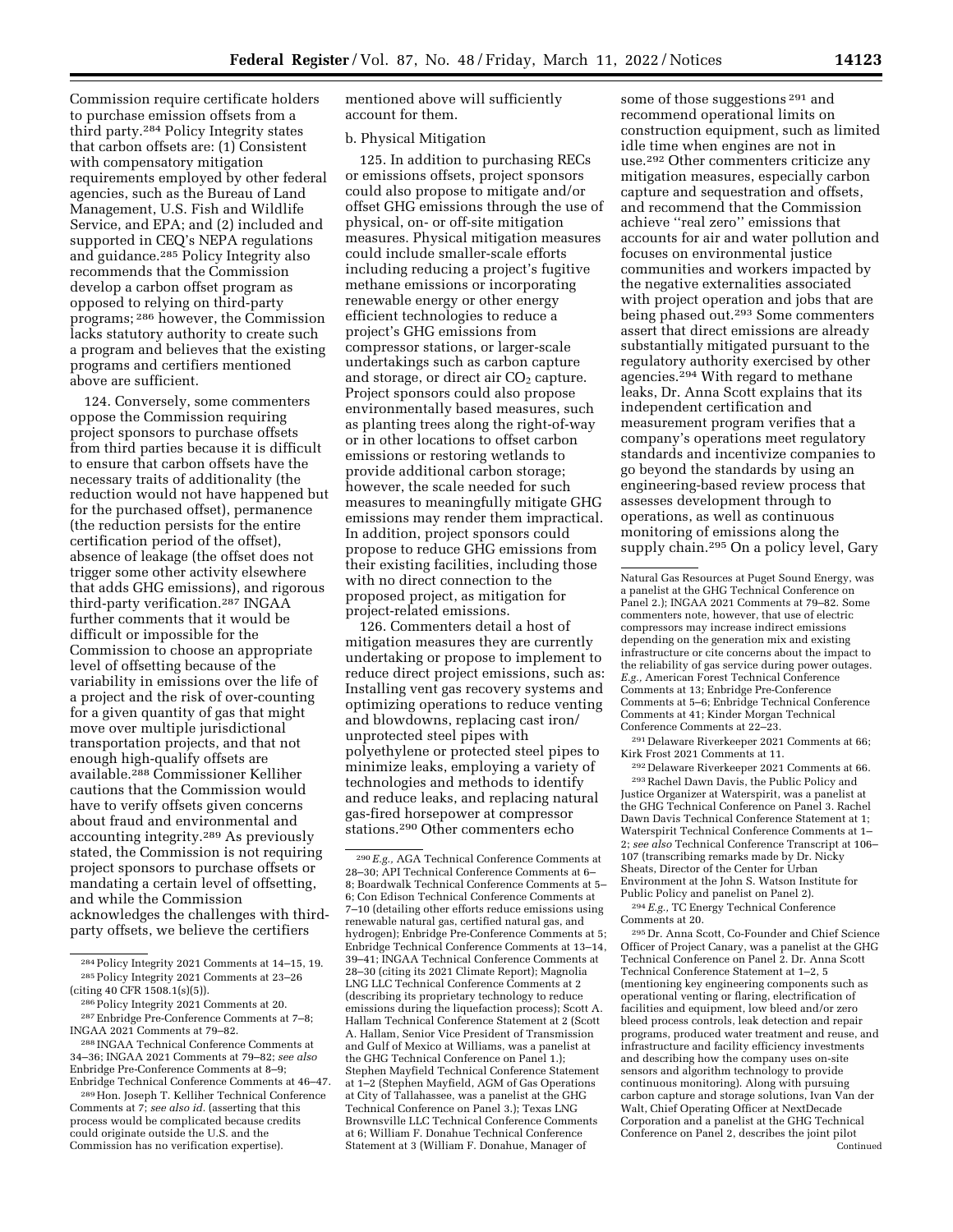Choquette of Pipeline Research Council International (PRCI) argues for a centralized funding mechanism for pipeline research to establish gas quality requirements with the aim of maximizing supply and reducing emissions and notes that PRCI has developed a tool that provides a method for prioritizing alternatives to reduce emissions based on effectiveness and associated capital and operating costs.296

127. Commenters also recommend that the Commission consider a project sponsor's participation in programs that help shippers voluntarily reduce emissions and other voluntary emissions reductions programs when evaluating mitigation measures, such as the ONE Future Coalition, Oil and Gas Climate Initiative, Climate and Clean Air Coalition Oil and Gas Methane Partnership, EPA Natural Gas STAR Program and Natural Gas STAR Methane Challenge Program, Methane Guiding Principles, the Natural Gas Sustainability Initiative, and The Environmental Partnership.297 The Commission encourages project sponsors to detail their participation in such programs and any other voluntary measures as part of their mitigation plan for the Commission to consider as part of its public interest determination.

#### c. Cost Recovery

128. Commenters request that the Commission allow full cost recovery for any GHG mitigation measures through either the section 7 process or a general section 4 rate case for capitalized mitigation costs but caution the Commission to ensure that mitigation efforts are verified and the consumer's interest in low prices are balanced with a project sponsor's right to recover costs and earn a fair rate of return under the NGA.298 Alternatively, for periodic

297*See, e.g.,* AGA Technical Conference Comments at 17–20; API Technical Conference Comments at 7–8; Boardwalk Technical Conference Comments at 5–6; NGSA Technical Conference Comments at 5; Scott A. Hallam Technical Conference Statement at 2–3; Stephen Mayfield Technical Conference Statement at 1; William F. Donahue Technical Conference Statement at 3–4; BHE Pipeline Group 2021 Comments at 12–14; Cheniere Energy Inc. 2021 Comments at 17.

298Boardwalk Technical Conference Comments at 3; Enbridge Technical Conference Comments at 15, 49; INGAA Technical Conference Comments at 42– 45; TC Energy Technical Conference Comments at 6.

purchases of market-based mitigation measures specifically, commenters state that pipelines could propose a tracker through a limited section 4 filing.299 Conversely, other commenters oppose passing mitigation costs along to shippers, especially if it would increase rates for end-users, particularly lowincome communities, who may not directly reap any local environmental benefits.300 In the event mitigation costs are passed to shippers, American Forest supports establishing a baseline from which to judge emissions reductions and supports having an independent entity monitor and measure those reductions.301 The Commission has previously considered and approved a proposal by a pipeline proponent to recover the costs of purchasing carbon offsets. In 2010, Ruby Pipeline, L.L.C., proposed to voluntarily purchase GHG offsets for the direct emissions associated with its compressor units (approximately 523,000 metric tons of GHG per year).302 Going forward, project sponsors wishing to purchase offsets or proposing other measures to mitigate their project's GHG emissions may propose to recover the costs of these measures through their proposed rates. Applicants are encouraged to submit detailed cost estimates of GHG mitigation in their application and to clearly state how they propose to recover those costs. Pipelines may seek to recover GHG emissions mitigation costs through their rates, similarly to how they seek to recover other costs associated with constructing and operating a project, such as the cost of other construction mitigation

300American Forest Technical Conference Comments at 15–16; APGA Technical Conference Comments at 6–8 (urging the Commission to consider the effects of cost-recovery on end-users, particularly low-income communities, who may not directly reap any local environmental benefits); American Forest and Paper Association et al. 2021 Comments at 26.

302*Ruby Pipeline, LLC,* 131 FERC ¶ 61,007, at P 34 (2010).

requirements or the cost of fuel. Additionally, the Commission's process for section 7 and section 4 rate cases is designed to protect shippers from unjust or unreasonable rates and will continue to do so with respect to the recovery of costs for mitigation measures.

#### *D. Application of Policy Statement*

129. We will apply this interim policy statement to both pending and new NGA section 3 and 7 applications.303 As noted above, doing so will allow the Commission to evaluate and act on such applications without undue delay. Applicants with pending applications will be given the opportunity to supplement the record and explain how their proposals are consistent with this policy statement, and stakeholders will have an opportunity to respond to any such filings. A project sponsor for any new natural gas infrastructure project is encouraged to include the following in its NGA section 3 or 7 application:

• The project's projected utilization rate and supporting information;

• an estimate of reasonably foreseeable project GHG emissions;

• if upstream and downstream emissions are not quantified, evidence to support why those emissions are not reasonably foreseeable project emissions;

• evidence, if any, that impacts the quantification of the project's reasonably foreseeable GHG emissions;

• a description of its proposed GHG mitigation measures, including the percent of the project's direct and indirect GHG emissions that will be mitigated and, if applicable, a tracking mechanism for tracking mitigation of GHG emissions; and

• a detailed cost estimate of its proposed GHG mitigation and a proposal for recovering those costs.

130. As explained above, the Commission will then consider the project's impact on climate change, including the project sponsor's mitigation proposal to reduce direct GHG emissions and, to the extent practicable, to reduce any reasonably foreseeable project emissions, as part of its determination under NEPA and its public interest determination under NGA section 3 or 7.304

project NextDecade has formed with Project Canary for measuring and certifying the GHG intensity of LNG sold from the Rio Grande LNG Project export facility. Ivan Van der Walt Technical Conference Statement at 2–3.

<sup>296</sup> Gary Choquette, Executive Director of Research and IT at PRCI, was a panelist at the GHG Technical Conference on Panel 2. Gary Choquette Technical Conference Statement at 3–4.

<sup>299</sup>Enbridge Technical Conference Comments at 15, 49; INGAA Technical Conference Comments at 45 (noting that the Commission should be clear that ''recovery of costs related to an ongoing obligation to purchase market-based mitigation is akin to a fuel tracker and would not be subject to the modernization cost recovery tracker policy or the Commission's policy against cost recovery trackers for regulatory compliance costs,'' and incremental operating costs to reduce GHG emissions should also be recoverable through a tracker); *see also* Hon. Joseph T. Kelliher Technical Conference Comments at 7 (suggesting that, while burdensome to stakeholders, the Commission could adopt a trueup mechanism requiring project sponsors to deposit offsets, which would later be compared to actual emissions).

<sup>301</sup>American Forest Technical Conference Comments at 14 (asserting that there is little transparency for customers with respect to Lost and Unaccounted for Fuel Charges, which are recoverable by shippers).

<sup>303</sup>Unless required by law or regulation, the Commission will not apply a presumptive significance threshold below 100,000 metric tons of CO2e to applications filed prior to issuance of a final policy statement. If the Commission adopts a new lower threshold in a final policy statement, that threshold will only apply to applications filed after issuance of that statement.

<sup>304</sup>*Certification of New Interstate Natural Gas Pipeline Facilities,* 178 FERC ¶ 61,107 at PP 70–72, 93–95.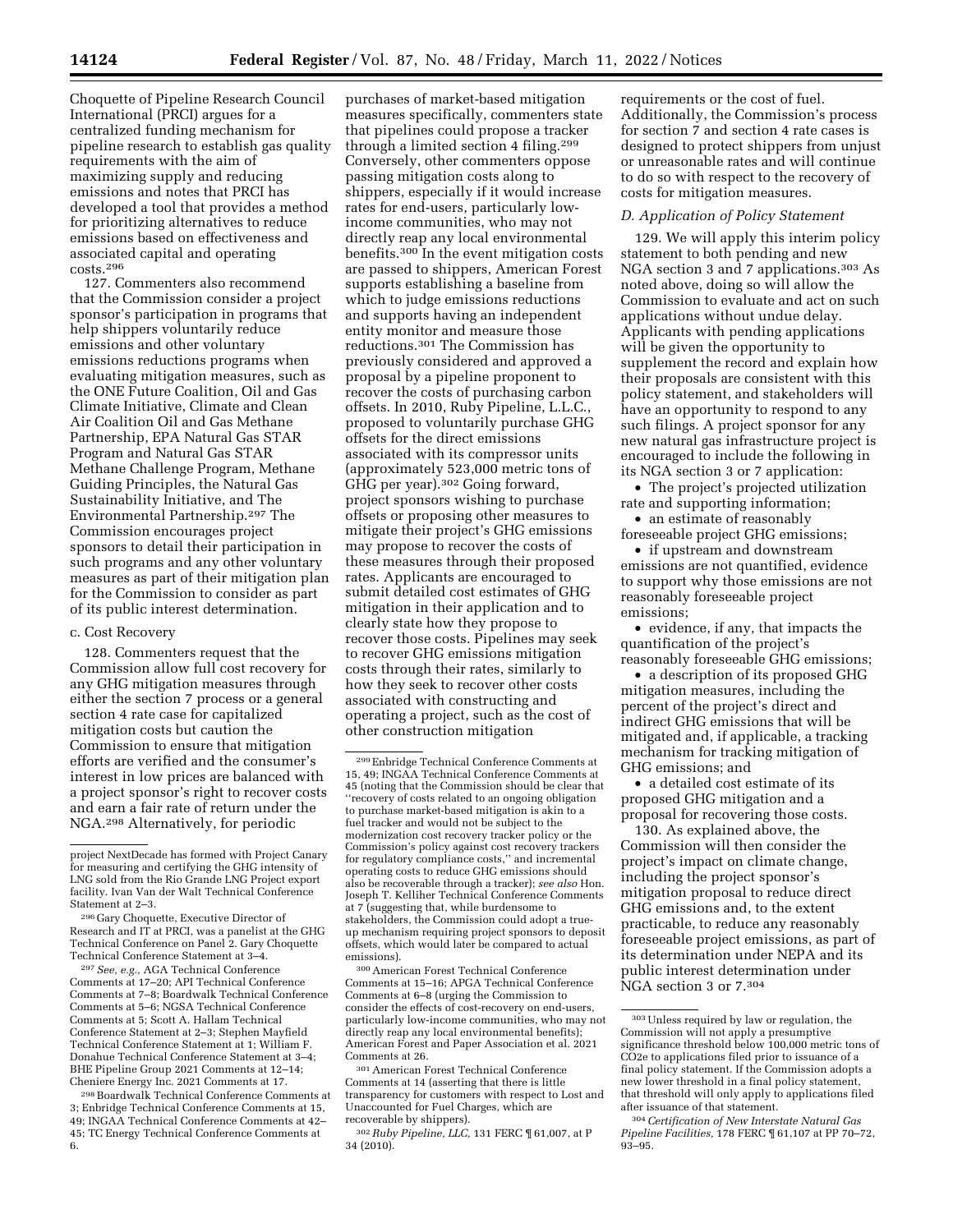# **V. Information Collection Statement**

131. The collection of information discussed in the Policy Statement is being submitted to the Office of Management and Budget (OMB) for review under section 3507(d) of the Paperwork Reduction Act of 1995 305 and OMB's implementing regulations.306 OMB must approve information collection requirements imposed by agency rules.307 Respondents will not be subject to any penalty for failing to comply with a collection of information if the collection does not display a valid OMB control number.

132. The Commission solicits comments from the public on the Commission's need for this information, whether the information will have practical utility, the accuracy of the burden estimates, recommendations to enhance the quality, utility, and clarity of the information to be collected, and any suggested methods for minimizing respondents' burden, including the use of automated information techniques. PUBLIC COMMENTS ARE DUE May 10, 2022. The burden estimates are focused on implementing the voluntary information collection pursuant to this Policy Statement. The Commission asks that any revised burden estimates

submitted by commenters include the details and assumptions used to generate the estimates.

133. The following estimate of reporting burden is related only to this Policy Statement.

134. *Public Reporting Burden:* The collection of information related to this Policy Statement falls under FERC–577 and impacts the burden estimates associated with the ''Gas Pipeline Certificates'' component of FERC–577. The Policy Statement will not impact the burden estimates related to any other component of FERC–577. The estimated annual burden 308 and cost 309 follow.

|  | FERC-577 (NATURAL GAS FACILITIES: ENVIRONMENTAL REVIEW AND COMPLIANCE) AS A RESULT OF PL21-3-000 |  |
|--|--------------------------------------------------------------------------------------------------|--|
|--|--------------------------------------------------------------------------------------------------|--|

|                           | Number of<br>respondents | Annual<br>number of<br>responses per<br>respondent | Total number<br>of responses | Average burden & cost<br>(\$) per response | Total annual burden<br>hours & total annual cost | Cost per respondent |
|---------------------------|--------------------------|----------------------------------------------------|------------------------------|--------------------------------------------|--------------------------------------------------|---------------------|
|                           | (1)                      | (2)                                                | $(1)$ * $(2) = (3)$          | (4)                                        | $(3)$ * $(4) = (5)$                              | (5) ÷ (1)           |
| Gas Pipeline Certificates | 40                       |                                                    | 40                           | 1,520 hrs; \$132,240 ln-<br>crease.        | 60,800 hrs; \$5,289,600<br>Increase.             | \$132,240 Increase. |

135. *Title:* FERC–577, Natural Gas Facilities: Environmental Review and Compliance

136. *Action:* Proposed revisions to an existing information collection.

137. *OMB Control No.:* 1902–0128

138. *Respondents:* Entities proposing natural gas projects.

139. *Frequency of Information Collection:* On occasion.

140. *Necessity of Voluntary Information Collection:* The Commission's existing FERC–577 information collection pertains to regulations implementing NEPA and reporting requirements for landowner notifications. The information collected pursuant to this Policy Statement should help the Commission in assessing natural gas infrastructure projects.

141. *Internal Review:* The opportunity to file the information conforms to the Commission's plan for efficient information collection, communication, and management within the natural gas pipeline industry. The Commission has assured itself, by means of its internal review, that there is specific, objective support for the burden estimates associated with the opportunity to file the information.

142. Interested persons may provide comments on this informationcollection by one of the following methods:

• *Electronic Filing (preferred):*  Documents must be filed in acceptable native applications and print-to-PDF, but not in scanned or picture format.

• *USPS:* Federal Energy Regulatory Commission, Office of the Secretary, 888 First Street NE, Washington, DC 20426

• Hard copy other than USPS: Federal Energy Regulatory Commission, Office of the Secretary, 12225 Wilkins Avenue, Rockville, Maryland 20852.

#### **VI. Comment Procedures**

143. The Commission invites comments on the interim policy statement by April 4, 2022. Comments must refer to Docket No. PL21–3–000 and must include the commenter's name, the organization they represent, if applicable, and their address in their comments.

144. The Commission encourages comments to be filed electronically via the eFiling link on the Commission's website at *<http://www.ferc.gov>*. The Commission accepts most standard word processing formats. Documents created electronically using word

processing software should be filed in native applications or print-to-PDF format and not in a scanned format. Commenters filing electronically do not need to make a paper filing.

145. Commenters that are not able to file comments electronically must send an original of their comments to: Federal Energy Regulatory Commission, Secretary of the Commission, 888 First Street NE, Washington, DC 20426.

146. All comments will be placed in the Commission's public files and may be viewed, printed, or downloaded remotely as described in the Document Availability section below. Commenters on this proposal are not required to serve copies of their comments on other commenters.

# **VII. Document Availability**

147. In addition to publishing the full text of this document in the **Federal Register**, the Commission provides all interested persons an opportunity to view and/or print the contents of this document via the internet through the Commission's Home Page (*[http://](http://www.ferc.gov) [www.ferc.gov](http://www.ferc.gov)*). At this time, the Commission has suspended access to the Commission's Public Reference Room due to the President's March 13, 2020 proclamation declaring a National

 $\frac{30544 \text{ U.S.C. } 3507 \text{ (d)}}{3055 \text{ CFR} } 1320.$ <br> $\frac{307 \text{ This policy statement does not require the}}{307 \text{ This policy statement.}}$ collection of any information, but rather discusses information that entities may elect to provide. The Commission is following Paperwork Reduction Act procedures to ensure compliance with that act.

 $^{\rm 308}\,$  Burden is defined as the total time, effort, or financial resources expended by persons to generate, maintain, retain, or disclose or provide information to or for a federal agency. *See* 5 CFR 1320 for additional information on the definition of information collection burden.

 $^{\rm 309}$  Commission staff estimates that the industry's average hourly cost for this information collection is approximated by the Commission's average hourly cost (for wages and benefits) for 2021, or \$87.00/hour.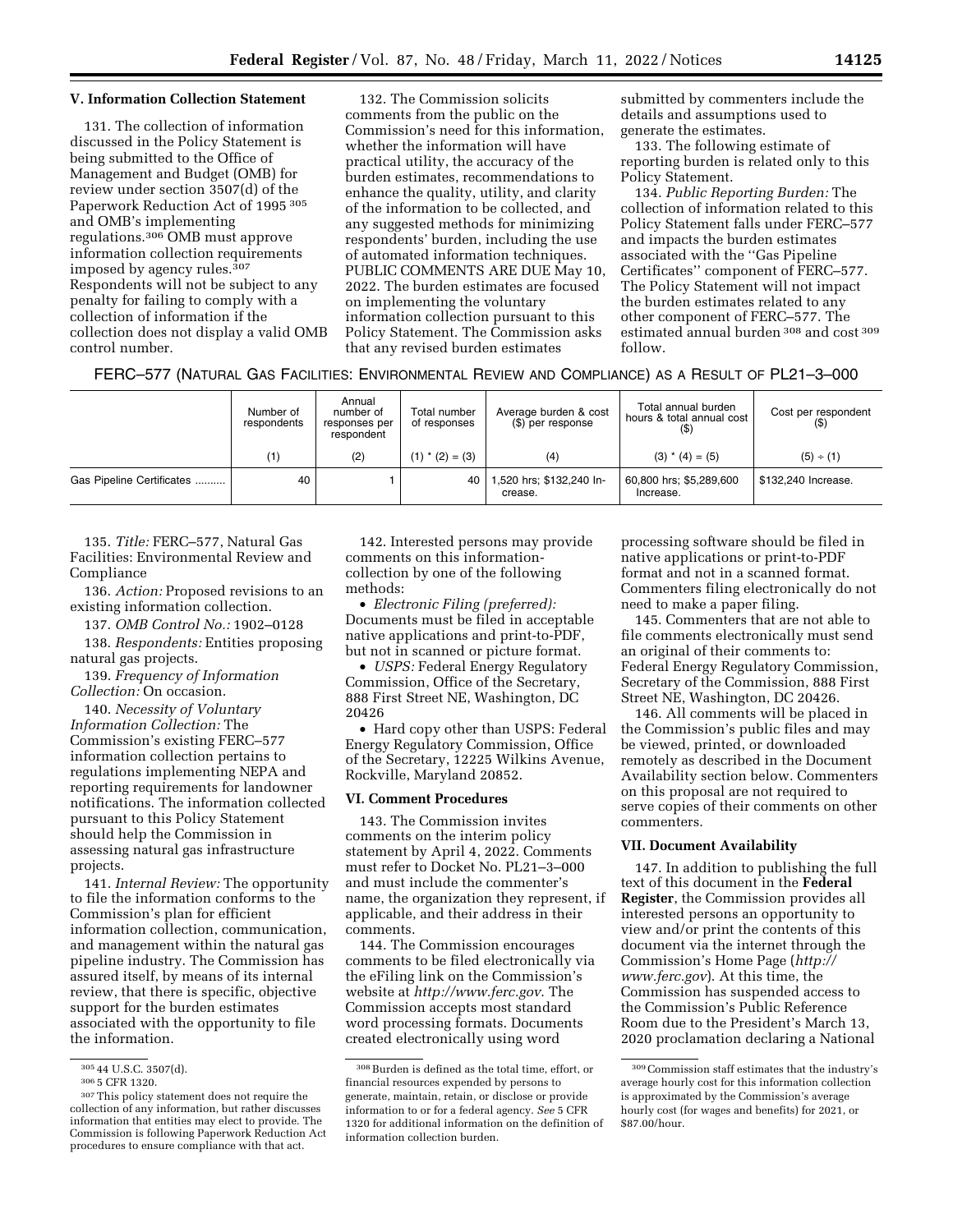Emergency concerning the Novel Coronavirus Disease (COVID–19).

148. From the Commission's Home Page on the internet, this information is available on eLibrary. The full text of this document is available on eLibrary in PDF and Microsoft Word format for viewing, printing, and/or downloading. To access this document in eLibrary, type the docket number excluding the last three digits of this document in the docket number field.

149. User assistance is available for eLibrary and the Commission's website during normal business hours from the Commission's Online Support at 202– 502–6652 (toll free at 1–866–208–3676) or email at *[ferconlinesupport@ferc.gov,](mailto:ferconlinesupport@ferc.gov)*  or the Public Reference Room at (202) 502–8371, TTY (202) 502–8659. Email the Public Reference Room at *[public.referenceroom@ferc.gov.](mailto:public.referenceroom@ferc.gov)* 

By the Commission.

Commissioner Danly is dissenting with a separate statement attached.

Commissioner Christie is dissenting with a separate statement attached.

Issued: February 18, 2022.

# **Kimberly D. Bose,**

*Secretary.* 

# **DEPARTMENT OF ENERGY**

#### **Federal Energy Regulatory Commission**

*Consideration of Greenhouse Gas Emissions in Natural Gas Infrastructure Project Reviews* 

#### Docket No. PL21–3–000

DANLY, Commissioner, *dissenting:*  1. I dissent in full from today's Interim Greenhouse Gas (GHG) Policy Statement which purports to set forth the Commission's procedures to evaluate the climate change impacts of proposed natural gas projects under the National Environmental Policy Act (NEPA) and to incorporate climate change considerations into the Commission's determinations under sections 3 and 7 of the Natural Gas Act  $(NGA).<sup>1</sup>$ 

2. This policy statement is irredeemably flawed. It is practically unworkable because it establishes a standardless standard. Its universal application to all projects, both new and pending (some for over two years), is an affront to basic fairness and is unjustifiable, especially in light of the many unnecessary delays already suffered by applicants. It is unlawful because it is illogical, it arrogates to the Commission power it does not have, and it violates the NGA, NEPA and the

Commission's and the Council on Environmental Quality's (CEQ) regulations. It is also deliberately drafted so as to evade judicial review. Lastly, it will sow confusion throughout an industry that already suffers profound uncertainty. This issuance does not know what it is and neither will affected entities: It is immediately applicable, but also seeks comments, and it is allegedly not a draft policy statement, but an ''interim'' one. How can stakeholders have any confidence in its contents at all? 2

3. When reading this policy statement, it is nearly impossible to credit the majority with actually believing that ''minimiz[ing] our litigation risk,'' making Commission decisions ''legally durable,'' and ''increas[ing], not reduc[ing], customer and investor confidence,'' are truly the goals of this proceeding.3 Rather, the purpose of this Interim Policy Statement, like several of the Commission's other recent Natural Gas Act issuances, appears to be to actively discourage the submission of section 3 or section 7 applications by intentionally making the process more expensive, more time-consuming, and riskier.4

3Chairman Glick February 2, 2022 Response to Senator Barrasso December 15, 2021 Letter at 4 (Accession No. 20220202–4003); *see also*  Commissioner Clements February 2, 2022 Response to Senator Barrasso December 15, 2021 Letter at 2 (Accession No. 20220202–4000) (''I will do my part to assure that the updated policy will be a legally durable framework for fairly and efficiently considering certificate applications—one that serves the public interest and increases regulatory certainty for all stakeholders.'').

4*See, e.g., Algonquin Gas Transmission, LLC,* 174 FERC  $\P$  61,126 (2021) (Danly and Christie, Comm'rs, dissenting) (Briefing Order), *terminated,* 178 FERC ¶ 61,029 (2022) (Danly and Christie, Comm'rs, concurring in part and dissenting in part); *see also*  Commission Staff May 27, 2021 Notice in Tenn. Gas Pipeline Co., L.L.C., Docket No. CP20–493–000 (Accession No. 20210527–3054) (announcing schedule for Environmental Impact Statement (EIS) for project with previously prepared Environmental Assessment (EA)); Commission Staff May 27, 2021 Notice in North Baja Pipeline, LLC, Docket No. CP20–27–000 (Accession No. 20210527–3052) (same); Commission Staff May 27, 2021 Notice in

## **I. Overview of the Interim Policy Statement's Contents**

4. The Interim Policy Statement begins by explaining it will apply upon issuance while at the same time being subject to comment and revision.<sup>5</sup> The majority explains this is necessary to ''act on pending applications under sections 3 and 7 of the NGA without undue delay and with an eye toward greater certainty and predictability for all stakeholders.'' 6

5. Next, it provides a historical background on past court, Commission, and CEQ issuances. For the sake of brevity, I will not describe this background discussion other than to note it is frequently misleading.7

6. Then the Interim Policy Statement announces that ''the Commission will quantify a project's GHG emissions that are reasonably foreseeable and have a reasonably close causal relationship to the proposed action.'' 8 This, it seems, will be fairly broad: the majority goes on to say that ''[t]his *will* include GHG emissions resulting from construction and operation of the project as well as, in most cases, GHG emissions resulting from the downstream combustion of transported natural gas.'' 9

7. The majority also states that it will continue to consider whether upstream emissions are a reasonably foreseeable effect for NGA section 7 projects on a case-by-case basis.10 Notably missing, though, is any discussion of how upstream emissions could have a reasonably close causal relationship to an NGA section 7 project.<sup>11</sup>

5 Interim Policy Statement, 178 FERC ¶ 61,108 at P 1.

7For example, the D.C. Circuit in *Vecinos para Bienestar de la Comunidad Costera* v. *FERC*  (*Vecinos*) found that the Commission failed to ''respond to significant opposing viewpoints'' regarding its analysis of GHG emissions. *Vecinos,* 6 F.4th 1321, 1329 (D.C. Cir. 2021). It did not find ''that the Commission failed to appropriately analyze the significance of three natural gas projects' contribution to climate change . . . Interim Policy Statement, 178 FERC ¶ 61,108 at P 14.

8 Interim Policy Statement, 178 FERC ¶ 61,108 at P 28.

<sup>9</sup> *Id.* (emphasis added) (footnotes omitted). I interpret ''in most cases'' as meaning the Commission will quantify and consider downstream emissions for NGA section 7 projects unless it is shown that the gas will not be burned. *See id.* P 28 n.72.

10*See id.* P 43.

11 It should be noted that the majority cites *Sierra Club* v. *FERC* (*Sabal Trail*) to argue downstream emissions have a reasonably close causal relationship to NGA section 7 projects. *Id.* P 39 &

<sup>1</sup>*Consideration of Greenhouse Gas Emissions in Natural Gas Infrastructure Project Reviews,* 178 FERC ¶ 61,108 (2022) (Interim Policy Statement).

<sup>2</sup>*But see* Chairman Glick September 24, 2021 Response to Senator Barrasso September 15, 2021 Letter, Docket Nos. CP17–40–000, et al., at 1 (''When courts find flaws in the Commission's analysis, it can lead to lengthy delays and cost developers substantially more than they originally forecasted.'') (Accession No. 20210927–4003); *id.* at 9 (''Ultimately, I believe that performing thorough permitting reviews and providing developers with legally durable certificates on which they can rely will do more than just about anything else to satisfy the purposes of the Natural Gas Act.''); Chairman Glick May 21, 2021 Response to Senator Hoeven April 29, 2021 Letter, Docket No. PL18–1–000, at 1 (''I believe we can make changes to the Certificate Process that enhance our efficiency in processing applications and better address various directives we have received from the appellate courts.'') (Accession No. 20210524–4014).

Columbia Gulf Transmission, LLC, Docket No. CP20–527–000 (Accession No. 20210527–3049) (same); Commission Staff May 27, 2021 Notice in Iroquois Gas Transmission System, L.P., Docket No. CP20–48–000 (Accession No. 20210527–3047) (same).

<sup>6</sup> *Id.*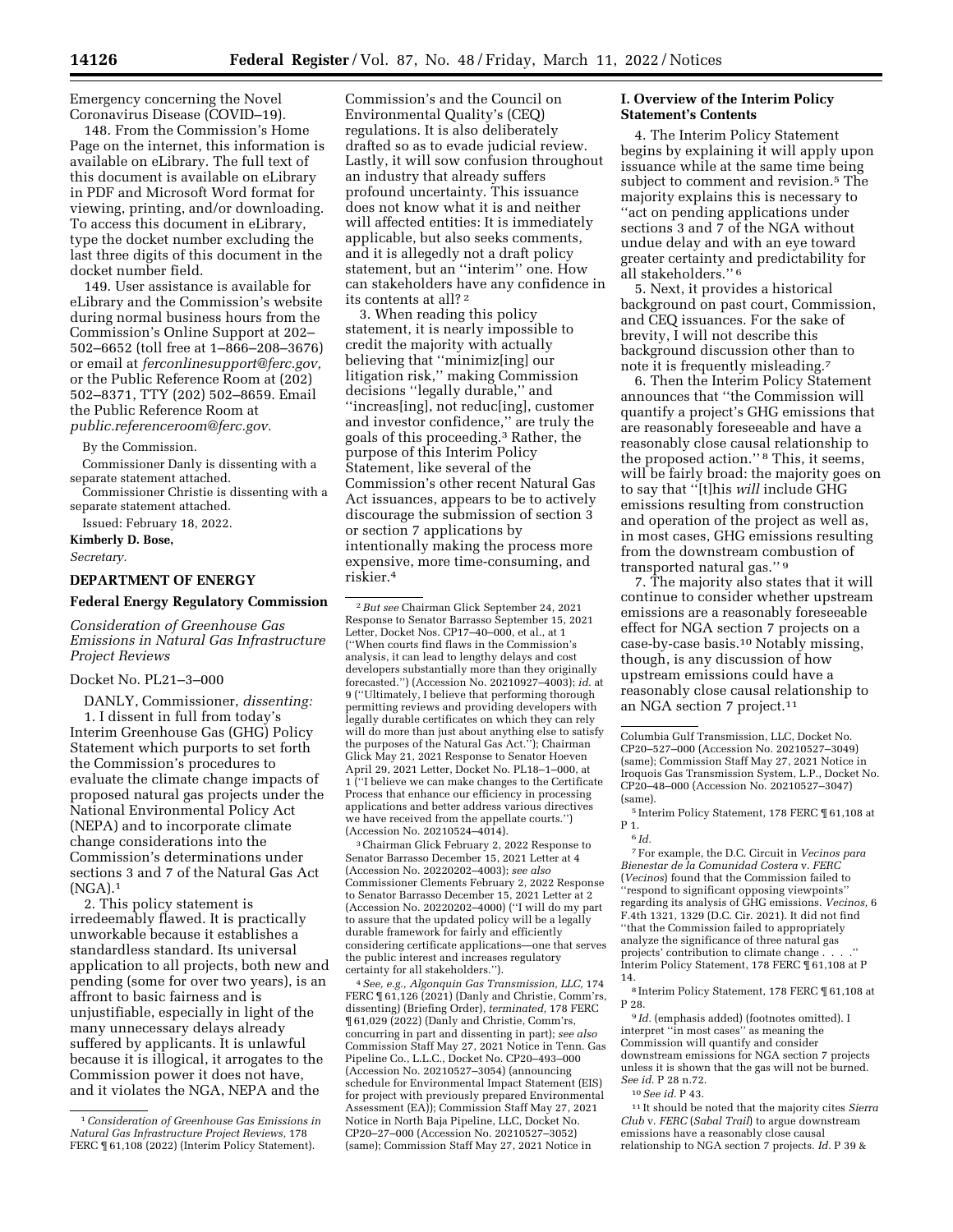8. The Interim Policy Statement then describes how the quantity of project's emissions will be determined: By using a projected utilization rate for the project and considering ''other factors that might impact a project's net emissions.'' 12 This raises more questions than it answers. Do these other factors include consideration of whether the natural gas being transported will actually reduce overall emissions or simply replace existing emissions; for example by powering natural gas generation that permits the retirement of higher-emitting generation or by serving an end use need that will turn to a different—and perhaps higher emitting—energy source if the pipeline is not constructed? 13 What does this mean for projects where the end use is unknown? Does the Commission have the expertise to evaluate a project sponsor's evidence and resolve any factual disputes? Will the majority send these issues to an Administrative Law Judge as it recently did to resolve a dispute over what constituted appropriate post-construction right-ofway restoration (a subject matter with which the Commission presumably has *some* expertise)? 14

9. I would suspect most attentive readers would have been interested to then learn how, having determined the means by which to arrive at these numbers, the Commission plans to weigh emissions among all of the other factors to be considered in its NGA determination. But the majority does not say.

10. Next, the Interim Policy Statement explains ''the Commission is establishing a significance threshold of 100,000 metric tons or more per year [(tpy)] of CO2e'' <sup>15</sup> and *will presume* that the impact of a proposed project exceeding that threshold is significant unless refuted by record evidence.16 According to Commission staff, of the 214 projects with direct 17 and

downstream emissions authorized from January 2017 through June 2021, this policy would have applied to 72% of them. This means that, as of the issuance of this Interim Policy Statement, the EIS is now our default environmental document.18

11. The Interim Policy Statement says the Commission has authority to impose GHG mitigation for both direct emissions and downstream emissions.19 This is a sweeping claim of jurisdiction and one that drastically departs from the Commission's historic employment of its conditioning authority. But right on the heels of that jurisdictional declaration, instead of ordering mitigation, the majority ''encourages'' project sponsors to ''propose measures to mitigate the direct GHG emissions of its proposed project to the extent these emissions have a significant adverse environmental impact'' and ''to mitigate the reasonably foreseeable upstream or downstream emissions associated with their projects.'' 20 The majority states the Commission will consider these mitigation measures in its public interest determinations.21 This whole maneuver is odd—how often does one declare hitherto unasserted jurisdiction and then not employ it? Be warned: this is not restraint, it is foreshadowing.22

12. The majority tells project sponsors they are ''free to propose any mechanism to mitigate the project's GHG emissions'' 23 and offers some suggestions. Plant trees.24 Incorporate renewable energy or other energy efficiency technologies.25 And, with the faint echo of Johann Tetzel, the majority also suggests purchasing 26 renewable energy offsets.<sup>27</sup>

13. The majority's guidance ends there, leaving the project sponsor to figure out how *much* they should

21*See id.* P 108.

22*See id.* P 106 (''However, as detailed below, the Commission's priority is for project sponsors to mitigate, to the greatest extent possible, a project's direct GHG emissions.'').

26*See id.* PP 115–26; *see also id.* P 129 (''project sponsors *wishing* to purchase offsets'') (emphasis added).

27 ''As soon as the coin in the coffer rings, the soul from purgatory springs.'' *See* Robert King, *Only in America: Tax Patents and the New Sale of Indulgences,* 60 Tax Law 761, 761 (2007) (citing Ronald H. Bainton, Here I Stand: A Life of Martin Luther 60 (1950)).

mitigate by these measures,<sup>28</sup> some of which, it ought be pointed out, do not appear to have a discernable connection to the reduction of carbon emissions.29 Nor does the majority explain how the Commission can verify and track any such mitigation throughout the life of the project.30 The majority offers no general framework but says only that it wants project sponsors to mitigate ''to the greatest extent possible." 31 One wonders why no mechanism is set forth. Could it be that we learned nothing of value from soliciting comments on GHG mitigation,32 holding a technical conference on the subject,<sup>33</sup> and soliciting a second round of comments following that technical conference? 34 And think of where this leaves project sponsors. Often, they seek guidance from Commission staff. But for the 30 applications that are currently pending, such communication is potentially barred by the Commission's *ex parte*  rules.35 And even for those who are not so disadvantaged, absent direction from the Commission, staff can offer no more than this: You must roll the dice and cross your fingers that the Commission will act on, and maybe even grant, the requested authorization.36

30*See* Interim Policy Statement, 178 FERC ¶ 61,108 at P 113 (''[W]e believe it best to allow project sponsors to demonstrate that their proposed mitigation measures are verifiable and propose means for the Commission to monitor or track the proposed measures through the life of the project.''). 31 *Id.* P 106.

32*See Certification of New Interstate Nat. Gas Facilities,* 174 FERC ¶ 61,125, at P 17 (2021) (''C10. How could the Commission impose GHG emission limits or mitigation to reduce the significance of impacts from a proposed project on climate change?

. . . If the Commission decides to impose GHG emission limits, how would the Commission determine what limit, if any, is appropriate?'').

33*See* Greenhouse Gas Mitigation, Technical Conference Transcript, Docket No. PL21–3–000 (Nov. 19, 2021).

34*See* Commission Staff November 16, 2021 Notice Inviting Technical Conference Comments, Docket No. PL21–3–000.

36 I have anticipated a couple possible questions and will hazard answers that may be of interest: *Will an EIS assess the adequacy of GHG mitigation or recommend GHG mitigation measures?* My understanding is no. The Commission will Continued

n.103 (citing 867 F.3d 1357, 1372–73 (D.C. Cir. 2017) (Brown, J., concurring in part and dissenting in part)). Below I explain how *Sabal Trail* must not be given too much weight.

<sup>12</sup> *Id.* P 45.

<sup>13</sup>*See id.* P 52.

<sup>14</sup>*See Midship Pipeline Co., LLC* (*Midship*), 177 FERC ¶ 61,186 (2021) (Danly, Comm'r, dissenting at P 5) (''I, for one, am willing to consider the parties' arguments and make a decision.'').

<sup>15</sup> Interim Policy Statement, 178 FERC ¶ 61,108 at P 79.

<sup>16</sup>*See id.* P 81.

<sup>17</sup> Despite the fact that CEQ's regulations no longer distinguish between ''direct'' and ''indirect'' effects, in order to reduce confusion I use the term "direct" to be consistent with the Interim Policy Statement. *See* Update to the Regulations Implementing the Procedural Provisions of the National Environmental Policy Act, 85 FR 43304, 43343 (Jul. 16, 2020).

<sup>18</sup>*But see* 18 CFR. §§ 380.5–380.6 (setting forth when the Commission will prepare an EIS).

<sup>19</sup>*See* Interim Policy Statement, 178 FERC ¶ 61,108 at PP 104–06.

<sup>20</sup> *Id.* P 107; *see also id.* (''The Commission plans to evaluate proposed mitigation plans on a case-bycase basis . . . .'').

<sup>23</sup> *Id.* P 110.

<sup>24</sup>*See id.* P 126. 25*See id.* 

<sup>28</sup>*See* Interim Policy Statement, 178 FERC ¶ 61,108 at P 107 (''The Commission plans to evaluate proposed mitigation plans on a case-bycase basis and is not mandating a standard level of mitigation.'').

<sup>29</sup>For example, the Commission does not explain how the construction of a renewable energy or energy efficiency project reduces carbon emissions unless it could be shown that such construction will cause the retirement of, or prevent the construction of, a specific carbon emitting generation facility. Nor does the Commission describe how, in the absence of the identification of a specific facility to be displaced, it would be possible to determine the amount of mitigation provided by renewable energy or energy efficiency projects.

<sup>35</sup> 18 CFR. § 385.2201.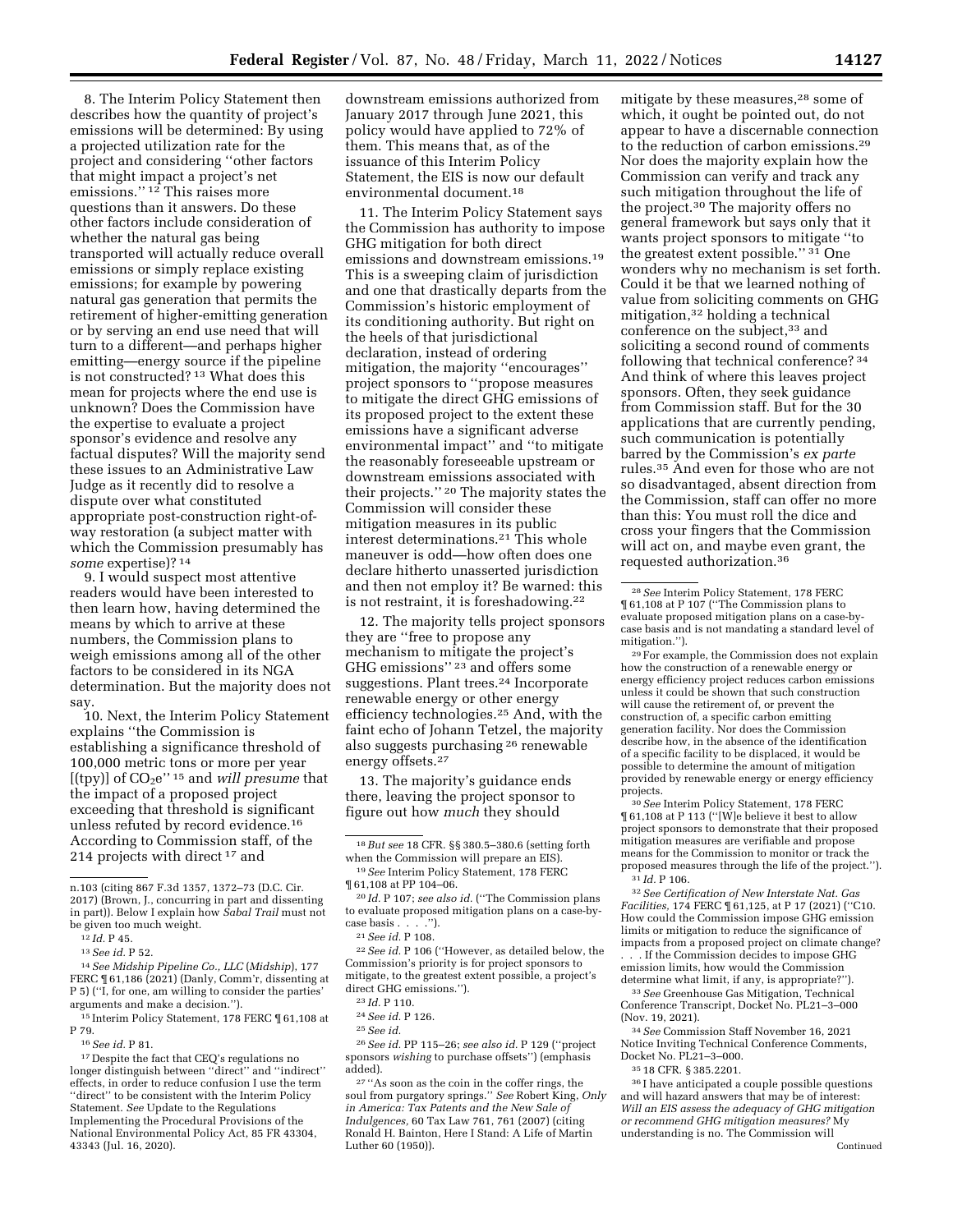14. But the mitigation requirements may not end there. The majority states it ''may require additional mitigation as a condition of an NGA section 3 authorization or section 7 certificate.'' 37 Using what standard? Not stated. Perhaps, it will become a good-behavior approach akin to how the Commission has considered landowner impacts, stating: ''We are satisfied that [project sponsor] has taken appropriate steps to minimize [GHG emissions].'' 38 And this encumbrance is perpetual: Mitigation, the majority says, will span ''the life of the project.'' 39 That is long time. Ample opportunity for invasive oversight, enforcement actions, and novel, as yet unpredictable, employments of the Commission's authority.40

15. Next, we reach the majority's guidance on cost recovery. The majority states ''[p]ipelines *may* seek to recover mitigation costs through their rates,'' and are ''encouraged to submit detailed cost estimates of GHG mitigation in their application and to clearly state how they propose to recover those costs.'' 41 Pipelines *may* recover costs? On what possible basis could the Commission *deny* recovery? The majority declines to say. Then, presumably in response to comments about increasing rates for low-income communities and requests to balance the cost of mitigation with its environmental benefit, the majority states that ''the Commission's process for section 7 and section 4 rate cases is designed to protect shippers from unjust or unreasonable rates and will continue to do so with respect to the recovery of costs for mitigation measures.'' 42 How can that be true when the Commission

40*See, e.g., Algonquin Gas Transmission, LLC,*  174 FERC ¶ 61,126 (2021) (Danly and Christie, Comm'rs, dissenting) (order establishing briefing to reopen final, non-appealable certificate order); *Algonquin Gas Transmission, LLC,* 178 FERC ¶ 61,029 (2022) (Danly and Christie, Comm'rs, concurring in part and dissenting in part) (order terminating briefing order but suggesting can reopen certificates to impose new terms).

will issue a certificate only when it determines that proposed mitigation measures are required for a pipeline project to be deemed in the public convenience and necessity? Is the Commission really suggesting that it will deny the recovery of costs that it determines are necessary to satisfy the public interest?

16. The Interim Policy Statement concludes by informing project sponsors with pending applications that they ''will be given the opportunity to supplement the record and explain how their proposals are consistent with this policy statement'' and that those filings will be subject to a reply comment period.43 Future applicants are also ''encouraged'' to include a list of information in their filings.44 What happens if a project sponsor supplements its record and the Commission revises the Interim Policy Statement once again before acting on that project sponsor's application? I can imagine that occurring as the comment deadline is six weeks away. And how can future applicants reasonably rely on interim guidance that may or may not change? What ''certainty and predictability'' 45 does this policy provide?

17. In sum, the Commission will weigh direct GHG emissions and, in most cases, downstream emissions in its NGA determinations. It will not tell you how these emissions will be assessed other than to say that project sponsors are encouraged to mitigate them. It will not tell you how project shippers will be protected from imprudently incurred costs. This is the tyranny of vagueness. It is also a threat. Imagine the fear that will animate the mitigation ''voluntarily'' proposed by those project sponsors with pending applications who are facing millions of dollars in sunk costs and with shippers that have relied on projects being placed into service and now only have higher cost and less reliable options available. This policy statement cannot rightly be described as ''encouraging'' anything.46

#### **II. Interim Policy Statement Proposes, and Takes, Unlawful Actions**

*A. The Interim Policy Statement, in Its Entirety, Is Based on the Wrong Premise* 

18. It is worth pausing to consider the underlying premise of the majority's policy for considering GHG emissions, establishing a GHG emission threshold

for preparing EISs, and requiring GHG emission mitigation. All are based on the presumption that GHG emissions are an ''effect'' of the proposed action.

19. In order to constitute an ''effect,'' three elements must be met: (1) There is a ''change[ ] in the human environment,'' that change (2) is ''reasonably foreseeable,'' and (3) it ''has a reasonably close causal relationship to the proposed action or alternatives.'' 47 The majority, however, does not allege that the change in the human environment at issue is the release of GHG emissions themselves. That makes sense, given that it would be like the Commission saying, in the hydropower context, that the flow of water from the powerhouse is a change in the human environment. While this would be *an*  effect, it is not the kind of effect that is at issue in an environmental review. Instead, the effect we would care about would be the change to the quality or quantity of the body of water through which the water flows and any resultant further changes caused to species, vegetation, etc.

20. No, the majority is concerned about the changes in the human environment caused, not by the existence of GHG emissions themselves, but by climate change. The Interim Policy Statement is absolutely clear that this is its animating purpose: ''The Commission is issuing this interim policy statement to explain how the Commission will assess the impacts of natural gas infrastructure projects on climate change''; 48 ''Climate change is the variation in the Earth's climate (including temperature, humidity, wind, and other meteorological variables) over time''; 49 ''[C]limate change has resulted in a wide range of impacts across every region of the country and the globe. Those impacts extend beyond atmospheric climate change and include changes to water resources, agriculture, ecosystems, human health, and ocean systems."<sup>50</sup>

21. The question therefore is not whether GHG emissions are reasonably foreseeable but whether *climate change and its resulting effects* are reasonably foreseeable and have a reasonably close causal relationship to the proposed action. And if so, whether those effects are significant and can be mitigated by the Commission.

22. While determining the environmental impacts of a project is done on a case-by-case basis, the

determine the adequacy of mitigation on a case-bycase basis in its orders. *Will mitigation that was not considered in an environmental document require the Commission to supplement its environmental review?* A clear answer was not provided. It is worth noting that section  $1502.\overline{9(d)}(1)(i)$  of CEQ's regulations state ''Agencies . . . [s]hall prepare supplements to either draft or final environmental impact statements if a major Federal action remains to occur, and . . . [t]he agency makes substantial changes to the proposed action that are relevant to environmental concerns . . . .'' 40 CFR. § 1502.9(d)(1)(i).

<sup>37</sup> Interim Policy Statement, 178 FERC ¶ 61,108 at P 99.

<sup>38</sup> *Double E Pipeline, LLC,* 173 FERC ¶ 61,074, at P 32 (2020).

<sup>39</sup> Interim Policy Statement, 178 FERC ¶ 61,108 at P 110.

<sup>41</sup> *Id.* P 129.

<sup>42</sup> *Id.* 

<sup>43</sup> *Id.* P 130.

<sup>44</sup> *Id.* 

<sup>45</sup> *Id.* P 1.

<sup>46</sup>*But see* Voltaire, Candide 125 (J.H. Brumfitt ed., Oxford Univ. Press 1968) (1759) (''. . . pour encourager les autres.'').

<sup>47</sup> 40 CFR. § 1508.1(g).

<sup>48</sup> Interim Policy Statement, 178 FERC ¶ 61,108 at P 1.

<sup>49</sup> *Id.* P 6.

<sup>50</sup> *Id.* P 7 (citation omitted).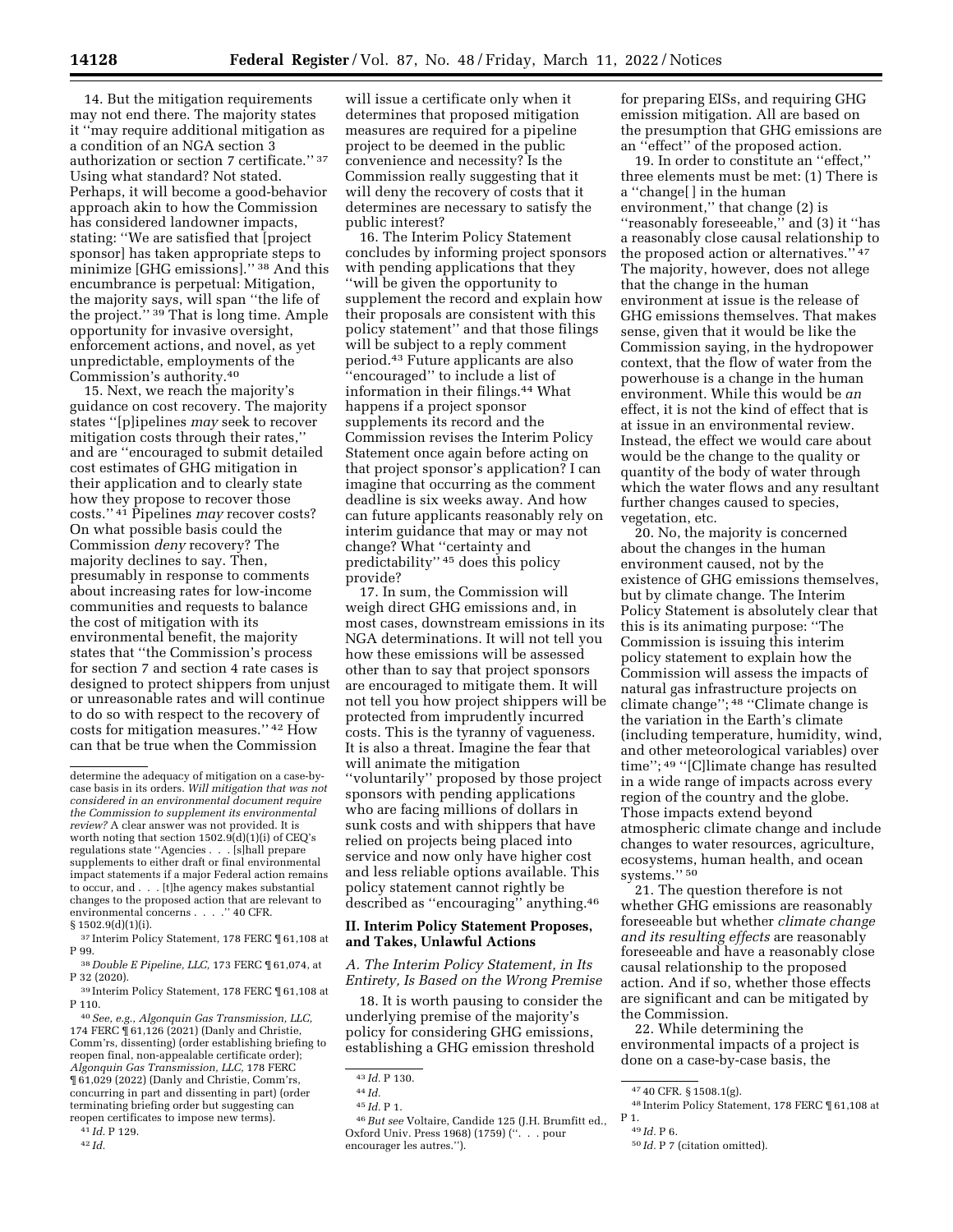construction of a natural gas pipeline and transportation of natural gas in that pipeline are unlikely, on a project-byproject basis, to have a reasonably foreseeable (which is to say traceable and calculable) effect on climate change ''in most cases.'' 51 Were climate change a reasonably foreseeable effect (as this term is used in environmental reviews) of a particular project, we would be able to examine the cause (here, the construction and the transportation of gas) and then determine some articulable and quantifiable effect (here, the amount of additional climate change) for which the project itself is causally responsible. We have never been able to do that. And while it is not acknowledged at all in the Interim Policy Statement's procedural history, the Commission has repeatedly stated that ''it cannot determine a project's incremental physical impacts on the environment caused by GHG emissions,'' 52 and CEQ has made similar statements.<sup>53</sup> Nothing in the Interim Policy Statement suggests this has changed nor has any new reasoning been offered to explain how we can better determine a quantifiable connection between the two.

23. The chain of causation is too attenuated for the cause and effect in this case to be considered to have a ''reasonably close causal relationship.'' The reasoning goes as follows: ''Changes to water resources, agriculture, ecosystems, human health, and ocean systems'' occurring throughout the world result from global atmospheric changes that themselves result from the warming that itself results from increases in the world-wide concentration of GHGs that enter the atmosphere as the emissions released by using natural gas, that in the case of end uses (that is, not pipeline operational uses), results from the transportation of

52*See, e.g., Trans-Foreland Pipeline Co. LLC,* 173 FERC ¶ 61,253, at P 31 (2020).

53*See* CEQ, *Draft NEPA Guidance on Consideration of the Effects of Climate Change and Greenhouse Gas Emissions,* at P 3 (2010), *[https://](https://obamawhitehouse.archives.gov/sites/default/files/microsites/ceq/20100218-nepa-consideration-effects-ghg-draft-guidance.pdf)  [obamawhitehouse.archives.gov/sites/default/files/](https://obamawhitehouse.archives.gov/sites/default/files/microsites/ceq/20100218-nepa-consideration-effects-ghg-draft-guidance.pdf)  [microsites/ceq/20100218-nepa-consideration](https://obamawhitehouse.archives.gov/sites/default/files/microsites/ceq/20100218-nepa-consideration-effects-ghg-draft-guidance.pdf)[effects-ghg-draft-guidance.pdf](https://obamawhitehouse.archives.gov/sites/default/files/microsites/ceq/20100218-nepa-consideration-effects-ghg-draft-guidance.pdf)*.

natural gas. The logical sequence is clear, but the causation is quite attenuated. And this attenuation cannot be shortened through the ploy of employing GHG emissions as a proxy for climate change.

#### *B. Consideration of Effects on Climate Change From Non-Jurisdictional Entities Violates the NGA and CEQ Regulations*

24. The consideration of effects resulting from the upstream production or downstream use of natural gas violates the NGA and CEQ's regulations.

25. The NGA authorizes the Commission to consider only those factors bearing on the ''public convenience and necessity.'' 54 The phrase ''public convenience and necessity'' is not ''a broad license to promote the general public welfare.'' 55 It does not permit the majority to conjure up its own meanings. As a '''creature of statute,' '' 56 the Commission must ''look to the purposes for which the [Natural Gas Act] was adopted'' to give it content and meaning.57

26. As the Court explained in *NAACP*  v. *FPC,* ''public convenience and necessity'' means ''a charge to *promote the orderly production of plentiful supplies* of electric energy and natural gas at just and reasonable rates.'' 58 Simply put, the production and use of natural gas were not only presumed but were presumed to be in the public interest. Congress put its thumb on the scale in favor of gas and charged the Commission with ensuring that there would be adequate infrastructure in place to provide an abundant supply of natural gas available at reasonable prices for all Americans to use. The purpose of the NGA is narrow and clear. And it is a mousehole through which the elephant of addressing the climate change impacts of the entire natural-gas industry cannot pass.59

27. And while there were ''subsidiary purposes'' for the passage of the Natural

1081 (D.C. Cir. 2001)). 57*NAACP* v. *FPC,* 425 U.S. at 669; *see also FPC*  v. *Transcon. Gas Pipe Line Corp.,* 365 U.S. 1, 17 (1961) (*Transco*) (''[I]t must be realized that the Commission's powers under § 7 are, by definition, limited.'') (citing H.T. Koplin, *Conservation and Regulation: The Natural Gas Allocation Policy of the Federal Power Commission,* 64 Yale L.J. 840,

862 (1955)). 58*NAACP* v. *FPC,* 425 U.S. at 670 (emphasis added) (footnote omitted). As noted by Former Commissioner Bernard L. McNamee, this purpose was affirmed by later acts of Congress. *See Adelphia Gateway, LLC,* 169 FERC ¶ 61,220 (2019) (McNamee, Comm'r, concurring at PP 32–40).

59*See Whitman* v. *Am. Trucking Ass'ns, Inc.,* 531 U.S. 457, 468 (2001).

Gas Act,<sup>60</sup> addressing the effects of climate change caused by using natural gas could not have been one of them. And even if it were, it is obvious that something that is ''subsidiary'' cannot, definitionally, override that which is primary. The majority cannot flip the NGA's presumptions and consider the use of natural gas as intrinsically harmful, thus requiring mitigation. And it certainly cannot abandon our charge under the NGA to ''*promote* the orderly production of plentiful supplies of . . . natural gas at just and reasonable rates'' 61 by then weighing their determination that natural gas is harmful against the public interest when adjudicating section 3 and section 7 applications. This is directly contrary to the purpose Congress established the Commission to serve and supplants the judgment of Congress with that of the Commission. If that were not reason enough, it also invades jurisdictional territory that the courts have repeatedly held that Congress has reserved to the States.<sup>62</sup>

28. The majority cannot turn to the Supreme Court's holding in *Transco* as authority.63 In that case, the Court held that the Federal Power Commission lawfully denied a certificate based on two factors: First, that using natural gas to alleviate air pollution from burning coal was an inferior use, and second, the

61*NAACP* v. *FPC,* 425 U.S. at 670 (emphasis added).

62*See Transco,* 365 U.S. at 8 (''However, respondents correctly point out that Congress, in enacting the Natural Gas Act, did not give the Commission comprehensive powers over every incident of gas production, transportation, and sale. Rather, Congress was 'meticulous' only to invest the Commission with authority over certain aspects of this field leaving the residue for state regulation. Therefore, it is necessary to consider with care whether, despite the accepted meaning of the term 'public convenience and necessity,' the Commission has trod on forbidden ground in making its decision.'') (citation omitted); *FPC* v. *Panhandle E. Pipe Line Co.,* 337 U.S. 498, 503 (1949) (''Congress . . . not only prescribed the intended reach of the Commission's power, but also specified the areas into which this power was *not*  to extend.''), *accord ExxonMobil Gas Mktg. Co.* v. *FERC,* 297 F.3d 1071, 1076 (D.C. Cir. 2002); *S. Coast Air Quality Mgmt. Dist.* v. *FERC,* 621 F.3d 1085, 1092 (9th Cir. 2010) (''In sum, the history and judicial construction of the Natural Gas Act suggest that all aspects related to the direct consumption of gas—such as passing tariffs that set the quality of gas to be burned by direct end-users—remain within the exclusive purview of the states.''); *Pub. Utils. Comm'n. of Cal.* v. *FERC,* 900 F.2d 269, 277 (D.C. Cir. 1990) (''[T]he state . . . has authority over the gas once it moves beyond the high-pressure mains into the hands of an end user.'').

63*See* Interim Policy Statement, 178 FERC ¶ 61,108 at P 104 n.243 (discussing *Transco,* 365 U.S. at 17).

<sup>51</sup> *Id.* P 28. It is worth recalling that the Court has likened NEPA's ''reasonably close causal relationship'' requirement to the ''familiar doctrine of proximate cause from tort law,'' *Dep't of Transp.*  v. *Pub. Citizen,* 541 U.S. 752, 767 (2004) (*Public Citizen*), and that a federal district court has found effects of climate change too attenuated for tort liability under state law. *See Comer* v. *Murphy Oil USA, Inc.,* 839 F. Supp. 2d 849, 868 (S.D. Miss. 2012) (''The assertion that the defendants' emissions combined over a period of decades or centuries with other natural and man-made gases to cause or strengthen a hurricane and damage personal property is precisely the type of remote, improbable, and extraordinary occurrence that is excluded from liability.'').

<sup>54</sup> 15 U.S.C. 717f(e). 55*NAACP* v. *FPC,* 425 U.S. 662, 669 (1976). 56*Atl. City Elec. Co.* v. *FERC,* 295 F.3d 1, 8 (D.C. Cir. 2002) (quoting *Michigan* v. *EPA,* 268 F.3d 1075,

<sup>60</sup>*NAACP* v. *FPC,* 425 U.S. at 670 (''While there are undoubtedly other subsidiary purposes contained in these Acts . . . .'') (footnote omitted); *see also id.* at 670 n.6.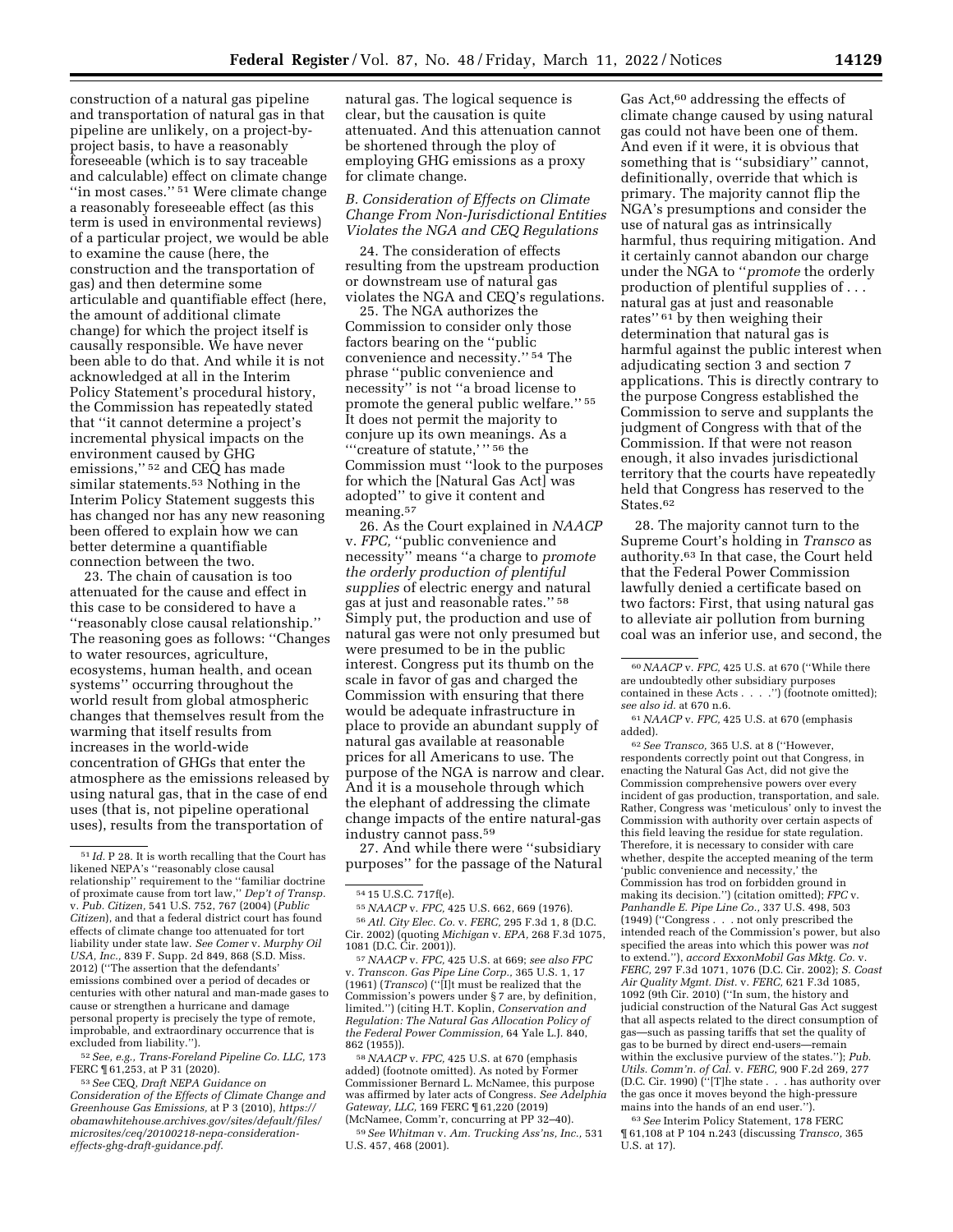proposal would increase future prices.64 It does not stand for the proposition that the Commission can consider adverse effects of air pollution, and thus climate change impacts, of using natural gas as the majority implies.<sup>65</sup>

29. Nor is the D.C. Circuit's outlier opinion, *Sabal Trail,* as instructive as the majority seems to believe. It is very much in tension with prevailing Supreme Court precedent in *Public Citizen,* which held that agencies are only obligated to consider environmental effects to which their actions are the proximate cause.66 *Public Citizen* explained that courts must look to the ''underlying policies or legislative intent'' of an agency's organic statute to determine whether an agency is obligated to consider environmental effects.67 The D.C. Circuit has also characterized *Public Citizen* as ''explicit'' that an agency is ''not obligated to consider those effects . . . that could only occur after intervening action'' by some other actor ''and that only [that] actor[ ] . . . had the authority to prevent."<sup>68</sup> In other words, when any potential effects are the result of the actions of third parties such as retail consumers, upstream production companies, and power generators, who may be several degrees of separation removed from the jurisdictional pipeline, those effects are outside the scope of what the agency must consider.

30. Thus, we should not rest too much weight upon *Sabal Trail.* Not only is the holding narrower than the majority seems to believe and was roundly criticized by the accompanying dissent,69 its reasoning has since been called into question by another appellate court and I expect it will soon be challenged in the Supreme Court.70

31. In sum, environmental effects resulting from the upstream production and downstream use of gas are not factors bearing on the public convenience and necessity under the Natural Gas Act. Further, the CEQ's regulations affirmatively prohibit those effects from being considered in an agency's compliance with NEPA.71

### *C. The Significance Threshold Is Illogical and Violates Regulations*

32. In addition, the majority's presumption that project emissions exceeding 100,000 tpy of  $CO<sub>2</sub>e$  will have a significant effect on the human environment is illogical and inconsistent with CEQ and Commission regulations.

33. The majority offers three irrelevant rationales for this presumption: 72 *first,* the threshold is administratively workable; 73 *second,*  other agencies have established thresholds under different statutory schemes that are not based on a project's effect on the climate; 74 and *third,* the threshold will ''capture'' 75 ''99% of GHG emissions from Commissionregulated natural gas projects.'' 76 It is worth noting that according to Commission staff, a 1 million tpy threshold would have covered 98.909% of emissions from natural gas projects authorized from 2017 through 2021, making the unsupported selection of the lower threshold both arbitrary and capricious.

34. The majority also states ''even relatively minor GHG emissions pose a significant threat'' ''[b]ecause of the dire effects at stake.'' 77 This rationale, however, is not supported by the evidence offered. The Commission does not explain how minor GHG emissions

72The relevant question on whether the Commission should prepare an EIS is whether the proposed action ''[i]s *likely* to have significant effects.'' 40 CFR. § 1501.3(a)(3).

73 Interim Policy Statement, 178 FERC ¶ 61,108 at P 87 (''Establishing such a threshold will provide the Commission a workable and consistent path forward to analyze proposed projects. Further, a numerical threshold is a clear, consistent standard that can be easily understood and applied by the regulated community and interested stakeholders.'').

could lead to ''dire effects.'' We cannot just assume—this is administrative law—we must show evidence. More importantly, the rationale does not link a proposed project to effects on climate change. And for good reason. As CEQ declared: ''it is not currently useful for the NEPA analysis to attempt to link specific climatological changes, or the environmental impacts thereof, to the particular project or emissions, as such direct linkage is difficult to isolate and to understand.'' 78 The Commission has repeatedly agreed.79

35. On top of being illogical, the Interim Policy Statement effectively amends the Commission's NEPA regulations without undergoing noticeand-comment procedures as required by the Administrative Procedure Act.80 The Interim Policy Statement provides that an EIS will be prepared when the threshold is exceeded at full burn.81 The Commission's NEPA regulations, however, set forth specific categories of projects where an EA and EIS ''will normally be prepared,'' 82 with no mention of GHG emissions. And in a case where an EA is normally prepared, the Commission ''may in *specific*  circumstances''—meaning a case-bycase determination—decide whether to prepare an EIS ''depending on the location or scope of the proposed action, or resources affected.'' 83

36. Given these fatal flaws, it is no wonder the majority seeks comment ''in particular, on the approach to assessing the significance of the proposed project's contribution to climate change.'' 84

#### *D. GHG Mitigation*

#### 1. Claims of Authority To Mitigate

37. Next, the majority states that the Commission's conditioning power gives it authority to require a pipeline to mitigate GHGs emitted by its operations

80 5 U.S.C. 553; *see also Shell Offshore Inc.* v. *Babbitt,* 238 F.3d 622, 629 (5th Cir. 2001) (''[T]he APA requires an agency to provide an opportunity for notice and comment before substantially altering a well established regulatory interpretation.''). 81 Interim Policy Statement, 178 FERC ¶ 61,108 at

83 18 CFR. § 380.5(a) (emphasis added).

<sup>64</sup>*Transco,* 365 U.S. at 4–7. In discussing whether consideration of end use was proper in the context of conservation, the Court also noted, ''[t]he Commission said that it had not been given 'comprehensive' authority to deal with 'the end uses for which natural gas is consumed' and that it would not deny certification on that ground alone.'' *Id.* at 15–16 (discussing F.P.C., The First Five Years Under the Natural Gas Act).

<sup>65</sup> Interim Policy Statement, 178 FERC ¶ 61,108 at P 104. Nor does the Federal Power Commission precedent, which the majority cites, support this proposition. *See Adelphia Gateway, LLC,* 169 FERC ¶ 61,220 (McNamee, Comm'r, concurring at P 29 n.64).

<sup>66</sup> 541 U.S. 752, 767–69.

<sup>67</sup> *Id.* at 767.

<sup>68</sup>*Sierra Club* v. *FERC,* 827 F.3d 36, 49 (D.C. Cir. 2016).

<sup>69</sup>*See* 867 F.3d at 1380 (Brown, J., concurring in part and dissenting in part) (''More significantly, today's opinion completely omits any discussion of the role Florida's state agencies play in the construction and expansion of power plans within the state—a question that should be dispositive.'').

<sup>70</sup>*See Ctr. for Biological Diversity* v. *U.S. Army Corps of Eng's,* 941 F.3d 1288, 1299–1300 (11th Cir. 2019).

<sup>71</sup> 40 CFR. § 1508.1(g)(3) (''An agency's analysis of effects shall be consistent with this paragraph (g).''); *id.* § 1508.1(g)(2) (''A 'but for' causal relationship is insufficient to make an agency responsible for a particular effect under NEPA. Effects should generally not be considered if they are remote in time, geographically remote, or the product of a lengthy causal chain. Effects do not include those effects that the agency has no ability to prevent due to its limited statutory authority or would occur regardless of the proposed action.'').

<sup>74</sup> *Id.* PP 90–95.

<sup>75</sup> *Id.* P 80.

<sup>76</sup> *Id.* P 95.

<sup>77</sup> *Id.* P 88.

<sup>78</sup>CEQ, *Draft NEPA Guidance on Consideration of the Effects of Climate Change and Greenhouse Gas Emissions,* at P 3 (2010), *[https://](https://obamawhitehouse.archives.gov/sites/default/files/microsites/ceq/20100218-nepa-consideration-effects-ghg-draft-guidance.pdf) [obamawhitehouse.archives.gov/sites/default/files/](https://obamawhitehouse.archives.gov/sites/default/files/microsites/ceq/20100218-nepa-consideration-effects-ghg-draft-guidance.pdf)  [microsites/ceq/20100218-nepa-consideration](https://obamawhitehouse.archives.gov/sites/default/files/microsites/ceq/20100218-nepa-consideration-effects-ghg-draft-guidance.pdf)[effects-ghg-draft-guidance.pdf](https://obamawhitehouse.archives.gov/sites/default/files/microsites/ceq/20100218-nepa-consideration-effects-ghg-draft-guidance.pdf)*.

<sup>79</sup>*See supra* P 22 n.52.

P 3.

<sup>82</sup> 18 CFR 380.5–380.6; *see also* Commissioner Danly November 29, 2021 Response to Senator Barrasso September 15, 2021 Letter, Docket Nos. CP20–27–000, et al., at 12, Fig. 2 (Accession No. 20211214–4001).

<sup>84</sup> Interim Policy Statement, 178 FERC ¶ 61,108 at P 1; *see also id.* P 81.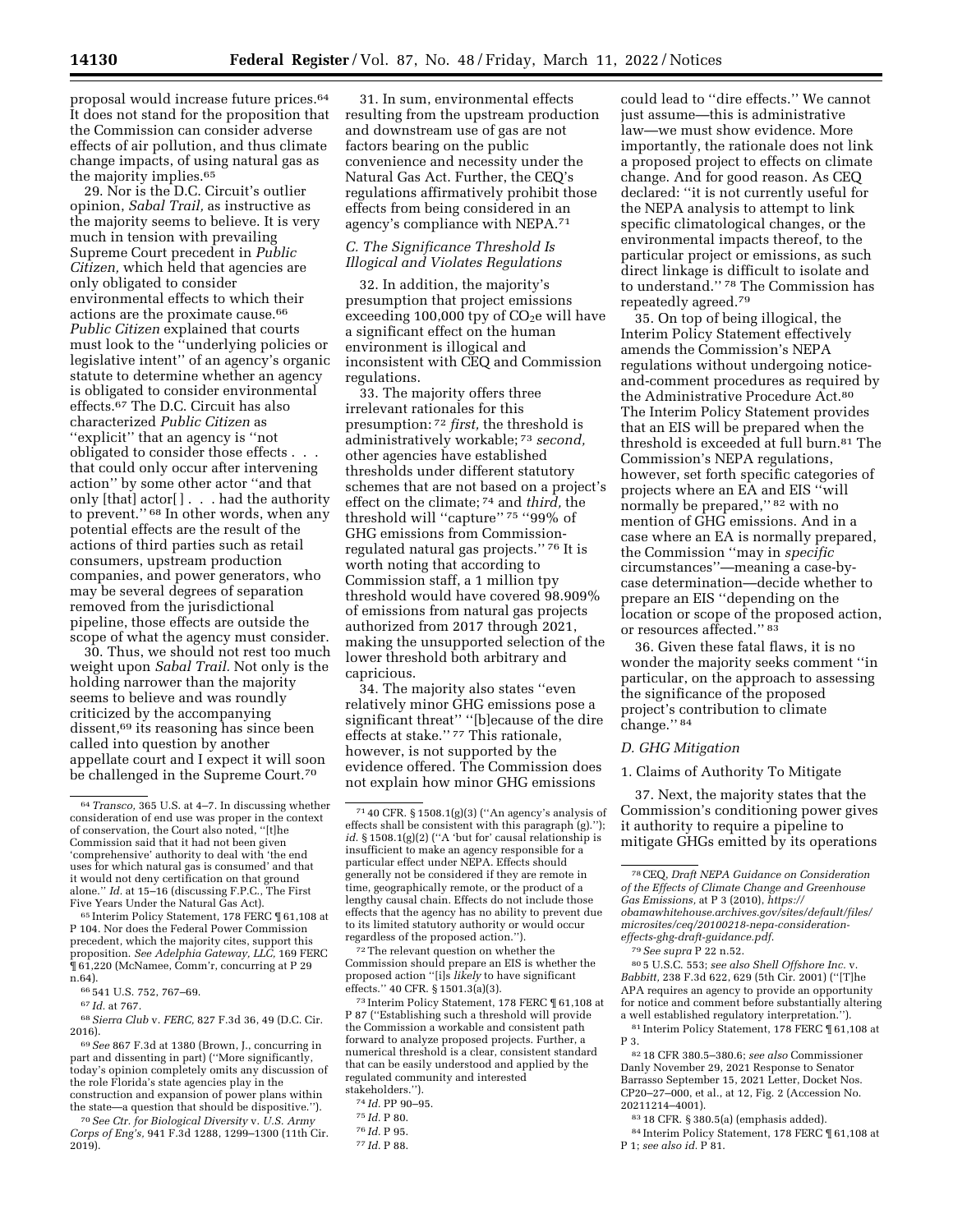and reasonably foreseeable indirect effects.85 The majority is incorrect.

38. As commenters explain,86 without any response from the majority, the Supreme Court has held that ''Congress *delegated to EPA the decision whether and how* to regulate carbon-dioxide emissions" from stationary sources.<sup>87</sup> By claiming the authority to mitigate these same emissions as part of the Natural Gas Act certification process, the majority are attempting to usurp the statutory authority the Court found Congress has delegated to EPA and which cannot be reassigned absent Congressional action.88 If the EPA were to regulate GHG emissions from pipeline facilities, which it is contemplating doing,89 the Commission could possibly require project sponsors to comply with those requirements. But one would not say that the Commission could on its own require project sponsors to mitigate, for example, sulfur dioxide because the EPA had chosen not to do so, or the Commission believed its regulations to be inadequate.

39. The Commission's conditioning authority also does not allow the Commission to mitigate GHG emissions from upstream or downstream users. The commenters make the point,<sup>90</sup> also sidestepped by the majority,  $91$  that the Commission's conditioning authority cannot be used to indirectly do what the Commission cannot do directly. That is, the Commission may not indirectly rely on the Natural Gas Act to impose

87*Am. Elec. Power Co., Inc.* v. *Connecticut,* 564 U.S. 410, 426 (2011) (emphasis added) (discussing in the context of power plants but would apply equally here); *see also Adelphia Gateway, LLC,* 169 FERC ¶ 61,220 (2019) (McNamee, Comm'r, concurring at PP 52–61).

88Whether EPA or CEQ have raised ''objections'' is not relevant. *See* Interim Policy Statement, 178 FERC ¶ 61,108 at P 85.

89Standards of Performance for New, Reconstructed, and Modified Sources and Emissions Guidelines for Existing Sources: Oil and Natural Gas Sector Climate Review, 86 FR 63110 (Nov. 15, 2021). Commenters make the point, to which the majority does not respond, that the Commission should defer to EPA's rulemaking. *See, e.g.,* EEI Technical Conference Comments at 11 n.29.

90*See id.* P 102.

91*See id.* P 105 (''we recognize, as many commenters assert, that the Commission does not have the statutory authority to impose conditions on downstream users or other entities outside the Commission's jurisdiction . . . rather, the Commission encourages each *project sponsor* to propose measures . . . .'') (emphasis in original). conditions on non-jurisdictional entities.92

40. Further, the Commission's conditioning authority cannot be used in ways that would be directly contrary to the purpose of the NGA—to promote the production of plentiful supplies of natural gas at reasonable rates. The majority may not rewrite the purpose of the NGA to instead charge the Commission with the mission of discouraging the production and use of natural gas.

## 2. Encouraging Project Sponsors To Mitigate GHG Emissions

41. The Interim Policy Statement's encouragement that project sponsors mitigate GHG emissions is in practical effect a requirement,<sup>93</sup> and is not in accordance with the NGA. The NGA only empowers the Commission to impose terms and conditions in two contexts: (1) Pursuant to NGA section 3 when it finds such terms ''necessary or appropriate'' 94 to ensure a proposed export or import facility is not inconsistent with the public interest, and (2) pursuant to NGA section 7, when it finds such terms are ''reasonable'' and ''require[d]'' by the ''public convenience and necessity.'' 95 Only after making these findings, can the Commission require mitigation.

42. The majority does not attempt to make either of these required findings. It simply leaps from stating that the Commission has the discretion to mitigate GHG emissions to ''expecting'' applicants to mitigate their emissions. This amounts to no more than ''because I said so.'' More is required.96

93*See* Interim Policy Statement, 178 FERC ¶ 61,108 at P 107 (''[T]he Commission plans to *evaluate* proposed mitigation plans on a case-bycase basis . . . .'') (emphasis added); *id.* P 131 (''the Commission will then consider the project's impact on climate change, including the project sponsor's mitigation proposal to reduce direct GHG emissions and, to the extent practicable, to reduce any reasonably foreseeable project emissions . . . .'').

94 15 U.S.C. 717b(a).

95 *Id.* § 717f(e).

96*See also Michigan* v. *EPA,* 576 U.S. 743, 752 (2015) (explaining that the phrase ''appropriate and

#### **III. Intent of the Interim Policy Statement**

43. One cannot help but notice the lengths to which the majority goes in order to make this policy statement ''non-binding,'' using words like ''propose,'' ''wish,'' ''opportunity,'' and even insisting, in response to this dissent, that it does not ''impose[] an obligation, deny[y] a right, or fix[ ] some legal relationship," <sup>97</sup> for what appears to have no purpose other than to avoid notice-and-comment procedures (that is, public participation) and judicial review. For without judicial review as a check, there is no need to engage in reasoned decision-making or be limited by the purposes of the statute.

44. In this way, the majority appears to believe it can do whatever it wants. Arrogate to the Commission authority it does not have. Disregard regulations that are currently in force. Flout prevailing Supreme Court precedent. Make threats to manipulate project sponsors into ''voluntarily'' subjecting themselves to unnecessary processes and proposing mitigation of the ''harm'' resulting from the proposed use or transportation of natural gas to provide a service that Congress declared to be in the public interest.

45. If an entity requests rehearing of today's policy statement, the majority can simply reject it—either by notice or order (without any discussion of the merits)—stating that rehearing does not lie for policy statements. And if a petition for review follows, the Commission can argue that the Interim Policy Statement is not subject to review because it is not a substantive rule. And if some project sponsor suggests it is proposing mitigation under duress and it reserves the right to challenge the mitigation requirement in court, the Commission can argue the project sponsor cannot be aggrieved because it voluntarily proposed the mitigation and accepted the certificate and its terms.98

97*See* Interim Policy Statement, 178 FERC ¶ 61,108 at P 5, n.6.

 $^{98}\mathrm{I}$  recognize that project sponsors have previously reserved their right to appeal when accepting a certificate, which the Commission has not opposed. However, in the context of hydropower cases, the Commission has taken a different approach. *See Rivers Elec. Co., Inc.,* 178 FERC ¶ 61,027, P 9 n.25 (2022) (Danly, Comm'r, concurring in part and dissenting in part) (''If the transferee accepts this order, it is thereby agreeing to the new condition. It may decline to do so if it does not wish to accept the condition.'').

<sup>85</sup> *Id.* P 106.

<sup>86</sup> *Id.* P 103 (''For example, commenters argue that Congress has delegated authority to the EPA and state agencies to regulate GHGs under the [Clean Air Act].'') (citation omitted); *see also id.* P 103 n.238 (citing American Public Gas Association Technical Conference Comments at 5–6; EEI Technical Conference Comments at 9–10; Enbridge Technical Conference Comments at 23–24; TC Energy Technical Conference Comments at 9–10).

<sup>92</sup>*See Altamont Gas Transmission, Co.* v. *FERC,*  92 F.3d 1239, 1248 (D.C. Cir. 1996) (''Although the Commission ordinarily has the authority to consider a matter beyond its jurisdiction if the matter affects jurisdictional sales—at least if there would otherwise be a regulatory gap—here there is no such gap but, on the contrary, an express congressional reservation of jurisdiction to another body.''); *Am. Gas Ass'n* v. *FERC,* 912 F.2d 1496, 1510 (''[T]he Commission may not use its § 7 conditioning power to do indirectly . . . things that it cannot do at all.''); *see also Calpine Corp.,* 171 FERC ¶ 61,035 (2020) (Glick, Comm'r, dissenting at P 7) (''In recent years, the Supreme Court has repeatedly admonished both the Commission and the states that the FPA prohibits actions that 'aim at' or 'target' the other sovereign's exclusive jurisdiction.'').

necessary'' in the Clean Air Act ''requires at least some attention to cost"); *id.* ("One would not say that it is even rational, never mind 'appropriate,' to impose billions of dollars in economic costs in return for a few dollars in health or environmental benefits.''); *id.* 752–53 (''Agencies have long treated cost as a centrally relevant factor when deciding to regulate.'').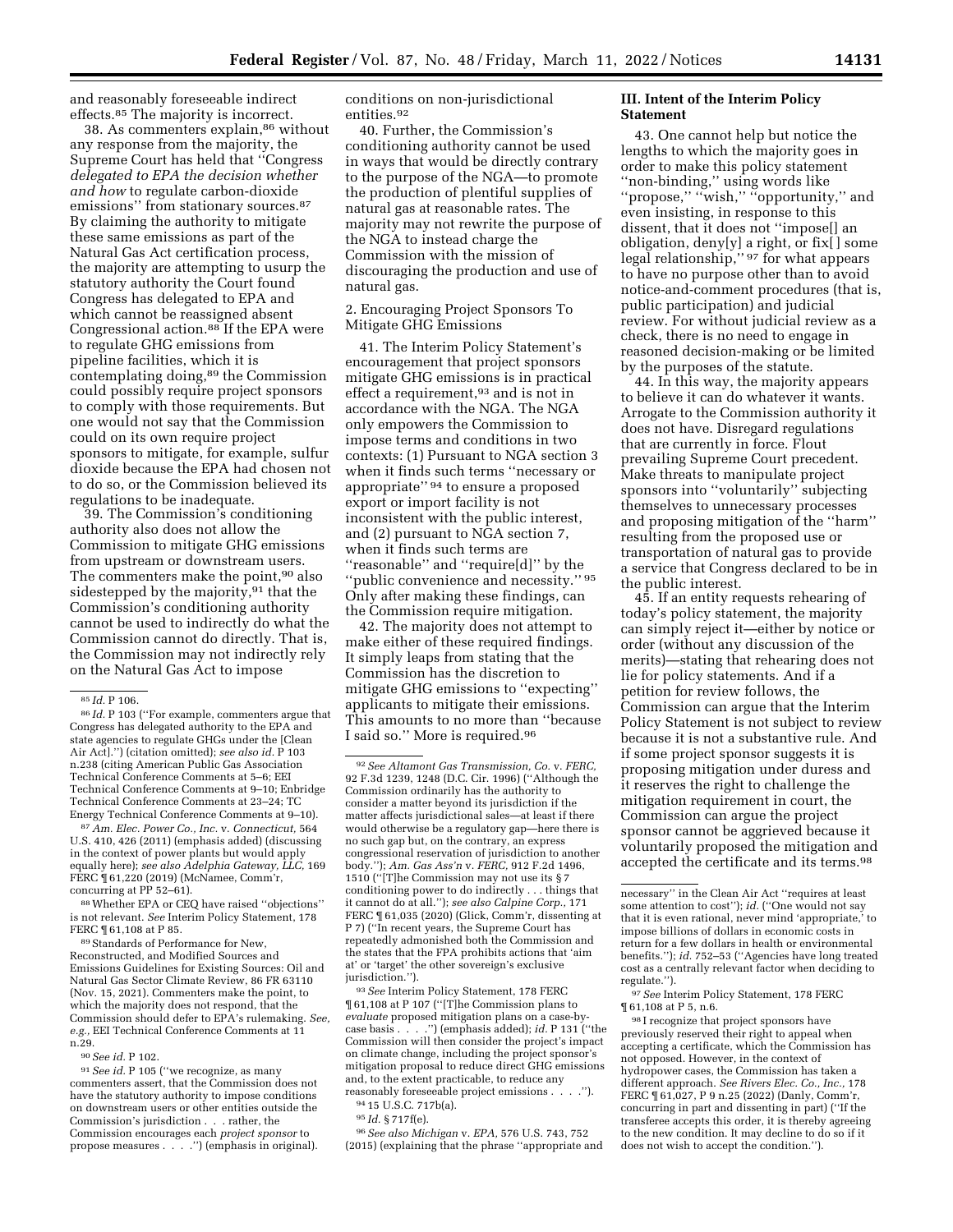46. This is not good governance. Nor do I think it likely the majority will be successful. In my view, the Interim Policy Statement is a substantive, binding rule that is subject to judicial review. Despite the Interim Policy Statement's hortatory verbiage, ''there are sinews of command beneath the velvet words.'' 99 Perhaps the best illustration of this is the list of six items project sponsors are ''encouraged'' to include in their applications in light of the new policy statement.100 This list includes estimates of the proposal's cumulative direct and indirect emissions and what mitigation measures the project sponsors propose, as well as a ''detailed cost estimate'' of the proposed mitigation and a ''proposal for recovering those costs.'' 101

47. This is not encouragement. This is command. The project sponsors will know that if they want to win approval for their projects this is what they must do 102 even if they must guess at what will ultimately satisfy the Commission's new policies. Certainly, no project sponsor will believe that mitigation is optional or that submitting an application exceeding the Interim Policy Statement's 100,000 tpy threshold without a mitigation proposal would be anything other than a waste of time and money. And what other reason could the majority have for delaying action on those projects that have effectively twice completed the NEPA process? 103

48. There is, however, no ambiguity in this: The Commission has changed the requirements for obtaining project

101 *Id.* 

102*Cf. Am. Trucking,* 659 F.2d at 463–464 (''The manner of dealing with applicants who do not follow what is declared to be the 'normal' course demonstrates graphically that the carrier who does not conform will incur both delay and potentially vast litigation expense'').

103For example, on August 24, 2020, Commission staff issued an EA for Tennessee Gas Pipeline Company, LLC et al.'s Evangeline Pass Expansion Project which concluded, ''[w]e recommend that the Commission Order contain a finding of no significant impact.'' Commission Staff, Environmental Assessment for Tenn. Gas Pipeline Co., LLC et al.'s Evangeline Pass Expansion Project, Docket Nos. CP20–50–000 et al., at 168 (Aug. 24, 2020). Despite this recommendation, which would have normally been adopted by the Commission, Commission staff, at the direction of the Chairman, issued supplemental Draft and Final Environmental Impact Statements. *See* Commission Staff, Final Environmental Impact Statement for Tenn. Gas Pipeline Co., LLC et al.'s Evangeline Pass Expansion Project, Docket Nos. CP20–50–000 et al. (Oct. 8, 2021); Commission Staff, Draft Environmental Impact Statement for Tenn. Gas Pipeline Co., LLC et al.'s Evangeline Pass Expansion Project, Docket Nos. CP20-50-000 et al. (July 16, 2021).

approvals and applicants need to come before the Commission acknowledging that it is so.104 The effect of this change is immediate. Even applicants whose projects have been pending with the Commission for upwards of two years will be subjected to the Commission's new rules.

49. The interim policy statement also determines that emissions over 100,000 tpy of  $CO<sub>2</sub>e$  are significant (and emissions which fall below, not significant), a determination from which legal consequences flow under NEPA.105 And it binds Commission staff.106 While I acknowledge the courts have given the Commission's characterization of issuances deference in the past,107 whether a court will do so in in this instance is far from certain.

For these reasons, I respectfully dissent.

James P. Danly, *Commissioner* 

### **DEPARTMENT OF ENERGY**

#### **Federal Energy Regulatory Commission**

*Consideration of Greenhouse Gas Emissions in Natural Gas Infrastructure Project Reviews* 

Docket No. PL21–3–000

CHRISTIE, Commissioner, *dissenting*: 1. Last year I voted to re-issue this Notice of Inquiry (NOI) for another round of comment 1 because I believed—and still do—that there are reasonable updates to the 1999 policy statement that would be worthwhile.2

105*See Nat. Res. Def. Council, Inc.* v. *NRC,* 539 F.2d 824 (2d Cir. 1976) (''Further, it is clear that NEPA legal consequences flow from that decision since the order below sets forth rules concerning how the agency will comply with the environmental laws.''), *cert. granted,* 430 U.S. 944 (1977), *judgment vacated and case remanded for consideration of mootness,* 434 U.S. 1030 (1978).

106 Interim Policy Statement, 178 FERC ¶ 61,108 at P 3 (''For purposes of assessing the appropriate level of NEPA review, Commission staff *will apply*  the 100% utilization or 'full burn' rate for the proposed project's emissions to determine whether to prepare an Environmental Impact Statement (EIS) or an environmental assessment (EA). Commission staff *will proceed* with the preparation of an EIS, if the proposed project may result in 100,000 metric tons per year of  $CO<sub>2</sub>e$  or more.") (emphasis added); *see also Tex.* v. *Equal Emp't Opportunity Comm'n,*  933 F.3d 433, 441–44 (5th Cir. 2019); *id.* at 442 ("That the agency's action binds its staff. demonstrates that legal consequences flow from it  $\cdot$ ").

107*See, e.g., Interstate Nat. Gas Ass'n of Am.* v. *FERC,* 285 F.3d 18, 59 (D.C. Cir. 2002).

1*Certification of New Interstate Natural Gas Facilities,* 174 FERC ¶ 61,125 (2021).

2 I also voted for the 2021 changes to the procedures for imposing a stay on the certificate and use of eminent domain during periods when petitions for reconsideration and appeals were

For example, I agree that precedent agreements between corporate affiliates, because of the obvious potential for selfdealing, should not, in and of themselves and without additional evidence, prove need.3 I also believe that the Commission's procedures for guaranteeing due process to affected property owners, which, as Justice Frankfurter taught, consists of the two core elements of notice and opportunity to be heard,<sup>4</sup> could be strengthened.

2. Unfortunately, the new certificate policy the majority approves today 5 does not represent a reasonable update to the 1999 statement. On the contrary, what the majority does today is arrogate to itself the power to rewrite both the Natural Gas Act (NGA) 6 and the National Environmental Policy Act (NEPA),7 a power that *only* the elected legislators in Congress can exercise. Today's action represents a truly radical departure from decades of Commission practice and precedent implementing the NGA.

3. The fundamental changes the majority imposes today to the Commission's procedures governing certificate applications are wrong as both law *and* policy. They clearly exceed the Commission's legal authority under the NGA and NEPA and, in so doing, violate the United States Supreme Court's major questions doctrine.8

3*See Certification of New Interstate Natural Gas Facilities,* 178 FERC ¶ 61,107 (2022) (Certificate Policy Statement) at PP 53–57. The need for enhanced scrutiny of contracts among corporate affiliates is recognized in state utility regulation. *See, e.g.,* Va. Code § 56–76 *et seq.,* known as the ''Virginia Affiliates Act.''

4*See Joint Anti-Fascist Refugee Comm.* v. *McGrath,* 341 U.S. 123 (1951) (Frankfurter, J., concurring).

5*Certificate Policy Statement; Consideration of Greenhouse Gas Emissions in Natural Gas Infrastructure Project Reviews,* 178 FERC ¶ 61,108 (2022) (GHG Policy Statement). Although styled as an ''interim'' policy statement, it goes into effect immediately and will inflict major new costs and uncertainties on certificate applications that have been pending with the Commission for months or years. *Id.* at PP 1, 130. I consider both policy statements to be indivisible parts of a new policy governing certificates. Thus, my statement applies to both, and I am entering this dissent in both dockets.

6 15 U.S.C. 717 *et seq. See, e.g.,* Certificate Policy Statement at P 62.

7 42 U.S.C. 4321 *et seq.* 

8*Nat'l Fed'n of Indep. Bus.* v. *Dep't of Labor, OSHA,* 142 S. Ct. 661 (2022) (*NFIB*); *Alabama Ass'n. of Realtors* v. *Dep't of Health and Human Services,* 141 S. Ct. 2485 (2021) (*Ala. Ass'n.*); *Util.* 

<sup>99</sup>*Am. Trucking Ass'n, Inc.* v. *I. C. C.,* 659 F.2d 452, 463 (5th Cir. 1981), *opinion clarified on other grounds,* 666 F.2d 167 (5th Cir. 1982) (*Am. Trucking*).

<sup>100</sup> Interim Policy Statement, 178 FERC ¶ 61,108 at P 130.

<sup>104</sup>*See Brown Exp., Inc.* v. *United States,* 607 F.2d 695, 701 (5th Cir. 1979) (''An announcement stating a change in the method by which an agency will grant substantive rights is not a 'general statement of policy.' '').

pending. *Limiting Authorizations to Proceed with Construction Activities Pending Rehearing,* Order No. 871–B, 175 FERC ¶ 61,098 (2021). These changes were largely opposed by the pipeline industry, but in my opinion represented a reasonable approach to bring more certainty and fairness to our procedures for handling petitions for reconsideration and the use of eminent domain during the pending period.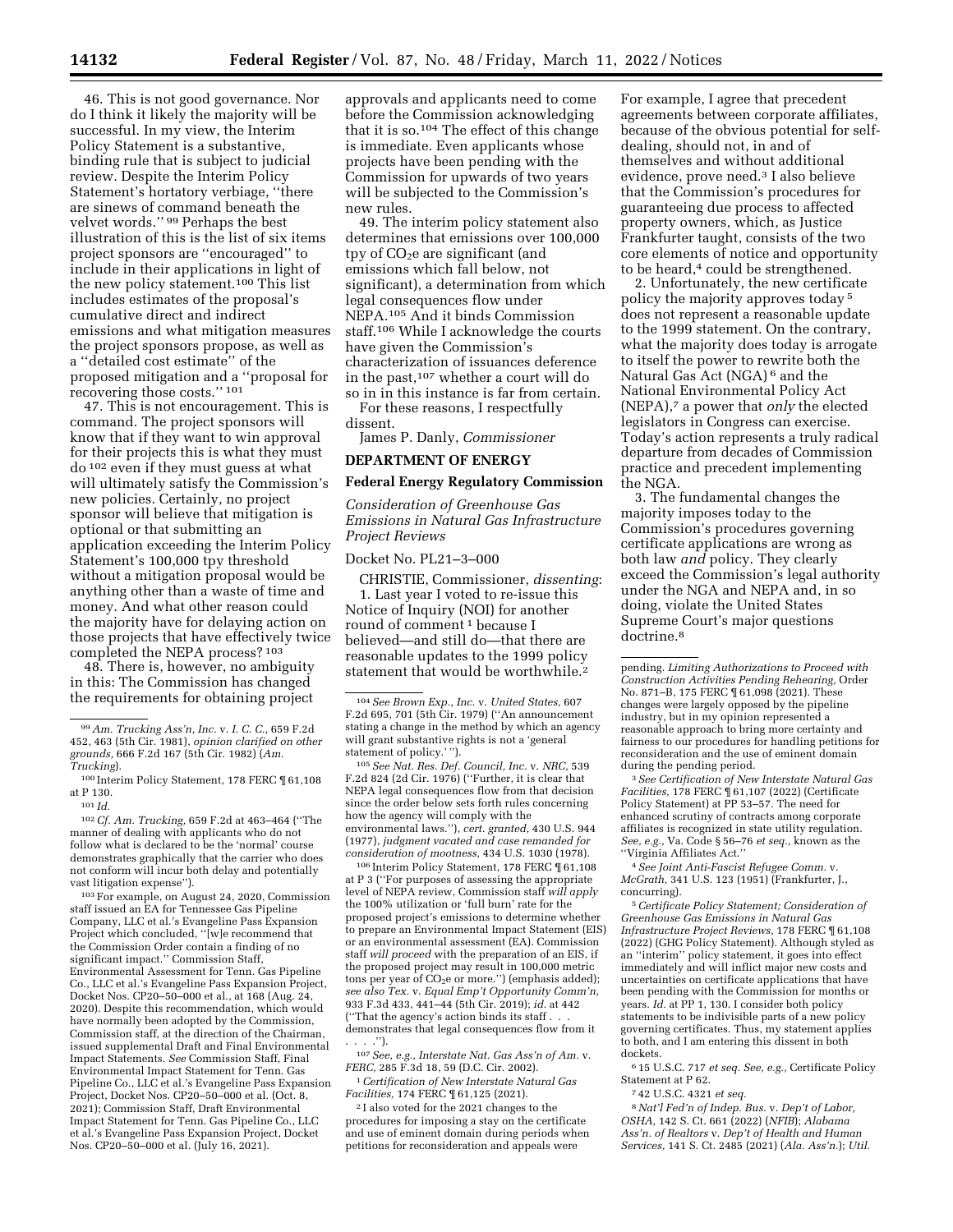4. The new policy also threatens to do fundamental damage to the nation's energy security by making it even more costly and difficult to build the infrastructure that will be critically needed to maintain reliable power service to consumers as the generation mix changes to incorporate lower carbon-emitting resources such as wind and solar. And as recent events in Europe and Ukraine graphically illustrate, America's energy security is an inextricable part of our national security.9 The majority's proposal on GHG impacts is obviously motivated by a desire to address climate change, but will actually make it *more* difficult to expand the deployment of low or nocarbon resources, because it will make it more difficult to build or maintain the gas infrastructure essential to keep the lights on as more intermittent resources are deployed.10 In addition to the essential need for natural gas to keep our power supply reliable, a dependable and adequate natural gas supply is critically needed for our manufacturing industries and the millions of jobs for American workers in those industries.11

9*See, e.g.,* Natasha Bertrand, *US putting together 'global' strategy to increase gas production if Russia invades Ukraine, officials say,* CNN (Jan. 24, 2022), available at *[https://www.cnn.com/2022/01/23/](https://www.cnn.com/2022/01/23/politics/us-gas-production-strategy-russia-ukraine-invasion/index.html)  [politics/us-gas-production-strategy-russia-ukraine](https://www.cnn.com/2022/01/23/politics/us-gas-production-strategy-russia-ukraine-invasion/index.html)[invasion/index.html https://www.cnn.com/2022/01/](https://www.cnn.com/2022/01/23/politics/us-gas-production-strategy-russia-ukraine-invasion/index.html)  [23/politics/us-gas-production-strategy-russia](https://www.cnn.com/2022/01/23/politics/us-gas-production-strategy-russia-ukraine-invasion/index.html)[ukraine-invasion/index.html](https://www.cnn.com/2022/01/23/politics/us-gas-production-strategy-russia-ukraine-invasion/index.html)*; *and,* Stephen Stapczynski and Sergio Chapa, *U.S. Became World's Top LNG Exporter, Spurred by Europe Crisis,* Bloomberg (Jan 4, 2022), available at *[https://](https://www.bloomberg.com/news/articles/2022-01-04/u-slng-exports-top-rivals-for-first-time-on-shale-revolution)  [www.bloomberg.com/news/articles/2022-01-04/u-s](https://www.bloomberg.com/news/articles/2022-01-04/u-slng-exports-top-rivals-for-first-time-on-shale-revolution)[lng-exports-top-rivals-for-first-time-on-shale](https://www.bloomberg.com/news/articles/2022-01-04/u-slng-exports-top-rivals-for-first-time-on-shale-revolution)[revolution.](https://www.bloomberg.com/news/articles/2022-01-04/u-slng-exports-top-rivals-for-first-time-on-shale-revolution)* 

10*See NERC December 2021 Long-Term Reliability Assessment,* at 5 (Dec. 2021) (''Natural gas is the reliability 'fuel that keeps the lights on,' and *natural gas policy must reflect this reality.*'') (emphasis added) (available at *[https://](https://www.nerc.com/pa/RAPA/ra/Reliability%20Assessments%20DL/NERC_LTRA_2021.pdf) [www.nerc.com/pa/RAPA/ra/Reliability](https://www.nerc.com/pa/RAPA/ra/Reliability%20Assessments%20DL/NERC_LTRA_2021.pdf) [%20Assessments%20DL/NERC](https://www.nerc.com/pa/RAPA/ra/Reliability%20Assessments%20DL/NERC_LTRA_2021.pdf)*\_*LTRA*\_*2021.pdf*); *id.* at 6 (''Sufficient flexible [dispatchable] resources are needed to support increasing levels of variable [intermittent] generation *uncertainty.* Until storage technology is fully developed and deployed at scale, (which cannot be presumed to occur within the time horizon of this LTRA), natural gas-fired generation will remain a necessary balancing resource to provide increasing flexibility needs.'') (emphasis added); *NERC 2020 Long-Term Reliability Assessment, December 2020,* at 7 (Dec. 2020) (''As *more solar and wind* generation is added, *additional* flexible resources are needed to offset their resources' variability. This is placing *more* operating pressure on those (*typically natural gas*) resources and makes them *the key to* securing [Bulk Power System] reliability.'' (emphases added) (available at *[https://www.nerc.com/pa/RAPA/ra/](https://www.nerc.com/pa/RAPA/ra/Reliability%20Assessments%20DL/NERC_LTRA_2020.pdf) [Reliability%20Assessments%20DL/NERC](https://www.nerc.com/pa/RAPA/ra/Reliability%20Assessments%20DL/NERC_LTRA_2020.pdf)*\_*LTRA*\_ *[2020.pdf](https://www.nerc.com/pa/RAPA/ra/Reliability%20Assessments%20DL/NERC_LTRA_2020.pdf)*).

11Letter from Industrial Energy Consumers of America to Sen. Joe Manchin III, Sen. John Barrasso, Sen. Frank Pallone, Jr., Sen. Cathy McMorris Rodgers, *Lack of Interstate Natural Gas* 

5. And while I agree that reducing carbon emissions that impact the climate is a compelling policy goal,<sup>12</sup> this Commission—an administrative agency that only has the powers Congress has explicitly delegated to it has no open-ended license under the U.S. Constitution or the NGA to address climate change or any other problem the majority may wish to address.

### **I. Legal Questions**

6. The long-running controversy over the role and use of GHG analyses in natural-gas facility certificate cases raises two central questions of law and a third that flows from the first two:

7. *First,* whether the Commission can use a GHG analysis to *reject* a certificate—or attach conditions (including the use of coercive deficiency letters) amounting to a *de facto* rejection by rendering the project unfeasible based on the NGA's ''public convenience and necessity'' 13 provision, even when the evidence otherwise supports a finding under the NGA that the facility is both ''convenient and necessary'' to provide the public with essential gas supply? Today's orders assume that the answer is yes.14

8. *Second,* whether the Commission can, or is required to, *reject* a certificate—or attach conditions

<sup>12</sup> Since we are regulators with an advisory role, not Article III judges, my personal view is that the most politically realistic and sustainable way to reduce carbon emissions significantly without threatening the reliability of our grid and punishing tens of millions of American workers and consumers with lost jobs and skyrocketing energy prices (*see, e.g.,* Europe) is by massive *public*  investment in the research, development and deployment of the technologies that can achieve that goal economically and effectively. *See, e.g.* Press Release, Bipartisan Policy Center, *New AEIC Report Recommends DOE Combine Loan and Demonstration Offices, Jumpstart American Clean Energy Deployment* (Jan. 21, 2022), available at *[https://bipartisanpolicy.org/press-release/new-aeic](https://bipartisanpolicy.org/press-release/new-aeic-report-recommends-doe-combine-loan-and-demonstration-offices-jumpstart-american-clean-energy-deployment/)[report-recommends-doe-combine-loan-and](https://bipartisanpolicy.org/press-release/new-aeic-report-recommends-doe-combine-loan-and-demonstration-offices-jumpstart-american-clean-energy-deployment/)[demonstration-offices-jumpstart-american-clean](https://bipartisanpolicy.org/press-release/new-aeic-report-recommends-doe-combine-loan-and-demonstration-offices-jumpstart-american-clean-energy-deployment/)[energy-deployment/](https://bipartisanpolicy.org/press-release/new-aeic-report-recommends-doe-combine-loan-and-demonstration-offices-jumpstart-american-clean-energy-deployment/)* (citing to American Energy Innovation Council, Scaling Innovation: A Proposed Framework for Scaling Energy Demonstrations and Early Deployment (Jan. 2022)). Once developed to commercial scale, marketable technologies will roll out globally on their own, without the marketdistorting mandates and subsidies that only enrich rent-seekers and impoverish consumers. More specifically with regard to natural gas facilities, there is also the potential with available technology to reduce direct methane emissions from the existing oil and gas system within existing legal authority. And such initiatives do not obviate the need for near-term mitigation measures, such as preparing the electric grid to maintain power during extreme weather events.

13 15 U.S.C. 717f.

14Certificate Policy Statement at P 62; GHG Policy Statement at PP 4, 99.

(including the use of coercive deficiency letters) amounting to a *de facto* rejection by rendering the project unfeasible based on a GHG analysis conducted as part of an environmental review under NEPA,15 when the certificate application would otherwise be approved as both ''convenient and necessary'' under the NGA? Again, today's orders assume the answer is yes.16

9. *Third,* which, if any, conditions related to a GHG analysis may be attached to a certificate under NGA § 7(e),<sup>17</sup> or demanded through the use of deficiency letters? Today's orders seem to assume that there is essentially no limit to the conditions the Commission can impose.18

10. As discussed below, today's orders get each of these questions wrong.

## *A. The* ''*Public Interest*'' *in the Natural Gas Act*

11. The starting point for answering all of these questions must be what ''public interest'' analysis the NGA empowers the Commission to make. Can the Commission's statutory responsibility to determine the ''public convenience and necessity'' be used to *reject* a project otherwise needed by the public based *solely* on adverse impacts to ''environmental interests'' 19 (a term today's orders leave undefined but which could be reduced to an unspecified level of GHG emissions) as the Commission today asserts? 20 Or can the Commission reject a project *solely*  due to ''the interests of landowners and environmental justice communities'' as the majority also asserts? 21 The short

<sup>16</sup> Certificate Policy Statement at P 62; GHG Policy Statement at PP 27, 99.

18*See* Certificate Policy Statement at P 74; GHG Policy Statement at P 99.

19Certificate Policy Statement at P 62.

20 *Id.* 

 $\ensuremath{^{21}Id}.$  The notion that a certificate could be rejected based solely on the interests of ''landowners'' or ''environmental justice communities'' (a term the majority leaves largely undefined) illustrates the radical divergence from both law and long Commission practice of what the Commission purports to do today. While a regulatory commission should always be mindful of and sensitive to the impacts on affected property owners and communities in every case involving the potential use of eminent domain—particularly on the question of the project's route or siting—and should generally seek wherever possible to reduce or minimize such impacts, specific measures to reduce or minimize such impacts are governed by the statutes applicable to each proceeding. Under both the Constitution and the NGA, if a project is needed for a public purpose, then landowners are made whole through just compensation. U.S. Const. amend. V. Questions of compensation are

Continued

*Air Regulatory Grp.* v. *EPA,* 573 U.S. 302 (2014) (*UARG*); *FDA* v. *Brown & Williamson Tobacco Corp.,* 529 U.S. 120 (2000) (*Brown & Williamson*). I discuss this doctrine in Section I.B., *infra.* 

*Pipeline Capacity Threatens Manufacturing Operations, Investments, Jobs, and Supply Chain*  (Feb. 9, 2022).

<sup>15</sup>*See* Certificate Policy Statement at P 6, GHG Policy Statement at P 27.

<sup>17</sup> 15 U.S.C. 717f(e).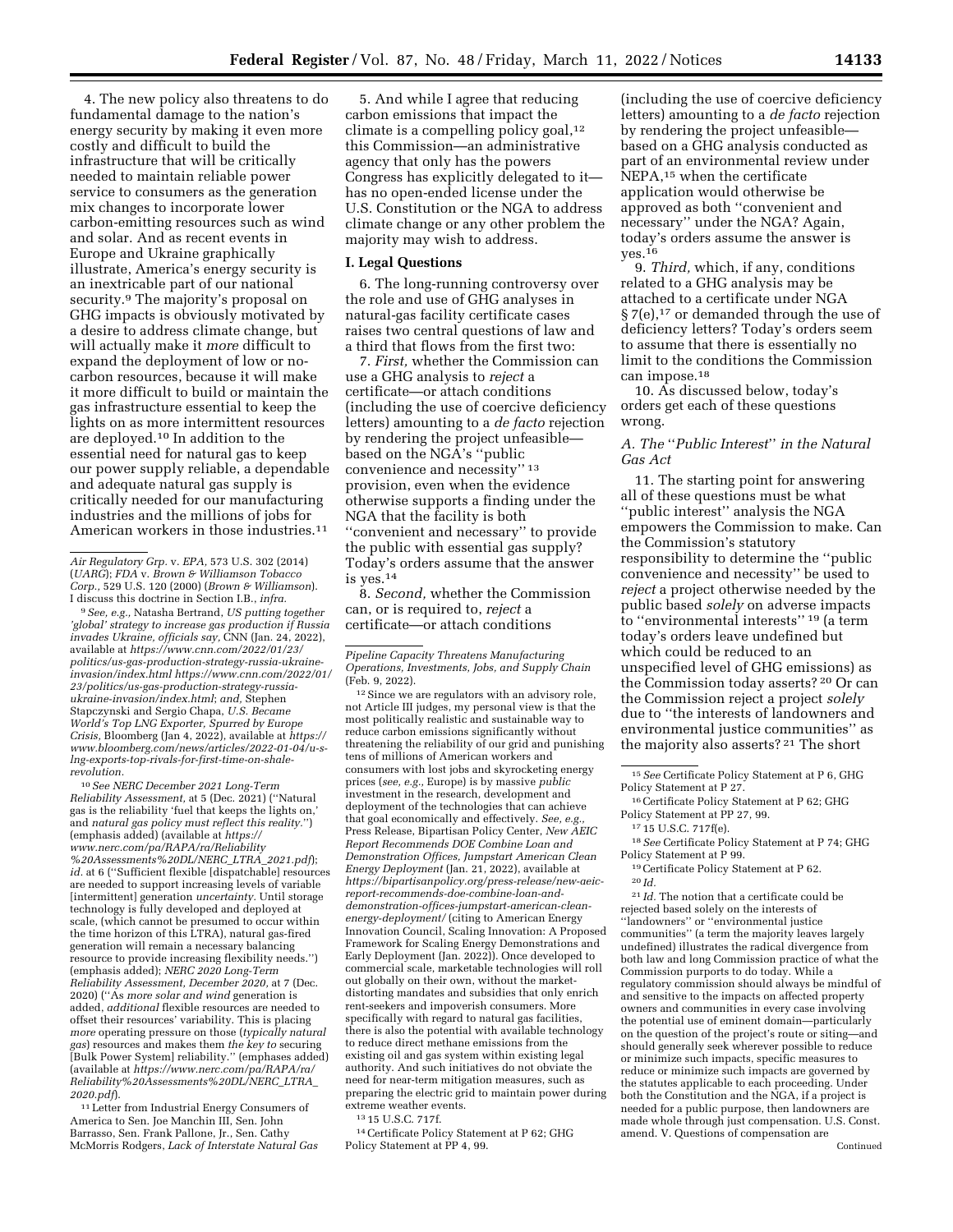answer is no. There is nothing in the text or history of the NGA to support such a claim about, or application of, the Commission's public interest responsibilities under the NGA.

12. As discussed herein, any claim that a ''public interest'' analysis under the NGA gives FERC the authority to reject a project based solely on GHG emissions is specious and ahistorical. The history of the NGA indicates that Congress intended the statute to *promote* the development of pipelines and other natural-gas facilities. As one federal judge has observed, ''nothing in the text of [the NGA] . . . empowers the Commission to entirely deny the construction of an export terminal or the issuance of a certificate based solely on an adverse indirect environmental effect regulated by another agency.'' 22

13. I recognize that the Commission and the courts have construed ''public convenience and necessity'' to require the Commission to consider ''all factors bearing on the public interest,'' 23 but the Supreme Court has been very clear that any public interest analysis undertaken in the course of determining ''public necessity and convenience'' is constrained by the purposes and limitations of the statute.<sup>24</sup> It is not an open-ended license to use this Commission's certificating authority to promote whatever a majority of

22*Sabal Trail,* 867 F.3d 1357, 1382 (DC Cir. 2017) (*Sabal Trail*) (Brown, J., dissenting in part and concurring in part).

23*Atl. Refining Co.* v. *Pub. Serv. Comm'n of State of N.Y.,* 360 U.S. 378, 391 (1959) (''This is not to say that rates are the only factor bearing on the public convenience and necessity, for § 7(e) requires the Commission to evaluate all factors bearing on the public interest.''); *N.C. Gas Corp.,* 10 FPC 469, 476 (1950) (''Public convenience and necessity comprehends a question of the public interest. Or, stated another way: Is the proposal conducive to the public welfare? Is it reasonably required to promote the accommodation of the public? The public interest we referred to has many facets. *To the limit of our authority under the law*  our responsibility encompasses them all'') (emphasis added) (quoting *Commonwealth Nat. Gas Corp.,* 9 FPC 70 (1950)).

24*NAACP* v. *FPC,* 425 U.S. 662, 669 (1976) (''This Court's cases have consistently held that the use of the words 'public interest' in a regulatory statute is not a broad license to promote the general public welfare. Rather, the words take meaning from the purposes of the regulatory legislation.''). Where the Supreme Court has permitted the Commission to consider end use, those considerations have related directly to its core statutory responsibilities under the NGA, namely, ensuring adequate supply at reasonable rates. *See FPC* v. *Transcontinental Pipe Line Co.,* 365 U.S. 1 (1961) (permitting the Commission to consider whether the end use was ''wasteful'' of limited gas resources).

Commissioners from time to time may happen to view as the ''public interest.''

14. With regard to GHG emissions that may be associated with upstream production activities or downstream distribution to, or consumption by, retail consumers, the Commission simply has *no* authority over such activities. That authority was left to the states.25 Congress intended for the NGA to fill ''a regulatory gap'' over the ''*interstate* shipment and sale of gas.'' 26

15. Even if the Commission were to undertake some estimate of the indirect GHG impacts of third-party activities that it has no authority to regulate, it does not follow that the Commission can then reject a certificate based on those impacts.27 To do so would be to ignore the undeniable purpose of the NGA, which was enacted to facilitate the development and bringing to market of natural gas resources. The Commission's role under the NGA is to *promote* the development of the nation's natural gas resources and to safeguard the interests of ratepayers.28 Any consideration of environmental impacts, while important, is necessarily subsidiary to that role.<sup>29</sup>

26*ONEOK, Inc.* v. *Learjet, Inc.,* 575 U.S. 373, 378 (2015) (emphasis added); *see also, FPC* v. *Panhandle E. Pipe Line Co.,* 337 U.S. 498, 502–503 (1949) (''suffice it to say that the Natural Gas Act did not envisage federal regulation of the entire natural-gas field to the limit of constitutional power. Rather it contemplated the exercise of federal power as specified in the Act, particularly in that interstate segment which states were powerless to regulate because of the Commerce Clause of the Federal Constitution. The jurisdiction of the Federal Power Commission was to *complement* that of the state regulatory bodies.'') (emphasis added) (footnotes omitted); *Myersville Citizens for a Rural Cmty., Inc.* v. *FERC,* 783 F.3d 1301, 1315 (D.C. Cir. 2015) (''the Commission's power to preempt state and local law is circumscribed by the Natural Gas Act's savings clause, which saves from preemption the 'rights of States' under the Clean Air Act and two other statutes.'') (citations omitted).

27*Ofc. of Consumers' Counsel* v. *FERC,* 655 F.2d 1132, 1142 (D.C. Cir. 1980) (''We bear in mind the caveat that an agency may not bootstrap itself into an area in which it has no jurisdiction by violating its statutory mandate.'') (citations, quotation marks, ellipsis omitted).

28*City of Clarksville, Tenn.* v. *FERC,* 888 F.3d 477, 479 (D.C. Cir. 2018) (*City of Clarksville*) (''Congress enacted the Natural Gas Act with the principal aim of 'encouraging the orderly development of plentiful supplies of natural gas at reasonable prices,' and 'protect[ing] consumers against exploitation at the hands of natural gas companies,'') (citations omitted); *see also*  Alexandra B. Klass & Danielle Meinhardt, *Transporting Oil and Gas: U.S. Infrastructure Challenges,* 100 Iowa L. Rev. 947, 990–99 (Mar. 2015).

29*City of Clarksville,* 888 F.3d. at 479. (''Along with those main objectives, there are also several 'subsidiary purposes including conservation, environmental, and antitrust issues.' '') (quoting *Pub. Utils. Comm'n of Cal.* v. *FERC,* 900 F.2d 269, 281 (D.C. Cir. 1990)) (cleaned up). This does not

16. It is a truism that FERC is an economic regulator, *not* an environmental regulator. This Commission was not given certification authority in order to advance environmental goals; 30 it was given certification authority to *ensure the development* of natural gas resources and their availability—this includes pipeline infrastructure—at just and reasonable rates. To construe the Commission's analysis of the public convenience and necessity as a license to *prohibit* the development of *needed*  natural gas resources using the public interest language in the NGA would be to negate the very legislative purpose of the statute.31 Put another way, the premise of the NGA is that the production and transportation of natural gas for ultimate consumption by end users is socially valuable and should be promoted, not that the use of natural gas (which inevitably results in some discharge of GHGs) is inherently destructive and must be curbed, mitigated, or discouraged.

17. To those who say ''well, times have changed and Congress was not

30Congress could easily have conferred that authority if it had wanted to. There is no indication that Congress intended or expected FERC to perform any environmental regulation when it created the agency. *See generally,* Clark Byse, *The Department of Energy Organization Act: Structure and Procedure,* 30 Admin. L. Rev. 193 (1978). This Commission's predecessor, the Federal Power Commission, existed for decades before EPA was created in 1970. And Congress began enacting legislation bearing on emissions decades before then as well. *See* Christopher D. Ahlers, *Origins of the Clean Air Act: A New Interpretation,* 45 Envtl. L. 75 (2015). Nor were the effects of GHG emissions unknown at that time. *See* Danny Lewis, *Scientists Have Been Talking About Greenhouse Gases for 191 Years, Smithsonian Magazine* (Aug. 3, 2015) (citing to Nobel Laureate Svante Arrhenius' 1896 paper ''On the Influence of Carbonic Acid in the Air upon the Temperature of the Ground'').

31*See United States* v. *Pub. Utils. Comm'n of Cal.,*  345 U.S. 295, 315 (1953) (explaining that recourse to legislative history is appropriate where ''the literal words would bring about an end completely at variance with the purpose of the statute.'') (citations omitted). The present circumstance is very nearly the opposite: We are urged to pursue ''an end completely at variance with the purpose of the statute'' and for which there is *no* support in the ''literal words.'' *Id.; see also Ctr. for Biological Diversity* v. *U.S. Army Corps of Eng'rs,* 941 F.3d 1288, 1299 (11th Cir. 2019) (*Ctr. for Biological Diversity*) (''Regulations cannot contradict their animating statutes or manufacture additional agency power.'') (citing *Brown & Williamson,* 529 U.S. at 125–26).

adjudicated in state or federal court—not by this Commission. NGA § 7(h), 15 U.S.C. 717f(h). Bringing such extra-jurisdictional considerations into the Commission's public convenience and necessity analyses under NGA § 7 is just another expansion of Commission power far beyond anything justified in law.

<sup>25</sup>NGA § 1(b), 15 U.S.C. 717(b).

mean that the Commission cannot properly impose conditions or mitigation to address environmental impacts *directly* related to the jurisdictional project; it merely recognizes that the Commission's main objective is to facilitate the expansion and preservation of natural gas service at just and reasonable rates and that doing so will inevitably entail some measure of environmental costs. These can sometimes be reduced or minimized, but never completely eliminated. Every project ever built has some degree of environmental impacts. The standard under the NGA cannot be zero impacts.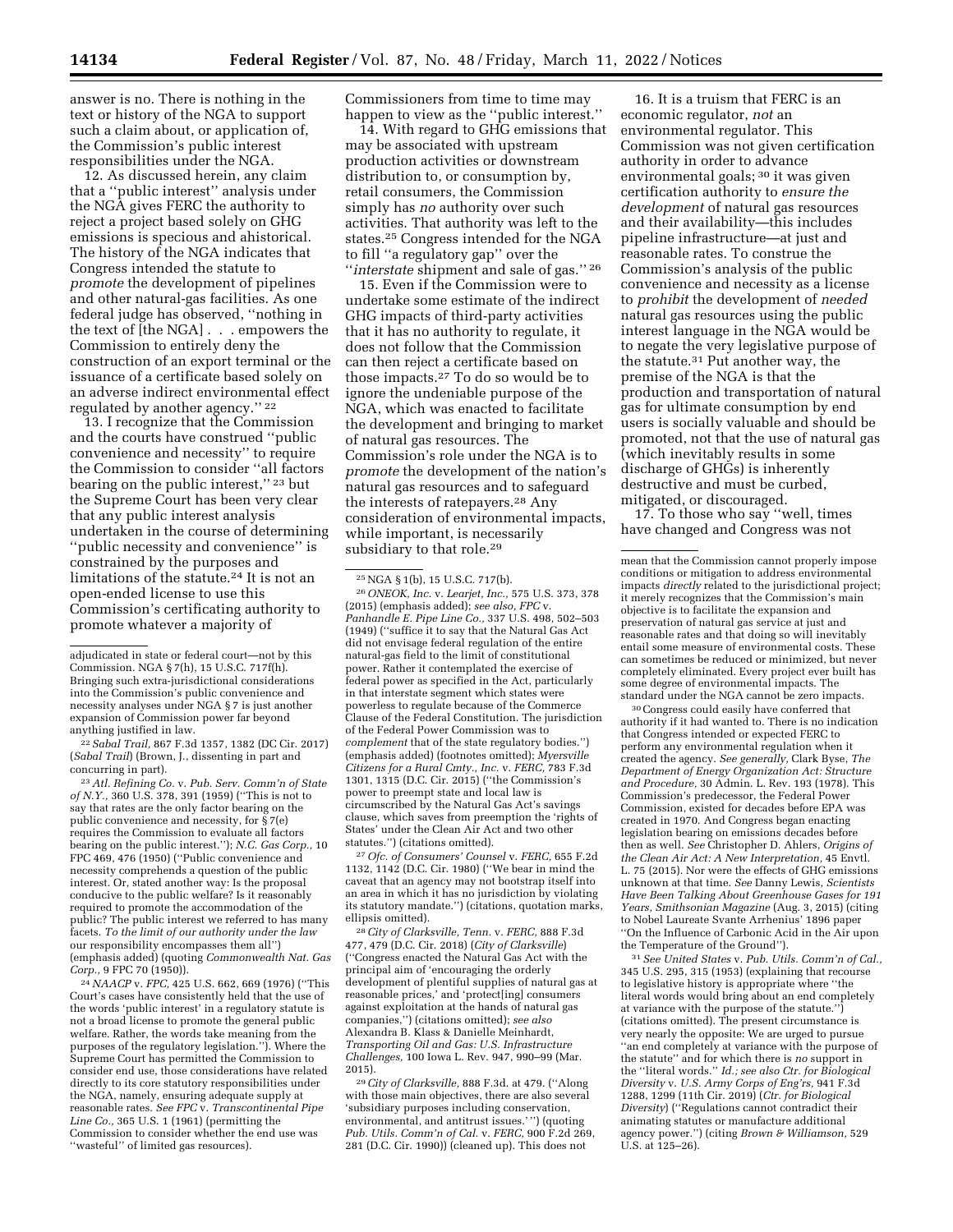thinking about climate change when it passed the NGA,'' here's an inconvenient truth: *If Congress wants to change the Commission's mission under the NGA it has that power; FERC does not.* 

18. Any authority to perform a public interest analysis under the NGA must be construed with reference to the animating purposes of the Act. It is not a free pass to pursue any policy objective—however important or compelling it may be—that is related in some way to jurisdictional facilities.<sup>32</sup> As the Court of Appeals for the D.C. Circuit has explained:

Any such authority to consider all factors bearing on ''the public interest'' must take into account what ''the public interest'' means *in the context of the Natural Gas Act.* FERC's authority to consider all factors bearing on the public interest when issuing certificates means authority to look into those factors which reasonably relate to the purposes for which FERC was given certification authority. *It does not imply authority to issue orders regarding any circumstance in which FERC's regulatory tools might be useful.*33

19. Whereas the Commission's role in certificating facilities under the NGA is explicit,34 any purported authority for the Commission to regulate GHGs is conspicuously absent. The claim that the Commission can reject a needed facility due to GHG emissions using the public interest component in the NGA seems to be based on the following logic: To ascertain whether a facility serves the public convenience and necessity, the Commission must first determine whether the facility is in ''the

33*Office of Consumers' Counsel* v. *FERC,* 655 F.2d at 1147 (emphases added).

public interest,'' which in turn entails considering factors such as ''environmental'' impacts from construction and operation of the proposed facility, as well as estimating and quantifying greenhouse gas emissions from the proposed facility, including both upstream emissions associated with gathering the gas and downstream emissions associated with its use, which the Commission is somehow empowered to deem to be too excessive to grant the certificate.<sup>35</sup> Suffice it to say, this tortured logic breaks apart in multiple places.36

20. Surely if Congress had any intention that GHG analyses should (or could) be the basis for rejecting certification of natural-gas facilities, it would have given the Commission clear statutory guidance as to when to reject on that basis. Instead, those who want the Commission to conjure up a standard on GHG emissions for deciding how much is *too* much are advocating for a standard resembling Justice Stewart's famous method for identifying obscenity, to wit, that he could not describe it, but ''I know it when I see it.'' 37 And the Supreme Court eventually had the good sense to abandon that ocular standard.38

21. Using GHG analysis to reject a certificate implicates an important judicial doctrine used in evaluating just how far an administrative agency can go in essentially *creating* public policy without clear textual support in statutory law. Now let's turn to that doctrine in this context.

37 *Jacobellis* v. *Ohio,* 378 U.S. 184, 197 (1964) (Stewart, J., concurring); *see also* Catherine Morehouse, *Glick, Danly spar over gas pipeline reviews as FERC considers project's climate impacts for first time,* Utility Dive (Mar. 19, 2021) (quoting Chairman Glick regarding use of GHG emissions analysis in *N. Natural Gas Co.,* 174 FERC ¶ 61,189 (2021): ''We essentially used the eyeball test. . . .''). Shorn of its irrelevant disquisition on EPA's stationary source regulations, today's GHG policy statement enshrines an eyeball test as the trigger for subjecting virtually all certificate applicants to the time-consuming and costly EIS process. GHG Statement at PP 88–95.

38 *Miller* v. *California,* 413 U.S. 15 (1973).

### *B. The Major Questions Doctrine and the NGA*

22. The Commission's actions today implicate the ''major questions doctrine,'' which Justice Gorsuch has recently explained as follows:

The federal government's powers . . . are not general, but limited and divided. Not only must the federal government properly invoke a constitutionally enumerated source of authority to regulate in this area or any other, it must also act consistently with the Constitution's separation of powers. And when it comes to that obligation, this Court has established at least one firm rule: ''We expect Congress to speak clearly'' if it wishes to assign to an executive agency decisions ''of vast economic and political significance.'' We sometimes call this the major questions doctrine.39

In short, the major questions doctrine presumes that Congress reserves major issues to itself, so unless a grant of authority to address a major issue is explicit in a statute administered by an agency, it cannot be inferred to have been granted.

23. Whether this Commission can reject a certificate based on a GHG analysis—a certificate that otherwise would be approved under the NGA—is undeniably a major question of public policy. It will have enormous implications for the lives of everyone in this country, given the inseparability of energy security from economic security. Yet the Supreme Court has made it clear that broad deference to administrative agencies on major questions of public policy is *not* in order when statutes are lacking in any explicit statutory grant of authority.40 ''*When much is sought from a statute, much must be shown. . . .*  [B]road assertions of administrative

40*UARG,* 573 U.S. 302, 324 (2014) (''When an agency claims to discover in a long-extant statute an unheralded power to regulate 'a significant portion of the American economy,' *Brown & Williamson,* 529 U.S. at 159 . . . , we typically greet its announcement with a measure of skepticism. We expect Congress to speak clearly if it wishes to assign to an agency decisions of vast 'economic and political significance.' *Id.* at 160.''); *Gundy* v. *United States,* 139 S. Ct. 2116, 2141–42 (2019) (*Gundy*) (Gorsuch, J., dissenting) (''Under our precedents, an agency can fill in statutory gaps where 'statutory circumstances' indicate that Congress meant to grant it such powers. But we don't follow that rule when the 'statutory gap' concerns 'a question of deep economic and political significance' that is central to the statutory scheme. So we've rejected agency demands that we defer to their attempts to rewrite rules for billions of dollars in healthcare tax credits, to assume control over millions of small greenhouse gas sources, and to ban cigarettes.) (citations omitted).

<sup>32</sup>*NAACP* v. *FPC,* 425 U.S. at 665–670 (noting that, although ''the eradication of discrimination in our society is an important national goal,'' the Supreme Court has ''consistently held that the use of the words 'public interest' in a regulatory statute is not a broad license to promote the general welfare. Rather, the words take meaning from the purposes of the regulatory legislation'' which, for the [Federal Power Act] and [Natural Gas Act], are ''to encourage the orderly development of plentiful supplies of electricity and natural gas at reasonable prices.''); *see also Brown & Williamson,* 529 U.S. at 161 (''no matter how important, conspicuous, and controversial the issue, and regardless of how likely the public is to hold the Executive Branch politically accountable, . . . an administrative agency's power to regulate in the public interest must always be grounded in a valid grant of authority from Congress.'') (quotation marks, citation omitted).

<sup>34</sup>*See, e.g.,* NGA §§ 7(e), 15 U.S.C. 717f(e) (apart from statutory exceptions, ''a certificate *shall* be issued to any qualified applicant . . . if it is found that the applicant is able and willing properly to do the acts and to perform the service proposed,'' and, among other things, to comply with ''the requirements, rules and regulations of the Commission . . .'') (emphasis added).

<sup>35</sup>Certificate Policy Statement at PP 4–6; GHG Policy Statement at P 39 (citing *Sabal Trail,* 867 F.3d at 1372–73).

<sup>36</sup> I won't belabor the point, but just to reiterate: a ''public convenience and necessity'' analysis is not a generalized ''public interest'' analysis, as courts have recognized. *See, supra,* P 13 & n.24 and *infra,* P 27. The ''environmental'' impacts appropriately considered in a certification proceeding must surely be limited in some way to the proposed facility itself since both upstream gathering and downstream use are beyond the Commission's statutory jurisdiction. *See City of Clarksville,* 888 F.3d at 479 (identifying ''environmental'' concerns as a ''subsidiary'' purpose of the NGA).

<sup>39</sup>*NFIB,* 142 S. Ct. at 667 (Gorsuch, J., concurring) (citations omitted).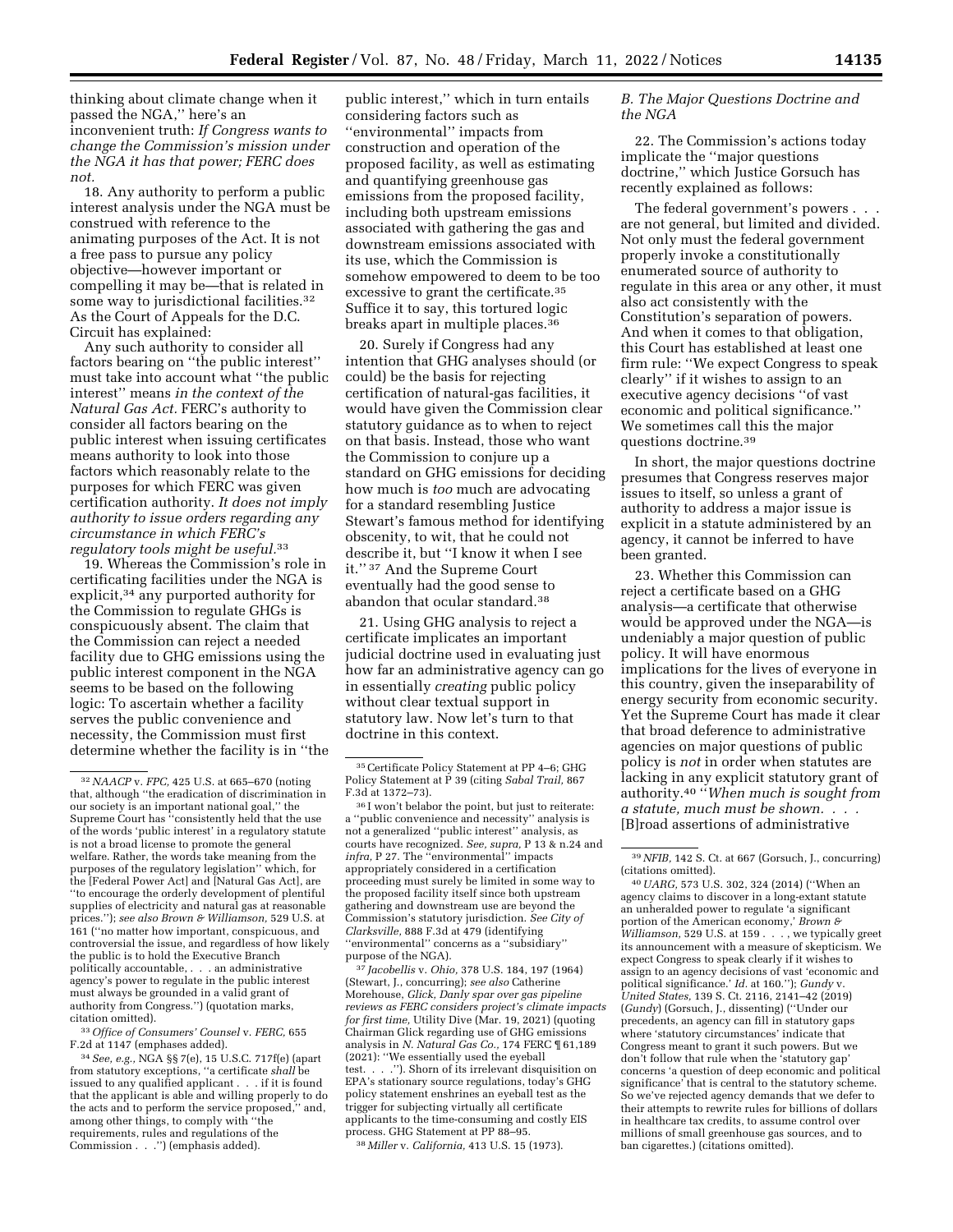power demand *unmistakable legislative*  support." 41

24. There is no ''unmistakable legislative support'' for the powers the Commission asserts today. A broad power to regulate upstream and downstream GHG emissions and their global impacts has simply *not* been delegated to this Commission.42 To the extent the federal government has such power, it has been delegated elsewhere. ''Of necessity, Congress selects different regulatory regimes to address different problems.'' 43 The U.S. Environmental Protection Agency (EPA) is charged with regulating greenhouse gas emissions under the Clean Air Act.44 By contrast, Congress established in the NGA a regulatory regime to address entirely different problems, namely, the need to develop the nation's natural gas resources and to protect ratepayers from unjust and unreasonable rates for gas shipped in the flow of interstate commerce. If it chose, Congress could enact legislation that would invest the Commission with authority to constrain the development and bringing to market of natural gas resources, but the fact is that Congress has chosen *not* to do so. On the contrary, every time Congress has enacted natural gas legislation, it has been to *promote* the development of natural gas resources, not throw up barriers to them.45

43*Am. Elec. Power Co.* v. *Conn.,* 564 U.S. 410, 426

(2011). 44 *Id.* (''*Congress delegated to EPA the decision whether and how to regulate carbon-dioxide emissions from powerplants*'') (emphasis added); *Am. Lung Ass'n.* v. *EPA,* 985 F.3d at 959–60 (D.C. Cir. 2021) (''there is no question that the regulation of greenhouse gas emissions by power plants across the Nation falls squarely within the EPA's wheelhouse."). Consider for a moment how strange it would be for Congress to delegate regulation of GHG emissions from electric power plants to EPA, while somehow delegating regulation of GHG emissions from natural gas fired power plants to FERC. Yet that is what today's orders presuppose.

45*See Mountain Valley Pipeline, LLC,* 171 FERC ¶ 61,232 (2020) (McNamee, Comm'r, concurring at PP 32–40) (discussing decades' worth of legislative enactments, all of which ''indicates that the Commission's authority over upstream production and downstream use of natural gas has been further limited by Congress.'').

25. The fact that the NGA requires the Commission to make some form of public interest determination in the course of a certificate proceeding does not furnish a basis for the Commission to arrogate to itself the authority to constrain the development of natural gas resources on the grounds of their potential greenhouse gas emissions. As now-Justice Kavanaugh has explained: ''If an agency wants to exercise expansive regulatory authority over some major social or economic activity . . . *regulating greenhouse gas emitters, for example*—an ambiguous grant of statutory authority is not enough. Congress must *clearly authorize* an agency to take such a major regulatory action.'' 46 Congress has *not* ''clearly authorize[d]'' this Commission to regulate greenhouse gas emitters, nor to deny certificates to facilities whose construction and operation would be in the public convenience and necessity, simply because the construction and operation of such infrastructure may result in some amount of greenhouse gas emissions.47 ''Even if the text were ambiguous, the sheer scope of the . . . claimed authority . . . would counsel against'' such an expansive interpretation.48

26. The fact that the Commission has absolutely no standard against which to measure the impact of natural gas production upstream or use downstream of the facilities it certificates is also important. In order for Congress to delegate any authority to an executive agency, it must legislatively set forth an intelligible principle for the agency to follow.49 There is no such ''intelligible principle'' for the Commission to follow when it comes to greenhouse gas emissions.

27. Although the NGA requires the Commission to determine whether a proposed facility is in the ''public

47We cannot assume a Congressional intent to regulate *every* incidence of greenhouse gas emissions. As Justice Ginsberg observed, ''we each emit carbon dioxide merely by breathing.'' *Am. Elec. Power Co.* v. *Conn.,* 564 U.S. at 426.

48*Ala. Ass'n.,* 141 S. Ct. at 2489.

49Congress may ''delegate power under broad general directives'' so long as it sets forth ''an intelligible principle'' to guide the delegee. *Mistretta* v. *United States,* 488 U.S. 361, 372 (1989). *See Gundy,* 139 S. Ct. at 2129 (''a delegation is constitutional so long as Congress has set out an 'intelligible principle' to guide the delegee's exercise of authority. Or in a related formulation, the Court has stated that a delegation is permissible if Congress has made clear to the delegee the general policy he must pursue and the boundaries of his authority.'') (citations, internal quotations omitted).

convenience and necessity,'' the term ''has always been understood to mean 'need' for the service. To the extent the environment is considered, such consideration is limited to the effects stemming from the construction and operation of the proposed facilities.'' 50 The term ''public convenience and necessity'' has long been understood to refer most essentially to the public's need for service on terms that are just and reasonable, *i.e.,* that are low enough for the public to pay the rates and high enough for the provider to maintain a profitable business.51 That understanding was reflected in various statutes employing the term, including the Natural Gas Act.52 And it was further reflected in the earliest ''public convenience and necessity'' analyses under the NGA.53

28. To summarize: Whether and how to regulate GHG emissions is a major question of vast economic and political significance. Congress has not explicitly authorized the Commission to regulate in this area as required under the major questions doctrine, nor has it laid down an intelligible principle for the Commission to follow as required by the non-delegation doctrine. Moreover,

 $^{52}\mathrm{\,The\,first\, such\,statute\, appears\ to\ have\ been\ the}$ Interstate Commerce Act (ICA). The Supreme Court explicitly held that the use of the term ''public convenience and necessity'' was chosen in the knowledge that it would be understood against the background of its historical usage. *ICC* v. *Parker,*  326 U.S. 60, 65 (1945) (construing ''public convenience and necessity'' under the ICA and recognizing that Congress' decision to use a term with such a long history indicated Congress intended ''a continuation of the administrative and judicial interpretation of the language.'') When it passed the NGA, Congress was similarly cognizant of having employed the same concept as in the ICA. *See,* Robert Christin et al., *Considering the Public Convenience and Necessity in Pipeline Certificate Cases under the Natural Gas Act,* 38 Energy L.J. 115, 120 (2017) (citing Comm. on Interstate Commerce, Interstate Transportation and Sale of Natural Gas, S. Rep. No. 75–1162, at 5 (Aug. 9, 1937) and noting that ''the concept of a regulatory agency determining whether a private entity's proposal was in the public convenience and necessity was an established practice when the NGA was enacted.'').

53*See In re Kan. Pipe Line & Gas Co.,* 2 FPC 29, 56 (1939) (''We view the term [public convenience and necessity] as meaning a public need or benefit without which the public is inconvenienced to the extent of being handicapped in pursuit of business or comfort or both without which the public generally in the area involved is denied to its detriment that which is enjoyed by the public of other areas similarly situated.'')

<sup>41</sup> *In re MCP No. 165,* 20 F.4th 264, 267–268 (6th Cir. 2021) (Sutton, C.J., dissenting from denial of

<sup>&</sup>lt;sup>42</sup> Panhandle E. Pipe Line Co. v. Pub. Serv. *Comm'n of Ind.,* 332 U.S. 507, 516 (1947) (''three things, and three things only Congress drew within its own regulatory power, delegated by the [Natural Gas] Act to its agent, the Federal Power Commission. These were: (1) The transportation of natural gas in interstate commerce; (2) its sale in interstate commerce for resale; and (3) natural gas companies engaged in such transportation or sale.''); *cf. Ala. Assn.,* 141 S. Ct. at 2488 (invalidating the CDC's eviction moratorium because the ''downstream connection between eviction and the interstate spread of disease is markedly different from the direct targeting of disease that characterizes the measures identified in the statute'').

<sup>46</sup>*U.S. Telecom Ass'n* v. *FCC,* 855 F.3d 381, 422 (Kavanaugh, J. dissenting) (emphases added); *see also NFIB,* 142 S. Ct. at 665 (''the question . . . is whether the Act plainly authorizes the Secretary's mandate. It does not.'').

<sup>50</sup> *Mountain Valley,* 171 FERC ¶ 61,232 (McNamee, Comm'r, concurring at P 41); *see also id.* PP 15–47.

<sup>51</sup>*See generally,* Ford P. Hall, *Certificates of Public Convenience and Necessity,* 28 Mich. L. Rev. 276 (1930) (analyzing the meaning of ''public convenience and necessity'' in state laws antedating passage of the NGA, and concluding that it is the need of the consuming public, without which it will be inconvenienced, that is the critical question to be answered).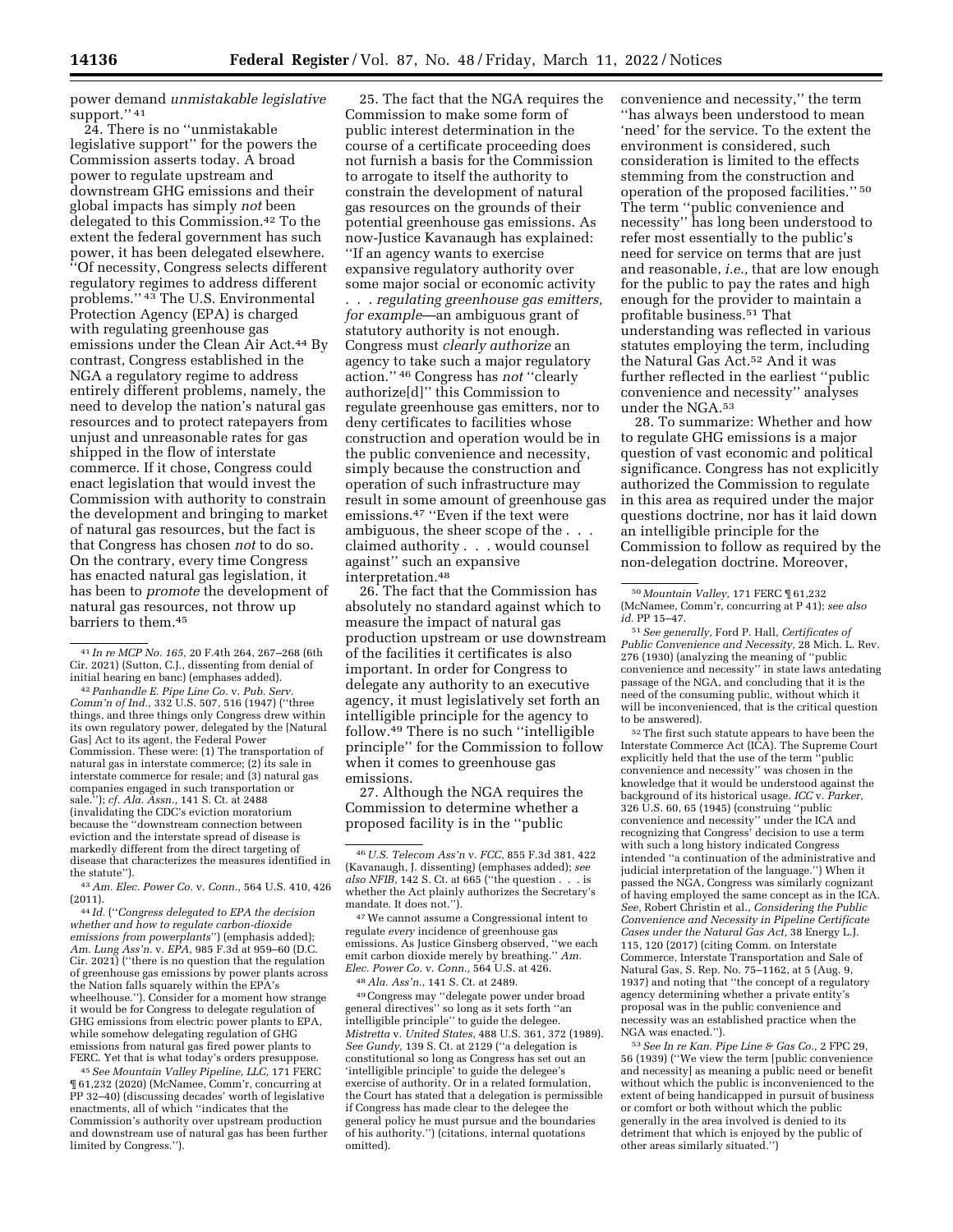EPA, in coordination with the states, already has authority to regulate in this area as specified in federal statutes, which is far removed from this Commission's core expertise and traditional responsibilities.

29. Let's now turn to the second major question.

# *C. GHG Analysis Under NEPA*

30. Is this Commission required or allowed by NEPA 54 to *reject* a certificate for a natural gas facility—*one that would otherwise be approved under the NGA*—based on a GHG analysis conducted as part of the NEPA environmental review? And rejection includes attaching mitigation conditions so onerous (or coercing through deficiency letters) that they render the project unfeasible.55

31. Again, the short answer is no. NEPA does not contain a shred of specific textual authority requiring or allowing the Commission to *reject* based on a NEPA review of estimated GHG impacts (indirect or direct) a certificate

55NGA § 7(e), 15 U.S.C. 717f(e), authorizes the Commission to attach to a certificate ''such reasonable terms and conditions as the public convenience and necessity may require.'' There is no analytical difference between the Commission's authority to reject a certificate application and its authority to mitigate it. *See Nat'l Fuel Gas Supply Corp.* v. *FERC,* 909 F.2d 1519, 1522 (D.C. Cir. 1990) (''The Commission may not, . . . when it lacks the power to promote the public interest directly, do so indirectly by attaching a condition to a certificate that is, in its unconditional form, already in the public convenience and necessity.'') (citations omitted). That the Commission may be tempted to abuse its conditioning authority has long been recognized. *See* Carl I. Wheat, *Administration by the Federal Power Commission of the Certificate Provisions of the Natural Gas Act,* 14 Geo. Wash. L. Rev. 194, 214–215 (1945) (''It is particularly important that the Commission . . . steel itself against the somewhat natural temptation to attempt to use such 'conditions' as substitutes or 'shortcuts' for other (and more appropriate) methods of regulation prescribed in the statute. . . . . [W]hatever may be said with respect to conditions concerning rates and other matters over which the Commission has specific authority under other provisions of the Act, it would appear clear that the power to prescribe 'reasonable conditions' in certificates cannot be greater in scope than the statutory authority of the Commission.'')

application for a facility that otherwise would be found necessary to serve the public under the NGA. Nor would it: As an information-forcing statute, NEPA imposes no substantive obligations.56

32. Even conducting an analysis of indirect GHG effects under NEPA goes too far. The Supreme Court has explicitly rejected the idea that an ''an agency's action is considered a cause of an environmental effect [under NEPA] even when the agency has no statutory authority to prevent that effect.'' 57 Rather, NEPA ''requires a reasonably close causal relationship between the environmental effect and the alleged cause,'' that is analogous to ''the familiar doctrine of proximate cause from tort law.'' 58 While this might leave some difficult judgments at the margins, estimates of the potential global impacts of possible non-jurisdictional upstream or downstream activity—as today's orders purport to require 59—is not a close call.

33. First off, in determining how far an agency's NEPA responsibilities run, one ''must look to the underlying policies or legislative intent in order to draw a manageable line between those causal changes that may make an actor responsible for an effect and those that do not.'' 60 As discussed at length above, there is no way of drawing a plausible line, much less a manageable one, from the Commission's certificating responsibilities under the NGA and the possible consequences of global climate change—consequences which, however potentially grave, are remote from this

57 *Dep't. of Transp.* v. *Pub. Citizen,* 541 U.S. 752, 767 (2004) (*Pub. Citizen*). This principle has been incorporated into the implementing regulations of the Council of Environmental Quality (CEQ), an executive branch agency. *See* 40 CFR. § 1508.1(g)(2) (2021) (''Effects do not include those effects that the agency has no ability to prevent due to its limited statutory authority or would occur regardless of the proposed action'').

58*Pub. Citizen,* 541 U.S. at 767 (citations omitted).

agency's limited statutory mission under the NGA.

34. Second, speculating about the possible future impact on global climate change of a facility's potential GHG emissions does not assist the Commission in its decision-making and therefore violates the ''rule of reason'': Where an agency lacks the power to do anything about the possible environmental impacts, it is not obligated to analyze them under NEPA.61 Again, the Supreme Court has explained, ''inherent in NEPA and its implementing regulations is a 'rule of reason,' which ensures that agencies determine whether and to what extent to prepare an EIS based on the usefulness of any new potential information to the decision-making process. Where the preparation of an EIS would serve 'no purpose' in light of NEPA's regulatory scheme as a whole, no rule of reason worthy of the title would require an agency to prepare an EIS.'' 62

35. This conclusion becomes even more obvious when considered alongside the undeniable fact that neither NEPA nor any other statute contains a scintilla of guidance as to which specific metrics are to be used to determine when the Commission can or must reject a project based on a GHG analysis. The Commission today establishes a threshold of 100,000 metric tons of  $CO<sub>2</sub>e$  of annual project emissions for purposes of its analysis of natural gas projects under NEPA.63 The rationale for establishing this threshold has literally *nothing* to do with the

62*Pub. Citizen,* 541 U.S. at 767 (citations omitted).

<sup>54</sup>NEPA, 42 U.S.C. 4321 *et seq.,* requires all federal agencies to undertake an ''environmental assessment'' of their actions, typically including the preparation of an ''environmental impact statement'' of proposed ''major federal actions.'' As discussed below, the purpose of the EA and EIS is for the agency to be fully informed of the impact of its decisions. NEPA does not mandate any specific action by the agency in response to an EA or EIS, other than to make an informed decision. *See, e.g.,* Steven M. Siros, et al., *Pipeline Projects— The Evolving Role of Greenhouse Gas Emissions Analyses under NEPA,* 41 Energy L.J. 47 (May 2020); *see also Sabal Trail,* 867 F.3d at 1367–68 (describing NEPA as ''primarily informationforcing'' and noting that courts ''should not '' 'flyspeck'' an agency's environmental analysis, looking for any deficiency no matter how minor.'") (quoting *Nevada* v. *Dep't of Energy,* 457 F.3d 78, 93 (D.C. Cir. 2006)).

<sup>56</sup> ''[*I*]*t is now well settled that NEPA itself does not mandate particular results, but simply prescribes the necessary process.* If the adverse environmental effects of the proposed action are adequately identified and evaluated, *the agency is not constrained by NEPA from deciding that other values outweigh the environmental costs.* . . . Other statutes may impose substantive environmental obligations on federal agencies, *. . . but NEPA merely prohibits uninformed—rather than unwise—agency action.*'' *Robertson* v. *Methow Valley Citizens Council,* 490 U.S. 332, 350–51 (1989) (citations omitted; emphases added). *See also, e.g., Minisink Residents for Envtl. Preserv. & Safety* v. *FERC,* 762 F.3d 97, 112 (D.C. Cir. 2014) (same).

<sup>59</sup>Certificate Policy Statement at PP 73–76; GHG Policy Statement at PP 28–31.

<sup>60</sup>*Pub. Citizen,* 541 U.S. at 767 (citations omitted).

<sup>61</sup>*See, e.g., Sabal Trail,* 867 F.3d at 1372 (citing *Pub. Citizen,* 541 U.S. at 770) (''when the agency has no *legal* power to prevent a certain environmental effect, there is no decision to inform, and the agency need not analyze the effect in its NEPA review.'') (emphasis in original); *Citizens Against Burlington, Inc.* v. *Busey,* 938 F.2d 190, 195 (D.C. Cir. 1991) (''an agency need follow only a 'rule of reason' in preparing an EIS . . . and . . . this rule of reason governs both *which* alternatives the agency must discuss, and the *extent* to which it must discuss them.'') (internal citations and quotations omitted, emphasis in original). To state the obvious: We have absolutely no way of knowing how much an individual project may or may not contribute to global climate change for any number of reasons, including because there is no way for us to meaningfully evaluate the release of GHG emissions if the facility in question were not to be certificated. Notwithstanding, today, the majority boasts of forcing virtually every certificate applicant into the EIS process. GHG Policy Statement at PP 80, 88.

<sup>63</sup> GHG Policy Statement at P 80, 88. For purposes of determining what emissions count toward the 100,000 metric tons per year threshold, the majority states that this number is measured based on ''the construction, operational, downstream, and, where determined to be reasonably foreseeable, upstream GHG emissions that reoccur annually over the life of the project.'' *Id.* P 80 & n.197.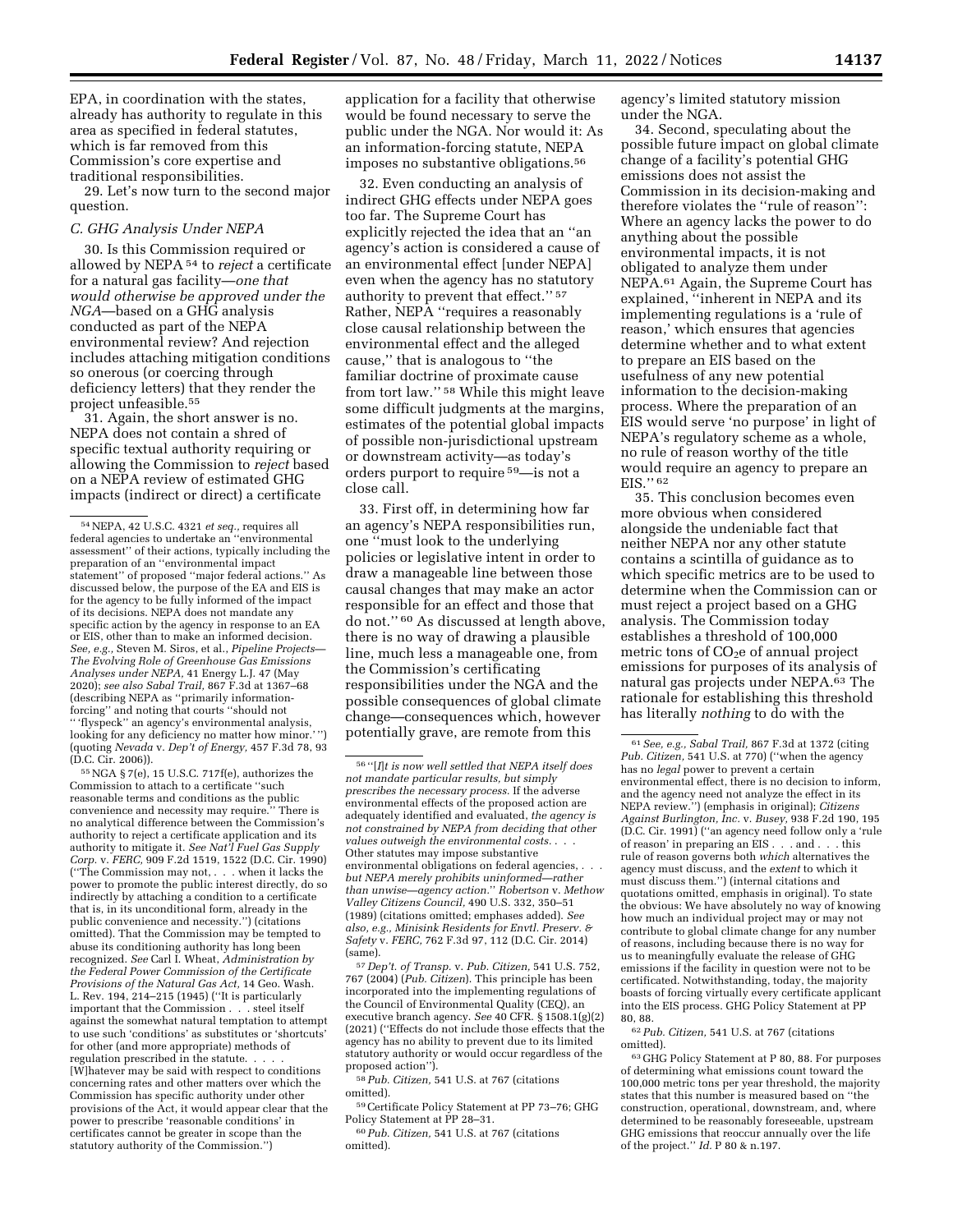Commission's NGA obligations, or even with its NEPA obligations. It consists of little more than piggybacking on EPA's approach to regulating stationary sources.<sup>64</sup> Today's order boasts that this new threshold will capture projects ''transporting an average of 5,200 dekatherms per day and projects involving the operation of *one* or more compressor stations or LNG facilities'' 65 and that this threshold ''will capture over 99% of GHG emissions from Commission-regulated natural gas projects.'' 66

36. These are just arbitrarily chosen numbers. A proliferation of quantification does not constitute reasoned decision-making. All of the important questions about the creation and application of this threshold remain unanswered: Is there anything in either the NGA or NEPA to indicate how much is too much and should be rejected? Or how little is low enough to get under the red line? No. If the Commission is attempting to quantify *indirect* global GHG impacts, as EPA now suggests we do,67 how much global impact is too much and requires rejection of the certificate? How much impact is *not* too much? Should rejection only be based on impacts on the United States? North America? The Western Hemisphere? The planet? Where is the line? Again, there is absolutely no statutory provision that answers these questions as to the application of GHG metrics in a certificate proceeding brought under the NGA. The complete absence of any statutory guidance on the seminal question of ''how much is too much? '' would render any action by the Commission to reject a certificate based on any metric as ''arbitrary and capricious'' in the fullest sense.68

37. I recognize that the 100,000 metric tons marker adopted in today's orders is not a threshold for rejecting a proposed project but only for subjecting it to

66 *Id.* P 95. It appears that the majority's intent is to force all applicants into the EIS process. This will undeniably cause each application to become far more costly and time-consuming, both obvious disincentives to even trying.

67EPA Comments, *Iroquois Gas Transmission Sys., L.P.,* Docket No. CP20–48–000 at 1–2 (filed Dec. 20, 2021) (EPA Dec. 20, 2021 Letter).

68And yet, as a practical matter, applicants must spend years of work and possibly millions of dollars (or more) in preparatory tasks like lining up financing, securing local political support, obtaining permits, etc. All this extensive legwork is needed just to put an application in to the Commission. Today's orders effectively tell applicants that their application could be rejected for any reason or no reason at all. Nor does the majority even do the courtesy of providing a target for the applicant to aim at.

further scrutiny in the form of an EIS. But this is no small matter—completion of an EIS is extremely cost-intensive and time-consuming and, in addition, creates a plethora of opportunities for opponents of the project who otherwise lack meritorious objections to it, to run up the costs, to cause delays, and to create new grounds for the inevitable appeals challenging the certificate even if the applicant does manage to obtain it.69

38. NEPA provides no statutory authority to reject a gas project that would otherwise be approved under the NGA. How could it? As is well-known, the duties NEPA imposes are essentially procedural and informational.70 The Commission's regulations implementing NEPA reflect its limits by noting that, ''[t]he Commission will comply with the regulations of the Council on Environmental Quality *except where those regulations are inconsistent with the statutory requirements of the Commission*.'' 71

39. It's not actually very difficult to see how the approach the majority adopts today is ''inconsistent with the statutory requirements of the Commission.'' 72 I will repeat that the purpose of the NGA is to *promote* the development, transportation, and sale at reasonable rates of natural gas. I will

70*See, Nat. Res. Def. Council, Inc.* v. *EPA,* 822 F.2d 104, 129 (D.C. Cir. 1987) (''NEPA, as a procedural device, *does not work a broadening of the agency's substantive powers.* Whatever action the agency chooses to take must, of course, be within its province in the first instance.'') (citations omitted, emphasis added); *Balt. Gas & Elec. Co.* v. *Natural Res. Defense Council, Inc.,* 462 U.S. 87, 97 (1983) (acknowledging NEPA's ''twin aims'' as obligating an agency ''to consider every significant aspect of the environmental impact of a proposed action'' and ensuring ''that the agency will inform the public that it has indeed considered environmental concerns in its decision-making process,'' but noting that ''Congress in enacting NEPA, however, did not require agencies to elevate environmental concerns over other appropriate considerations.'') (citations, alterations omitted).

71 18 CFR 380.1 (2021) (emphasis added); *see also*  40 CFR 1500.3(a) (2021) (compliance with the CEQ regulations ''is applicable to and binding on all Federal agencies . . . except where compliance would be inconsistent with other statutory requirements'').

72 18 CFR 380.1 (2021). *See* The Hon. Joseph T. Kelliher Jan. 7, 2022 Comments, *Technical Conference on Greenhouse Gas Mitigation: Natural Gas Act Sections 3 and 7 Authorizations,* Docket No. PL21–3–000 at 2 (The Hon. Joseph T. Kelliher Jan. 7, 2022 Comments) (''if imposing mitigation for direct and indirect emissions discourages or forestalls pipeline development, the mitigation policy is directly contrary to the principal purpose of the Natural Gas Act and must be set aside.'').

repeat that the NGA conveys only *limited* jurisdictional authority; that NEPA conveys *no* jurisdictional authority; that a *different* agency is responsible for regulating GHGs; and that such regulation is a *major issue* that Congress would have to speak to *unambiguously,* which it clearly has *not*  done. And yet under the analysis embraced by the majority today, this Commission purports to impose onerous—possibly fatal—regulatory requirements on certificate applicants in order to generate reams of highly speculative data that have no meaningful role to play in the execution of this agency's statutory duties.73 In fact, it contravenes the purposes of the NGA in at least two obvious ways: First, by bringing extrinsic considerations to bear on the Commission's decisionmaking, and second, by causing needless delay in the process.74

40. There is no meaningful way of evaluating any of the critical issues, and no statutory authority to actually do anything about upstream or downstream emissions,75 but unlimited ways to find fault with any analysis. Even though they aren't supposed to ''flyspeck'' an agency's NEPA analysis, judges who wish to impose their own policy preferences will be tempted to do exactly that. And once the agency undertakes to address an issue in its NEPA analysis, it is subject to the APA's ''reasoned decision-making'' standard of

74The delay is clearly part of the point. Why else funnel virtually every certificate applicant into the EIS process? *See e.g.,* Bradley C. Karkkainen, *Whither NEPA?,* N.Y.U. Envtl. L.J. at 339–40 (observing that NEPA has become ''a highly effective tool that environmental NGOs and others can use to raise the financial and political costs of projects they oppose and stretch out decisions over an extended time frame, giving time to rally political opposition.''). *See also* P 47, *infra.* 

75 In fact, even if the Commission had the authority to impose upstream or downstream GHG emissions mitigation, or to deny certificates of public convenience and necessity on that basis, the majority admits that it is by no means obvious that doing so would actually prevent or even meaningfully reduce global climate change or the problems associated with it. *See* GHG Policy Statement at P 88 (noting that ''[e]ven if deep reductions in GHG emissions are achieved, the planet is projected to warm by at least 1.5 degrees Celsius (°C) by 2050;'' and that ''even relatively minor GHG emissions pose a significant threat'').

<sup>64</sup> *Id.* PP 88–93 (acknowledging that the Supreme Court has partially invalidated EPA's regulatory regime).

<sup>65</sup> *Id.* P 89 (emphasis added).

<sup>69</sup>*See* Bradley C. Karkkainen, *Whither NEPA?,*  N.Y.U. Envtl. L.J. 333, 339 & n.31 (2004) (noting that ''Department of Energy EISs produced prior to 1994 had a mean cost of \$6.3 million and a median cost of \$1.2 million; following an aggressive effort to reduce costs, after 1994 the mean cost fell to \$5.1 million, but the median cost rose to \$2.7 million.'')

<sup>73</sup>Bradley C. Karkkainen, *Whither NEPA?,* N.Y.U. Envtl. L.J. at 345–346 (noting that fear of NEPA challenges has led agencies to '''kitchen sink' EISs'' to reduce the risk of reversal, but that almost nobody actually reads them ''and those who attempt to do so may find it difficult to separate the good information from the junk. Contrary to conventional wisdom, more information is not always better.''); *see also, Pub. Citizen,* 541 U.S. at 768–769 (''NEPA's purpose is not to generate paperwork—even excellent paperwork—but to foster excellent action.'') (quoting then-in effect 40 CFR 1500.1(c) (2003)).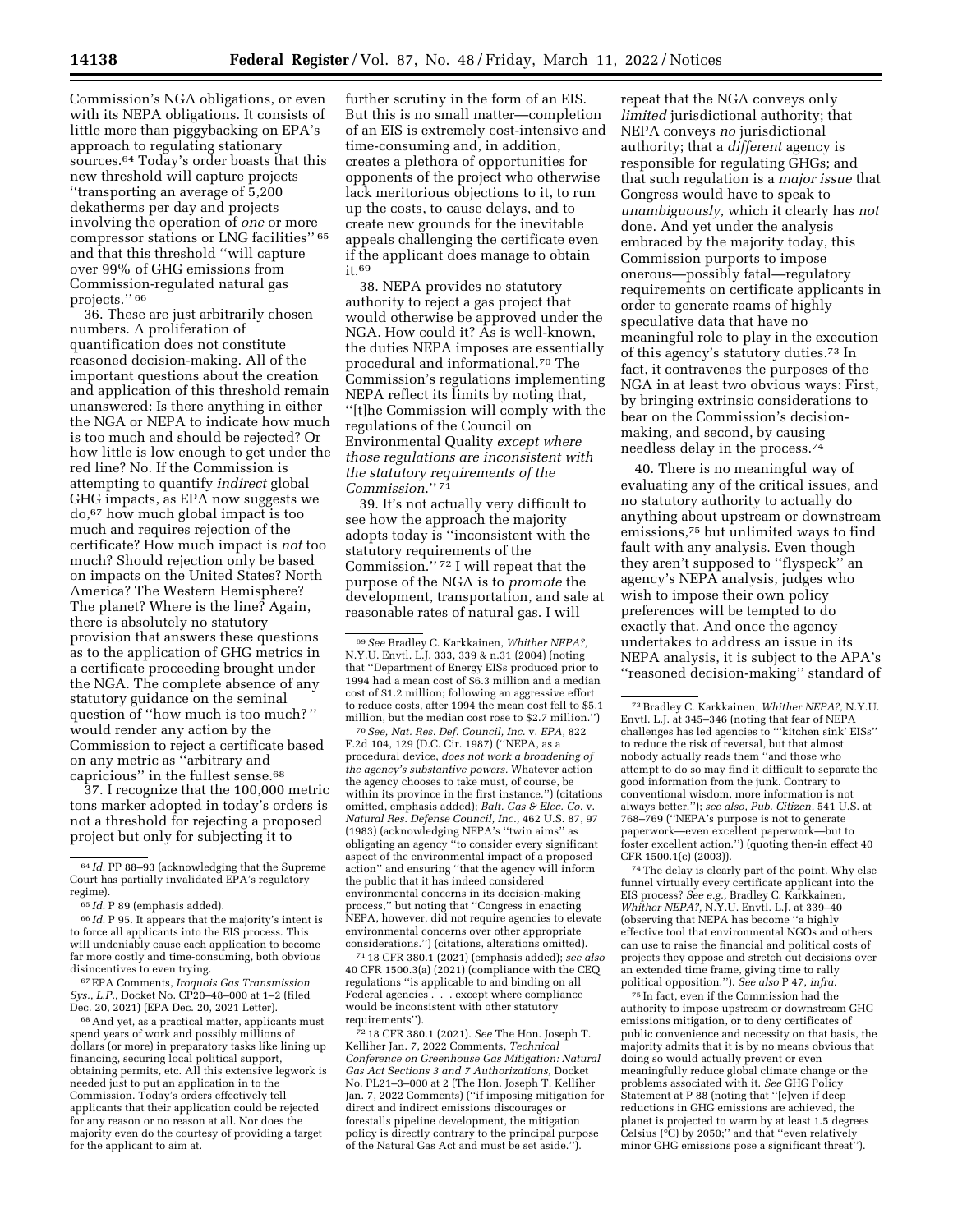review.76 Thus the effect is to ramp up dramatically the legal uncertainties and costs facing any certificate applicant.

# *D. The Policy Statements Rest on Inadequate Legal Authority*

41. Today's orders rely to a remarkable degree on a smattering of statements from a handful of recent orders. Simply put, these authorities are simply "too slender a reed" 77 to support the great weight today's orders place on them.

42. Neither *Sabal Trail* 78 nor *Birckhead,*79 nor the more recent *Vecinos* 80 opinion from the D.C. Circuit changes any of the analysis above. Indeed, to the extent language from those cases is interpreted as requiring the Commission to exercise authority *not* found in statutes—and these opinions are more confusing than clear, as well as inconsistent with the D.C. Circuit's own precedent—then such an interpretation would be contrary to the Supreme Court's major question doctrine. Be that as it may, while I recognize that *Sabal Trail* and *Vecinos*  are presently applicable to this Commission, neither of those cases individually nor both of them together provide a lawful basis for *rejecting* a certificate for a facility that is otherwise found to be needed under the NGA solely because of its estimated potential impacts on global climate change.81

78*Sabal Trail,* 867 F.3d 1357. In support of its assertion of broad discretion in attaching conditions to a certificate, the majority also cites to *ANR Pipeline Co.* v. *FERC,* 876 F.2d 124, 129 (D.C. Cir. 1989) (*ANR Pipeline*). Certificate Policy Statement at P 74 & n. 190. Since the Commission's conditioning authority is limited in the same way as its certificating authority, there is little reason to discuss it separately. I will only note in passing that, although the court described the Commission's conditioning authority as ''extremely broad,'' the only issue actually before the court in *ANR Pipeline*  was the validity of certificate terms imposed in furtherance of the Commission's core duty to ensure that rates are non-discriminatory. *Id.* 

79*Birckhead* v. *FERC,* 925 F.3d 510 (D.C. Cir. 2019) (rejecting, for failure to raise the issue before the Commission, a claim that NEPA requires FERC to analyze downstream GHG emissions). Since *Birckhead* was decided on jurisdictional grounds, any substantive commentary in that order is mere dicta and I will not discuss it further.

80 *Vecinos,* 6 F.4th 1321.

81Both orders suffer from a number of infirmities that don't bear belaboring in this context. In brief, however, *Sabal Trail* reads the Commission's duty to ''balance 'the public benefits against the adverse effects of the project, including adverse environmental effects,' '' *Sabal Trail,* 867 F.3d at 1373 (quoting *Minisink Residents for Envtl. Pres. &* 

43. Virtually the entire structure of the majority's fundamental policy changes rests on a single line from *Sabal Trail.*82 That statement is itself predicated on an idiosyncratic reading of *Public Citizen* and the D.C. Circuit's own precedents.83 *Sabal Trail* rather facilely distinguished existing D.C. Circuit precedent on the grounds that, in contrast to those cases, the same agency that was performing the EIS was also authorized to approve or deny the certificate.84 It reasoned that because the Commission could take ''environmental'' issues into account in its public interest analysis, and GHG emissions raise ''environmental'' issues, it must therefore follow that the Commission could deny a certificate based on projected GHG emissions estimates.

44. *Sabal Trail* acknowledged that ''*Freeport* and its companion cases rested on the premise that FERC had no legal authority to prevent the adverse environmental effects of natural gas exports.'' 85 Specifically, ''FERC was forbidden to rely on the effects of gas exports *as a justification for* denying an upgrade license.'' 86 In contrast with those cases—all of which addressed certification of LNG facilities under NGA § 3 as opposed to interstate

82Namely, ''[b]ecause FERC could deny a pipeline certificate on the ground that the pipeline would be too harmful for the environment, the agency is a 'legally relevant cause' of the direct and indirect environmental effects of pipelines that it approves.'' *Sabal Trail,* 867 F.3d at 1373. The other orders the majority relies on depend vitally on this statement. *See, e.g.,* Certificate Policy Statement at PP 75 & n. 192 (citing *Birckhead*); 86 & n. 207 (citing *Vecinos*); GHG Policy Statement at PP 13, 36–38 (citing *Birckhead*) and P 14 & n. 38 (citing *Vecinos*).

83*See Ctr. for Biological Diversity,* 941 F.3d at 1300 (''the legal analysis in *Sabal Trail* is questionable at best. It fails to take seriously the rule of reason announced in *Public Citizen* or to account for the untenable consequences of its decision. The *Sabal Trail* court narrowly focused on the reasonable foreseeability of the downstream effects, as understood colloquially, while breezing past other statutory limits and precedents—such as *Metropolitan* [*Edison Co.* v. *People Against Nuclear Energy,* 460 U.S. 776 (1983)] and *Public Citizen* clarifying what effects are cognizable under NEPA.'').

84*Sabal Trail,* 867 F.3d at 1372–1373. In each of the D.C. Circuit orders *Sabal Trail* purported to distinguish, the court had found that FERC did not have to analyze, because it could not regulate, downstream emissions.

85 *Id.* at 1373 (citing *Sierra Club* v. *FERC*  (*Freeport*), 827 F.3d 36, 47 (D.C. Cir. 2016). The 'companion cases'' are *Sierra Club v. FERC* (*Sabine Pass*), 827 F.3d 59 (D.C. Cir. 2016) and *EarthReports, Inc.* v. *FERC,* 828 F.3d 949 (D.C. Cir. 2016).

86*Sabal Trail,* 867 F.3d at 1373 (emphasis in original).

transportation facilities under NGA § 7—the court in *Sabal Trail* concluded that, under NGA § 7, by contrast, ''FERC is not so limited. Congress broadly instructed the agency to consider 'the public convenience and necessity' when evaluating applications to construct and operate interstate pipelines.'' 87 It thus concluded that, ''[b]ecause FERC could deny a pipeline certificate on the ground that the pipeline would be too harmful for the environment, the agency is a 'legally relevant cause' of the direct and indirect environmental effects of pipelines that it approves. *See Freeport,*  827 F.3d at 47. *Public Citizen* thus did not excuse FERC from considering these indirect effects.'' 88

45. But the *Sabal Trail* court never considered with reference to the Commission's statutory authority the proper scope of that public interest analysis or the extent to which ''environmental'' issues could be considered in that context. It simply assumed the Commission's authority to be unlimited. But as discussed above, Congress drafted the NGA for the purpose of filling a specific gap in regulatory authority. The only way *Sabal Trail* would be correct is if Congress had ''clearly authorized'' the Commission to evaluate geographically and temporally remote impacts of nonjurisdictional activity in its ''public convenience and necessity'' determinations. As discussed above, that conclusion is clearly, irredeemably, wrong.89

46. As for *Vecinos,* there, the court compounds that error both by relying uncritically on *Sabal Trail* and by finding fault with the Commission for failing to connect its decision not to use the Social Cost of Carbon to Petitioners' argument that it was required to do so under 40 CFR. § 1502.21(c).<sup>90</sup> That regulation sets forth an agency's obligations when ''information relevant to reasonably foreseeable significant adverse impacts cannot be obtained.'' 91 But global climate change is only a ''foreseeable significant adverse impact'' of the Commission's action *if* the Commission's authority extends as far

89*Supra,* Section I.B. *Cf. ICC* v. *Parker,* 326 U.S. 60, 65 (1945) (construing ''public convenience and necessity'' under the Interstate Commerce Act and recognizing that Congress' decision to use a term with such a long history indicated Congress intended ''a continuation of the administrative and judicial interpretation of the language.''). Far from being ''a continuation of the administrative and judicial interpretation of the language,'' construing it to extend to an analysis of global GHG emissions is novel and unprecedented.

<sup>76</sup> *Vecinos Para El Bienestar de la Comunidad Costera* v. *FERC,* 6 F.4th 1321, 1329 (D.C. Cir. 2021) (*Vecinos*) (''Because the Commission failed to respond to significant opposing viewpoints concerning the adequacy of its analyses of the projects' greenhouse gas emissions, we find its analyses deficient under NEPA and the APA.''). 77*Cf.* The Hon. Joseph T. Kelliher Jan. 7, 2022 Comments at 3.

*Safety* v. *FERC,* 762 F.3d 97 at 101–02 and citing *Myersville Citizens for a Rural Cmty.* v. *FERC,* 783 F.3d at 1309), far too expansively, and *Vecinos*  compounds that error. Both orders are discussed below.

<sup>87</sup> *Id.* (citations omitted).

<sup>88</sup> *Id.* 

<sup>90</sup> *Vecinos,* 6 F.4th at 1328–30.

<sup>91</sup> 40 CFR. § 1502.21(c).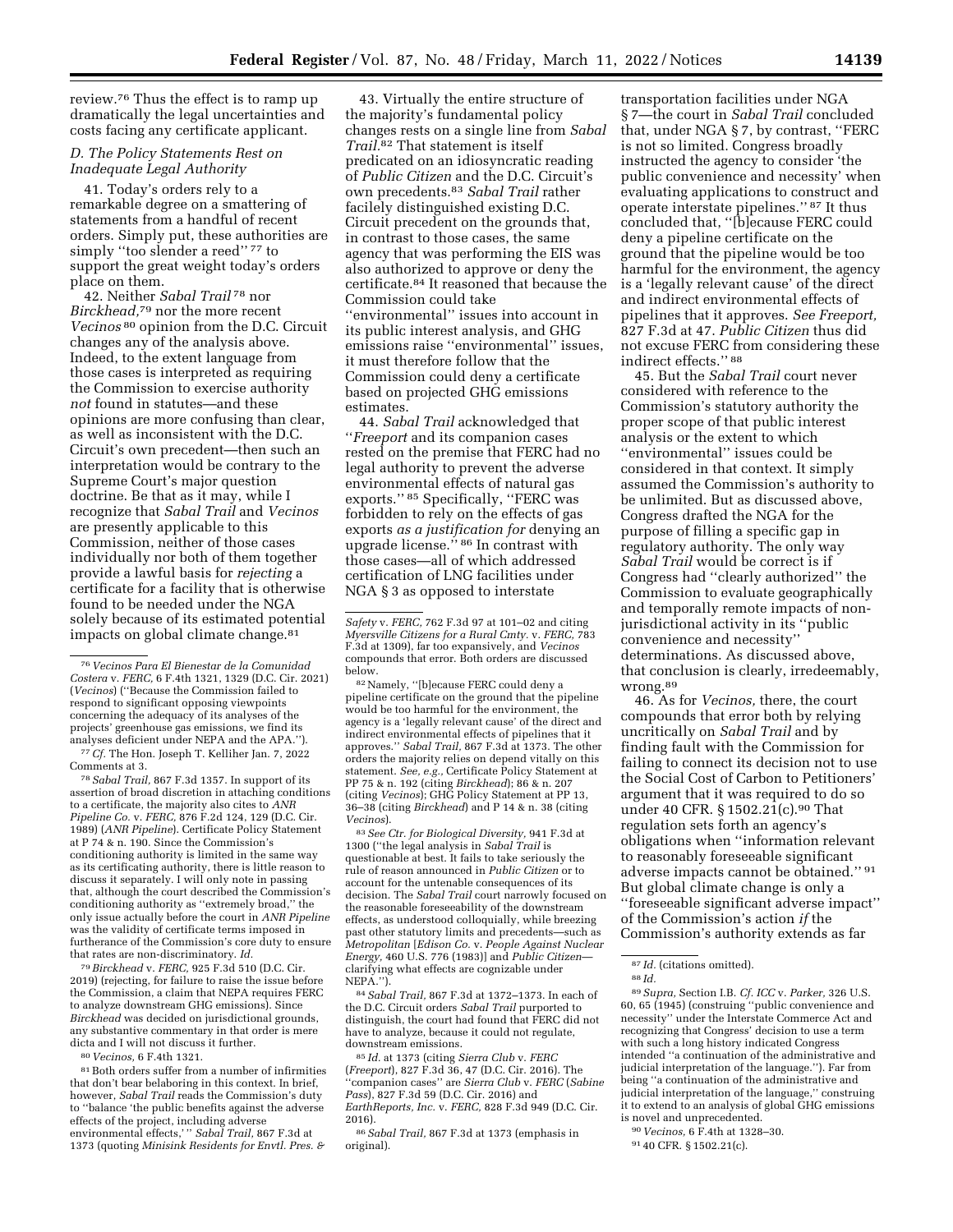as the *Sabal Trail* court said it does. For the reasons set out in this statement, I respectfully disagree. Nor am I alone in my disagreement.92

47. Finally, as to the contention that the Commission is bound to follow *Sabal Trail* notwithstanding its errors, I would simply point out that intervening Supreme Court precedents—such as *NFIB* 93 and *Ala. Ass'n.* 94—have not just significantly weakened, but utterly eviscerated the conceptual underpinnings of *Sabal Trail'*s limitless construction of the Commission's public interest inquiry under the NGA's ''public convenience and necessity'' analysis.95 It is folly for this Commission to proceed heedless of the Supreme Court's recent rulings that agencies may not use ambiguous or limited grants of statutory authority in unprecedented ways to make policy on major questions that Congress has reserved for itself. But that's exactly what the Commission does today.96

48. We are indeed bound to follow judicial precedent, but we don't get to ''cherry pick'' one precedent such as *Sabal Trail* because we like that particular opinion, while ignoring the many other conflicting precedents, especially those more recent rulings from the Supreme Court itself applying the major question doctrine. These more recent opinions light up *Sabal Trail* as a clear outlier.

## **II. The Real Debate Is About Public Policy not Law**

49. Preventing the construction of each and every natural gas project is the overt public-policy goal of many wellfunded interest groups working to reduce or eliminate natural gas usage.<sup>97</sup>

prior decision.'') (cleaned up, citation omitted). 96 In his *NFIB* concurrence, Justice Gorsuch states: ''Sometimes Congress passes broadly worded statutes seeking to resolve important policy questions in a field while leaving an agency to work out the details of implementation. Later, the agency may seek to exploit some gap, ambiguity, or doubtful expression in Congress's statutes to assume responsibilities far beyond its initial assignment. The major questions doctrine guards against this possibility by recognizing that Congress does not usually hide elephants in mouseholes. 142 S. Ct. at 669 (Gorsuch, J., concurring) (citations, alterations omitted). It would be hard to find a better description of the path the Commission has taken to arrive at today's orders.

97*See, e.g.,* Bloomberg Philanthropies, *[https://](https://www.bloomberg.org/environment/moving-beyond-carbon/) [www.bloomberg.org/environment/moving-beyond](https://www.bloomberg.org/environment/moving-beyond-carbon/)[carbon/](https://www.bloomberg.org/environment/moving-beyond-carbon/)* (''Launched in 2019 with a \$500 million investment from Mike Bloomberg and Bloomberg

Today's orders, whatever the intent, will have the undeniable effect of advancing that *policy* goal, and we should not deny the obvious. Rather than bringing legal certainty to the Commission's certificate orders,98 today's orders will greatly increase the costs and uncertainty associated with this Commission's own handling of certificate applications. In fact, by purporting to apply today's new policy retroactively on applications that have already been submitted (and in many instances pending for years), today's action is deeply unfair: It judges by an entirely new set of standards applications that were prepared and submitted to meet the old standards and essentially opens all of them to be

98*See* Letter of Chairman Richard Glick to Sen. John Barasso, M.D. (Feb. 1, 2022) (''Preparing an EIS to consider the reasonably foreseeable GHG emissions that may be attributed to a project proposed under section 7 of the NGA allows the Commission to issue more legally durable orders on which all stakeholders can depend, including project developers.''); Letter of Commissioner Allison Clements to Sen. John Barasso, M.D. (Feb. 1, 2022) (''I will do my part to assure that the updated policy will be a legally durable framework for fairly and efficiently considering certificate applications—one that serves the public interest and increases regulatory certainty for all stakeholders.''); *see also,* Corey Paul, *FERC Dems argue legal benefits from climate reviews outweigh gas project delays,* S&P Capital IQ Pro (Feb. 3,  $2022$ ).

relitigated.99 The undoubted effect of these orders will be to interpose additional months or years of delay on project applicants and to increase exponentially the vulnerability on appeal of any Commission orders that do approve a project.

50. Recently I said the Commission's new rule on unlimited late interventions in certificate cases was ''not a legal standard, but a legal weapon." 100 The new certificate policy approved today is the mother of all legal weapons. There is no question that it will be wielded against each and every natural gas facility both at the Commission and in the inevitable appeals, making the costs of even pursuing a natural gas project insuperable.

51. Let me emphasize that every person or organization pursuing the policy goal of ending the use of natural gas by opposing every natural gas facility has an absolute right under the First Amendment to engage in such advocacy. However, whether to end the use of natural gas by banning the construction of all new natural gas projects is a public policy question of immense importance, one that affects the lives and livelihoods of tens of millions of Americans and their communities, as well as the country's national security. In a democracy, such a huge policy question should *only* be decided by legislators elected by the people, not by unelected judges or administrative agencies.101

52. This public-policy context is absolutely relevant to these orders because it illustrates that the longrunning controversy at this Commission over the use of GHG analyses in naturalgas certificate cases, whether it's a demand to quantify indirect impacts from upstream production and downstream use,102 or a demand to apply an administratively-constructed

100*Adelphia Gateway, LLC,* 178 FERC ¶ 61,030 (2022) (Christie, Comm'r concurring at P 4) (available at: *[https://www.ferc.gov/news-events/](https://www.ferc.gov/news-events/news/item-c-3-commissioner-christies-partial-concurrence-and-partial-dissent-adelphia)  [news/item-c-3-commissioner-christies-partial](https://www.ferc.gov/news-events/news/item-c-3-commissioner-christies-partial-concurrence-and-partial-dissent-adelphia)[concurrence-and-partial-dissent-adelphia](https://www.ferc.gov/news-events/news/item-c-3-commissioner-christies-partial-concurrence-and-partial-dissent-adelphia)*).

101*See Am. Lung Ass'n* v. *EPA,* 985 F.3d at 1003 (Walker, J., concurring in part and dissenting in part) (''whatever multi-billion-dollar regulatory power the federal government might enjoy, it's found on the open floor of an accountable Congress, not in the impenetrable halls of an administrative agency—even if that agency is an overflowing font of good sense.'') (citing U.S. Const. art I, § 1).

102 GHG Policy Statement at PP 27–28, 31, & n.97. *See also,* EPA Dec. 20, 2021 Letter.

<sup>92</sup>*See supra,* n. 83.

<sup>93</sup>*NFIB,* 142 S. Ct. 661.

<sup>94</sup>*Ala. Ass'n.,* 141 S. Ct. 2485 at 2489. 95*See generally, Allegheny Def. Project* v. *FERC,*  964 F.3d 1, 18 (D.C. Cir. 2020) (noting that circuit court precedent may be departed from ''when intervening developments in the law—such as Supreme Court decisions—have removed or weakened the conceptual underpinnings of the

Philanthropies, Beyond Carbon . . . . works . . . to . . . *stop the construction of proposed gas plants*.'') (last visited Feb. 8, 2022) (emphasis added); Sierra Club, *[https://www.sierraclub.org/policy/energy/](https://www.sierraclub.org/policy/energy/fracking)  [fracking](https://www.sierraclub.org/policy/energy/fracking)*, (''There are no 'clean' fossil fuels. The Sierra Club is committed to *eliminating the use of fossil fuels,* including coal, *natural gas* and oil, as soon as possible'') (emphases added) (last visited Feb. 8, 2022); Natural Resources Defense Council, *<https://www.nrdc.org/issues/reduce-fossil-fuels>* (''Oil, *gas,* and other fossil fuels come with grave consequences for our health and our future. . . . *NRDC is pushing America to move beyond these dirty fuels. We fight dangerous energy development on all fronts*'') (emphases added) (last visited Feb. 8, 2022); Press Release, *NRDC Receives \$100 million from Bezos Earth Fund to Accelerate Climate Action* (Nov. 16, 2020), available at *[https://](https://www.nrdc.org/media/2020/201116) [www.nrdc.org/media/2020/201116](https://www.nrdc.org/media/2020/201116)* (''The Bezos Earth Fund grant will be used to help NRDC advance climate solutions and legislation at the state level, move the needle on policies and programs focused on *reducing oil and gas production*'') (emphasis added) (last visited Feb. 8, 2022); Sebastian Herrera, *Jeff Bezos Pledges \$10 Billion to Tackle Climate Change,* Wall Street Journal (Feb. 17, 2020) (''Mr. Bezos . . . said the *Bezos Earth Fund* would help back scientists, *activists, [non-governmental organizations]*'') (emphasis added); *see also,* Ellie Potter, *Environmentalists launch campaign to ban gas from US clean energy program, S&P Global Platts*  (Sep. 2, 2021) (quoting Collin Rees, U.S. Campaign Manager for Oil Change International, ''Clean energy means *no gas* and no other fossil fuels, period.'') (emphases added); Sean Sullivan, *FERC sets sights on gas infrastructure policy in 2022,* S&P Capital IQ (Dec. 31, 2021) (quoting Maya van Rossum, head of Delaware Riverkeeper Network, ''we are not changing course at all: We continue to take on *every* pipeline, LNG, and fracked gas project as urgently as we did before, knowing we will have to *invest heavily to stop it* . . .'') (emphases added).

<sup>99</sup>Certificate Policy Statement at P 100 (''the Commission will apply the Updated Policy Statement to any currently pending applications for new certificates. Applicants will be given the opportunity to supplement the record and explain how their proposals are consistent with this Updated Policy Statement, and stakeholders will have an opportunity to respond to any such filings.'')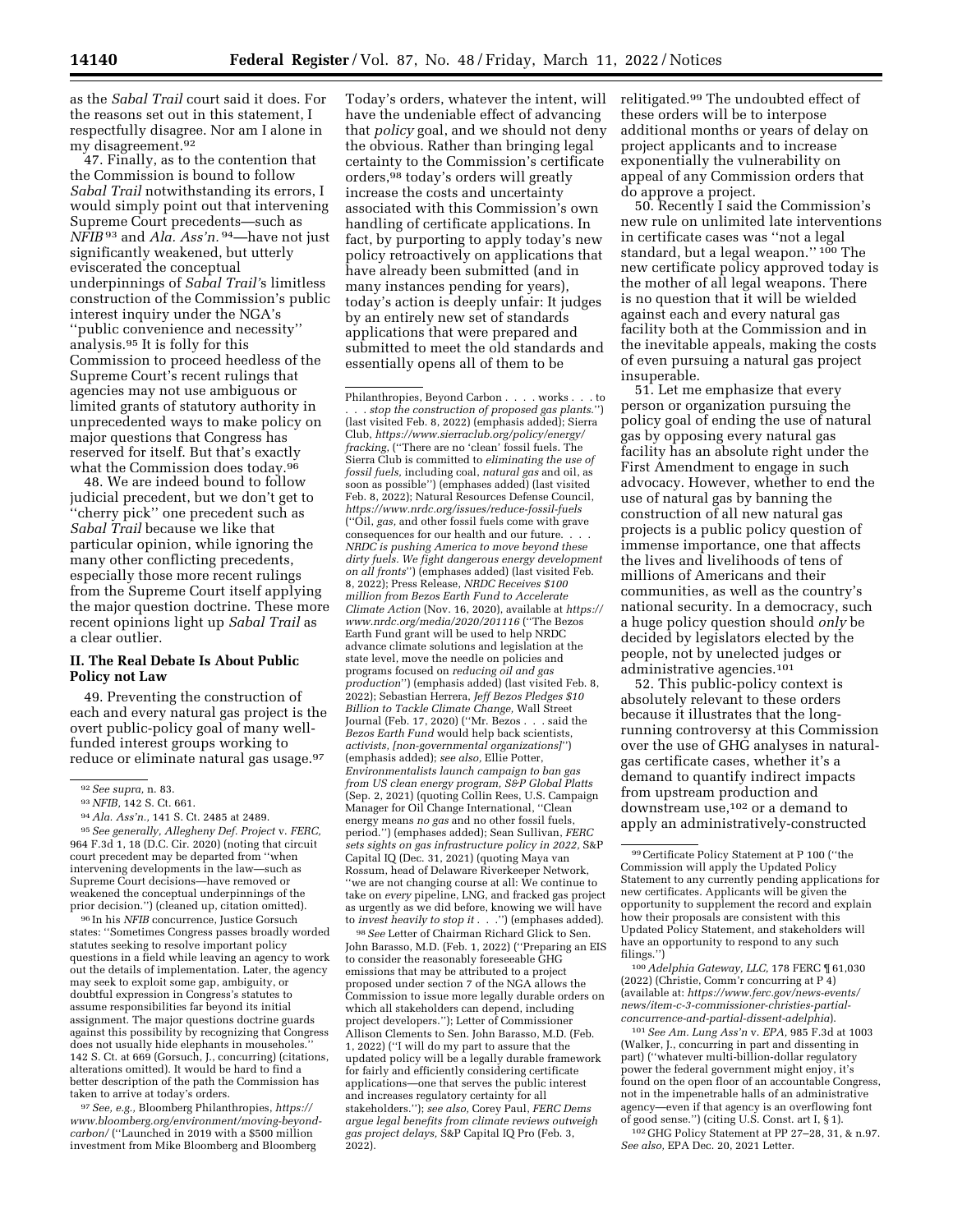metric such as the Social Cost of Carbon 103—and then use GHG analyses to *reject* (or mitigate to death, or impose costly delays on) a gas project—has far less to do with the law itself and far more to do with promoting preferred *public policy* goals.

53. EPA admits as much in a remarkably (perhaps unwittingly) revealing passage in a letter to this Commission:

EPA reaffirms the suggestion that the Commission avoid expressing project-level emissions as a percentage of national or state emissions. Conveying the information in this way *inappropriately diminishes* the significance of project-level GHG emissions. Instead, EPA continues to recommend disclosing *the increasing conflict between GHG emissions and national, state, and local GHG reduction policies and goals . . .*104

54. So according to EPA, this Commission—which is supposed to be *independent* of the current (or any) presidential administration, by the way—should literally manipulate how it presents GHG data in order to avoid ''inappropriately'' diminishing the impact. As EPA reveals, this is really not about data or any specific GHG metric at all, but is really about pursuing *public policy* goals, especially those of the current presidential administration that runs EPA.105

55. The EPA's purported guidance to this Commission illustrates that the real debate here is not over the minutiae of one methodology versus another, or whether one methodology is ''generally accepted in the scientific community'' and another is not,106 or whether one particular esoteric formula is purportedly required by a regulation

106*Cf. Vecinos,* 6 F.4th at 1329.

issued by the CEQ 107 and another does not meet the CEQ's directives.

56. The real debate over the use of GHG analyses in certificate proceedings is about public policy, not law, and ultimately comes down to these questions: *Who makes major decisions of public policy in our constitutional system?* Legislators elected by the people or unelected administrative agencies or judges? *Who decides?* 108

### **III. Conclusions**

57. Based on the analysis above the following legal conclusions can be drawn:

58. *First,* the Commission may not reject a certificate based solely on an estimate of the impacts of GHG emissions, indirect or direct. Nor, on the basis of such GHG estimates, may the Commission attach to a certificate (or coerce through deficiency letters) conditions that represent a *de facto*  rejection by rendering the project financially or technically unfeasible.

59. *Second,* the Commission can consider the direct GHG impacts of the specific facility for which a certificate is sought, just as it analyzes other direct environmental impacts of a project, and can attach reasonable and feasible conditions to the certificate designed to reduce or minimize the direct GHG impacts caused by the facility, just as it does with other environmental impacts.

60. *Third,* the conditions the Commission can impose are, like its other powers, limited to the authorities granted to it by Congress and the purposes for which they are given. So, no, the Commission may not impose conditions on a certificate to mitigate upstream or downstream GHG

108*NFIB,* 142 S. Ct. at 667 (Gorsuch, J. Concurring). (''The central question we face today is: *Who decides?*'') (emphasis added).

emissions arising from nonjurisdictional activity.

61. These legal conclusions do not mean that responding to climate change is not a compelling policy necessity for the nation. In my view it is, as I stated above.109

62. However, neither my policy views—nor those of any other member of this Commission—can confer additional legal authority on FERC.110 For in our democracy, it is the *elected*  legislators who have the exclusive power to determine the major policies that respond to a global challenge such as climate change. Further, the argument that administrative agencies must enact policies to address major problems whenever Congress is too slow, too polarized, or too prone to unsatisfying compromises, must be utterly rejected.<sup>111</sup> That is not how it is supposed to work in a democracy.

110*Office of Consumers Counsel,* 655 F.2d at 1142 (''an agency may not bootstrap itself into an area in which it has no jurisdiction by violating its statutory mandate'') (quoting *FMC* v. *Seatrain Lines, Inc.,* 411 U.S. 726, 745 (1973)) (ellipsis omitted); *see also In re MCP No. 165,* 20 F.4th 264, 269 (6th Cir. 2021) (Sutton, C.J., dissenting) (''As the Supreme Court recently explained in invalidating an eviction moratorium promulgated by the Center for Disease Control, 'our system does not permit agencies to act unlawfully even in pursuit of desirable ends.' *Ala. Ass'n of Realtors,* 141 S. Ct. at 2490. Shortcuts in furthering preferred policies, even urgent policies, rarely end well, and *they always undermine, sometimes permanently, American vertical and horizontal separation of powers, the true mettle of the U.S. Constitution, the true long-term guardian of liberty*.'') (emphasis added).

111This argument is often put forth by the legal, academic, and corporate elites who assume that an administrative agency will enact the public policies they prefer when Congress will not. Such an expectation is perfectly rational since these elites disproportionately have the resources that are most effective in achieving desired outcomes in the administrative process, which is largely an insiders' game. The body of work on the economic theory of regulatory capture over the past half-century is relevant to this topic. *See generally,* Susan E. Dudley, *Let's Not Forget George Stigler's Lessons about Regulatory Capture,* Regulatory Studies Center (May 20, 2021) (available at *[https://](https://regulatorystudies.columbian.gwu.edu/let%E2%80%99s-not-forget-george-stigler%E2%80%99s-lessons-about-regulatory-capture) [regulatorystudies.columbian.gwu.edu/](https://regulatorystudies.columbian.gwu.edu/let%E2%80%99s-not-forget-george-stigler%E2%80%99s-lessons-about-regulatory-capture)  [let%E2%80%99s-not-forget-george](https://regulatorystudies.columbian.gwu.edu/let%E2%80%99s-not-forget-george-stigler%E2%80%99s-lessons-about-regulatory-capture)[stigler%E2%80%99s-lessons-about-regulatory](https://regulatorystudies.columbian.gwu.edu/let%E2%80%99s-not-forget-george-stigler%E2%80%99s-lessons-about-regulatory-capture)[capture](https://regulatorystudies.columbian.gwu.edu/let%E2%80%99s-not-forget-george-stigler%E2%80%99s-lessons-about-regulatory-capture)*). And it is not just for-profit corporate elites at work here, so are other special interests who seek desired policy outcomes from administrative action rather than from the often messy and hard democratic processes of seeking to persuade voters to elect members of Congress who agree with you. *See, e.g.,* n. 97, *supra.* 

<sup>103</sup> GHG Policy Statement at P 96. *See also, e.g., Vecinos,* 6 F.4th at 1328–1329.

<sup>104</sup>EPA Dec. 20, 2021 Letter at 4 (emphases added).

<sup>105</sup>This Commission's independence reflects a conscious choice on Congress' part to insulate certain of its functions from the vicissitudes of political pressure. *See generally,* Sharon B. Jacobs, *The Statutory Separation of Powers,* 129 Yale L.J. 378 (2019) (explaining that some but not all of the Federal Power Commission's authorities were transferred to FERC, which was intended at least in part to counterbalance presidential influence). Succumbing to the pressure of EPA and others would sacrifice that crucial independence in meaningful ways.

<sup>107</sup> It has been observed that the values associated with the imputed social costs of GHG emissions have fluctuated dramatically from one administration to the next. *See, e.g.,* Garrett S. Kral, *What's In a Number: The Social Cost of Carbon,*  Geo. Envtl. L. Rev. Online 1 (Aug. 19, 2021) (comparing the social cost of GHG emissions under the Trump administration with the interim social cost under the Biden administration and noting ''the value of SC–GHGs have fluctuated. A lot.''). This degree of abrupt fluctuation—*e.g.,* the social cost of carbon increasing from \$7 per ton to \$51 per ton—can only be explained by politics, not science.

<sup>109</sup>*See* P 5 and n.12, *supra.*